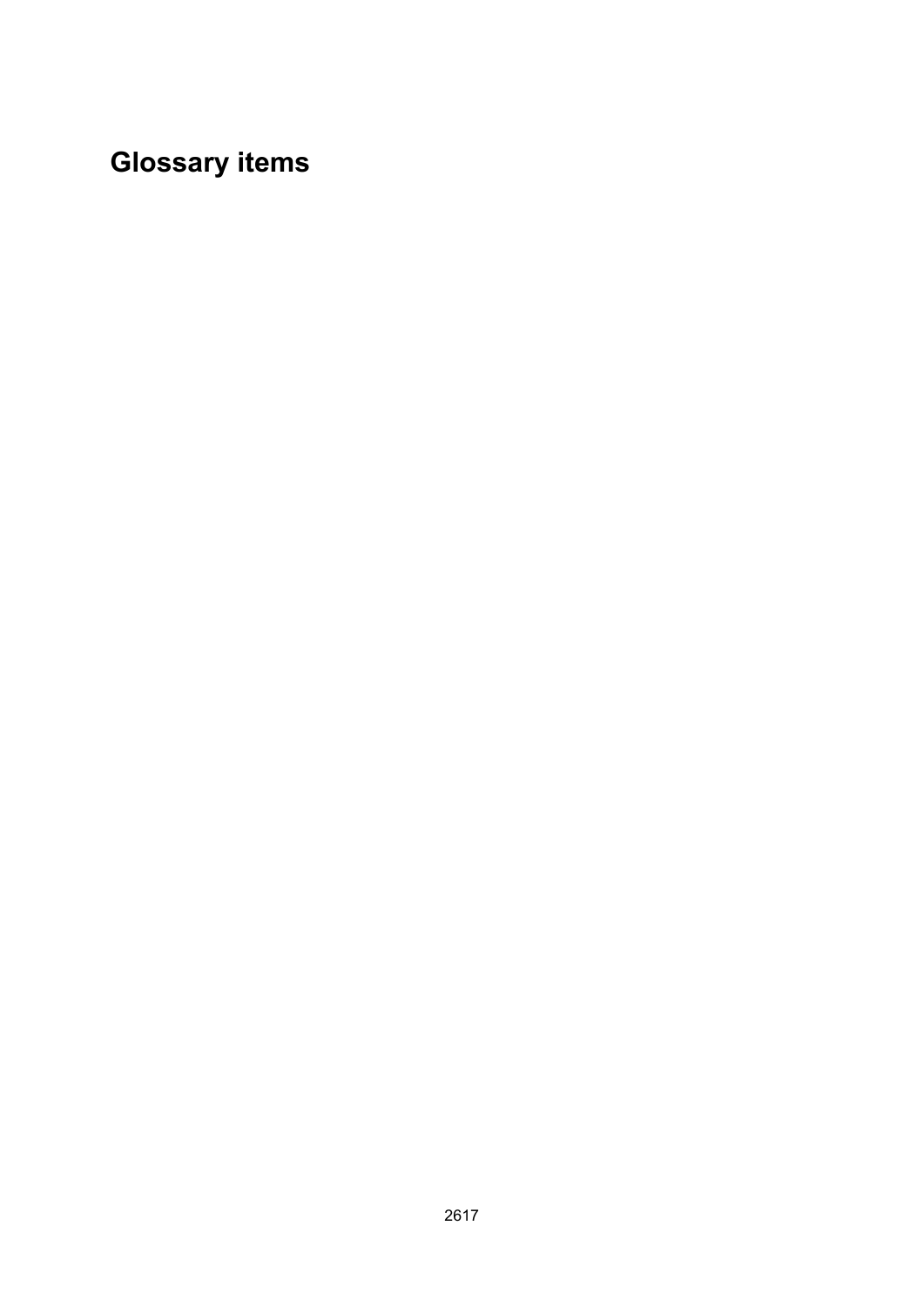### **Activity—functioning, disability and health**

#### **Identifying and definitional attributes**

| Metadata item type:  | Glossary Item                                                                                                                                                                                                                                                            |
|----------------------|--------------------------------------------------------------------------------------------------------------------------------------------------------------------------------------------------------------------------------------------------------------------------|
| Synonymous names:    | Activity                                                                                                                                                                                                                                                                 |
| METeOR identifier:   | 327296                                                                                                                                                                                                                                                                   |
| Registration status: | Health, Standard 29/11/2006<br>Community services, Standard 01/03/2005                                                                                                                                                                                                   |
| Definition:          | In the context of health, an activity is the execution of a task or<br>action by an individual.                                                                                                                                                                          |
| Context:             | 'Activities and participation' is one of three components that<br>define the concept 'Disability', along with 'Body functions and<br>structures' and 'Environmental factors', 'Activities and<br>participation' is also encompassed within the concept<br>'Functioning'. |
|                      | The concept 'Activity', as defined here and as measured in the<br>metadata item Activity difficulty level code (ICF) N, may be<br>relevant to people and human services not related to disability.                                                                       |
|                      |                                                                                                                                                                                                                                                                          |

#### **Collection and usage attributes**

*Comments:* Activity limitations are difficulties an individual has in the execution of an activity.

> The performance of an activity is what the individual does in his or her current environment. The environment includes all aspects of the physical, social and attitudinal world. Activity limitation varies with the environment and is assessed in relation to a particular environment and in the absence or presence of assistance, including aids and equipment.

In time, a related and more generic data element may be developed. In the meantime, the addition of 'functioning, disability and health' to the concept of 'ability' indicates that the current concept is based on the concept and framework developed by World Health Organization to assist in the classification and description of functioning and disability, as contained in the ICF.

The ICF recognises two constructs that can be used with 'Activities and Participation': performance and capacity. 'Performance' is what the person does in their usual environment. 'Capacity' describes 'an individual's ability to execute a task or an action in a standardised environment, where a standardised environment may be:

- an actual environment commonly used for assessment in test settings; or
- in cases where this is not possible, an assumed environment which can be thought to have a uniform impact' (WHO 2001).

The standardised environment has not been generally operationalised. However, the recognition of these two constructs in the ICF underscores the importance of recording the environment in which activities are being performed.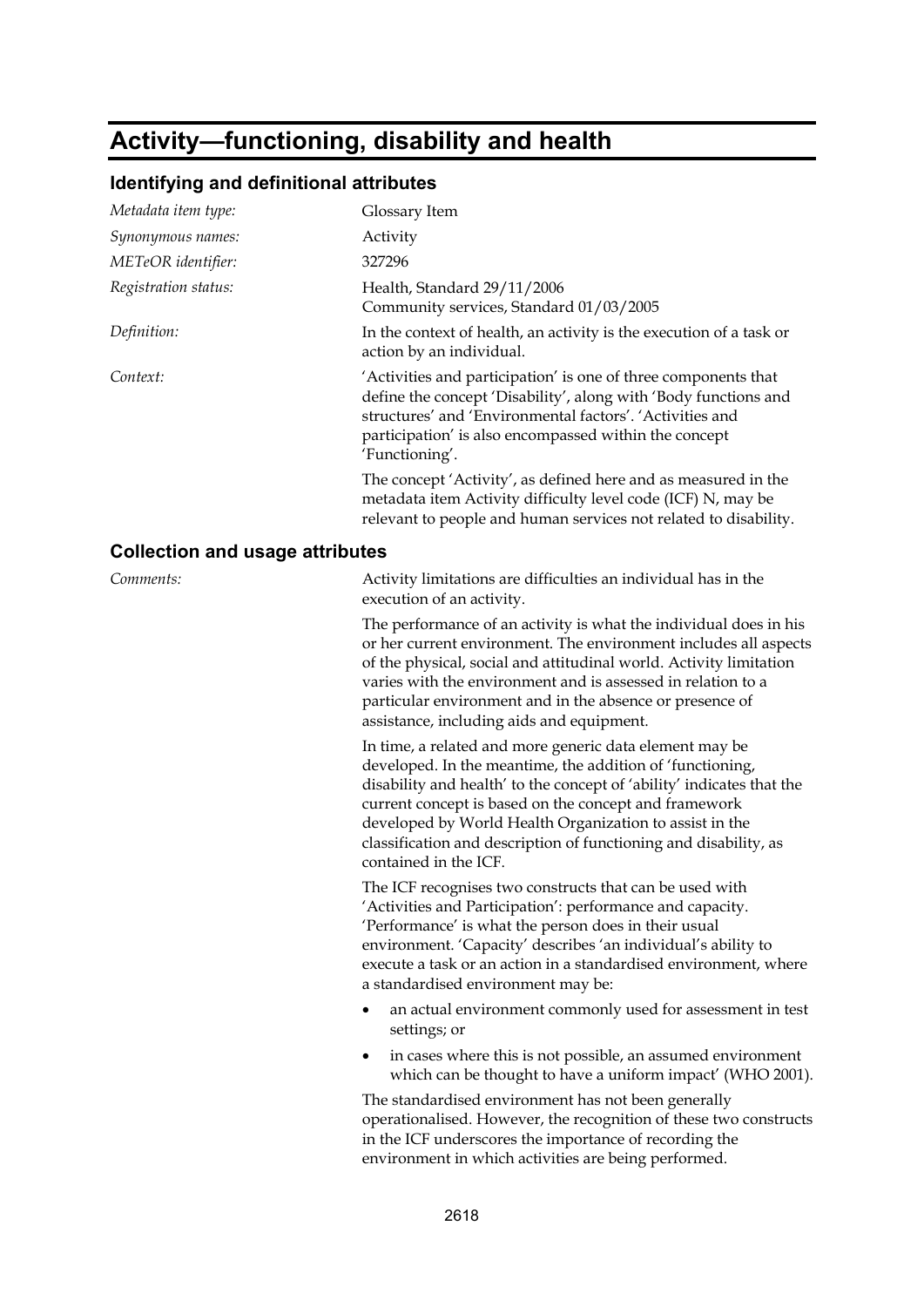This glossary item is based on the International Classification of Functioning, Disability and Health (ICF). The ICF was endorsed by the World Health Assembly in 2001 as a reference member of the WHO Family of International Classifications and of the Australian Family of Health and Related Classifications (endorsed by the National Health Information Management Group in 2002).

The ICF provides a framework for the description of human functioning and disability. The components of ICF are defined in relation to a health condition. A health condition is an 'umbrella term for disease (acute or chronic), disorder, injury or trauma' (WHO 2001). A health condition may be recorded, for example, as Episode of care principal diagnosis, code (ICD-10-AM 3rd Ed) ANN{.N[N} and Episode of care additional diagnosis, code (ICD-10-AM 3rd Ed) ANN{.N[N}.

#### **Source and reference attributes**

| Origin:                                         | World Health Organization (WHO) 2001. ICF: International<br>Classification of Functioning, Disability and Health. Geneva:<br><b>WHO</b>      |
|-------------------------------------------------|----------------------------------------------------------------------------------------------------------------------------------------------|
|                                                 | Australian Institute of Health and Welfare (AIHW) 2003. ICF<br>Australian User Guide Version 1.0. Canberra: AIHW                             |
| Reference documents:                            | Further information on the ICF can be found in the ICF itself and<br>the ICF Australian User Guide (AIHW 2003) and the following<br>websites |
|                                                 | WHO ICF website<br>http://www.who.int/classifications/icf/en                                                                                 |
|                                                 | Australian Collaborating Centre ICF website<br>٠<br>http://www.aihw.gov.au/disability/icf/index.html                                         |
| <b>Relational attributes</b>                    |                                                                                                                                              |
| Related metadata references:                    | Supersedes Activity - functioning, disability and health, version<br>1, DEC, NCSDD, NCSIMG, Superseded 01/03/2005.pdf (17.9 KB)              |
| Metadata items which use this<br>glossary item: | Activities and participation code (ICF 2001) AN[NNN] Health,<br>Standard 29/11/2006                                                          |
|                                                 | Community services, Standard 16/10/2006                                                                                                      |
|                                                 | Activity difficulty level code (ICF 2001) N Health, Standard<br>29/11/2006                                                                   |
|                                                 | Community services, Standard 16/10/2006                                                                                                      |
|                                                 | Disability Health, Standard 29/11/2006<br>Community services, Standard 01/03/2005<br>Housing assistance, Standard 01/03/2005                 |
|                                                 | Extent of environmental factors influence code (ICF 2001) [X]N<br>Health, Standard 29/11/2006<br>Community services, Standard 16/10/2006     |
|                                                 | Functioning and Disability DSS Health, Standard 29/11/2006<br>Community services, Standard 16/10/2006                                        |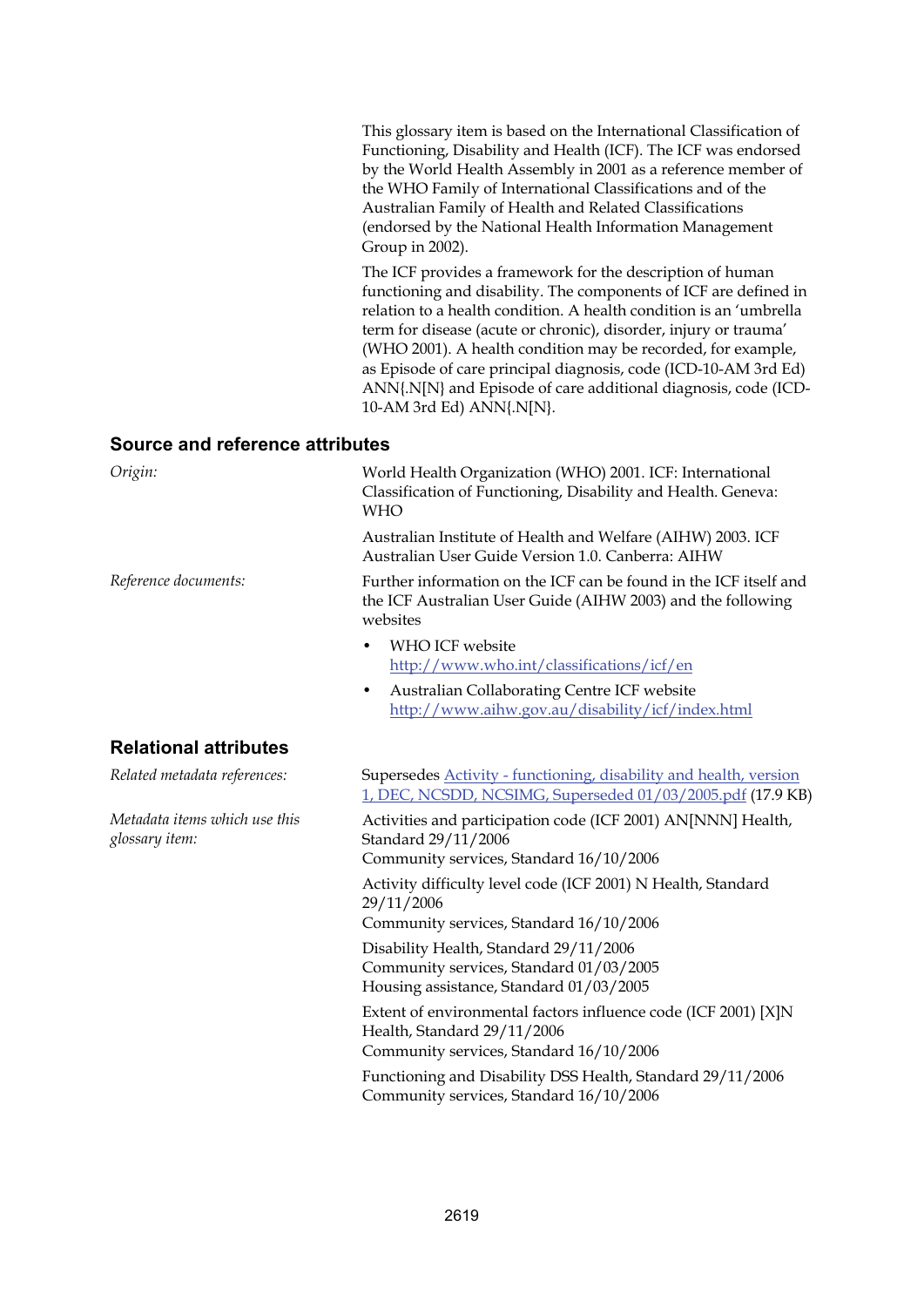### **Address**

#### **Identifying and definitional attributes**

| Metadata item type:  | Glossary Item                                                                                                 |
|----------------------|---------------------------------------------------------------------------------------------------------------|
| METeOR identifier:   | 327278                                                                                                        |
| Registration status: | Health, Standard 01/03/2005<br>Community services, Standard 08/05/2006                                        |
| Definition:          | The referential description of a location where an entity is located<br>or can be otherwise reached or found. |

#### **Collection and usage attributes**

*Comments:* Following are the attributes are commonly used in the formation of a full address:

- Address line; (address line is a composite data element containing many attributes of the specific location of a full address - see the current version of the Address line metadata item for further description and a list of its components for addresses located in Australia)
- Address type
- Australian state/territory identifier
- Country identifier
- Non-Australian State/province
- Postal delivery point identifier
- Postcode Australian
- Postcode international
- Suburb/town/locality

Some attributes of an address, located within Australia, also provide the elements to determine the **Statistical Local Are**a (SLA). This enables:

- comparison of the use of services by persons residing in different geographical areas,
- characterisation of catchment areas and populations for facilities for planning purposes, and
- documentation of provision of services to clients who reside in other states or territories. The address is also a relevant element in the unambiguous identification of a Health Care Client and a Health Care Provider.

#### **Source and reference attributes**

| Submitting organisation: | Health Data Standards Committee                                                  |
|--------------------------|----------------------------------------------------------------------------------|
| Reference documents:     | AS5017 Health Care Client Identification, 2002, Sydney:<br>Standards Australia   |
|                          | AS4846 Health Care Provider Identification, 2004, Sydney:<br>Standards Australia |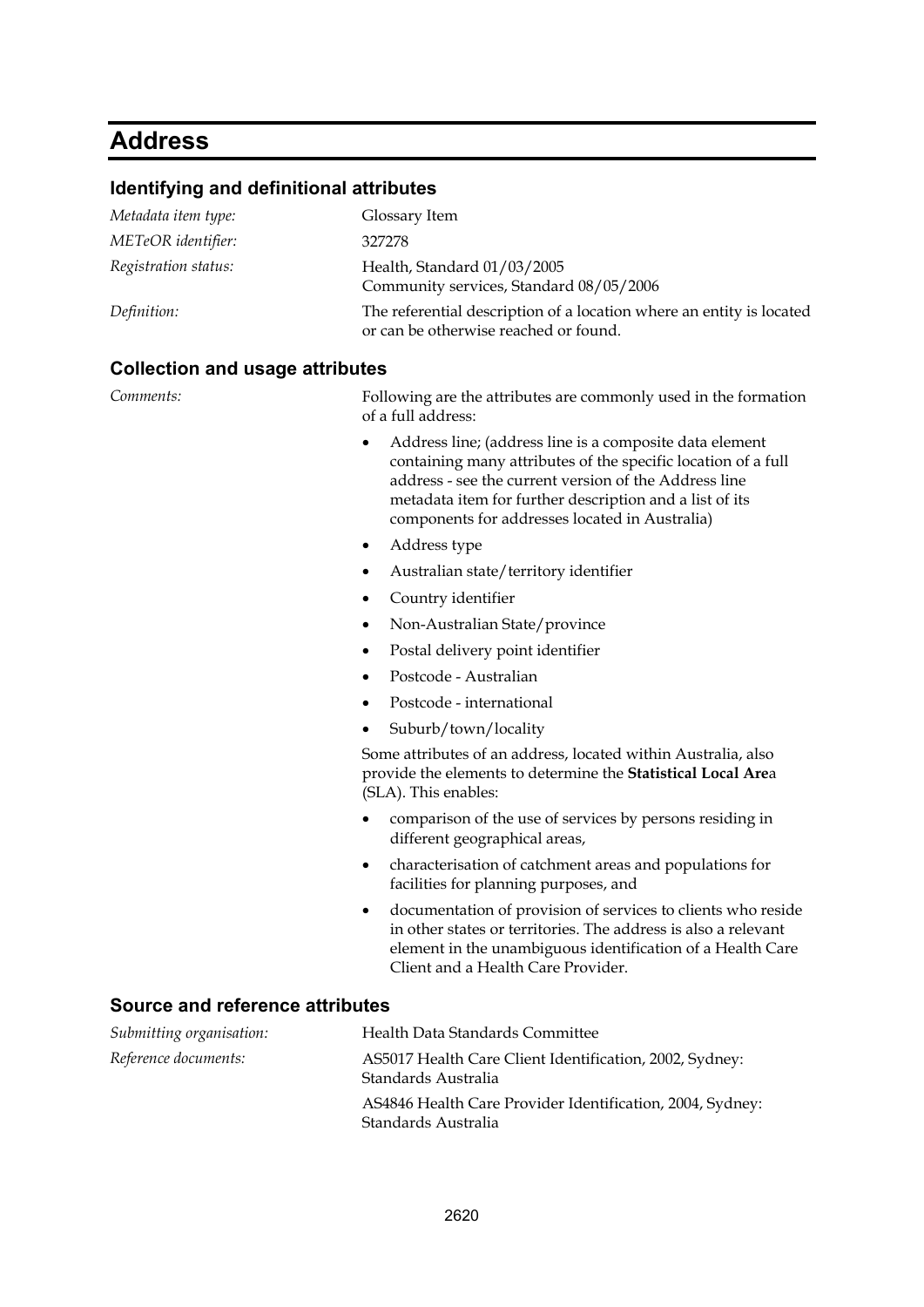#### **Relational attributes**

*Metadata items which use this glossary item:*

*Related metadata references:* Supersedes [Address, version 2, DEC, NHDD, NHIMG,](http://meteor.aihw.gov.au/content/item.phtml?itemId=274124&nodeId=file41fd7327eb1cb&fn=Address,%20version%202,%20DEC,%20NHDD,%20NHIMG,%20Superseded%2001/03/2005.pdf)  [Superseded 01/03/2005.pdf](http://meteor.aihw.gov.au/content/item.phtml?itemId=274124&nodeId=file41fd7327eb1cb&fn=Address,%20version%202,%20DEC,%20NHDD,%20NHIMG,%20Superseded%2001/03/2005.pdf) (15.3 KB)

> Person (address)—address line, text [X(180)] Health, Standard 04/05/2005

Community services, Standard 30/09/2005

Service provider organisation (address)—address line, text [X(180)] Health, Standard 04/05/2005 Community services, Standard 30/09/2005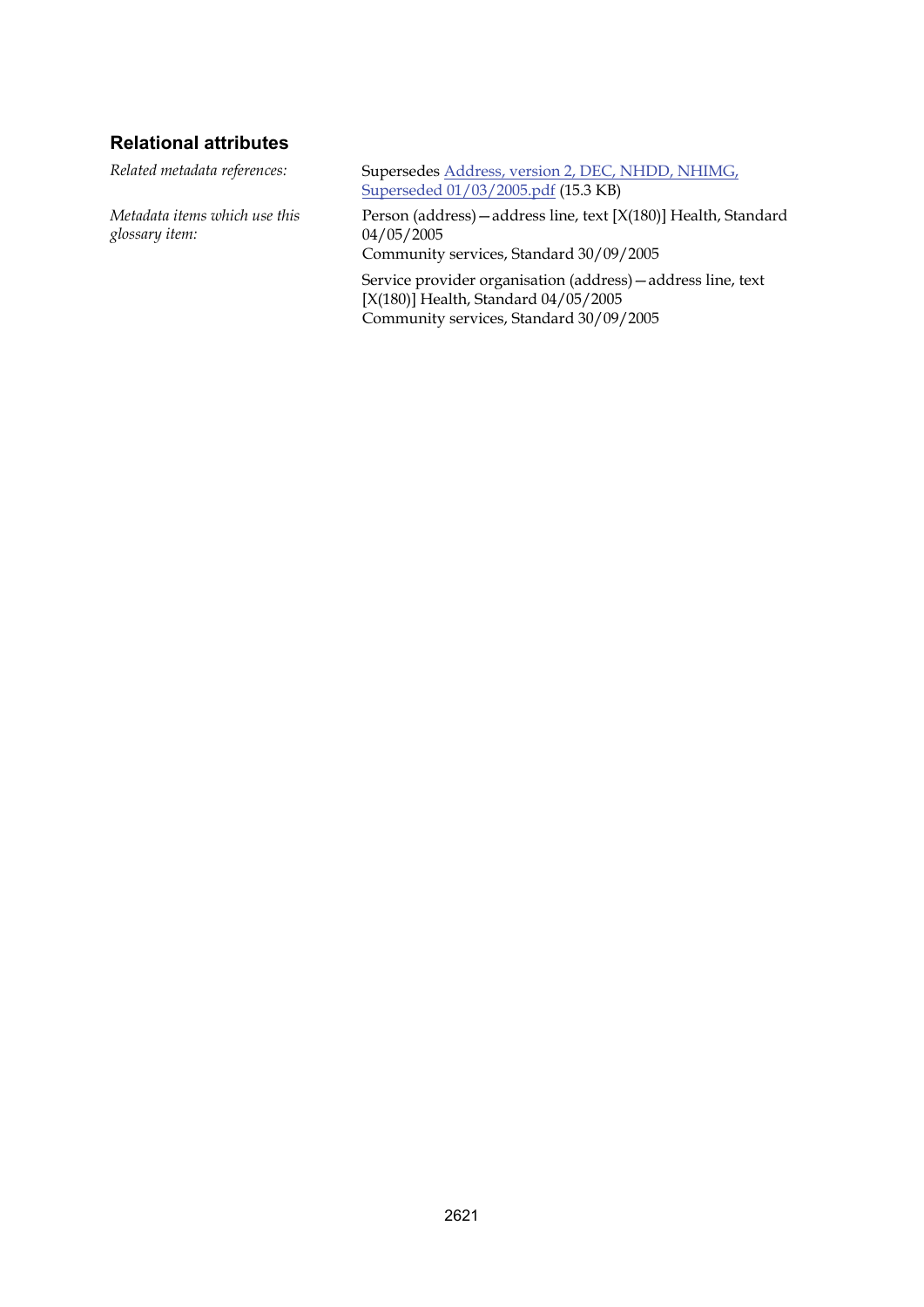# **Administrative and clerical staff**

| Metadata item type:                             | Glossary Item                                                                                                                                                                                                                                                                                                   |
|-------------------------------------------------|-----------------------------------------------------------------------------------------------------------------------------------------------------------------------------------------------------------------------------------------------------------------------------------------------------------------|
| METeOR identifier:                              | 327166                                                                                                                                                                                                                                                                                                          |
| Registration status:                            | Health, Standard 01/03/2005                                                                                                                                                                                                                                                                                     |
| Definition:                                     | Staff engaged in administrative and clerical duties. Medical staff<br>and nursing staff, diagnostic and health professionals and any<br>domestic staff primarily or partly engaged in administrative and<br>clerical duties are excluded. Civil engineers and computing staff<br>are included in this category. |
| <b>Relational attributes</b>                    |                                                                                                                                                                                                                                                                                                                 |
| Metadata items which use this<br>glossary item: | Establishment (mental health) - recurrent expenditure (total<br>salaries and wages) (financial year), total Australian currency<br>$N[N(8)]$ Health, Standard $08/12/2004$                                                                                                                                      |
|                                                 | Establishment-full-time equivalent staff (paid) (administrative<br>and clerical staff) Health, Standard 01/03/2005                                                                                                                                                                                              |
|                                                 | Establishment-full-time equivalent staff (paid) (administrative<br>and clerical staff), average N[NNN{.N}] Health, Standard<br>01/03/2005                                                                                                                                                                       |
|                                                 | Establishment – recurrent expenditure (salaries and wages)<br>(administrative and clerical staff) (financial year), total Australian<br>currency N[N(8)] Health, Standard 01/03/2005                                                                                                                            |
|                                                 |                                                                                                                                                                                                                                                                                                                 |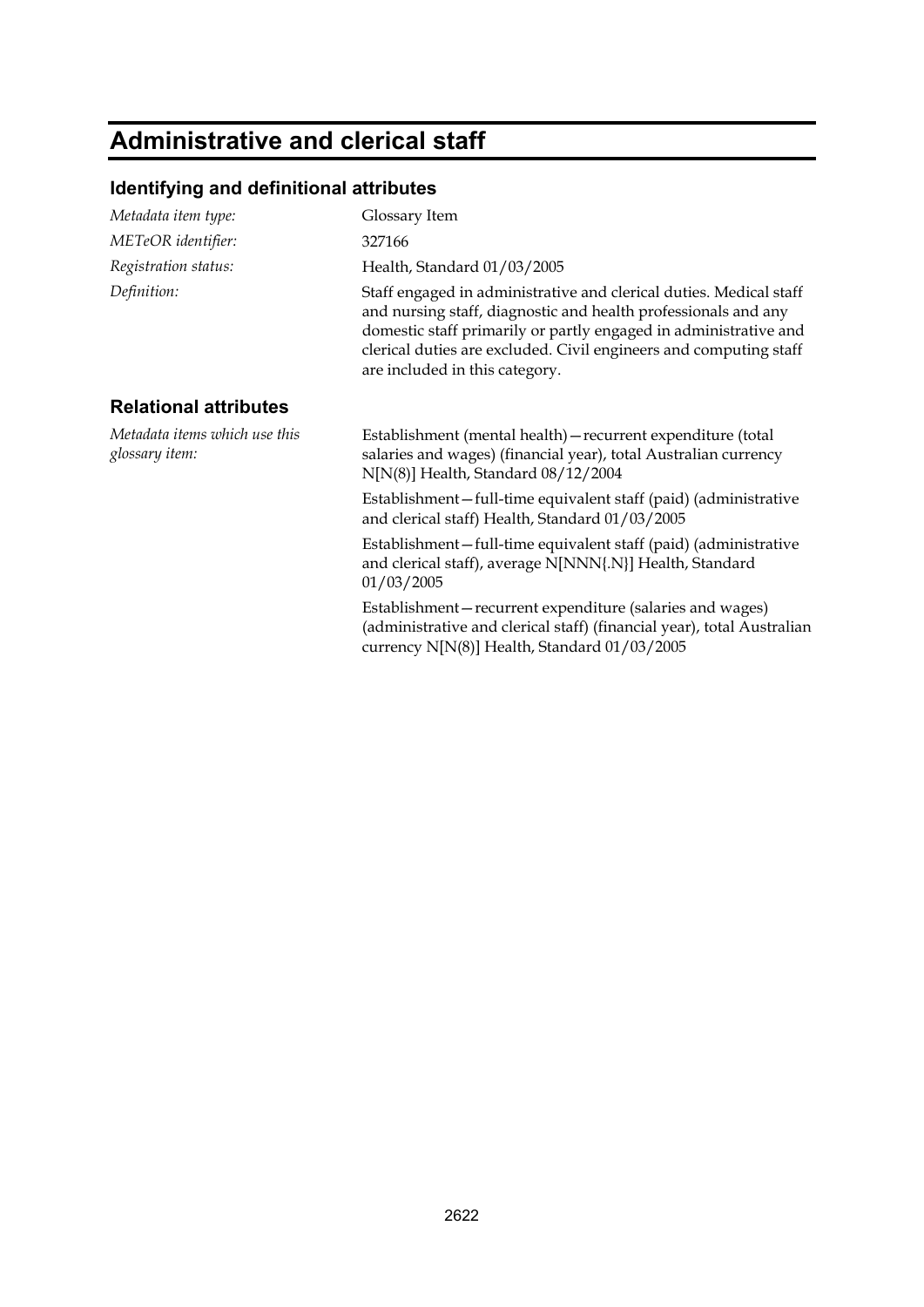# **Admission**

| Identifying and definitional attributes         |                                                                                                                                                                                                                                                                                                           |
|-------------------------------------------------|-----------------------------------------------------------------------------------------------------------------------------------------------------------------------------------------------------------------------------------------------------------------------------------------------------------|
| Metadata item type:                             | Glossary Item                                                                                                                                                                                                                                                                                             |
| METeOR identifier:                              | 327206                                                                                                                                                                                                                                                                                                    |
| Registration status:                            | Health, Standard 01/03/2005                                                                                                                                                                                                                                                                               |
| Definition:                                     | Admission is the process whereby the hospital accepts<br>responsibility for the patient's care and/or treatment. Admission<br>follows a clinical decision based upon specified criteria that a<br>patient requires same-day or overnight care or treatment. An<br>admission may be formal or statistical. |
|                                                 | Formal admission:                                                                                                                                                                                                                                                                                         |
|                                                 | The administrative process by which a hospital records the<br>commencement of treatment and/or care and/or accommodation<br>of a patient.                                                                                                                                                                 |
|                                                 | Statistical admission:                                                                                                                                                                                                                                                                                    |
|                                                 | The administrative process by which a hospital records the<br>commencement of a new episode of care, with a new care type,<br>for a patient within one hospital stay.                                                                                                                                     |
| Context:                                        | Admitted patient care                                                                                                                                                                                                                                                                                     |
| <b>Collection and usage attributes</b>          |                                                                                                                                                                                                                                                                                                           |
| Comments:                                       | This treatment and/or care provided to a patient following<br>admission occurs over a period of time and can occur in hospital<br>and/or in the person's home (for hospital-in-the-home patients).                                                                                                        |
| <b>Source and reference attributes</b>          |                                                                                                                                                                                                                                                                                                           |
| Submitting organisation:                        | National Health Data Committee                                                                                                                                                                                                                                                                            |
| <b>Relational attributes</b>                    |                                                                                                                                                                                                                                                                                                           |
| Related metadata references:                    | Supersedes Admission, version 3, DEC, NHDD, NHIMG,<br>Superseded 01/03/2005.pdf (14.0 KB)                                                                                                                                                                                                                 |
| Metadata items which use this<br>glossary item: | Accommodation type prior to admission code N Health,<br>Standard 01/03/2005                                                                                                                                                                                                                               |
|                                                 | Acute hospital and private psychiatric hospital admission labour<br>force status code N Health, Standard 01/03/2005                                                                                                                                                                                       |
|                                                 | Admission urgency status Health, Standard 01/03/2005                                                                                                                                                                                                                                                      |
|                                                 | Admission urgency status code N Health, Standard 01/03/2005                                                                                                                                                                                                                                               |
|                                                 | Admitted patient Health, Standard 01/03/2005                                                                                                                                                                                                                                                              |
|                                                 | Admitted patient care NMDS Health, Superseded 07/12/2005                                                                                                                                                                                                                                                  |
|                                                 | Admitted patient care NMDS 2006-2007 Health, Superseded<br>23/10/2006                                                                                                                                                                                                                                     |
|                                                 | Admitted patient care NMDS 2007-2008 Health, Superseded<br>05/02/2008                                                                                                                                                                                                                                     |
|                                                 | Admitted patient care NMDS 2008-2009 Health, Superseded                                                                                                                                                                                                                                                   |

04/02/2009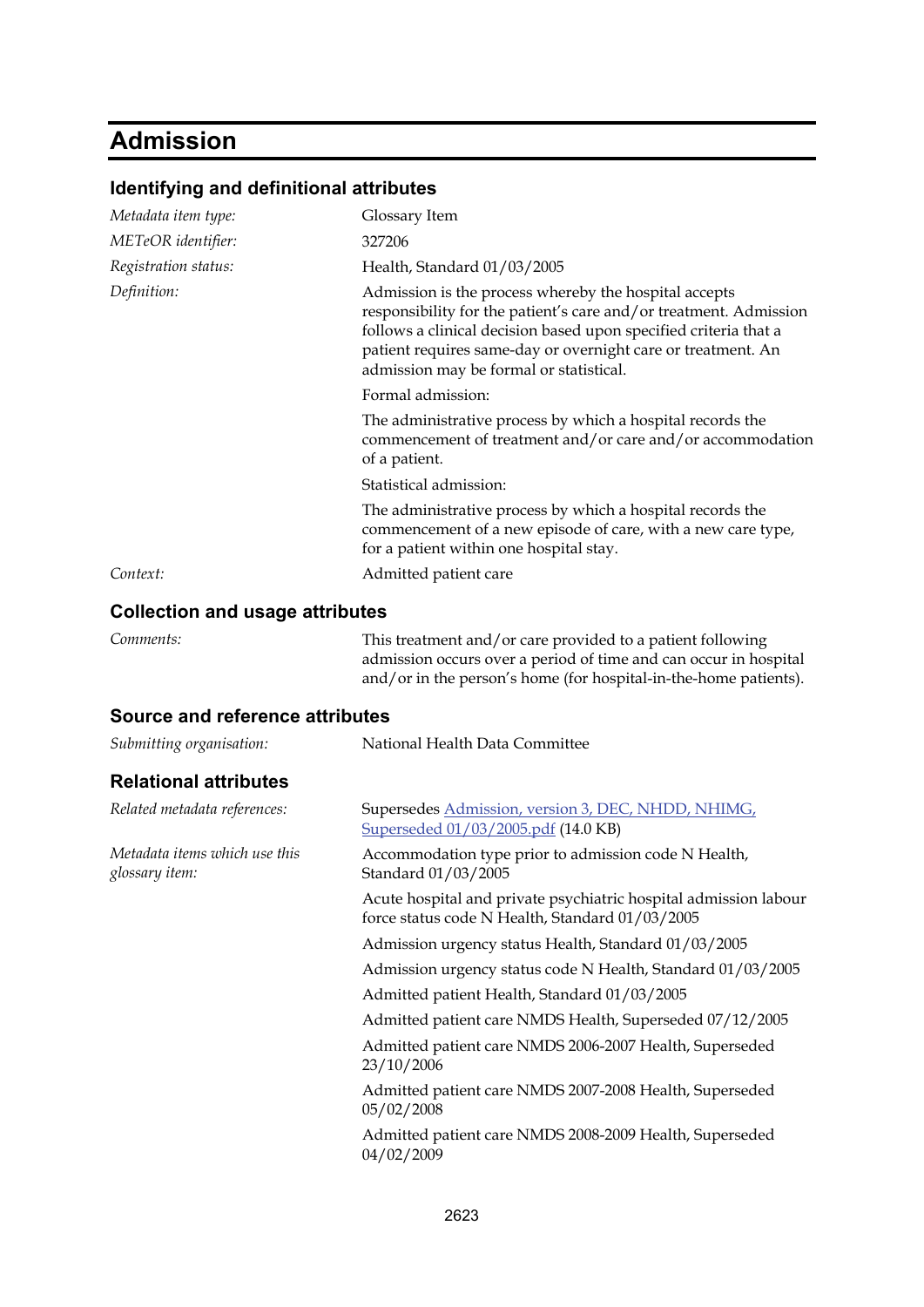Admitted patient care NMDS 2009-2010 Health, Superseded 22/12/2009

Admitted patient care NMDS 2010-2011 Health, Standard 22/12/2009

Admitted patient hospital stay Health, Standard 01/03/2005

Clinical urgency code N Health, Standard 01/03/2005

Episode of admitted patient care—admission urgency status Health, Standard 01/03/2005

Episode of admitted patient care—admission urgency status, code N Health, Standard 01/03/2005

Episode of admitted patient care—elected accommodation status Health, Superseded 28/11/2006

Episode of admitted patient care—elected accommodation status, code N Health, Superseded 23/10/2006

Episode of admitted patient care—intended length of hospital stay Health, Standard 01/03/2005

Episode of admitted patient care—intended length of hospital stay, code N Health, Standard 01/03/2005

Episode of admitted patient care—patient election status Health, Standard 28/11/2006

Episode of admitted patient care—patient election status, code N Health, Standard 23/10/2006

Episode of care—funding eligibility indicator (Department of Veterans Affairs), code N Health, Standard 01/03/2005

Establishment—specialised service indicator (geriatric assessment unit), yes/no code N Health, Standard 01/03/2005

Health or health related function code NNN Health, Standard 05/12/2007

Non-admitted patient Health, Standard 01/03/2005

Non-admitted patient emergency department service episode waiting time (to hospital admission) Health, Standard 01/03/2005

Non-admitted patient emergency department service episode waiting time (to hospital admission), total hours and minutes NNNN Health, Standard 01/03/2005

Nursing diagnosis Health, Standard 01/03/2005

Patient—previous specialised treatment Health, Standard 01/03/2005

Patient—previous specialised treatment, code N Health, Standard 01/03/2005

Person—accommodation type (prior to admission), code N Health, Standard 01/03/2005

Person—labour force status, acute hospital and private psychiatric hospital admission code N Health, Standard 01/03/2005

Person—labour force status, public psychiatric hospital admission code N Health, Standard 01/03/2005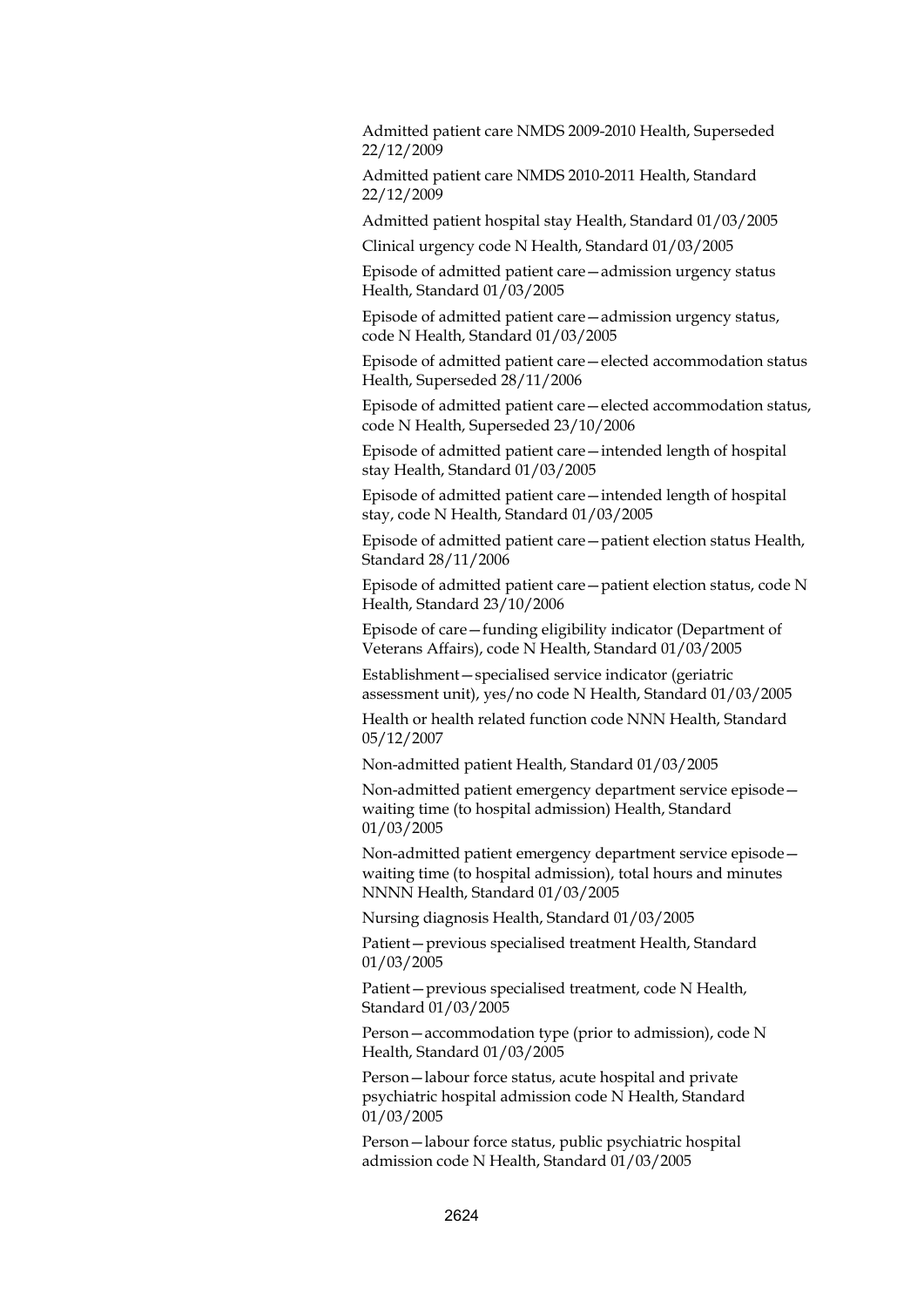Person—reason for readmission following acute coronary syndrome episode Health, Standard 01/10/2008

Person—reason for readmission following acute coronary syndrome episode Health, Standard 04/06/2004

Person—reason for readmission following acute coronary syndrome episode, code N[N] Health, Standard 01/10/2008

Person—reason for readmission following acute coronary syndrome episode, code N[N] Health, Superseded 01/10/2008

Previous specialised treatment code N Health, Standard 01/03/2005

Public psychiatric hospital admission labour force status code N Health, Standard 01/03/2005

Reason for readmission following acute coronary syndrome episode code N[N] Health, Standard 01/10/2008

Reason for readmission following acute coronary syndrome episode code N[N] Health, Superseded 01/10/2008

Scheduled admission date Health, Standard 01/03/2005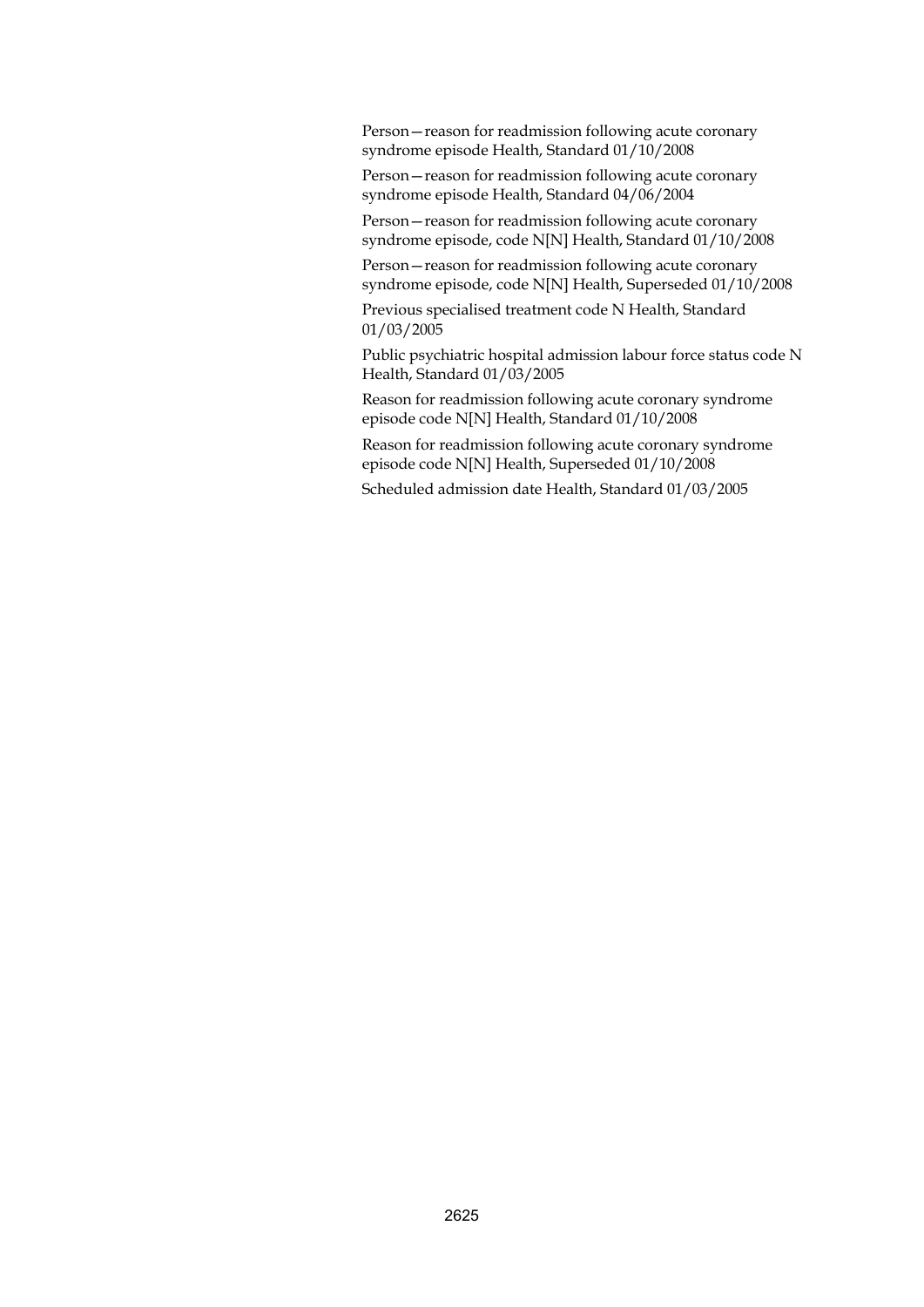## **Adoption**

#### **Identifying and definitional attributes**

| Metadata item type:             | Glossary Item                                                                                                                                                       |
|---------------------------------|---------------------------------------------------------------------------------------------------------------------------------------------------------------------|
| METeOR identifier:              | 327208                                                                                                                                                              |
| Registration status:            | Community services, Standard 01/03/2005                                                                                                                             |
|                                 | Health, Standard 01/03/2005                                                                                                                                         |
| Definition:                     | Adoption is the legal process by which a person legally becomes<br>a child of the adoptive parents and legally ceases to be a child of<br>his/her existing parents. |
| Context:                        | Children and family services.                                                                                                                                       |
| Collection and usage attributes |                                                                                                                                                                     |

#### **Collection and usage attributes**

*Comments:* The adoption order severs the legal relationship between the biological parents and the child. A new birth certificate is issued to the child bearing the name(s) of his/her adoptive parent(s) as the natural parent(s) and the new name of the child, where a change has occurred.

#### **Source and reference attributes**

| Submitting organisation:                        | Australian Institute of Health and Welfare (AIHW)                                                                        |
|-------------------------------------------------|--------------------------------------------------------------------------------------------------------------------------|
| Origin:                                         | Adoptions Australia (AIHW). Data collection standards, tables and<br>counting rules, 1998-99.                            |
| <b>Relational attributes</b>                    |                                                                                                                          |
| Related metadata references:                    | Supersedes Adoption, version 2, DEC, NCSDD, NCSIMG,<br>Superseded 01/03/2005.pdf (12.3 KB)                               |
| Metadata items which use this<br>glossary item: | Person (name) - family name, text X[X(39)] Health, Superseded<br>04/05/2005<br>Community services, Superseded 25/08/2005 |
|                                                 | Person (name) - family name, text X[X(39)] Health, Standard<br>04/05/2005<br>Community services, Standard 25/08/2005     |

Housing assistance, Standard 20/06/2005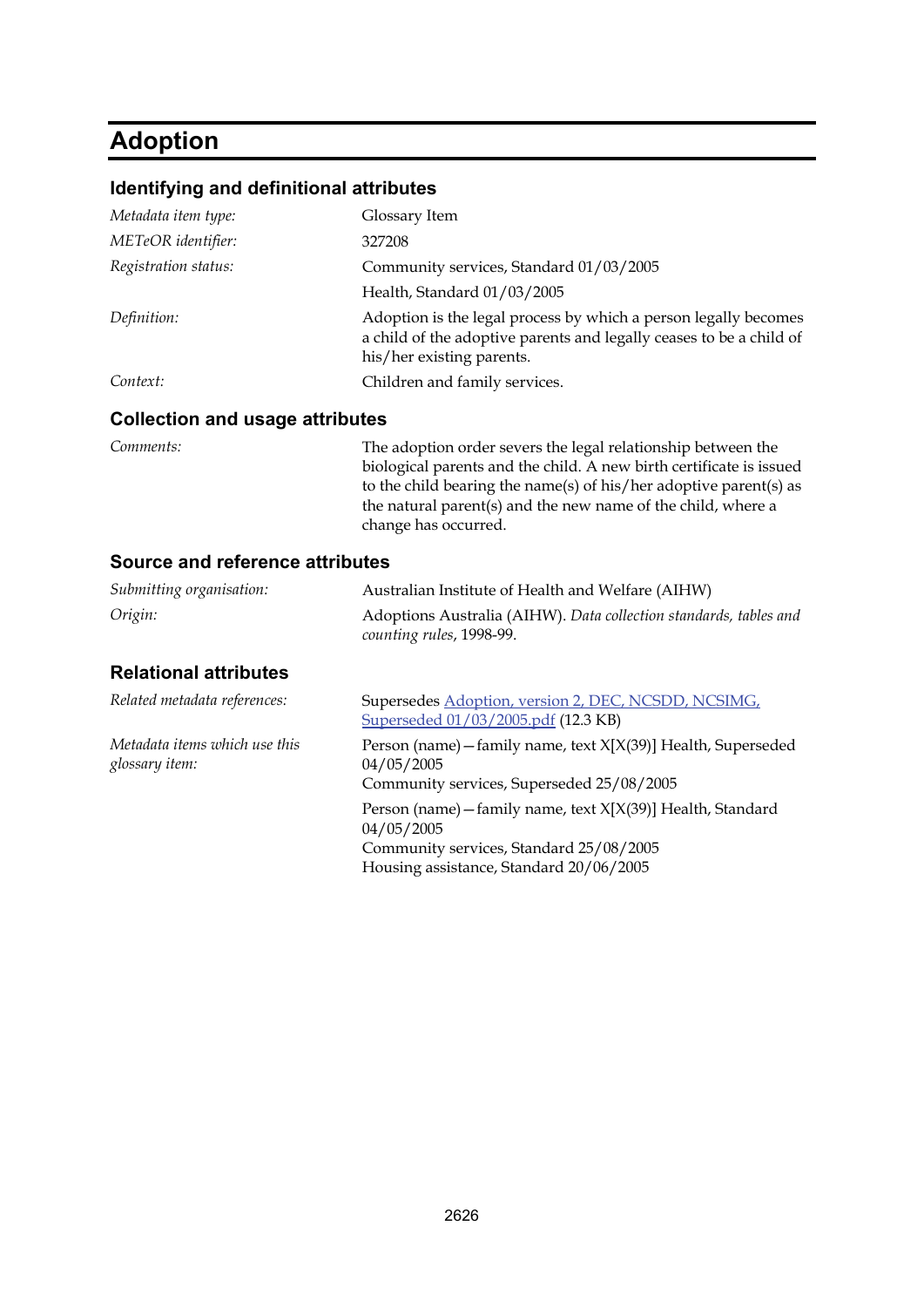# **Ambulatory care**

| Identifying and definitional attributes         |                                                                                                                                                                                                                                                                            |
|-------------------------------------------------|----------------------------------------------------------------------------------------------------------------------------------------------------------------------------------------------------------------------------------------------------------------------------|
| Metadata item type:                             | Glossary Item                                                                                                                                                                                                                                                              |
| METeOR identifier:                              | 354366                                                                                                                                                                                                                                                                     |
| Registration status:                            | Health, Standard 05/12/2007                                                                                                                                                                                                                                                |
| Definition:                                     | Care provided to hospital patients who are not admitted to the<br>hospital, such as patients of emergency departments and<br>outpatient clinics. The term is also used to refer to care provided<br>to patients of community-based (non-hospital) health care<br>services. |
| Source and reference attributes                 |                                                                                                                                                                                                                                                                            |
| Submitting organisation:                        | Health Expenditure Advisory Committee                                                                                                                                                                                                                                      |
| Origin:                                         | AIHW 2007. Mental health services in Australia 2004–05. AIHW<br>cat. no. HSE 47. Canberra: AIHW (Mental Health Series no. 9).                                                                                                                                              |
| <b>Relational attributes</b>                    |                                                                                                                                                                                                                                                                            |
| Metadata items which use this<br>glossary item: | Health industry relevant organisation type code NNN Health,<br>Standard 01/04/2009                                                                                                                                                                                         |
|                                                 | Health industry relevant organisation type code NNN Health,<br>Superseded 01/04/2009                                                                                                                                                                                       |
|                                                 | Health or health related function code NNN Health, Standard<br>05/12/2007                                                                                                                                                                                                  |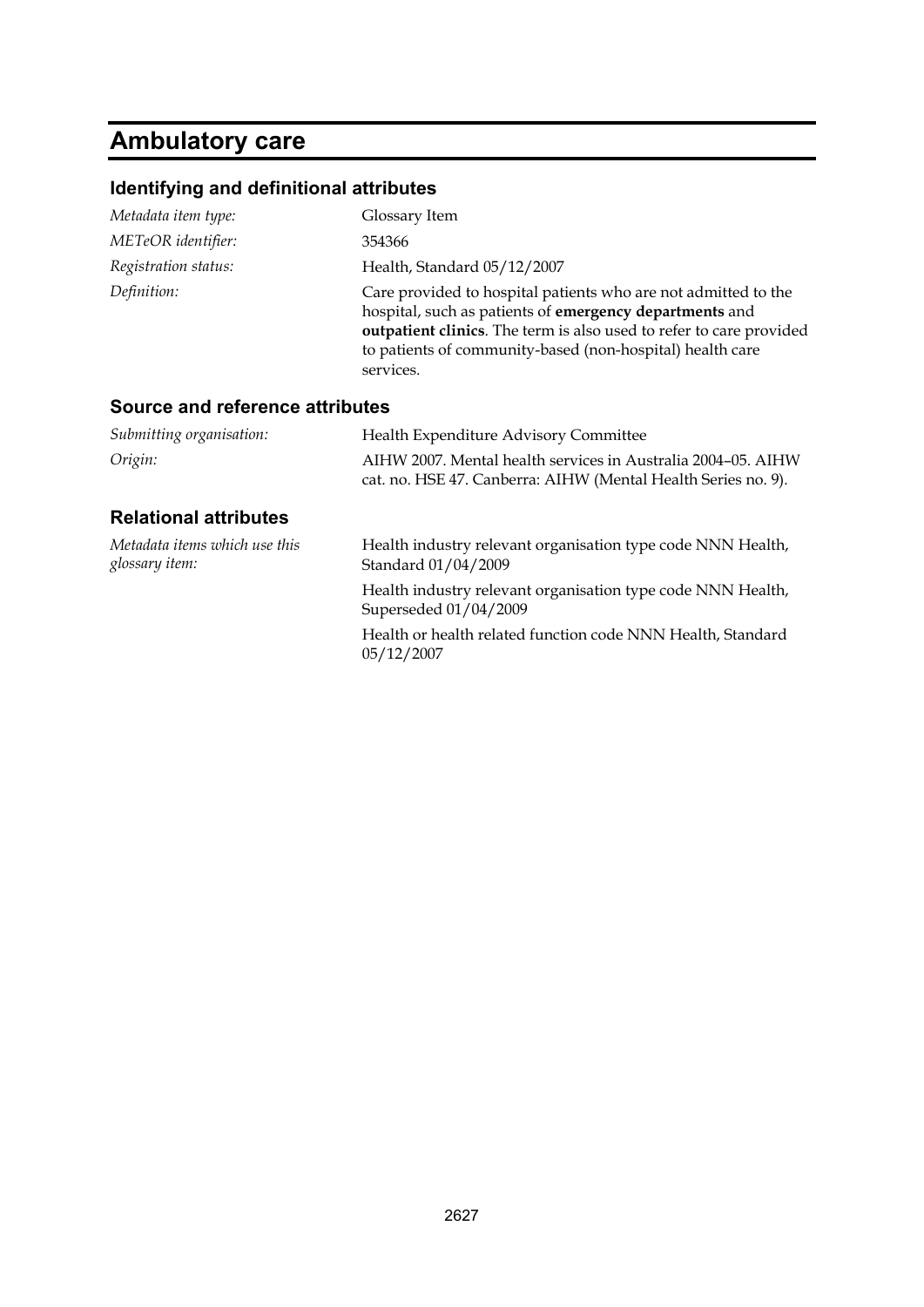### **Assistance with activities and participation**

#### **Identifying and definitional attributes**

| Metadata item type:  | Glossary Item                                                                                                                                                                                                                                                                                                                                                                                                                                     |
|----------------------|---------------------------------------------------------------------------------------------------------------------------------------------------------------------------------------------------------------------------------------------------------------------------------------------------------------------------------------------------------------------------------------------------------------------------------------------------|
| METeOR identifier:   | 327298                                                                                                                                                                                                                                                                                                                                                                                                                                            |
| Registration status: | Health, Standard 29/11/2006<br>Community services, Standard 01/03/2005                                                                                                                                                                                                                                                                                                                                                                            |
| Definition:          | The help that a person receives or needs from another person,<br>because of their difficulty in performing an activity or in<br>participating in an area of life.                                                                                                                                                                                                                                                                                 |
| Context:             | 'Assistance' is an important subset of Environmental factors that<br>may facilitate (or hinder) the activities or participation of people<br>with disability. Assistance is a key policy and service component<br>in the disability and aged care services field in Australia. Further,<br>it is recognised in the ICF as a crucial factor whose presence (or<br>absence) must be noted when recording measures of functioning<br>and disability. |
|                      | Recording measures of assistance needed or provided will<br>provide further information about activity limitations.                                                                                                                                                                                                                                                                                                                               |

#### **Collection and usage attributes**

*Comments:* The concept can be used to describe aspects of the environment. Depending on which environment is present or being considered, the measure of assistance indicates what assistance is currently received (in the current or usual environment) and what would be needed (in an optimum environment). 'Need' more generally relates to environmental factors (including personal assistance, equipment and environmental modifications) that are present in an optimum environment but not in the person's current environment. That is, changes may be needed to environmental factors in order to improve a person's functioning and reduce their disability. While these ideas apply generally to 'Environmental Factors' and the related metadata item, Extent of environmental factors influence code [X]N, the concept of 'Assistance' focuses solely on the factor of personal assistance.

> Measures of assistance and need for assistance are under active development in a number of disciplines and service programs. Assistance may be measured in various ways, for instance in relation to duration, frequency and intensity of assistance. Related data elements are therefore likely to emerge in the future.

This glossary item is based on the International Classification of Functioning, Disability and Health (ICF). The ICF was endorsed by the World Health Assembly in 2001 as a reference member of the WHO Family of International Classifications and of the Australian Family of Health and Related Classifications (endorsed by the National Health Information Management Group in 2002).

The ICF provides a framework for the description of human functioning and disability. The components of ICF are defined in relation to a health condition. A health condition is an 'umbrella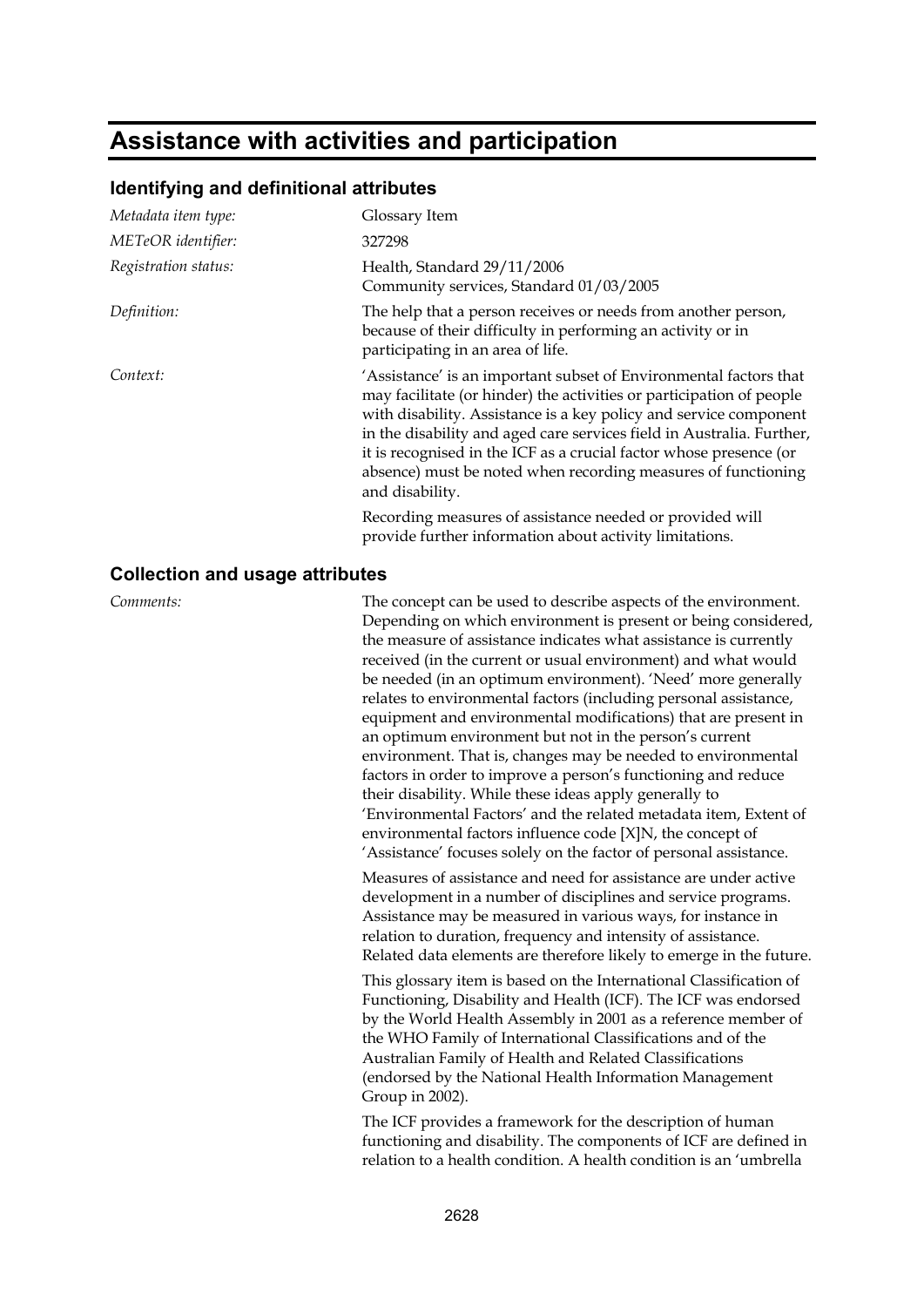term for disease (acute or chronic), disorder, injury or trauma' (WHO 2001). A health condition may be recorded, for example, as Episode of care principal diagnosis, code (ICD-10-AM 3rd Ed) ANN{.N[N} and Episode of care additional diagnosis, code (ICD-10-AM 3rd Ed) ANN{.N[N}.

#### **Source and reference attributes**

| Origin:                                         | World Health Organization (WHO) 2001. ICF: International<br>Classification of Functioning, Disability and Health. Geneva:<br><b>WHO</b>      |
|-------------------------------------------------|----------------------------------------------------------------------------------------------------------------------------------------------|
|                                                 | Australian Institute of Health and Welfare (AIHW) 2003. ICF<br>Australian User Guide Version 1.0. Canberra: AIHW                             |
| Reference documents:                            | Further information on the ICF can be found in the ICF itself and<br>the ICF Australian User Guide (AIHW 2003) and the following<br>websites |
|                                                 | WHO ICF website<br>$\bullet$<br>http://www.who.int/classifications/icf/en                                                                    |
|                                                 | Australian Collaborating Centre ICF website<br>٠<br>http://www.aihw.gov.au/disability/icf/index.html                                         |
| <b>Relational attributes</b>                    |                                                                                                                                              |
| Related metadata references:                    | Supersedes Assistance with activities and participation, version 1,<br>DEC, NCSDD, NCSIMG, Superseded 01/03/2005.pdf (17.4 KB)               |
| Metadata items which use this<br>glossary item: | Activity difficulty level code (ICF 2001) N Health, Standard<br>29/11/2006                                                                   |

Community services, Standard 16/10/2006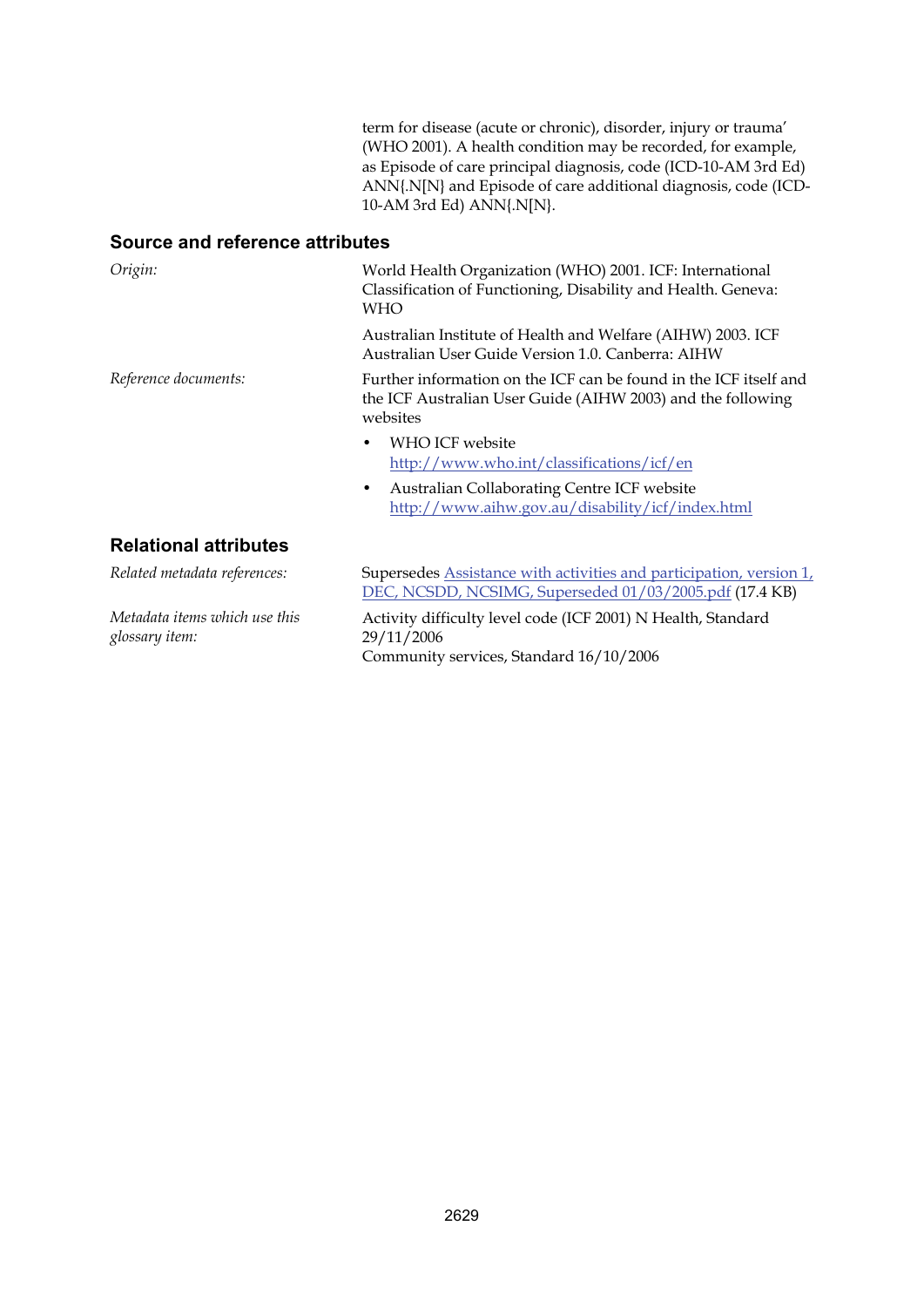# **Average for the counting period**

| Metadata item type:                             | Glossary Item                                                                                                                                                                                                                                                                                                                                                                                                           |
|-------------------------------------------------|-------------------------------------------------------------------------------------------------------------------------------------------------------------------------------------------------------------------------------------------------------------------------------------------------------------------------------------------------------------------------------------------------------------------------|
| METeOR identifier:                              | 373642                                                                                                                                                                                                                                                                                                                                                                                                                  |
| Registration status:                            | Health, Standard 03/12/2008                                                                                                                                                                                                                                                                                                                                                                                             |
| Definition:                                     | The average for the counting period is calculated by summing all<br>the individual counts and dividing it by the number of periods<br>for which a count was taken. For the reporting year, if a count<br>was taken n times, the average is calculated as the SUM (Count1<br>+ Count2 + Countn) DIVIDED by n. A reporting year is a<br>financial year. It begins on 1 July and ends on 30 June of the<br>following year. |
| <b>Relational attributes</b>                    |                                                                                                                                                                                                                                                                                                                                                                                                                         |
| Metadata items which use this<br>glossary item: | Available bed - neonatal admitted care (Non-special-care),<br>average number of beds N[NNN.N] Health, Standard<br>03/12/2008                                                                                                                                                                                                                                                                                            |
|                                                 | Available bed - overnight-stay admitted care, average number of<br>beds N[NNN.N] Health, Standard 03/12/2008                                                                                                                                                                                                                                                                                                            |
|                                                 | Available bed – residential mental health care, average number of<br>beds N[NNN.N] Health, Standard 03/12/2008                                                                                                                                                                                                                                                                                                          |
|                                                 | Available bed - same-day admitted care, average number of beds<br>N[NNN.N] Health, Standard 03/12/2008                                                                                                                                                                                                                                                                                                                  |
|                                                 |                                                                                                                                                                                                                                                                                                                                                                                                                         |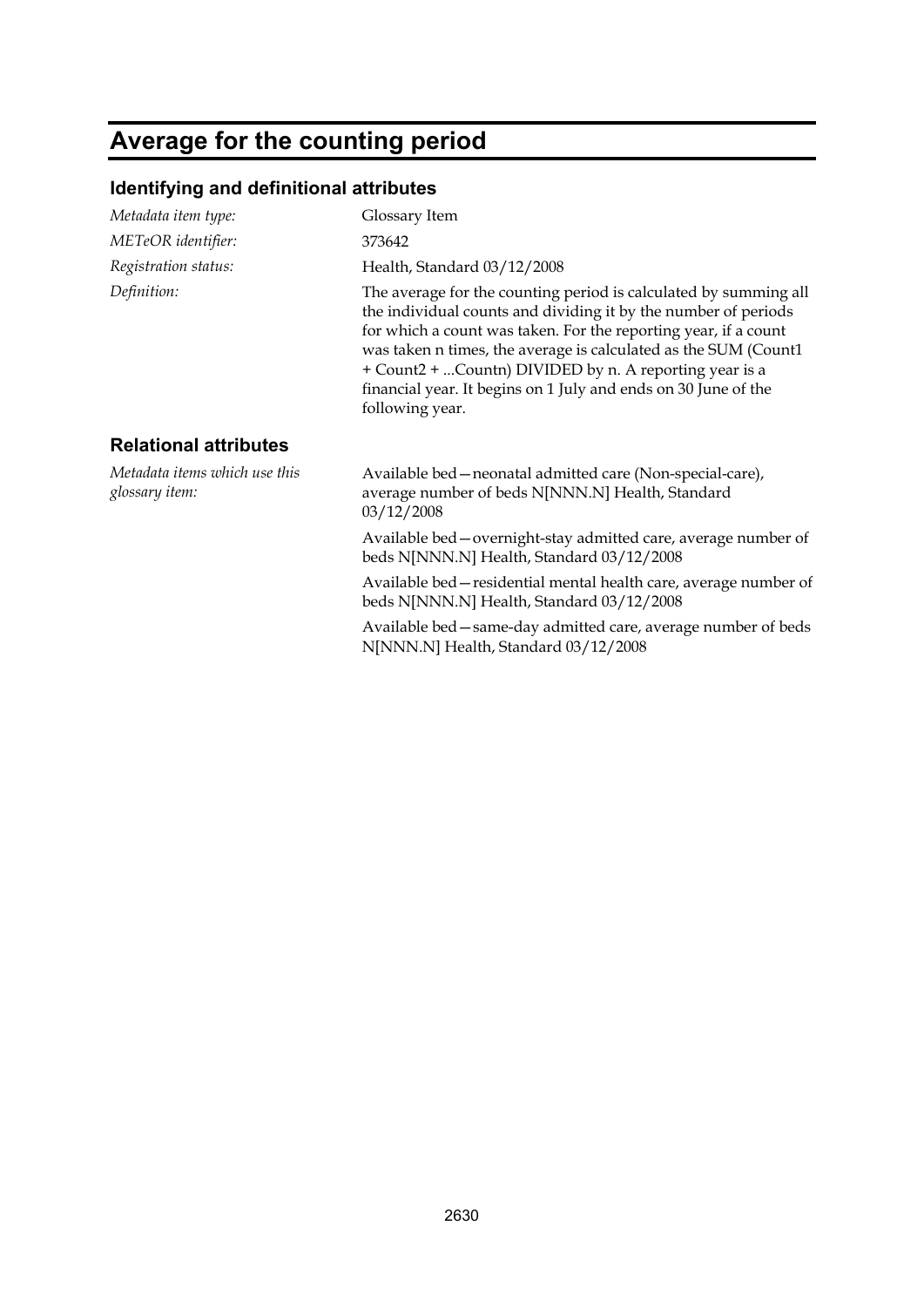# **Birthweight**

| Identifying and definitional attributes |                                                                                                                                                                                                                                                                                                                                                                                     |
|-----------------------------------------|-------------------------------------------------------------------------------------------------------------------------------------------------------------------------------------------------------------------------------------------------------------------------------------------------------------------------------------------------------------------------------------|
| Metadata item type:                     | Glossary Item                                                                                                                                                                                                                                                                                                                                                                       |
| METeOR identifier:                      | 327212                                                                                                                                                                                                                                                                                                                                                                              |
| Registration status:                    | Health, Standard 01/03/2005                                                                                                                                                                                                                                                                                                                                                         |
| Definition:                             | The first weight of the fetus or baby obtained after birth. The<br>World Health Organization further defines the following<br>categories:                                                                                                                                                                                                                                           |
|                                         | extremely low birthweight: less than 1,000 grams (up to and<br>٠<br>including 999 grams),                                                                                                                                                                                                                                                                                           |
|                                         | very low birthweight: less than 1,500 grams (up to and<br>٠<br>including 1,499 grams),                                                                                                                                                                                                                                                                                              |
|                                         | low birthweight: less than 2,500 grams (up to and including<br>٠<br>2,499 grams).                                                                                                                                                                                                                                                                                                   |
| Context:                                | Perinatal                                                                                                                                                                                                                                                                                                                                                                           |
| <b>Collection and usage attributes</b>  |                                                                                                                                                                                                                                                                                                                                                                                     |
| Comments:                               | The definitions of low, very low, and extremely low birthweight<br>do not constitute mutually exclusive categories. Below the set<br>limits they are all-inclusive and therefore overlap (i.e. low<br>includes very low and extremely low, while very low includes<br>extremely low).                                                                                               |
|                                         | For live births, birthweight should preferably be measured<br>within the first hour of life before significant postnatal weight<br>loss has occurred. While statistical tabulations include 500 gram<br>groupings for birthweight, weights should not be recorded in<br>those groupings. The actual weight should be recorded to the<br>degree of accuracy to which it is measured. |
| Source and reference attributes         |                                                                                                                                                                                                                                                                                                                                                                                     |
| Submitting organisation:                | National Perinatal Data Development Committee                                                                                                                                                                                                                                                                                                                                       |
| Origin:                                 | International Classification of Diseases and Related Health<br>Problems, 10th Revision, WHO, 1992                                                                                                                                                                                                                                                                                   |
| <b>Relational attributes</b>            |                                                                                                                                                                                                                                                                                                                                                                                     |
| Related metadata references:            | Supersedes Birthweight, version 1, DEC, NHDD, NHIMG,<br>Superseded 01/03/2005 .pdf (14.0 KB)                                                                                                                                                                                                                                                                                        |
| Metadata items which use this           | Birth Health, Standard 01/03/2005                                                                                                                                                                                                                                                                                                                                                   |
| glossary item:                          | Birth event-birth plurality, code N Health, Standard 01/03/2005                                                                                                                                                                                                                                                                                                                     |
|                                         | Birth order Health, Standard 01/03/2005                                                                                                                                                                                                                                                                                                                                             |
|                                         | Birth status code N Health, Standard 01/03/2005                                                                                                                                                                                                                                                                                                                                     |
|                                         | Birth-birth weight, total grams NNNN Health, Standard<br>01/03/2005                                                                                                                                                                                                                                                                                                                 |
|                                         | Female - number of previous pregnancies (spontaneous<br>abortion), total NN Health, Standard 01/03/2005                                                                                                                                                                                                                                                                             |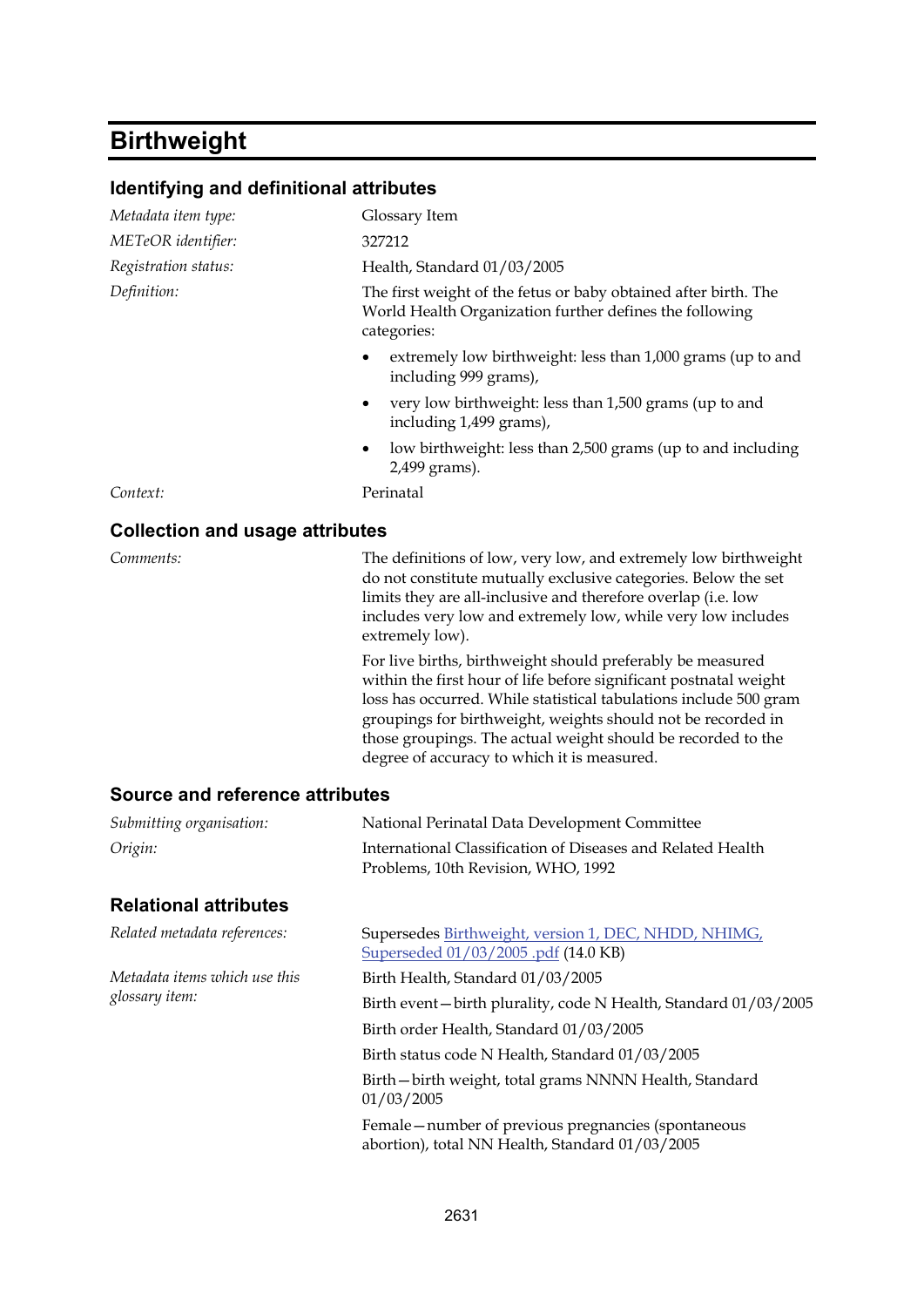Female—number of previous pregnancies (stillbirth), total N[N] Health, Standard 01/03/2005

Pregnancy (last previous)—pregnancy completion date, DDMMYYYY Health, Standard 01/03/2005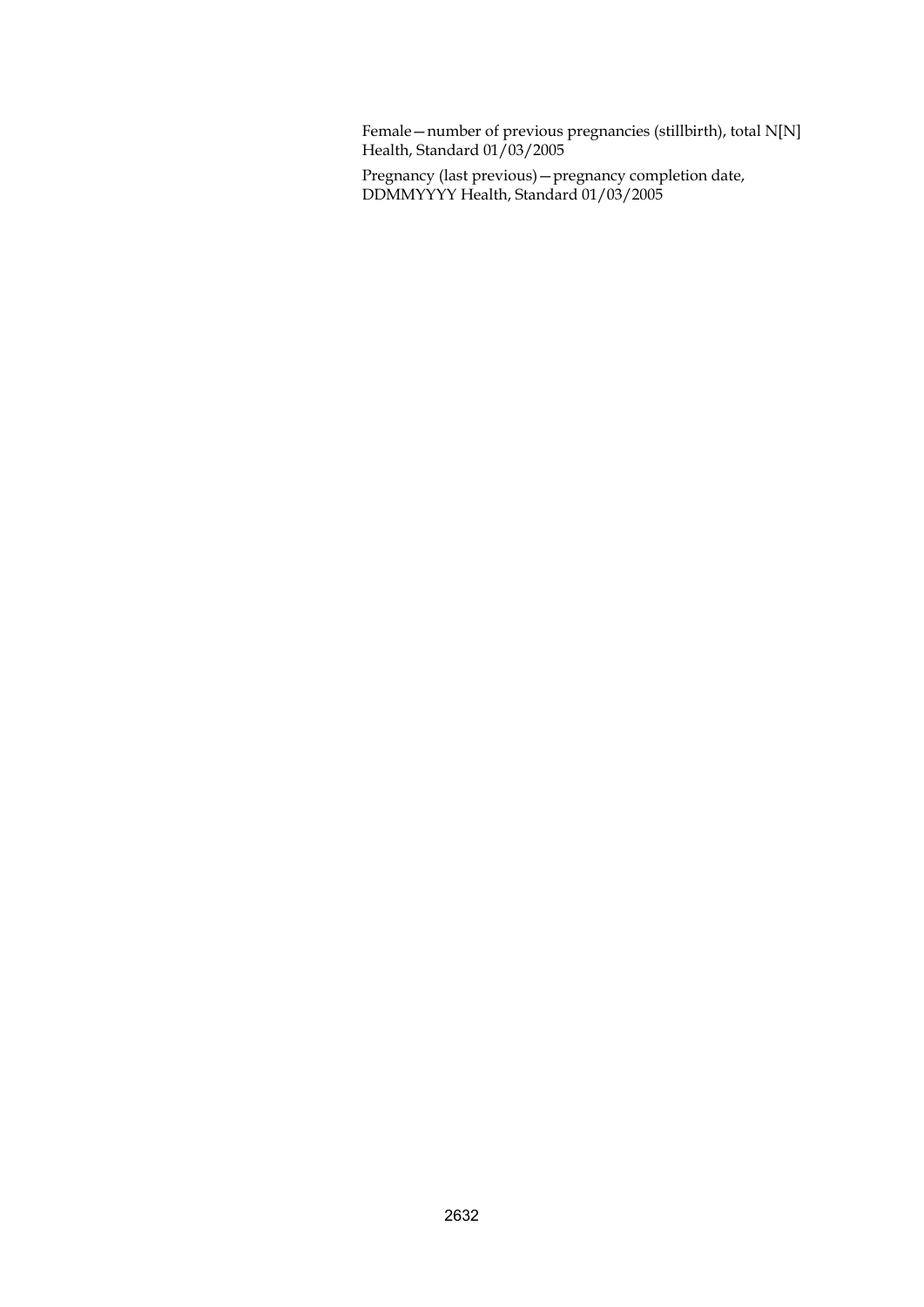## **Blood pressure**

### **Identifying and definitional attributes**

| Metadata item type:  | Glossary Item                                                                                                  |
|----------------------|----------------------------------------------------------------------------------------------------------------|
| METeOR identifier:   | 327210                                                                                                         |
| Registration status: | Health, Standard 01/03/2005                                                                                    |
| Definition:          | The pressure exerted by blood against the walls of the blood<br>vessels - i.e. arteries, capillaries or veins. |

#### **Source and reference attributes**

| Submitting organisation:      | Cardiovascular Data Working Group                                                                         |
|-------------------------------|-----------------------------------------------------------------------------------------------------------|
| Origin:                       | Australian Institute of Health and Welfare (AIHW) 2001.                                                   |
|                               | Heart, stroke and vascular diseases-Australian facts 2001.<br>Canberra: AIHW.                             |
|                               | National Heart Foundation of Australia.                                                                   |
|                               | National Stroke Foundation of Australia.                                                                  |
| <b>Relational attributes</b>  |                                                                                                           |
| Related metadata references:  | Supersedes Blood pressure - concept, version 1, DEC, NHDD,<br>NHIMG, Superseded 01/03/2005 .pdf (12.3 KB) |
| Metadata items which use this | Adult-body mass index Health, Standard 01/03/2005                                                         |
| glossary item:                | Person-blood pressure (diastolic) Health, Standard 01/03/2005                                             |
|                               | Person-blood pressure (diastolic) (measured), millimetres of<br>mercury NN[N] Health, Standard 01/03/2005 |
|                               | Person-blood pressure (systolic) Health, Standard 01/03/2005                                              |
|                               | Person-blood pressure (systolic) (measured), millimetres of<br>mercury NN[N] Health, Standard 01/03/2005  |
|                               | Person-hypertension treatment status (antihypertensive<br>medication) Health, Superseded 21/09/2005       |
|                               | Person-hypertension treatment with antihypertensive<br>medication indicator Health, Standard 21/09/2005   |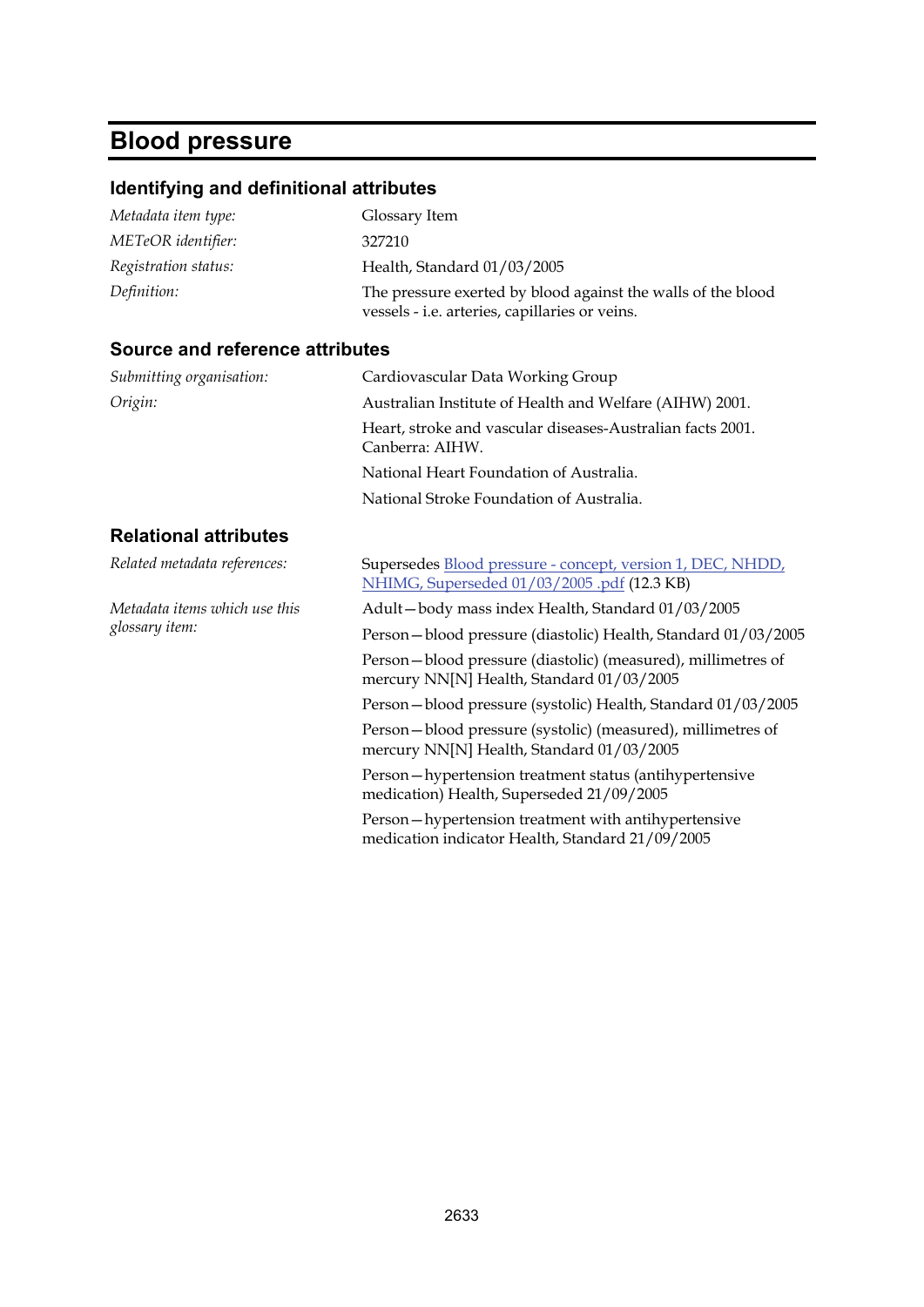### **Body functions**

#### **Identifying and definitional attributes**  *Metadata item type:* Glossary Item *METeOR identifier:* 327294 *Registration status:* Health, Standard 29/11/2006 Community services, Standard 16/10/2006 *Definition:* Body functions are the physiological functions of body systems (including psychological functions). **Collection and usage attributes**  *Guide for use:* Body functions are organised according to body systems. The term 'body' refers to the human organism as a whole and includes mental or psychological functions. Body functions are classified in neutral terms. To indicate that there is a problem with a body function requires the use of the impairment extent code to denote the extent or magnitude of the problem together with the body functions code *Comments:* This glossary item is based on the International Classification of Functioning, Disability and Health (ICF). The ICF was endorsed by the World Health Assembly in 2001 as a reference member of the WHO Family of International Classifications and of the Australian Family of Health and Related Classifications (endorsed by the National Health Information Management Group in 2002). The ICF provides a framework for the description of human functioning and disability. The components of the ICF are defined in relation to a health condition. A health condition is an 'umbrella term for disease (acute or chronic), disorder, injury or trauma' (WHO 2001). A health condition may be recorded, for example, as Episode of care principal diagnosis, code (ICD-10- AM 3rd ed) ANN{.N[N]} and Episode of care additional diagnosis, code (ICD-10-AM 3rd ed) ANN{.N[N]}. **Source and reference attributes**  *Origin:* World Health Organization (WHO) 2001. ICF: International Classification of Functioning, Disability and Health. Geneva: WHO Australian Institute of Health and Welfare (AIHW) 2003. ICF Australian User Guide Version 1.0. Canberra: AIHW *Reference documents:* Further information on the ICF can be found in the ICF itself and

the ICF Australian User Guide (AIHW 2003) and the following websites:

- WHO ICF website <http://www.who.int/classifications/icf/en/>
- Australian Collaborating Centre ICF website <http://www.aihw.gov.au/disability/icf/index.html>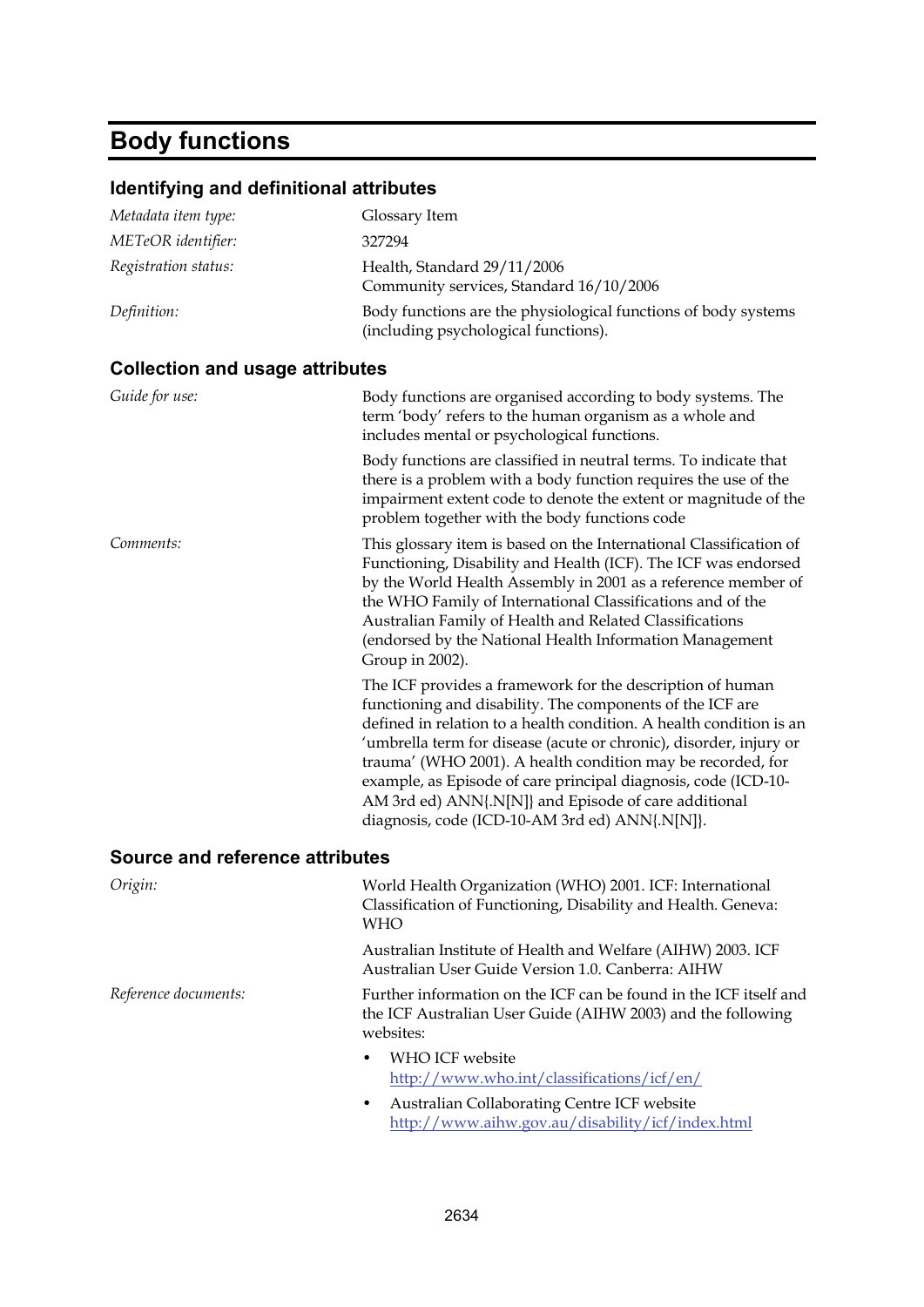#### **Relational attributes**

*Metadata items which use this glossary item:*

Body function code (ICF 2001) AN[NNNN] Health, Standard 29/11/2006 Community services, Standard 16/10/2006 Functioning and Disability DSS Health, Standard 29/11/2006 Community services, Standard 16/10/2006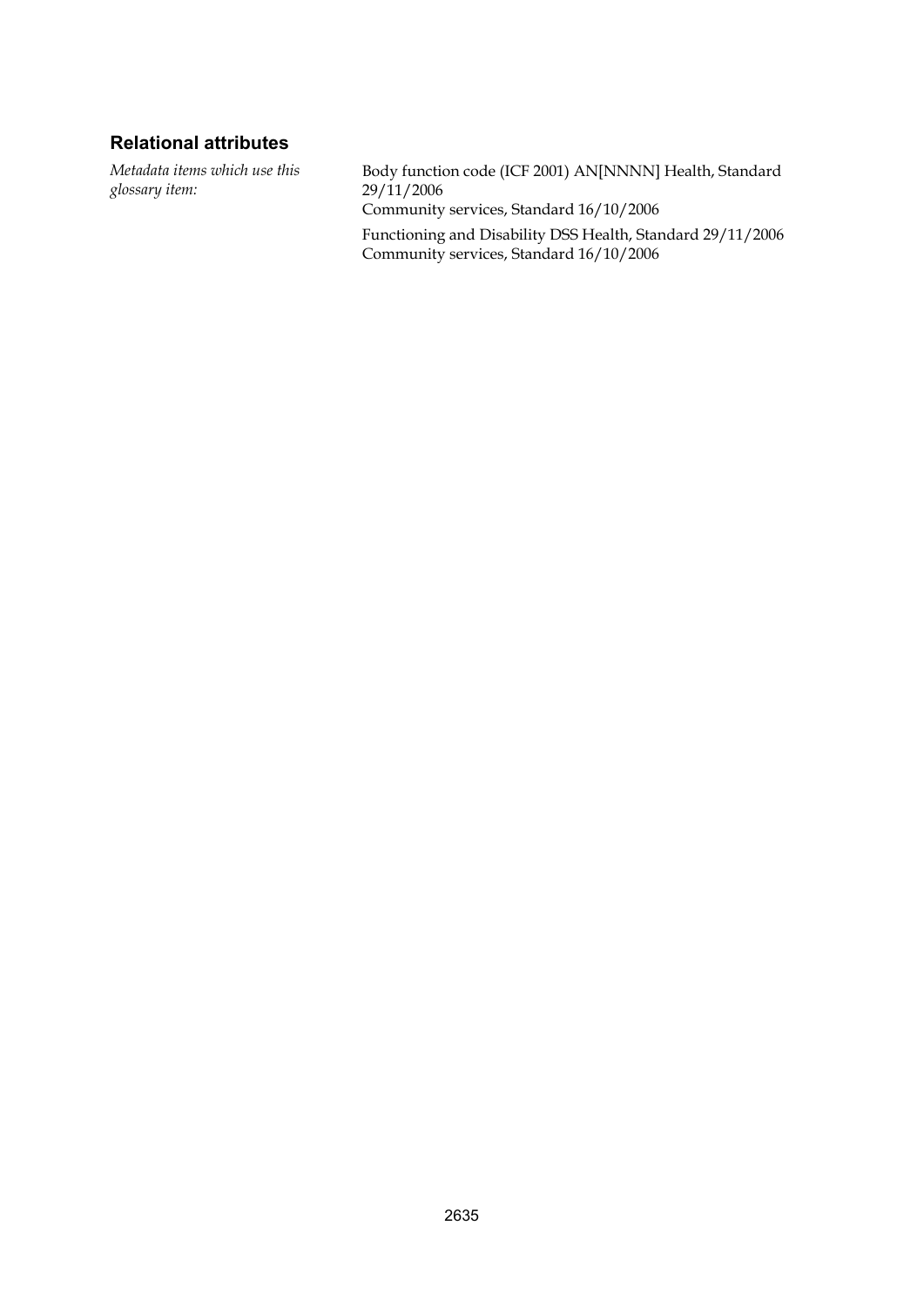### **Body structures**

#### **Identifying and definitional attributes**  *Metadata item type:* Glossary Item *METeOR identifier:* 327300 *Registration status:* Health, Standard 29/11/2006 Community services, Standard 16/10/2006 *Definition:* Body structures are anatomical parts of the body such as organs, limbs and their components. **Collection and usage attributes**  Guide for use: Body structures are classified according to body systems. **Impairments of body structure** can involve anomaly, defect, loss and significant deviation. These are identified by use of the impairment extent, impairment location and impairment nature codes. *Comments:* This glossary term is based on the International Classification of Functioning, Disability and Health (ICF). The ICF was endorsed by the World Health Assembly in 2001 as a reference member of the WHO Family of International Classifications and of the Australian Family of Health and Related Classifications (endorsed by the National Health Information Management Group in 2002). The ICF provides a framework for the description of human functioning and disability. The components of ICF are defined in relation to a health condition. A health condition is an 'umbrella term for disease (acute or chronic), disorder, injury or trauma' (WHO 2001). A health condition may be recorded, for example, as Episode of care principal diagnosis, code (ICD-10-AM 3rd ed) ANN{.N[N]} and Episode of care additional diagnosis, code (ICD-10-AM 3rd ed) ANN{.N[N]}. **Source and reference attributes**

| <b>Source and reference attributes</b> |                                                                                                                                              |
|----------------------------------------|----------------------------------------------------------------------------------------------------------------------------------------------|
| Origin:                                | World Health Organization (WHO) 2001. International<br>Classification of Functioning, Disability and Health. Geneva: WHO                     |
|                                        | Australian Institute of Health and Welfare (AIHW) 2003. ICF<br>Australian User Guide Version 1.0. Canberra: AIHW                             |
| Reference documents:                   | Further information on the ICF can be found in the ICF itself and<br>the ICF Australian User Guide (AIHW 2003) and the following<br>websites |
|                                        | WHO ICF website<br>٠<br>http://www.who.int/classifications/icf/en                                                                            |
|                                        | Australian Collaborating Centre ICF website<br>٠<br>http://www.aihw.gov.au/disability/icf/index.html                                         |
| <b>Relational attributes</b>           |                                                                                                                                              |
| Metadata items which use this          | Functioning and Disability DSS Health, Standard 29/11/2006                                                                                   |

*Metadata items which use this glossary item:*

Functioning and Disability DSS Health, Standard 29/11/2006 Community services, Standard 16/10/2006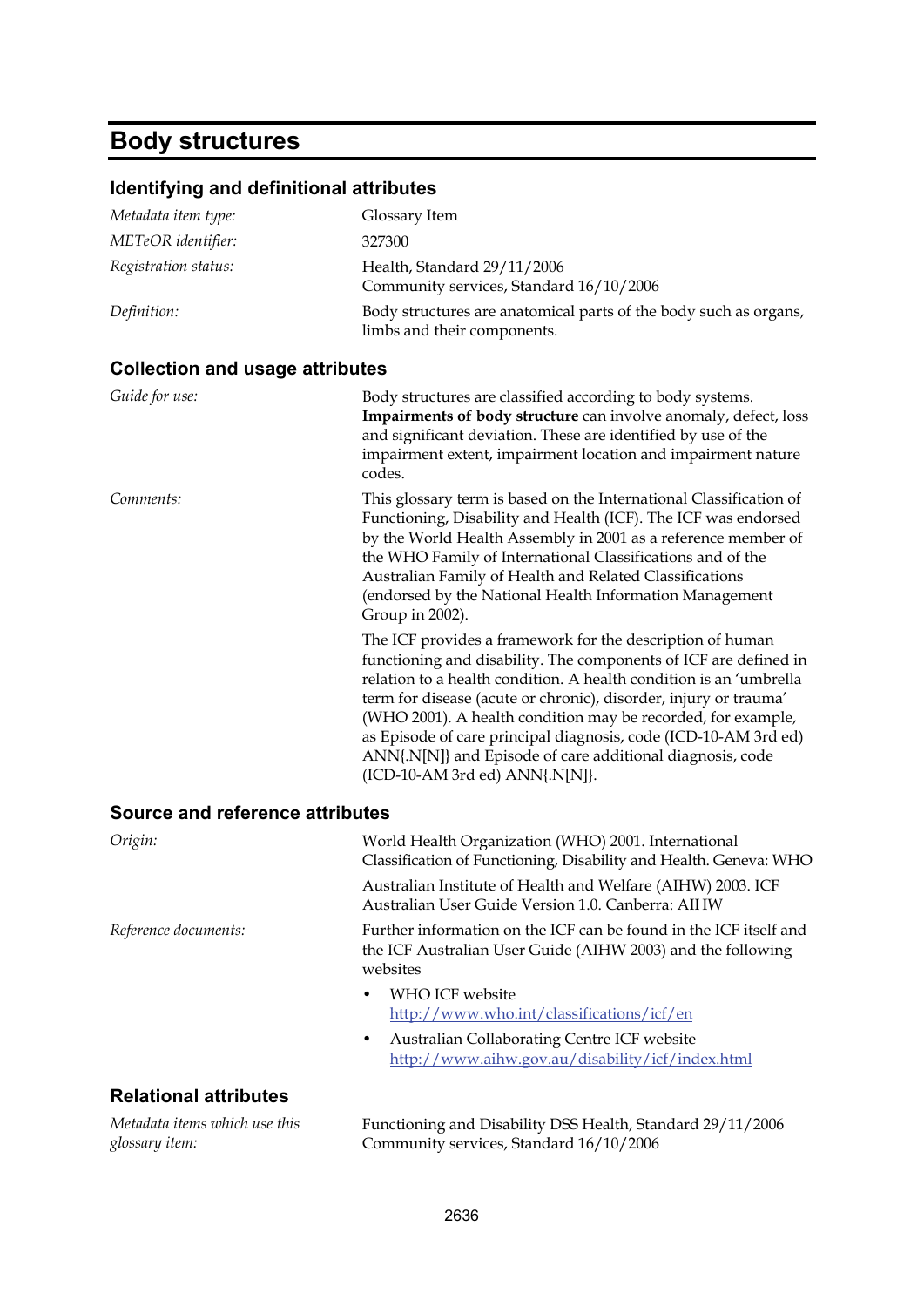## **Carer consultant**

| Metadata item type:                             | Glossary Item                                                                                                                                                                    |
|-------------------------------------------------|----------------------------------------------------------------------------------------------------------------------------------------------------------------------------------|
| METeOR identifier:                              | 327330                                                                                                                                                                           |
| Registration status:                            | Health, Standard 08/12/2004                                                                                                                                                      |
| Definition:                                     | Carer consultants are persons employed (or engaged via contract)<br>on a part-time or full-time paid basis to represent the interests of<br>carers and advocate for their needs. |
| <b>Relational attributes</b>                    |                                                                                                                                                                                  |
| Metadata items which use this<br>glossary item: | Establishment-full-time equivalent staff (paid) (carer<br>consultants) Health, Standard 08/12/2004                                                                               |
|                                                 | Establishment-full-time equivalent staff (paid) (carer<br>consultants), average N[NNN{.N}] Health, Standard 08/12/2004                                                           |
|                                                 | Establishment-recurrent expenditure (salaries and wages) (carer<br>consultants) (financial year), total Australian currency N[N(8)]<br>Health, Standard 08/12/2004               |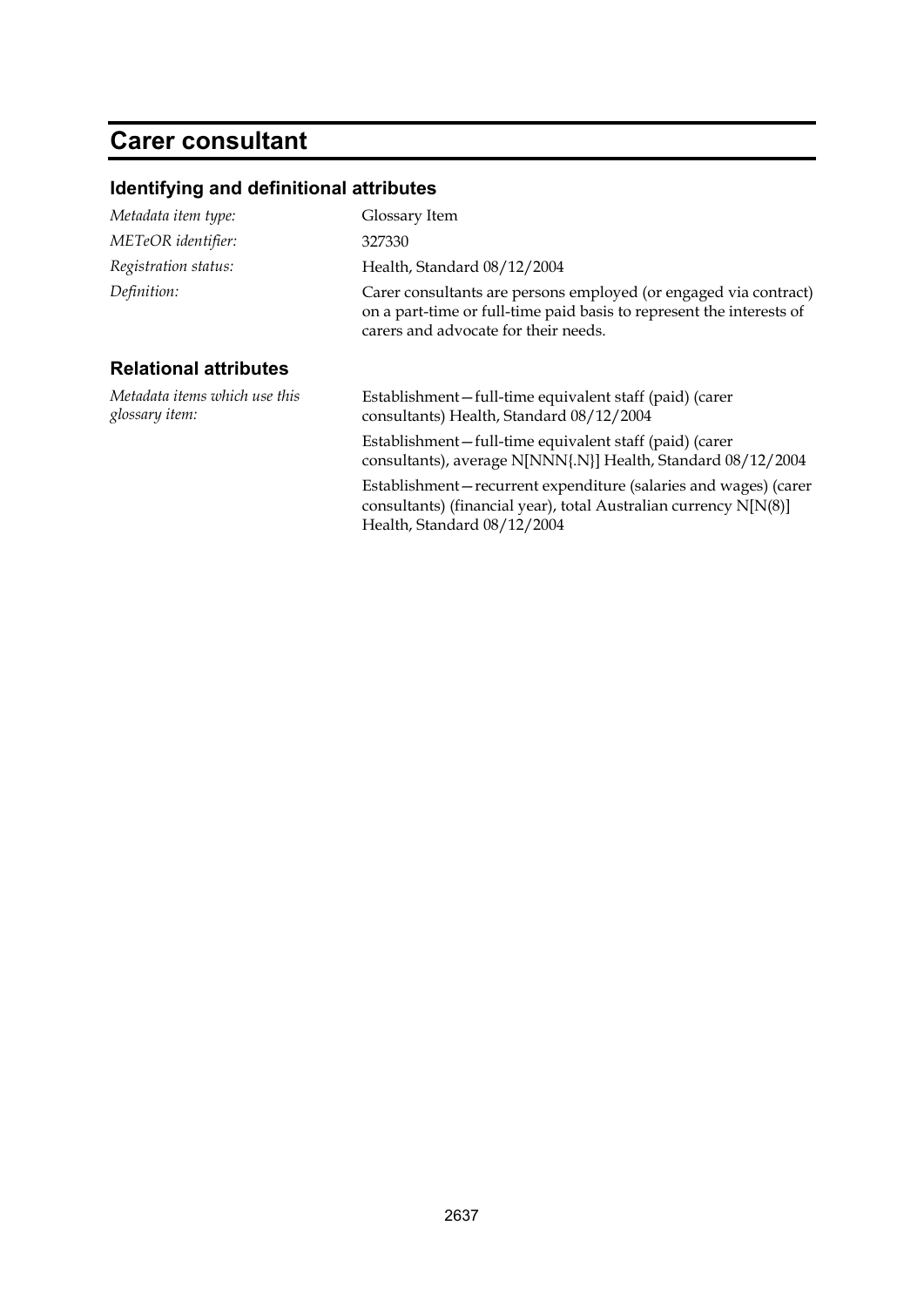### **Cessation of treatment episode for alcohol and other drugs**

#### **Identifying and definitional attributes**

| Glossary Item                                                                                                                                                                                                          |
|------------------------------------------------------------------------------------------------------------------------------------------------------------------------------------------------------------------------|
| 327302                                                                                                                                                                                                                 |
| Health, Standard 01/03/2005                                                                                                                                                                                            |
| Cessation of a treatment episode occurs when treatment is<br>completed or discontinued; or there has been a change in the<br>principal drug of concern, the main treatment type, or the<br>treatment delivery setting. |
| Alcohol and other drug treatment services                                                                                                                                                                              |
|                                                                                                                                                                                                                        |

#### **Collection and usage attributes**

Guide for use: A client is identified as ceasing a treatment episode if one or more of the following apply:

- their treatment plan is completed,
- they have had no contact with the treatment provider for a period of three months, nor is there a plan in place for further contact,
- their principal drug of concern for alcohol and other drugs has changed,
- their main treatment type for alcohol and other drugs has changed,
- their treatment delivery setting for alcohol and other drugs has changed,
- their treatment has ceased for other reasons (e.g. imprisoned, ceased treatment against advice, transferred to another service provider, died, etc.).

#### **Source and reference attributes**

| Submitting organisation:     | Intergovernmental Committee on Drugs National Minimum Data<br>Set working group |
|------------------------------|---------------------------------------------------------------------------------|
| Origin:                      |                                                                                 |
| <b>Relational attributes</b> |                                                                                 |
| Related metadata references: | Supersedes Cessation of treatment episode for alcohol and other                 |

| Retailed metadata references. | supersedes Cessation of treatment episode for alcohol and other |
|-------------------------------|-----------------------------------------------------------------|
|                               | drugs, version 2, DEC, NHDD, NHIMG, Superseded                  |
|                               | $01/03/2005$ .pdf (13.8 KB)                                     |
| Metadata items which use this | Episode of treatment for alcohol and other drugs – treatment    |
| glossary item:                | cessation date, DDMMYYYY Health, Standard 01/03/2005            |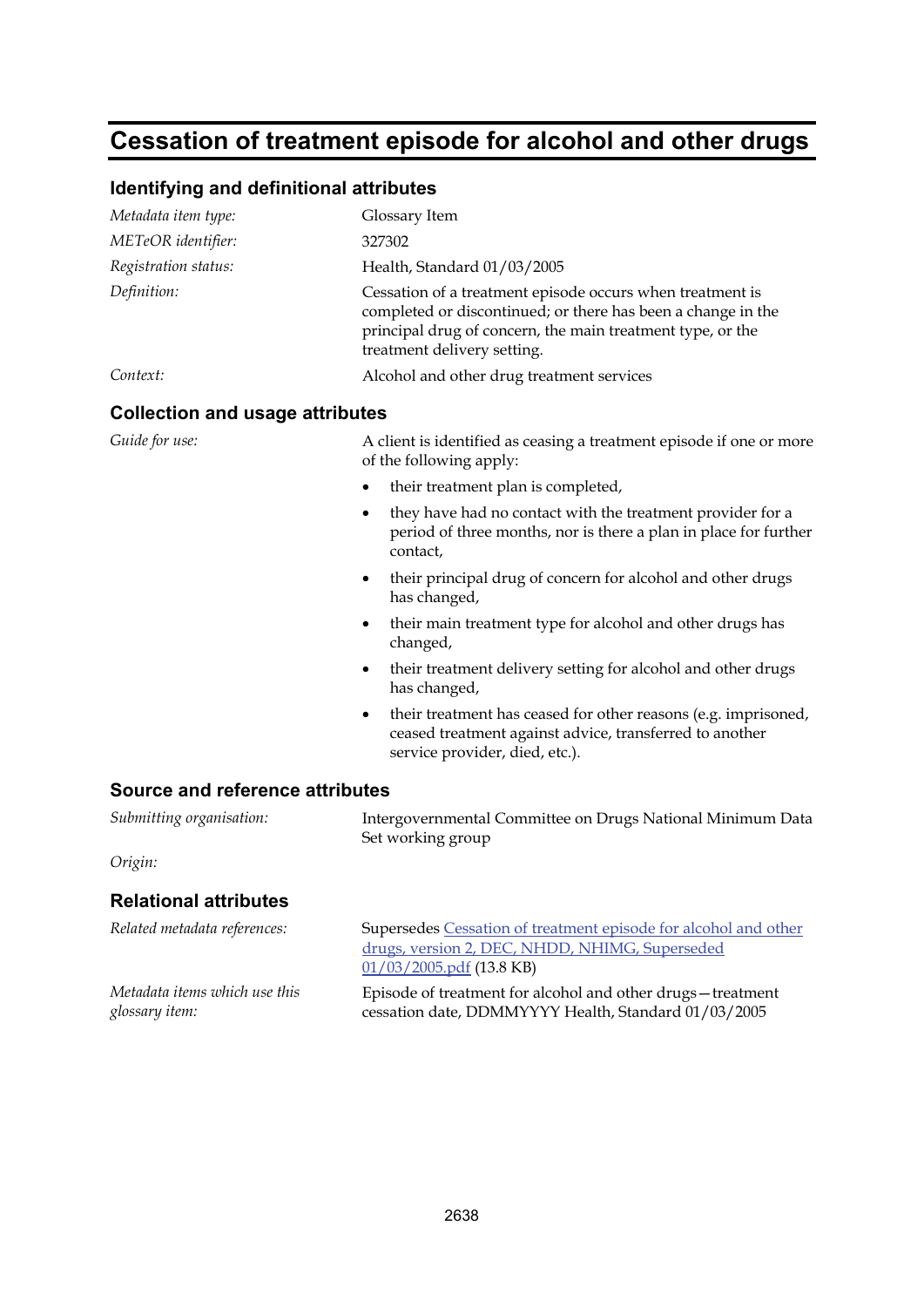### **Clinical intervention**

#### **Identifying and definitional attributes**

| Metadata item type:                    | Glossary Item                                                                                                                                                                                                                           |
|----------------------------------------|-----------------------------------------------------------------------------------------------------------------------------------------------------------------------------------------------------------------------------------------|
| METeOR identifier:                     | 327220                                                                                                                                                                                                                                  |
| Registration status:                   | Health, Standard 01/03/2005                                                                                                                                                                                                             |
| Definition:                            | An intervention carried out to improve, maintain or assess the<br>health of a person, in a clinical situation.                                                                                                                          |
| Context:                               | Health services:                                                                                                                                                                                                                        |
|                                        | Information about the surgical and non-surgical interventions<br>provides the basis for analysis of health service usage, especially<br>in relation to specialised resources, for example theatres and<br>equipment or human resources. |
| <b>Collection and usage attributes</b> |                                                                                                                                                                                                                                         |

*Comments:* Clinical interventions include invasive and non-invasive procedures, and cognitive interventions.

Invasive:

(a) Therapeutic interventions where there is a disruption of the epithelial lining generally, but not exclusively, with an implied closure of an incision (e.g. operations such as cholecystectomy or administration of a chemotherapeutic drug through a vascular access device);

(b) Diagnostic interventions where an incision is required and/or a body cavity is entered (e.g. laparoscopy with/without biopsy, bone marrow aspiration).

Non-invasive:

Therapeutic or diagnostic interventions undertaken without disruption of an epithelial lining (e.g. lithotripsy, hyperbaric oxygenation; allied health interventions such as hydrotherapy; diagnostic interventions not requiring an incision or entry into a body part such as pelvic ultrasound, diagnostic imaging).

Cognitive:

An intervention which requires cognitive skills such as evaluating, advising, planning (e.g. dietary education, physiotherapy assessment, crisis intervention, bereavement counselling).

#### **Source and reference attributes**

| Submitting organisation:                        | National Health Data Committee.                                                                       |
|-------------------------------------------------|-------------------------------------------------------------------------------------------------------|
| <b>Relational attributes</b>                    |                                                                                                       |
| Related metadata references:                    | Supersedes Clinical intervention, version 1, DEC, NHDD,<br>NHIMG, Superseded 01/03/2005.pdf (13.9 KB) |
| Metadata items which use this<br>glossary item: | Episode of admitted patient care - procedure Health, Standard<br>01/03/2005                           |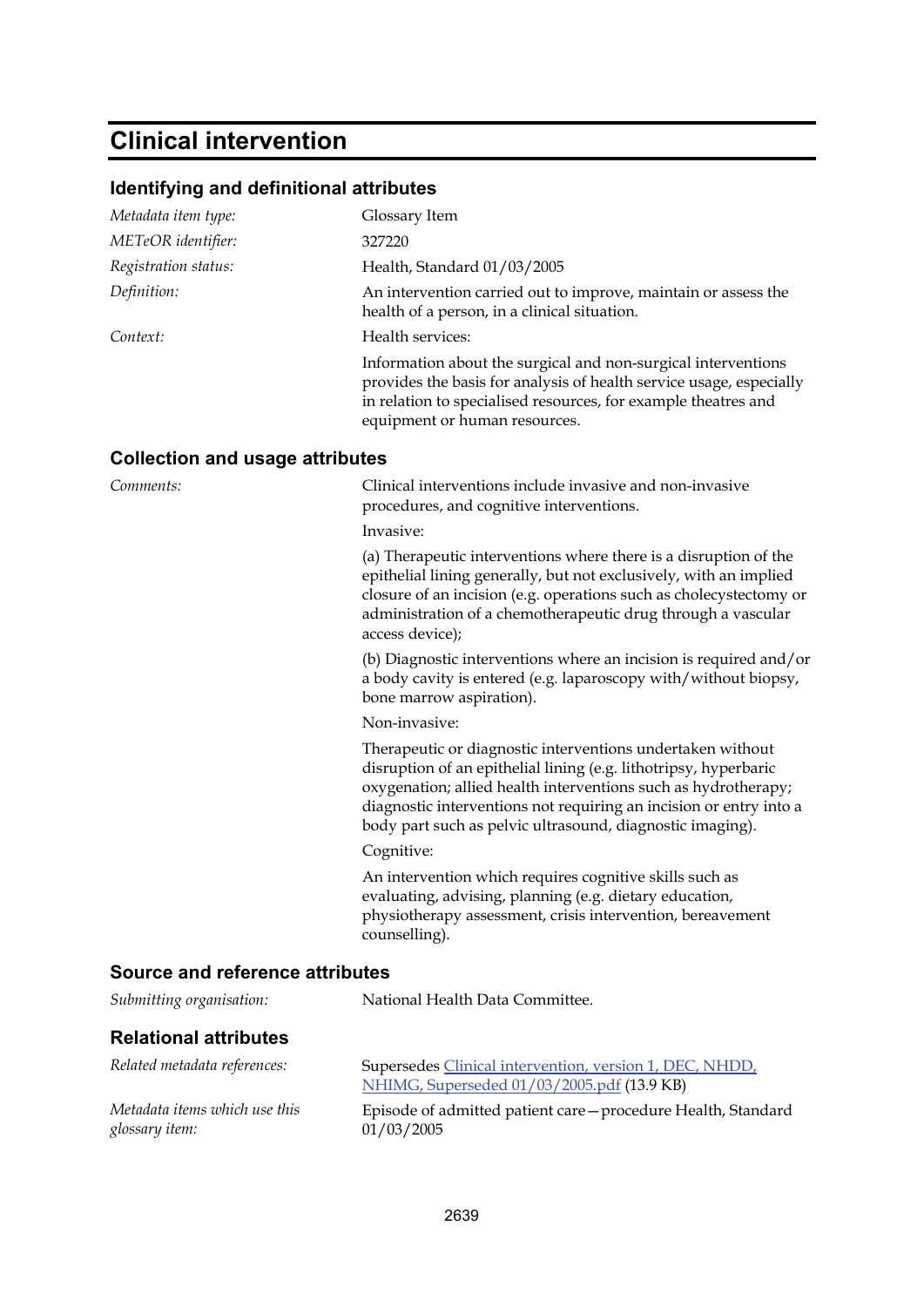## **Clinical review**

| identifying and definitional attributes                                                                                                                                                                                                                                                                                                                                           |
|-----------------------------------------------------------------------------------------------------------------------------------------------------------------------------------------------------------------------------------------------------------------------------------------------------------------------------------------------------------------------------------|
| Glossary Item                                                                                                                                                                                                                                                                                                                                                                     |
| 327214                                                                                                                                                                                                                                                                                                                                                                            |
| Health, Standard 01/03/2005                                                                                                                                                                                                                                                                                                                                                       |
| The examination of a patient by a clinician after the patient has<br>been added to the elective care waiting list. This examination<br>may result in the patient being assigned a different urgency<br>rating from the initial classification. The need for clinical review<br>varies with a patient's condition and is therefore at the discretion<br>of the treating clinician. |
| Admitted patient care.                                                                                                                                                                                                                                                                                                                                                            |
| Source and reference attributes                                                                                                                                                                                                                                                                                                                                                   |
| Hospital Access Program Waiting List Working Group                                                                                                                                                                                                                                                                                                                                |
| National Health Data Committee                                                                                                                                                                                                                                                                                                                                                    |
|                                                                                                                                                                                                                                                                                                                                                                                   |
| Supersedes Clinical review, version 1, DEC, NHDD, NHIMG,<br>Superseded 01/03/2005.pdf (12.0 KB)                                                                                                                                                                                                                                                                                   |
| Elective care waiting list episode - category reassignment date<br>Health, Standard 01/03/2005                                                                                                                                                                                                                                                                                    |
| Elective care waiting list episode - category reassignment date,<br>DDMMYYYY Health, Standard 01/03/2005                                                                                                                                                                                                                                                                          |
| Elective surgery waiting list episode-clinical urgency, code N<br>Health, Standard 01/03/2005                                                                                                                                                                                                                                                                                     |
| Elective surgery waiting list episode - patient listing status,<br>readiness for care code N Health, Standard 01/03/2005                                                                                                                                                                                                                                                          |
|                                                                                                                                                                                                                                                                                                                                                                                   |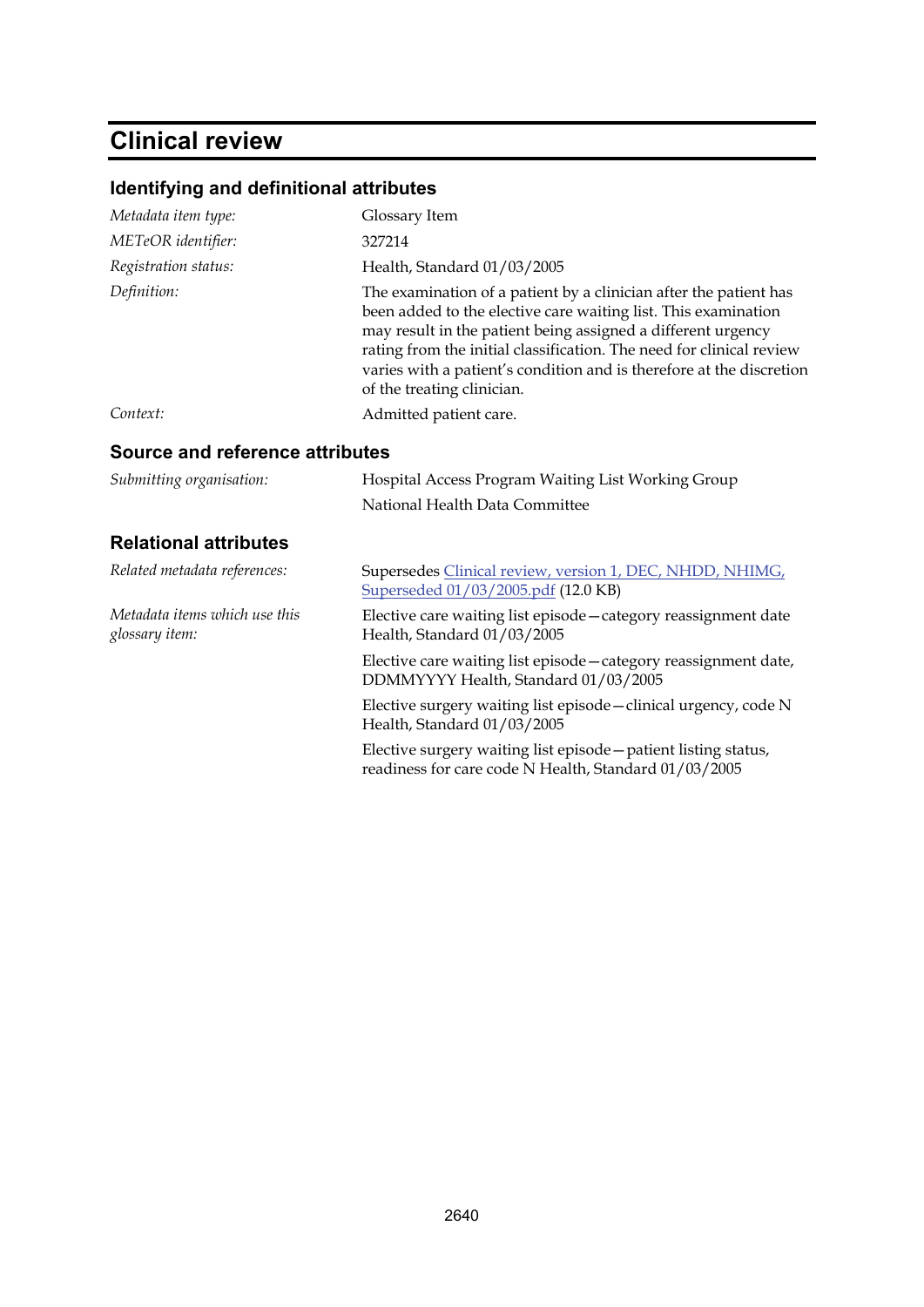### **Compensable patient**

#### **Identifying and definitional attributes**

*Metadata item type:* Glossary Item *METeOR identifier:* 327420

*Registration status:* Health, Standard 01/03/2005

*Definition:* A compensable patient is a person who:

- is entitled to claim damages under Motor Vehicle Third Party insurance or
- is entitled to claim damages under worker's compensation or
- has an entitlement to claim under public liability or common law damages.

#### **Relational attributes**

*Metadata items which use this glossary item:*

Patient—compensable status, code N Health, Standard 01/03/2005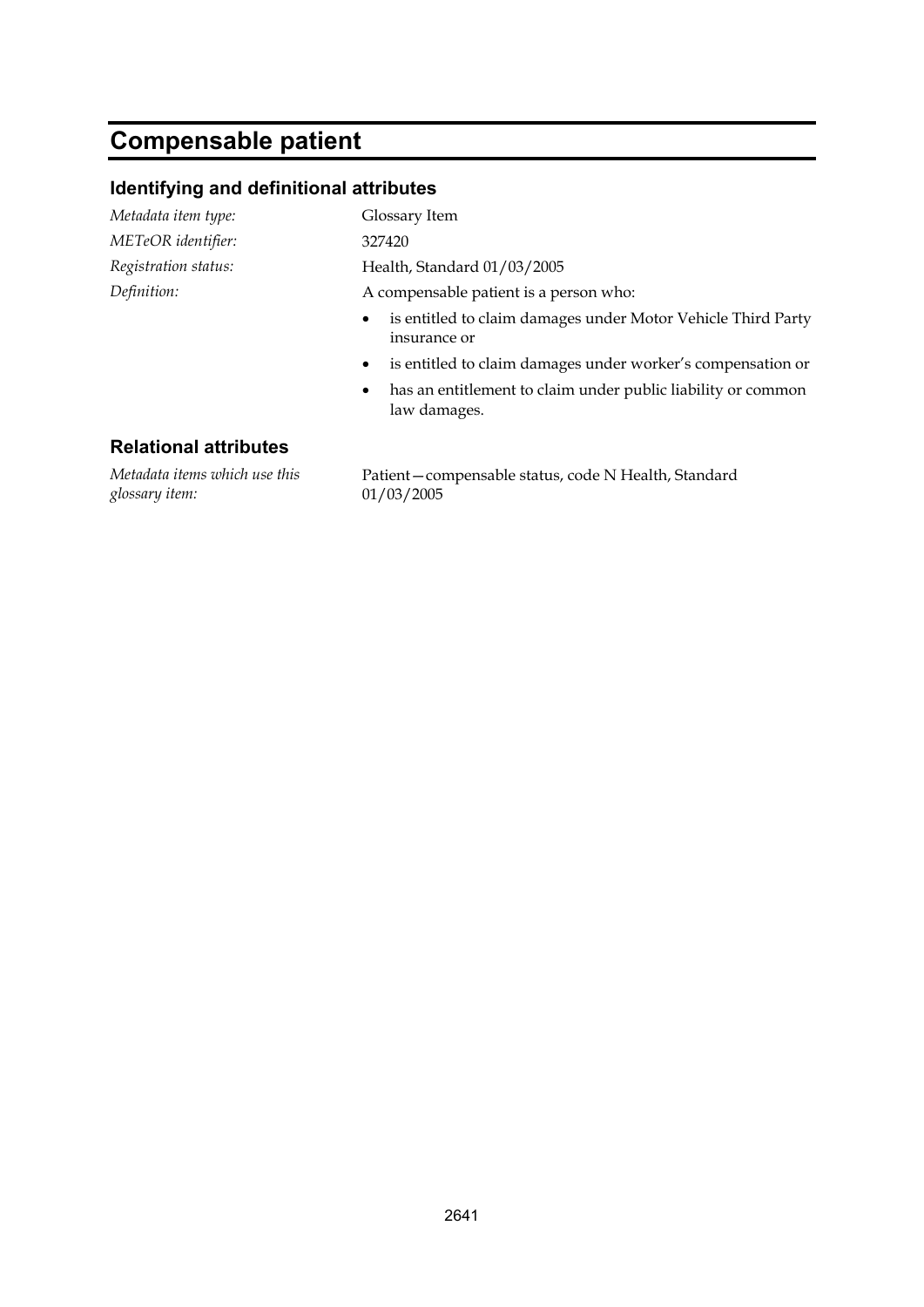# **Consultant psychiatrist**

| Metadata item type:                             | Glossary Item                                                                                                                                                                                                                                                                                              |
|-------------------------------------------------|------------------------------------------------------------------------------------------------------------------------------------------------------------------------------------------------------------------------------------------------------------------------------------------------------------|
| METeOR identifier:                              | 327332                                                                                                                                                                                                                                                                                                     |
| Registration status:                            | Health, Standard 08/12/2004                                                                                                                                                                                                                                                                                |
| Definition:                                     | Medical officers who are registered to practice psychiatry under<br>the relevant state or territory Medical Registration Board; or who<br>are fellows of the Royal Australian and New Zealand College of<br>Psychiatrists or registered with Health Insurance Commission as<br>a specialist in Psychiatry. |
| <b>Relational attributes</b>                    |                                                                                                                                                                                                                                                                                                            |
| Metadata items which use this<br>glossary item: | Establishment-full-time equivalent staff (paid) (consultant<br>psychiatrists and psychiatrists) Health, Standard 08/12/2004                                                                                                                                                                                |
|                                                 | Establishment-full-time equivalent staff (paid) (consultant<br>psychiatrists and psychiatrists), average N[NNN{.N}] Health,<br>Standard 08/12/2004                                                                                                                                                         |
|                                                 | Establishment-recurrent expenditure (salaries and wages)<br>(consultant psychiatrists and psychiatrists) (financial year), total<br>Australian currency N[N(8)] Health, Standard 08/12/2004                                                                                                                |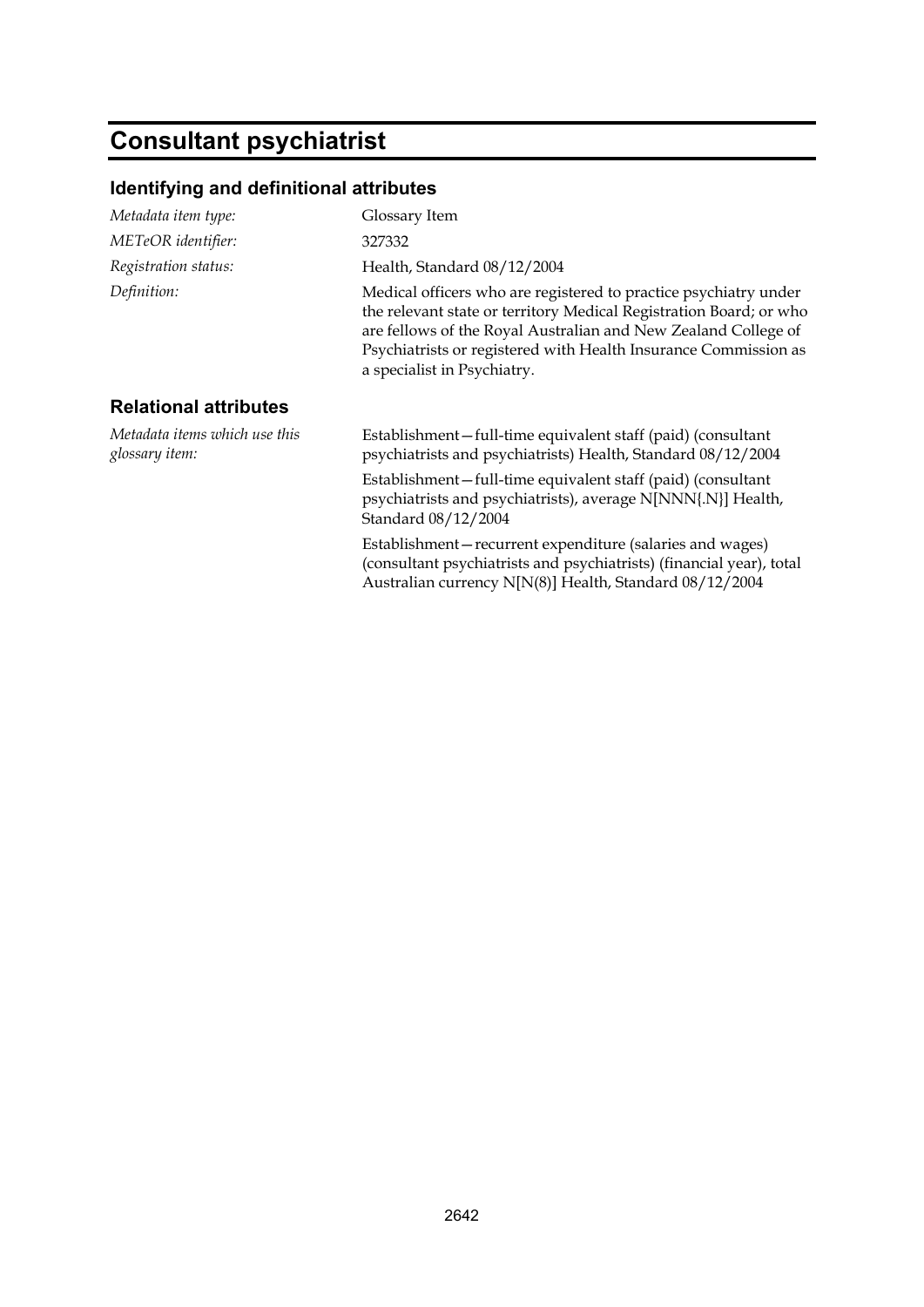## **Consumer consultant**

| Metadata item type:                             | Glossary Item                                                                                                                                                                          |
|-------------------------------------------------|----------------------------------------------------------------------------------------------------------------------------------------------------------------------------------------|
| METeOR identifier:                              | 327336                                                                                                                                                                                 |
| Registration status:                            | Health, Standard 08/12/2004                                                                                                                                                            |
| Definition:                                     | Consumer consultants are persons employed (or engaged via<br>contract) on a part-time or full-time paid basis to represent the<br>interests of consumers and advocate for their needs. |
| <b>Relational attributes</b>                    |                                                                                                                                                                                        |
| Metadata items which use this<br>glossary item: | Establishment-full-time equivalent staff (paid) (consumer<br>consultants) Health, Standard 08/12/2004                                                                                  |
|                                                 | Establishment-full-time equivalent staff (paid) (consumer<br>consultants), average N[NNN{.N}] Health, Standard 08/12/2004                                                              |
|                                                 | Establishment-recurrent expenditure (salaries and wages)<br>(consumer consultants) (financial year), total Australian currency<br>$N[N(8)]$ Health, Standard $08/12/2004$              |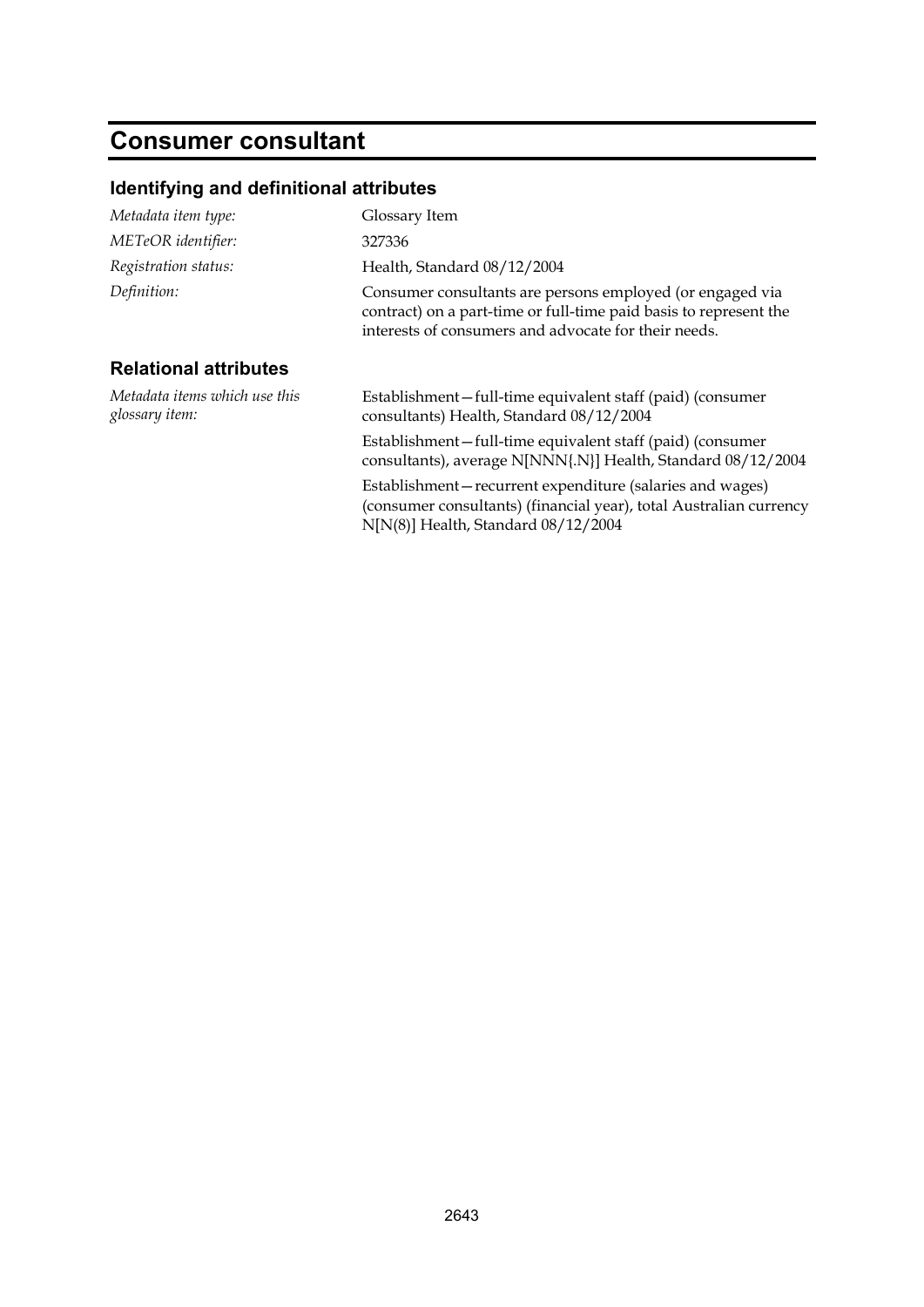### **Diagnosis**

#### **Identifying and definitional attributes**

| Metadata item type:  | Glossary Item                                                                                                                                                                 |
|----------------------|-------------------------------------------------------------------------------------------------------------------------------------------------------------------------------|
| METeOR identifier:   | 327224                                                                                                                                                                        |
| Registration status: | Health, Standard 01/03/2005                                                                                                                                                   |
| Definition:          | A diagnosis is the decision reached, after assessment, of the<br>nature and identity of the disease or condition of a patient or<br>recipient of residential care (resident). |
| Context:             | Health services:                                                                                                                                                              |
|                      | Diagnostic information provides the basis for analysis of health<br>service usage, epidemiological studies and monitoring of specific<br>disease entities.                    |

#### **Collection and usage attributes**

*Comments:* Classification systems which enable the allocation of a code to the diagnostic information:

- International Classification of Diseases, Tenth Revision, Australian Modification (ICD-10-AM),
- British Paediatric Association Classification of Diseases,
- North America Nursing Diagnosis Association,
- International Classification of Primary Care International,
- Classification of Impairments, Disabilities and Handicaps,
- International Classification of Functioning.

#### **Source and reference attributes**

| Submitting organisation: | National Data Standards Committee |
|--------------------------|-----------------------------------|
| Origin:                  |                                   |
| .                        |                                   |

#### **Relational attributes**

| Related metadata references:                    | Supersedes Diagnosis, version 2, DEC, NHDD, NHIMG,<br>Superseded 01/03/2005.pdf (14.7 KB) |
|-------------------------------------------------|-------------------------------------------------------------------------------------------|
| Metadata items which use this<br>glossary item: | Admitted patient care NMDS Health, Superseded 07/12/2005                                  |
|                                                 | Admitted patient care NMDS 2006-2007 Health, Superseded<br>23/10/2006                     |
|                                                 | Admitted patient care NMDS 2007-2008 Health, Superseded<br>05/02/2008                     |
|                                                 | Admitted patient care NMDS 2008-2009 Health, Superseded<br>04/02/2009                     |
|                                                 | Admitted patient care NMDS 2009-2010 Health, Superseded<br>22/12/2009                     |
|                                                 | Admitted patient care NMDS 2010-2011 Health, Standard<br>22/12/2009                       |
|                                                 | Person-visual acuity (left eye), code NN Health, Standard<br>01/03/2005                   |
|                                                 |                                                                                           |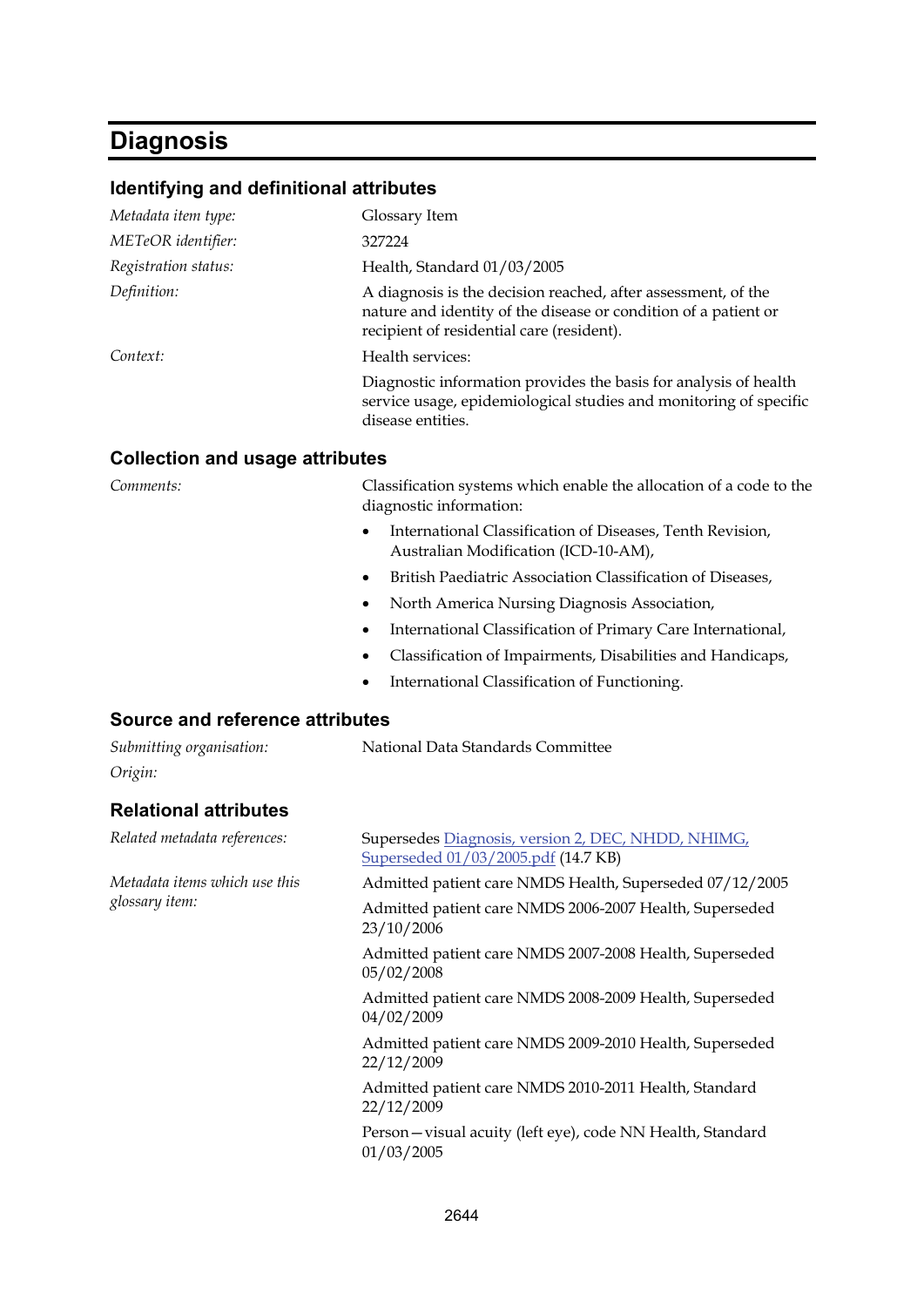Person—visual acuity (right eye), code NN Health, Standard 01/03/2005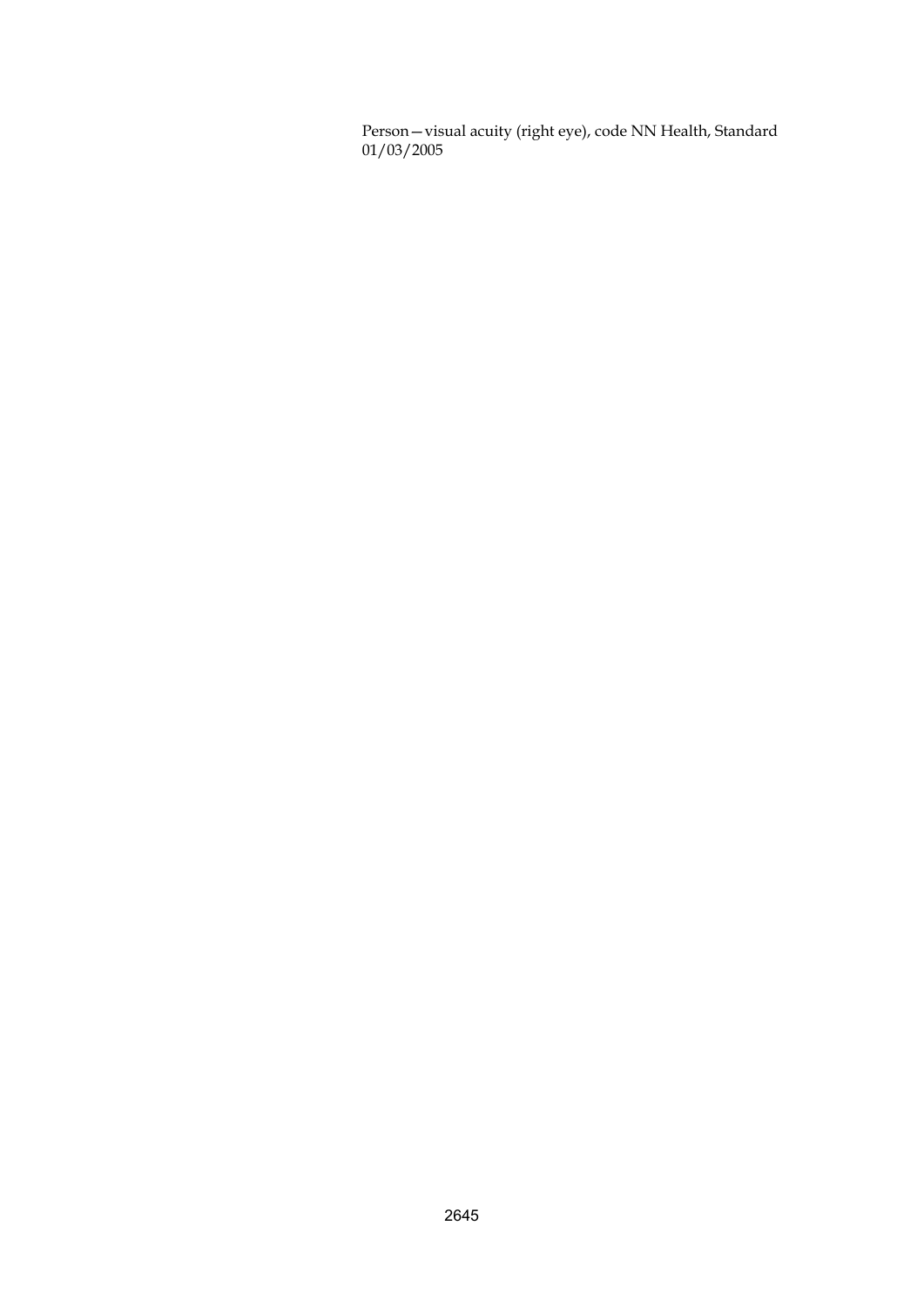# **Diagnostic and health professional**

| Metadata item type:                             | Glossary Item                                                                                                                                                                                                                                                                                                                                                                                                        |
|-------------------------------------------------|----------------------------------------------------------------------------------------------------------------------------------------------------------------------------------------------------------------------------------------------------------------------------------------------------------------------------------------------------------------------------------------------------------------------|
| METeOR identifier:                              | 327164                                                                                                                                                                                                                                                                                                                                                                                                               |
| Registration status:                            | Health, Standard 01/03/2005                                                                                                                                                                                                                                                                                                                                                                                          |
| Definition:                                     | Qualified staff (other than qualified medical and nursing staff)<br>engaged in duties of a diagnostic, professional or technical nature<br>(but also including diagnostic and health professionals whose<br>duties are primarily or partly of an administrative nature). This<br>category includes all allied health professionals and laboratory<br>technicians (but excludes civil engineers and computing staff). |
| <b>Relational attributes</b>                    |                                                                                                                                                                                                                                                                                                                                                                                                                      |
| Metadata items which use this<br>glossary item: | Establishment-full-time equivalent staff (paid) (diagnostic and<br>health professionals) Health, Standard 01/03/2005                                                                                                                                                                                                                                                                                                 |
|                                                 | Establishment-full-time equivalent staff (paid) (diagnostic and<br>health professionals), average N[NNN{.N}] Health, Standard<br>01/03/2005                                                                                                                                                                                                                                                                          |
|                                                 | Establishment – recurrent expenditure (salaries and wages)<br>(diagnostic and health professionals) (financial year), total<br>Australian currency N[N(8)] Health, Standard 01/03/2005                                                                                                                                                                                                                               |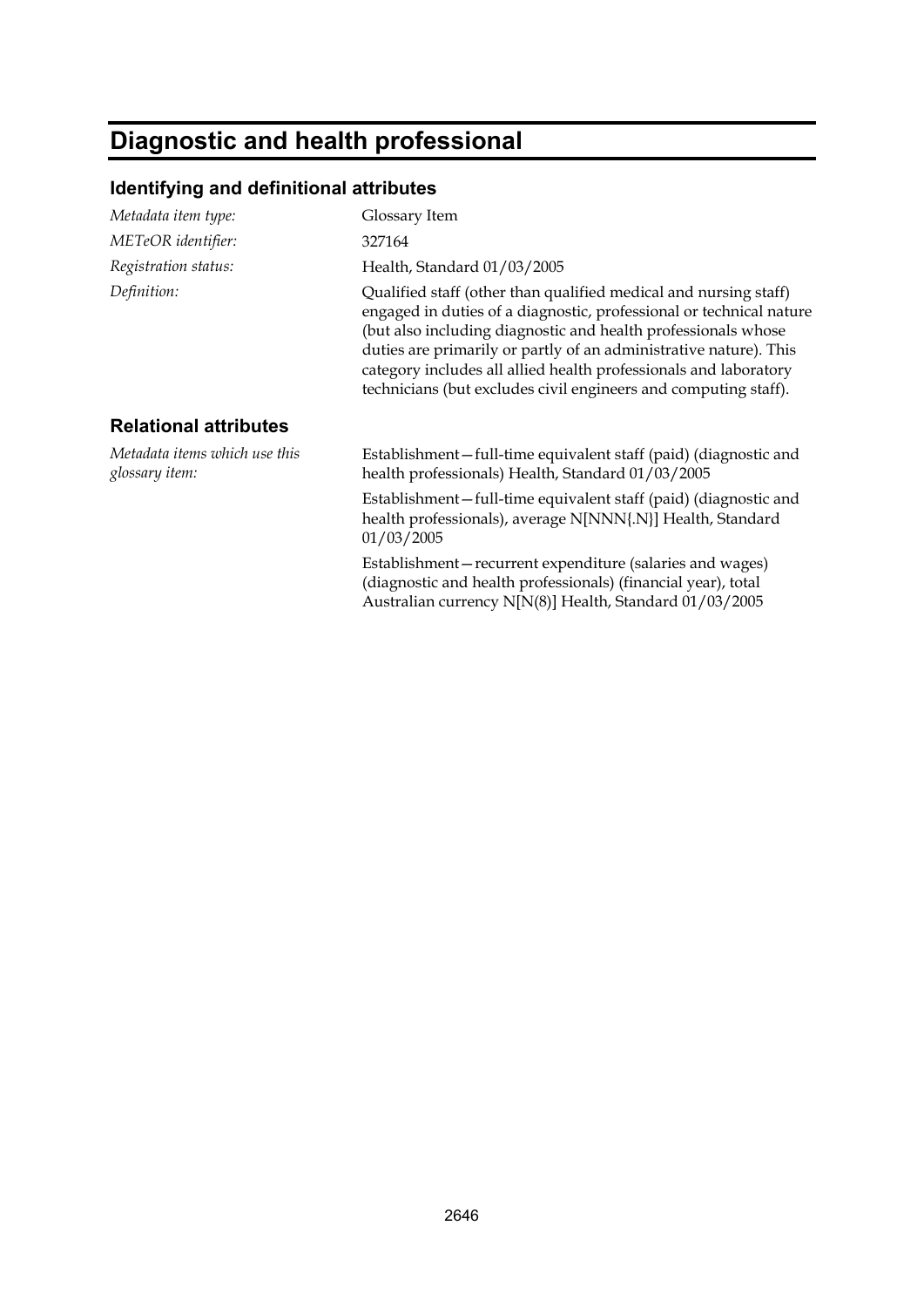### **Disability**

#### **Identifying and definitional attributes**

| Glossary Item                                                                                                                                                                        |
|--------------------------------------------------------------------------------------------------------------------------------------------------------------------------------------|
| 327304                                                                                                                                                                               |
| Health, Standard 29/11/2006<br>Community services, Standard 01/03/2005<br>Housing assistance, Standard 01/03/2005                                                                    |
| Disability is the umbrella term for any or all of: an impairment of<br>body structure or function, a limitation in activities, or a<br>restriction in participation.                 |
| Disability is a multi-dimensional and complex concept and is<br>conceived as a dynamic interaction between health conditions<br>and environmental and personal factors (WHO 2001:6). |
|                                                                                                                                                                                      |

#### **Collection and usage attributes**

*Comments:* Many different 'definitions' of disability are used in Australia, both in administrative data collections and in Acts of Parliament. The consistent identification of disability in national data collections has been recommended in a number of reports, for instance to enable:

- the monitoring of access to generic services by people with disability;
- the collection of more consistent data on disability support and related services, including data on service use by different groups;
- population data and service data to be related, thereby improving the nation's analytical capacity in relation to the need for and supply of services; and
- improved understanding of the relationship between disability, health conditions and other health outcomes.

Defining disability makes it possible to determine the number of people who are accessing services, both disability specific and generic, and also those with a disability in the general population with unmet need. Better definition of disability will aid better targeting of resources to those in need.

Disability arises from the interaction between health conditions and environmental and personal factors. A health condition may be a disease (acute or chronic), disorder, injury or trauma. Environmental factors make up the physical, social and attitudinal environment in which people live and conduct their lives. Personal factors relate to the individual, such as age, sex and Indigenous status.

The concept 'Disability' can be described using a combination of related metadata items as building blocks.

The metadata items selected may vary depending on the definition of disability used. For example, in hospital rehabilitation, the focus may be on the impairment and **activity**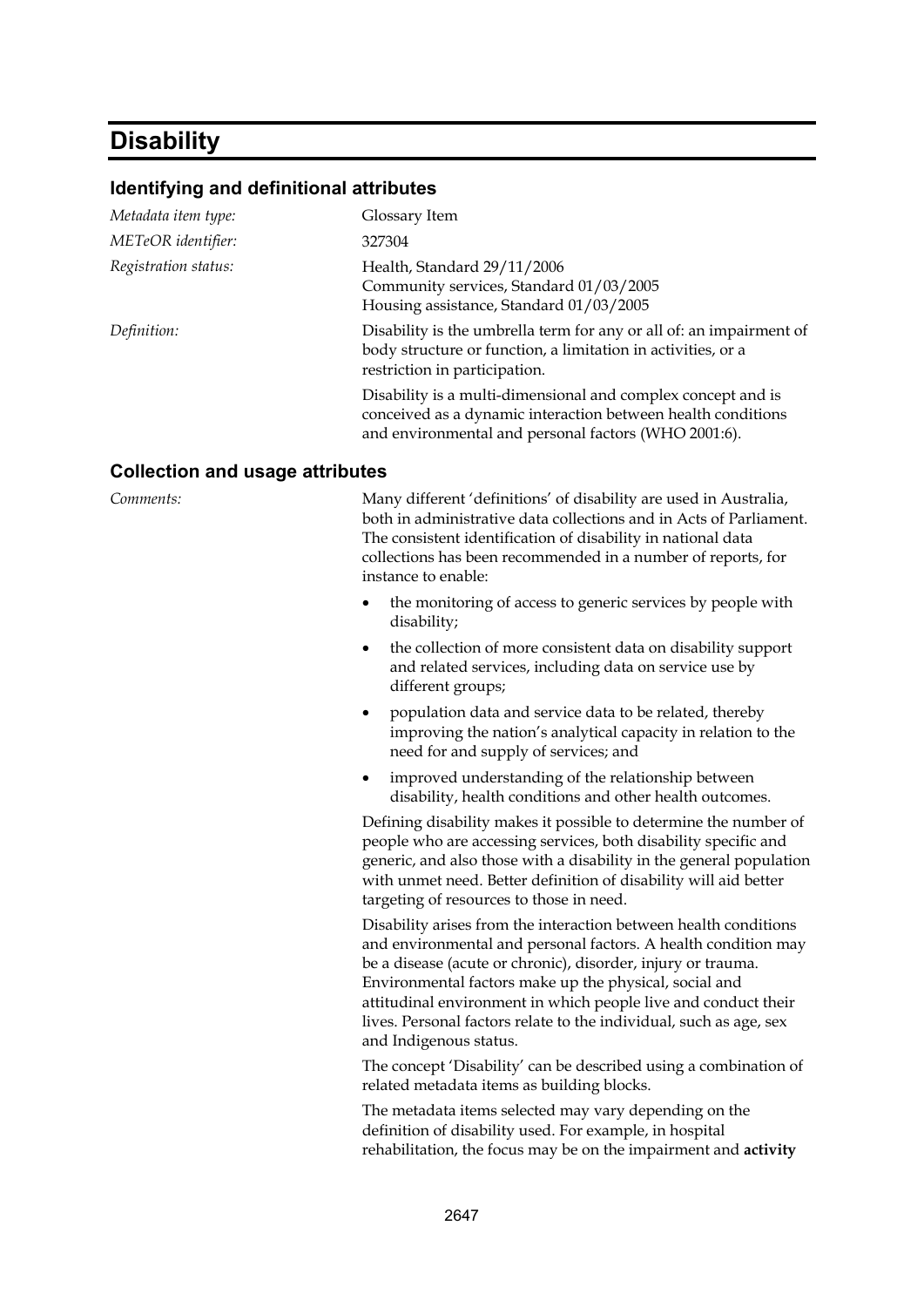dimensions and in community-based care the focus may be primarily on participation. Some applications may require a broad scope for inclusion (e.g. discrimination legislation). Data collections relating to services will select combinations of the data elements, which best reflect the eligibility criteria for the service.

This glossary item is based on the International Classification of Functioning, Disability and Health (ICF). The ICF was endorsed by the World Health Assembly in 2001 as a reference member of the WHO Family of International Classifications and of the Australian Family of Health and Related Classifications (endorsed by the National Health Information Management Group in 2002).

The ICF provides a framework for the description of human functioning and disability. The components of ICF are defined in relation to a health condition. A health condition is an 'umbrella term for disease (acute or chronic), disorder, injury or trauma' (WHO 2001). A health condition may be recorded, for example, as Episode of care principal diagnosis, code (ICD-10-AM 3rd Edn) ANN{.N[N]} and Episode of care additional diagnosis, code (ICD-10-AM 3rd Edn) ANN{.N[N]}.

#### **Source and reference attributes**

| Origin:                                         | World Health Organization (WHO) 2001. ICF: International<br>Classification of Functioning, Disability and Health. Geneva:<br><b>WHO</b>      |
|-------------------------------------------------|----------------------------------------------------------------------------------------------------------------------------------------------|
|                                                 | Australian Institute of Health and Welfare (AIHW) 2003. ICF<br>Australian User Guide Version 1.0. Canberra: AIHW                             |
| Reference documents:                            | Further information on the ICF can be found in the ICF itself and<br>the ICF Australian User Guide (AIHW 2003) and the following<br>websites |
|                                                 | WHO ICF website<br>٠<br>http://www.who.int/classifications/icf/en                                                                            |
|                                                 | Australian Collaborating Centre ICF website<br>٠<br>http://www.aihw.gov.au/disability/icf/index.html                                         |
| <b>Relational attributes</b>                    |                                                                                                                                              |
| Metadata items which use this<br>glossary item: | Activities and participation code (ICF 2001) AN[NNN] Health,<br>Standard 29/11/2006<br>Community services, Standard 16/10/2006               |
|                                                 | Activity difficulty level code (ICF 2001) N Health, Standard<br>29/11/2006<br>Community services, Standard 16/10/2006                        |
|                                                 | Activity need for assistance code N Health, Standard 29/11/2006<br>Community services, Standard 16/10/2006                                   |
|                                                 | Body function code (ICF 2001) AN[NNNN] Health, Standard<br>29/11/2006<br>Community services, Standard 16/10/2006                             |
|                                                 | Body structure code (ICF 2001) AN[NNNN] Health, Standard<br>29/11/2006<br>Community services, Standard 16/10/2006                            |
|                                                 |                                                                                                                                              |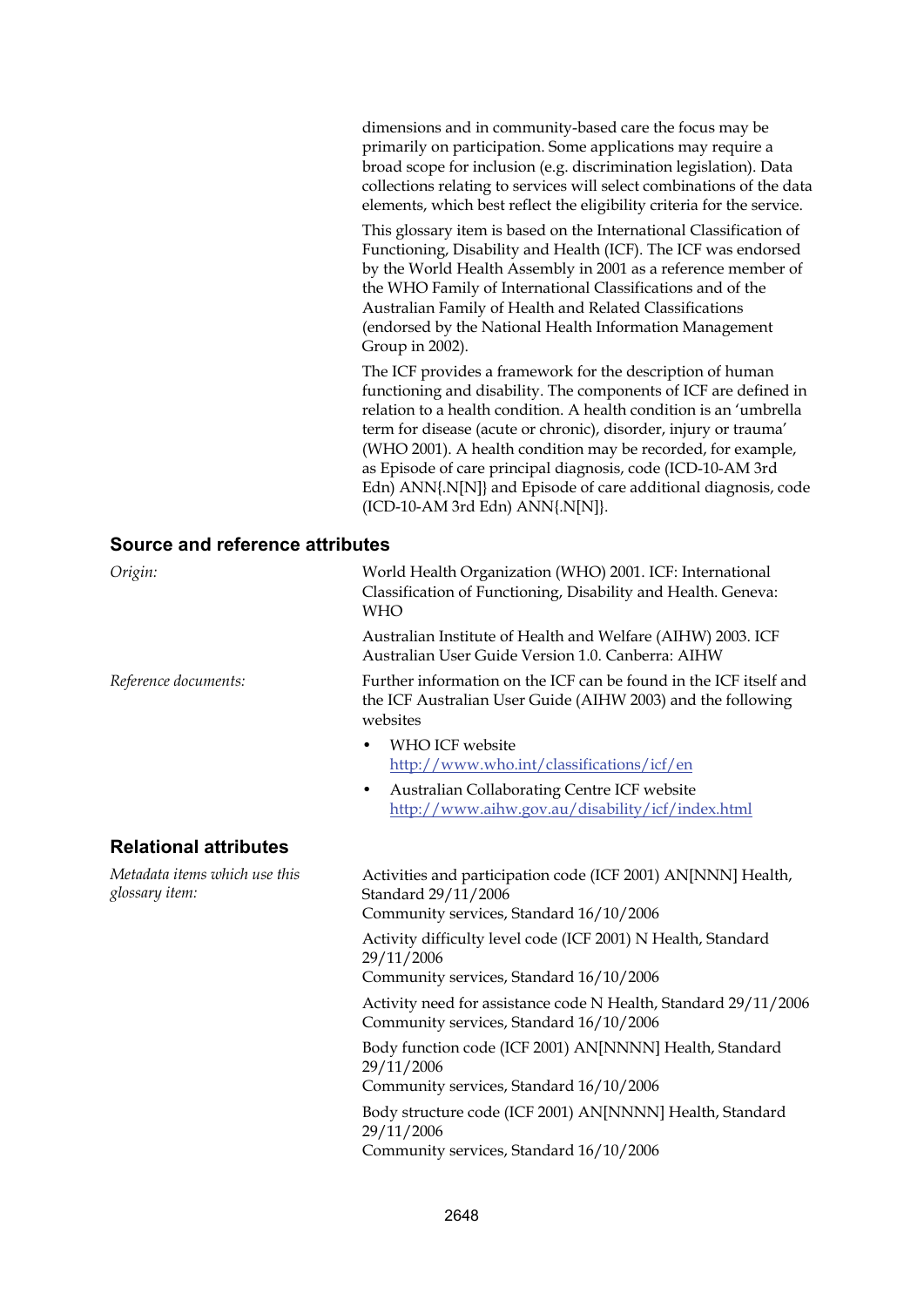Environmental factor code (ICF 2001) AN[NNN] Health, Standard 29/11/2006 Community services, Standard 16/10/2006

Extent of environmental factors influence code (ICF 2001) [X]N Health, Standard 29/11/2006 Community services, Standard 16/10/2006

Functioning and Disability DSS Health, Standard 29/11/2006 Community services, Standard 16/10/2006

Goal of care code NN Health, Standard 01/03/2005

Impairment extent code (ICF 2001) N Health, Standard 29/11/2006

Community services, Standard 16/10/2006

Impairment location code (ICF 2001) N Health, Standard 29/11/2006

Community services, Standard 16/10/2006

Impairment nature code (ICF 2001) N Health, Standard 29/11/2006

Community services, Standard 16/10/2006

Participation extent code (ICF 2001) N Health, Standard 29/11/2006

Community services, Standard 16/10/2006

Participation satisfaction level code N Health, Standard 29/11/2006

Community services, Standard 16/10/2006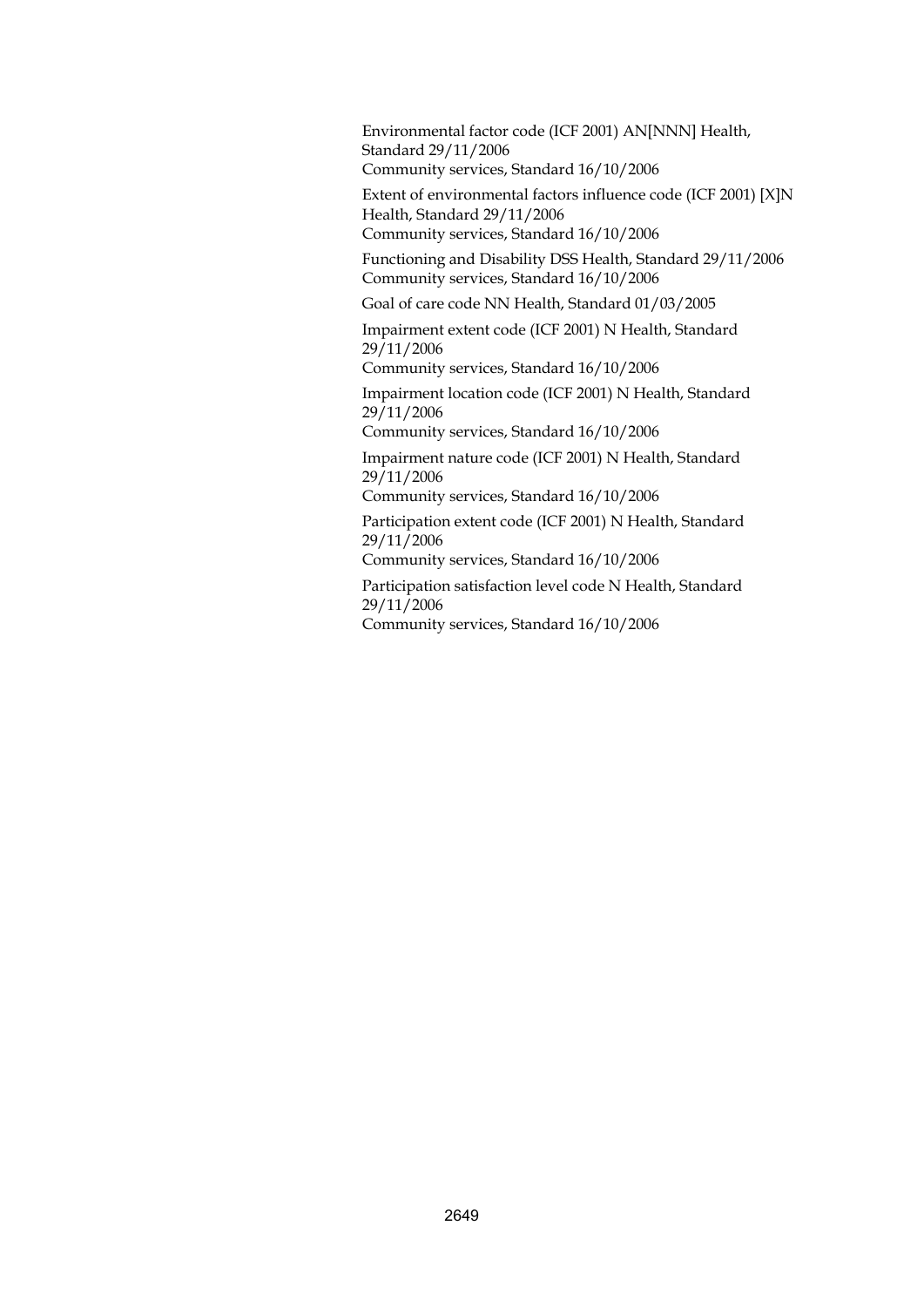# **Domestic and other staff**

| Metadata item type:                             | Glossary Item                                                                                                                                                                                                                                                                                                                                             |
|-------------------------------------------------|-----------------------------------------------------------------------------------------------------------------------------------------------------------------------------------------------------------------------------------------------------------------------------------------------------------------------------------------------------------|
| METeOR identifier:                              | 327168                                                                                                                                                                                                                                                                                                                                                    |
| Registration status:                            | Health, Standard 01/03/2005                                                                                                                                                                                                                                                                                                                               |
| Definition:                                     | Domestic staff are staff engaged in the provision of food and<br>cleaning services including domestic staff primarily engaged in<br>administrative duties such as food services manager. Dieticians<br>are excluded. This category also includes all staff not elsewhere<br>included (primarily maintenance staff, trades people and<br>gardening staff). |
| <b>Relational attributes</b>                    |                                                                                                                                                                                                                                                                                                                                                           |
| Metadata items which use this<br>glossary item: | Establishment-full-time equivalent staff (paid) (domestic and<br>other staff) Health, Standard 01/03/2005                                                                                                                                                                                                                                                 |
|                                                 | Establishment—full-time equivalent staff (paid) (domestic and<br>other staff), average N[NNN{.N}] Health, Standard 01/03/2005                                                                                                                                                                                                                             |
|                                                 | Establishment – recurrent expenditure (salaries and wages)<br>(domestic and other staff) (financial year), total Australian<br>currency N[N(8)] Health, Standard 01/03/2005                                                                                                                                                                               |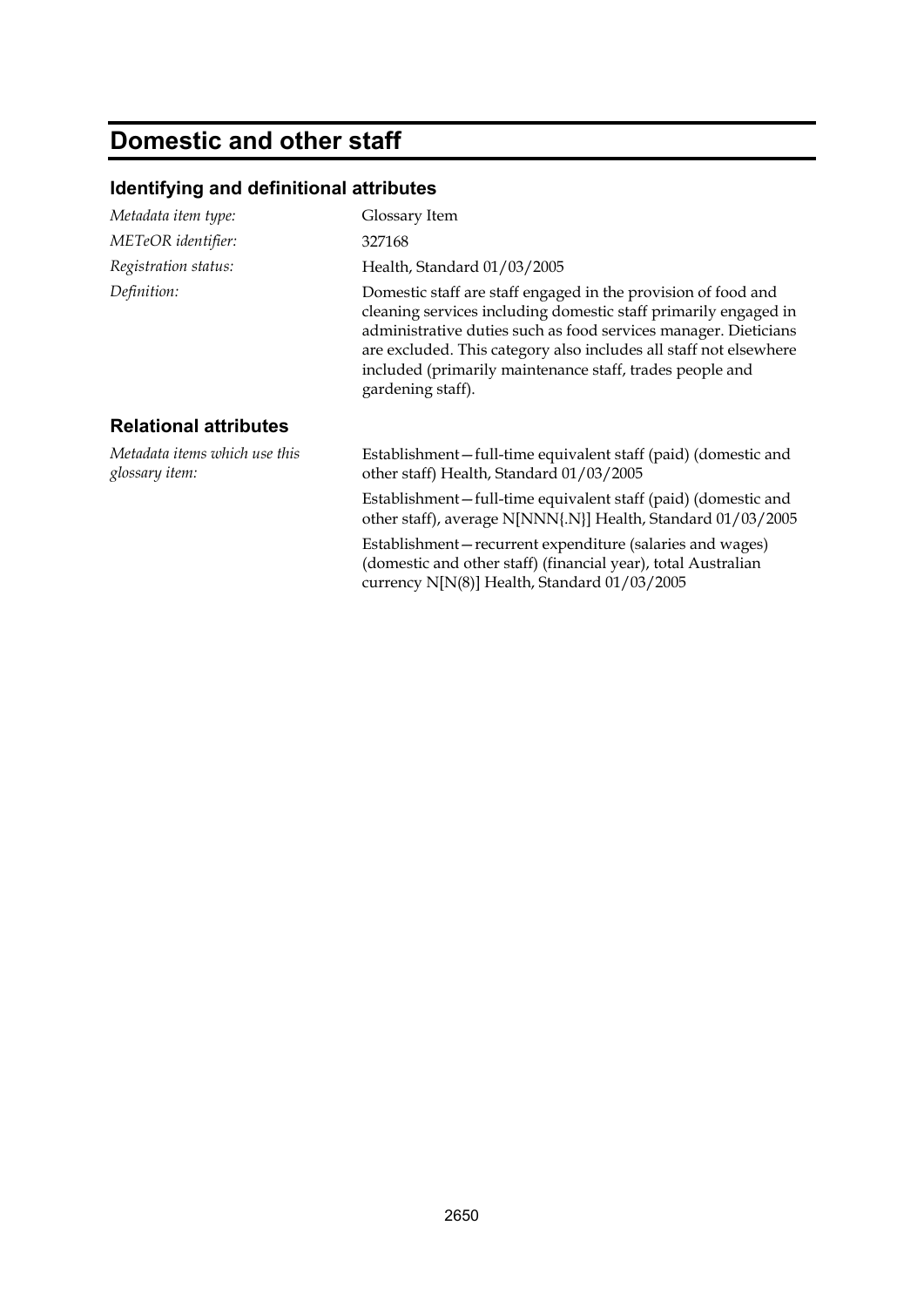# **Elective surgery**

| Identifying and definitional attributes         |                                                                                                                                                                                                                                              |
|-------------------------------------------------|----------------------------------------------------------------------------------------------------------------------------------------------------------------------------------------------------------------------------------------------|
| Metadata item type:                             | Glossary Item                                                                                                                                                                                                                                |
| METeOR identifier:                              | 327226                                                                                                                                                                                                                                       |
| Registration status:                            | Health, Standard 01/03/2005                                                                                                                                                                                                                  |
| Definition:                                     | Elective care where the procedures required by patients are listed<br>in the surgical operations section of the Medicare benefits<br>schedule book, with the exclusion of specific procedures<br>frequently done by non-surgical clinicians. |
| Context:                                        | Admitted patient care.                                                                                                                                                                                                                       |
| <b>Source and reference attributes</b>          |                                                                                                                                                                                                                                              |
| Submitting organisation:                        | Hospital access program waiting list working group                                                                                                                                                                                           |
| Origin:                                         | The National Health Data Committee.                                                                                                                                                                                                          |
| <b>Relational attributes</b>                    |                                                                                                                                                                                                                                              |
| Related metadata references:                    | Supersedes Elective surgery, version 1, DEC, NHDD, NHIMG,<br>Superseded 01/03/2005.pdf (11.7 KB)                                                                                                                                             |
| Metadata items which use this<br>glossary item: | Coronary artery disease intervention code N Health, Standard<br>01/03/2005                                                                                                                                                                   |
|                                                 | Elective surgery code NN Health, Standard 01/03/2005                                                                                                                                                                                         |
|                                                 |                                                                                                                                                                                                                                              |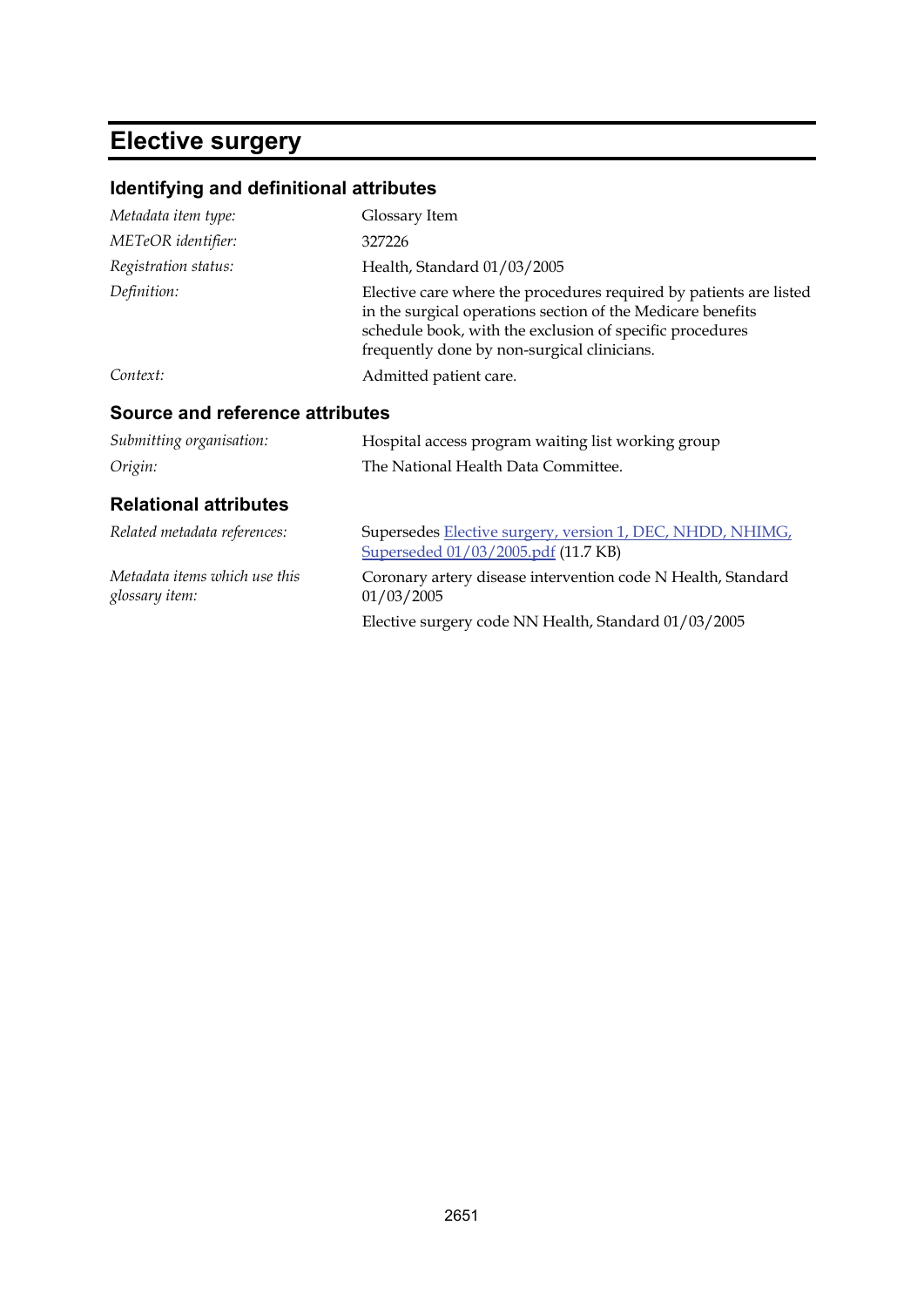# **Emergency department**

| Metadata item type:                             | Glossary Item                                                                                                                                                                                                                   |
|-------------------------------------------------|---------------------------------------------------------------------------------------------------------------------------------------------------------------------------------------------------------------------------------|
| METeOR identifier:                              | 327158                                                                                                                                                                                                                          |
| Registration status:                            | Health, Standard 01/03/2005                                                                                                                                                                                                     |
| Definition:                                     | An emergency department provides triage, assessment, care<br>and/or treatment for patients suffering from medical condition/s<br>and/or injury.                                                                                 |
| <b>Relational attributes</b>                    |                                                                                                                                                                                                                                 |
| Metadata items which use this<br>glossary item: | Emergency department visit type code N Health, Standard<br>01/03/2005                                                                                                                                                           |
|                                                 | Establishment (public psychiatric or alcohol and drug hospital) –<br>number of group session occasions of service for non-admitted<br>patients (emergency and outpatient), total N[NNNNNN] Health,<br>Standard 01/03/2005       |
|                                                 | Establishment (public psychiatric or alcohol and drug hospital) -<br>number of individual session occasions of service for non-<br>admitted patients (emergency and outpatient), total<br>N[NNNNNN] Health, Standard 01/03/2005 |
|                                                 | Health or health related function code NNN Health, Standard<br>05/12/2007                                                                                                                                                       |
|                                                 | Health service event-presentation date, DDMMYYYY Health,<br>Standard 01/03/2005                                                                                                                                                 |
|                                                 | Health service event - presentation time, hhmm Health, Standard<br>01/03/2005                                                                                                                                                   |
|                                                 | Health service event - service commencement date,<br>DDMMYYYY Health, Superseded 07/12/2005                                                                                                                                     |
|                                                 | Non-admitted patient emergency department service episode<br>Health, Standard 01/03/2005                                                                                                                                        |
|                                                 | Non-admitted patient service event Health, Standard 01/03/2005                                                                                                                                                                  |
|                                                 | Triage Health, Retired 07/12/2005                                                                                                                                                                                               |
|                                                 | Triage Health, Standard 24/03/2006                                                                                                                                                                                              |
|                                                 |                                                                                                                                                                                                                                 |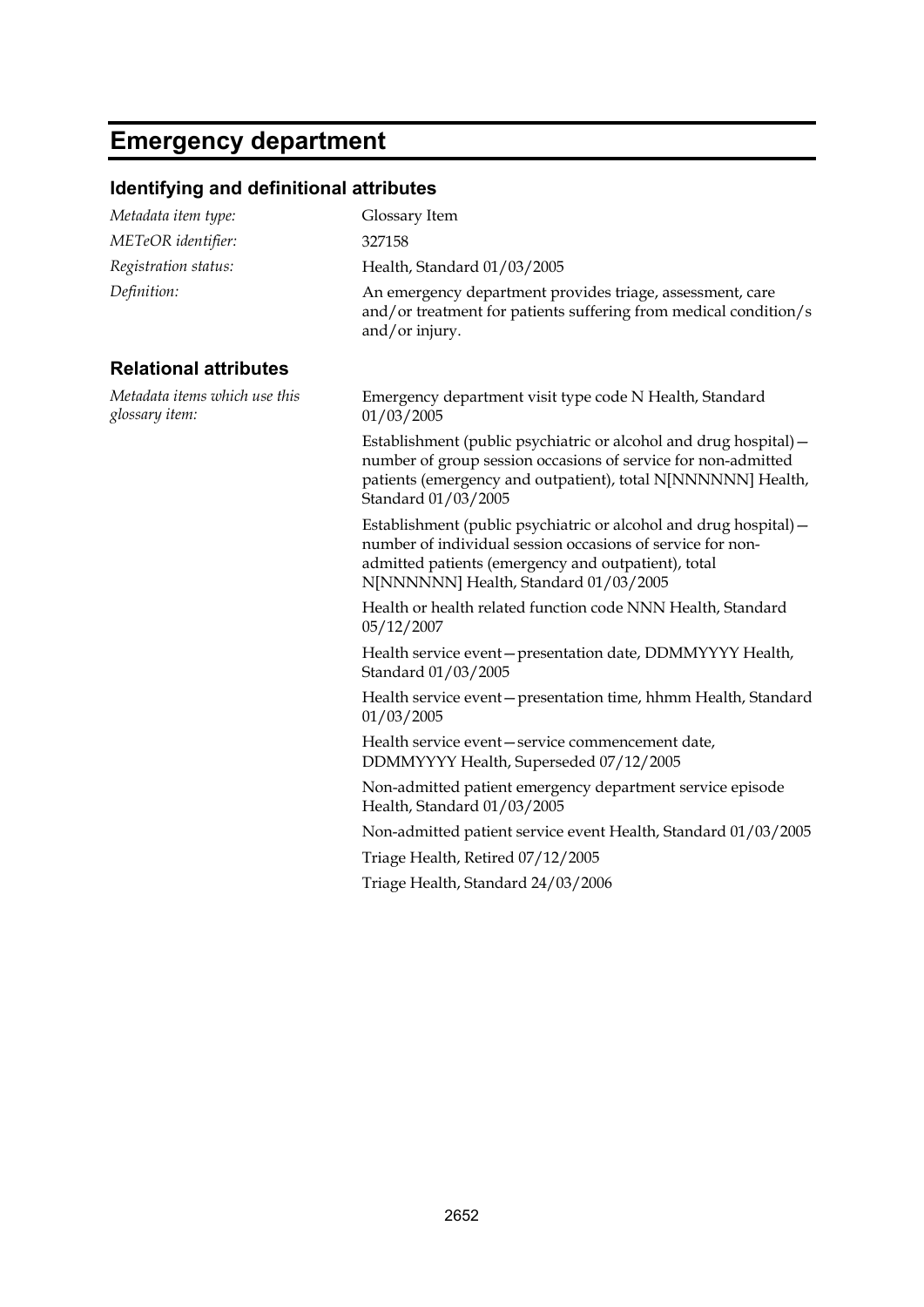# **Emergency department—public hospital**

### **Identifying and definitional attributes**

| Metadata item type:                    | Glossary Item                                                                                                                                                                                                                                                                                                                                                                                                                                         |
|----------------------------------------|-------------------------------------------------------------------------------------------------------------------------------------------------------------------------------------------------------------------------------------------------------------------------------------------------------------------------------------------------------------------------------------------------------------------------------------------------------|
| METeOR identifier:                     | 327228                                                                                                                                                                                                                                                                                                                                                                                                                                                |
| Registration status:                   | Health, Standard 01/03/2005                                                                                                                                                                                                                                                                                                                                                                                                                           |
| Definition:                            | The dedicated area in a public hospital that is organised and<br>administered to provide emergency care to those in the<br>community who perceive the need for or are in need of acute or<br>urgent care.                                                                                                                                                                                                                                             |
|                                        | The emergency department must be part of a hospital and be<br>licensed or otherwise recognised as an emergency department by<br>the appropriate state or territory authority.                                                                                                                                                                                                                                                                         |
|                                        | An emergency department provides triage, assessment, care<br>and/or treatment for patients suffering from medical condition(s)<br>and/or injury.                                                                                                                                                                                                                                                                                                      |
| Context:                               | Emergency department care.                                                                                                                                                                                                                                                                                                                                                                                                                            |
| <b>Collection and usage attributes</b> |                                                                                                                                                                                                                                                                                                                                                                                                                                                       |
| Comments:                              | This glossary term has been defined to support the National<br>Minimum Data Set - Non-admitted patient emergency<br>department care. It is not intended as a definitive statement of the<br>role or purpose of an emergency department.                                                                                                                                                                                                               |
|                                        | The national definition of an emergency department and the care<br>that is provided in an emergency department is characterised by<br>jurisdictional and local differences. For example, there is no<br>national agreement on the identification and classification of<br>emergency department-related settings such as observation units,<br>short stays units, or the use of 'admitted patient beds' located in<br>an emergency department setting. |
|                                        | Emergency department is therefore defined as a concept, and not<br>necessarily as a physical premises, setting or site.                                                                                                                                                                                                                                                                                                                               |
| <b>Source and reference attributes</b> |                                                                                                                                                                                                                                                                                                                                                                                                                                                       |
| Submitting organisation:               | National reference group for non-admitted patient data<br>development, 2001/02.                                                                                                                                                                                                                                                                                                                                                                       |

#### **Relational attributes**

| Related metadata references:  | Supersedes Emergency department - public hospital, version 1,<br>DEC, NHDD, NHIMG, Superseded 01/03/2005.pdf (14.1 KB) |
|-------------------------------|------------------------------------------------------------------------------------------------------------------------|
| Metadata items which use this | Health or health related function code NNN Health, Standard                                                            |
| glossary item:                | 05/12/2007                                                                                                             |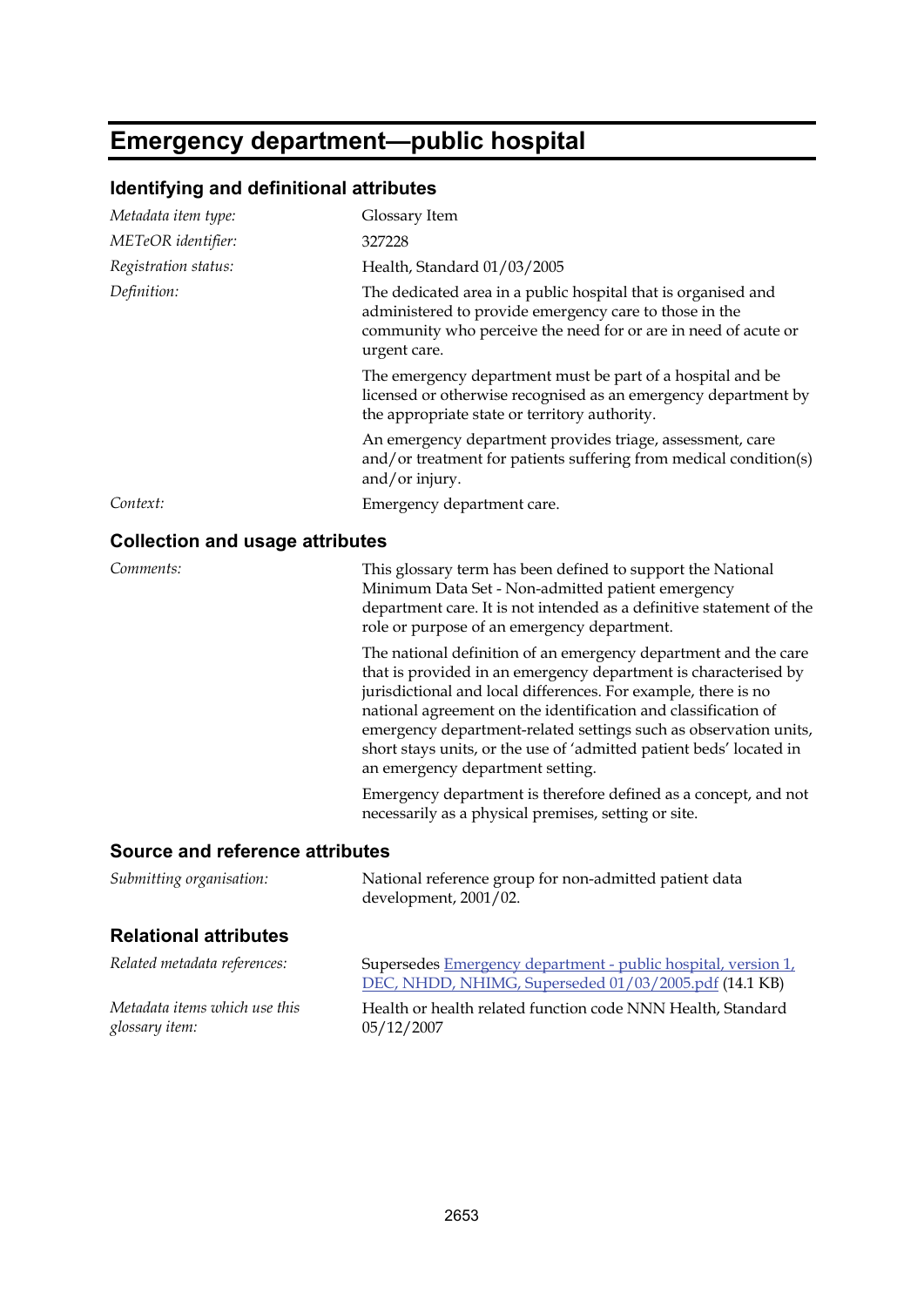# **Enrolled nurse**

| Metadata item type:                             | Glossary Item                                                                                                                                                                                                                                                                                      |
|-------------------------------------------------|----------------------------------------------------------------------------------------------------------------------------------------------------------------------------------------------------------------------------------------------------------------------------------------------------|
| METeOR identifier:                              | 327160                                                                                                                                                                                                                                                                                             |
| Registration status:                            | Health, Standard 01/03/2005                                                                                                                                                                                                                                                                        |
| Definition:                                     | Enrolled nurses are second level nurses who are enrolled in all<br>states except Victoria where they are registered by the state<br>registration board to practise in this capacity. Includes general<br>enrolled nurse and specialist enrolled nurse (e.g. mothercraft<br>nurses in some states). |
| <b>Relational attributes</b>                    |                                                                                                                                                                                                                                                                                                    |
| Metadata items which use this<br>glossary item: | Establishment-full-time equivalent staff (paid) (enrolled nurses)<br>Health, Standard 01/03/2005                                                                                                                                                                                                   |
|                                                 | Establishment-full-time equivalent staff (paid) (enrolled<br>nurses), average N[NNN{.N}] Health, Standard 01/03/2005                                                                                                                                                                               |
|                                                 | Establishment – recurrent expenditure (salaries and wages)<br>(enrolled nurses) (financial year), total Australian currency<br>N[N(8)] Health, Standard 01/03/2005                                                                                                                                 |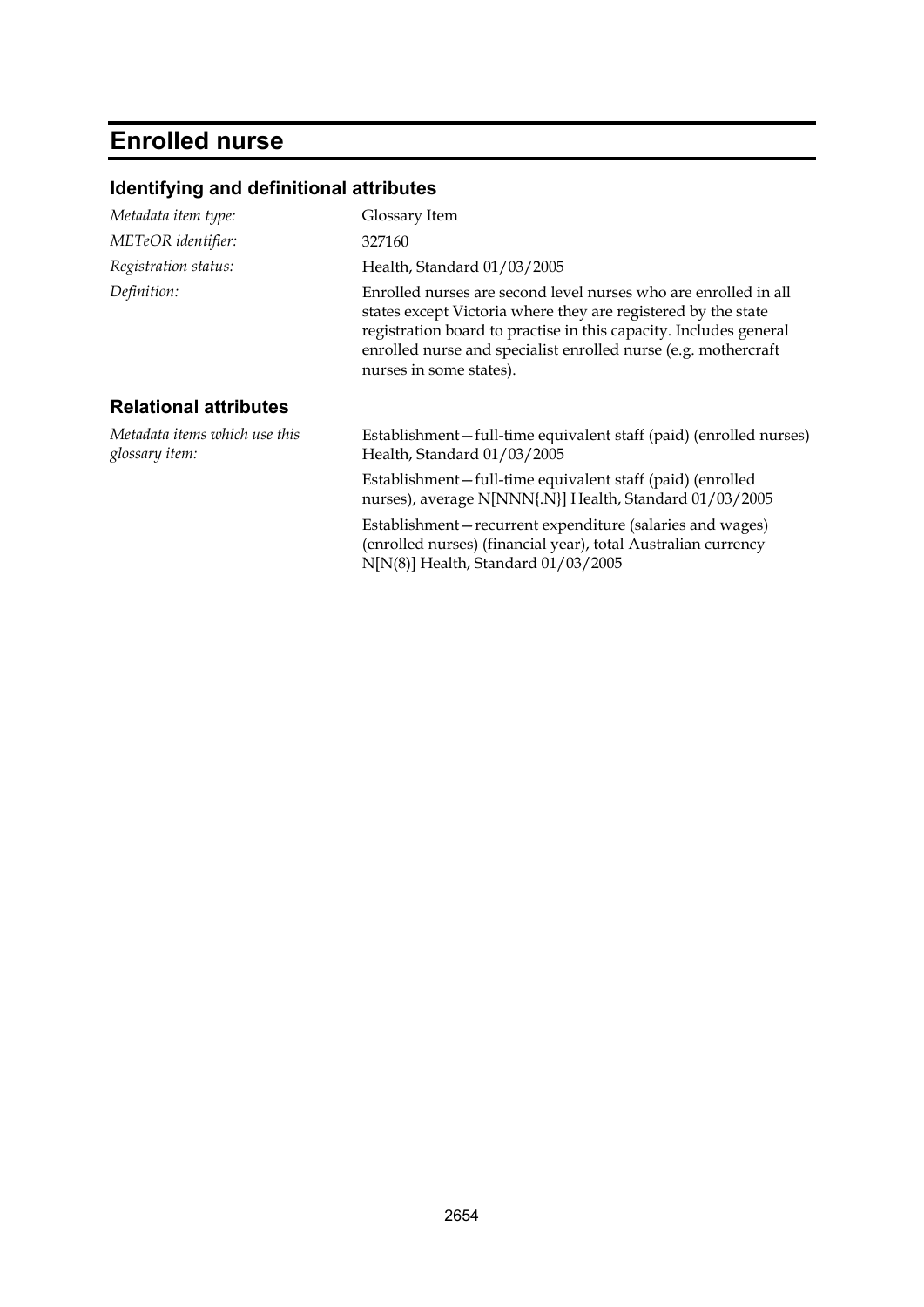# **Environmental factors**

### **Identifying and definitional attributes**

| Metadata item type:                    | Glossary Item                                                                                                                                                                                                                              |
|----------------------------------------|--------------------------------------------------------------------------------------------------------------------------------------------------------------------------------------------------------------------------------------------|
| METeOR identifier:                     | 327286                                                                                                                                                                                                                                     |
| Registration status:                   | Health, Standard 29/11/2006<br>Community services, Standard 16/10/2006                                                                                                                                                                     |
| Definition:                            | Environmental factors make up the physical, social and<br>attitudinal environment in which people live and conduct their<br>lives.                                                                                                         |
| Context:                               | Environmental factors are external to the individual and can have<br>a positive or negative influence on a person's participation as a<br>member of society, on performance of activities, or on a person's<br>body function or structure. |
| <b>Collection and usage attributes</b> |                                                                                                                                                                                                                                            |
| Guide for use:                         | In the ICF classification scheme Environmental factors are<br>organised to focus on two different levels, individual and                                                                                                                   |

|           | societal. Environmental factors interact with the Body<br>structures/Body functions and Activities and participation<br>components.                                                                                                                                                                                                                                                                                                                                                                         |
|-----------|-------------------------------------------------------------------------------------------------------------------------------------------------------------------------------------------------------------------------------------------------------------------------------------------------------------------------------------------------------------------------------------------------------------------------------------------------------------------------------------------------------------|
|           | A person's functioning and disability is conceived as the dynamic<br>interaction between health conditions and environmental and<br>personal factors.                                                                                                                                                                                                                                                                                                                                                       |
| Comments: | This glossary item is based on the International Classification of<br>Functioning, Disability and Health (ICF). The ICF was endorsed<br>by the World Health Assembly in 2001 as a reference member of<br>the WHO Family of International Classifications and of the<br>Australian Family of Health and Related Classifications<br>(endorsed by the National Health Information Management<br>Group in 2002).                                                                                                |
|           | The ICF provides a framework for the description of human<br>functioning and disability. The components of ICF are defined in<br>relation to a health condition. A health condition is an 'umbrella<br>term for disease (acute or chronic), disorder, injury or trauma'<br>(WHO 2001). A health condition may be recorded, for example,<br>as Episode of care principal diagnosis, code (ICD-10-AM 3rd edn)<br>ANN{.N[N]} and Episode of care additional diagnosis, code<br>(ICD-10-AM 3rd edn) ANN{.N[N]}. |

#### **Source and reference attributes**

| Origin:              | World Health Organization (WHO) 2001. International<br>Classification of Functioning, Disability and Health. Geneva:<br><b>WHO</b>           |
|----------------------|----------------------------------------------------------------------------------------------------------------------------------------------|
|                      | Australian Institute of Health and Welfare (AIHW) 2003. ICF<br>Australian User Guide Version 1.0. Canberra: AIHW                             |
| Reference documents: | Further information on the ICF can be found in the ICF itself and<br>the ICF Australian User Guide (AIHW 2003) and the following<br>websites |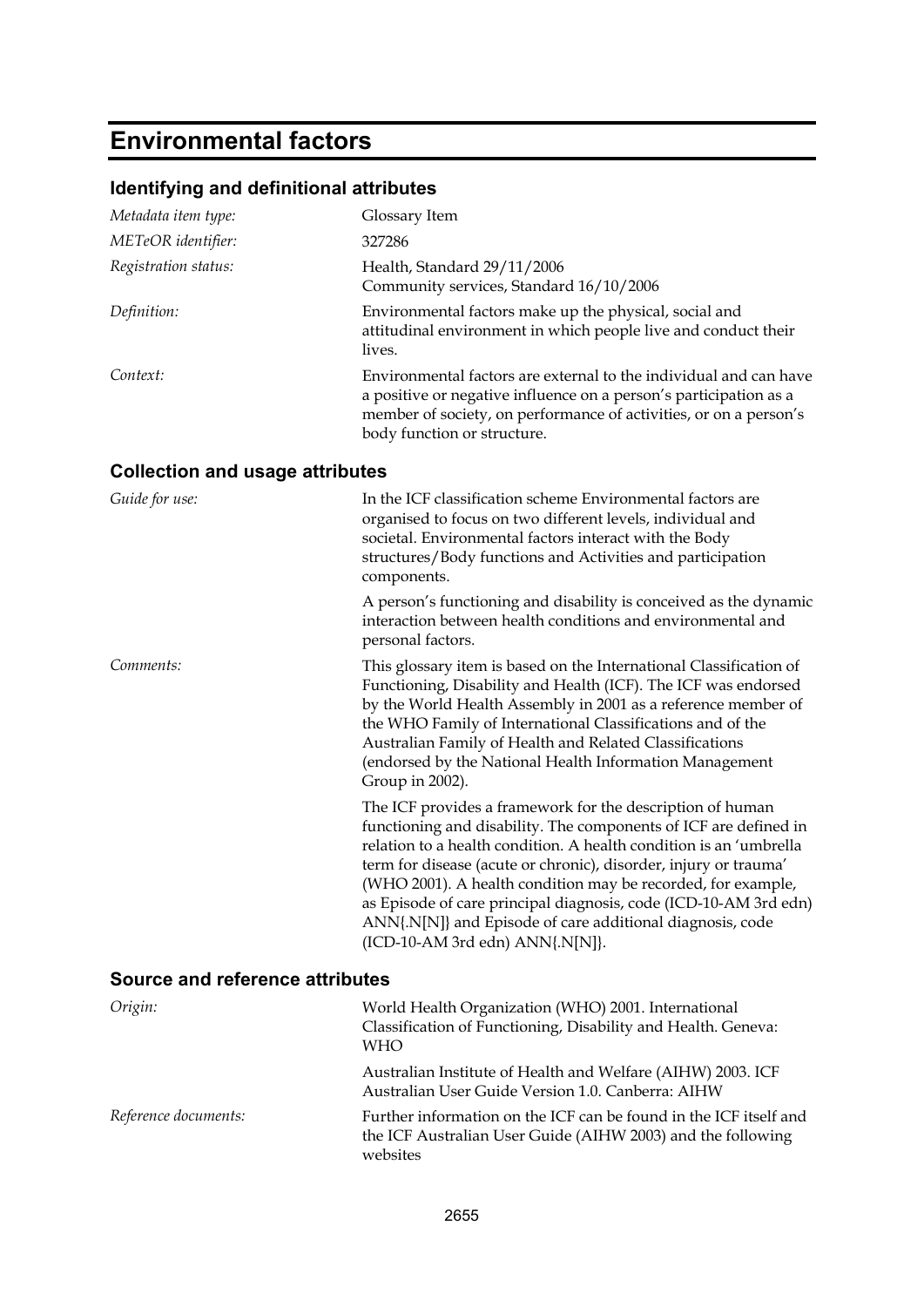- WHO ICF website <http://www.who.int/classifications/icf/en>
- Australian Collaborating Centre ICF website <http://www.aihw.gov.au/disability/icf/index.html>

#### **Relational attributes**

*Metadata items which use this glossary item:*

Extent of environmental factors influence code (ICF 2001) [X]N Health, Standard 29/11/2006 Community services, Standard 16/10/2006 Functioning and Disability DSS Health, Standard 29/11/2006

Community services, Standard 16/10/2006

Person—extent of environmental factor influence, code (ICF 2001) [X]N Health, Standard 29/11/2006 Community services, Standard 16/10/2006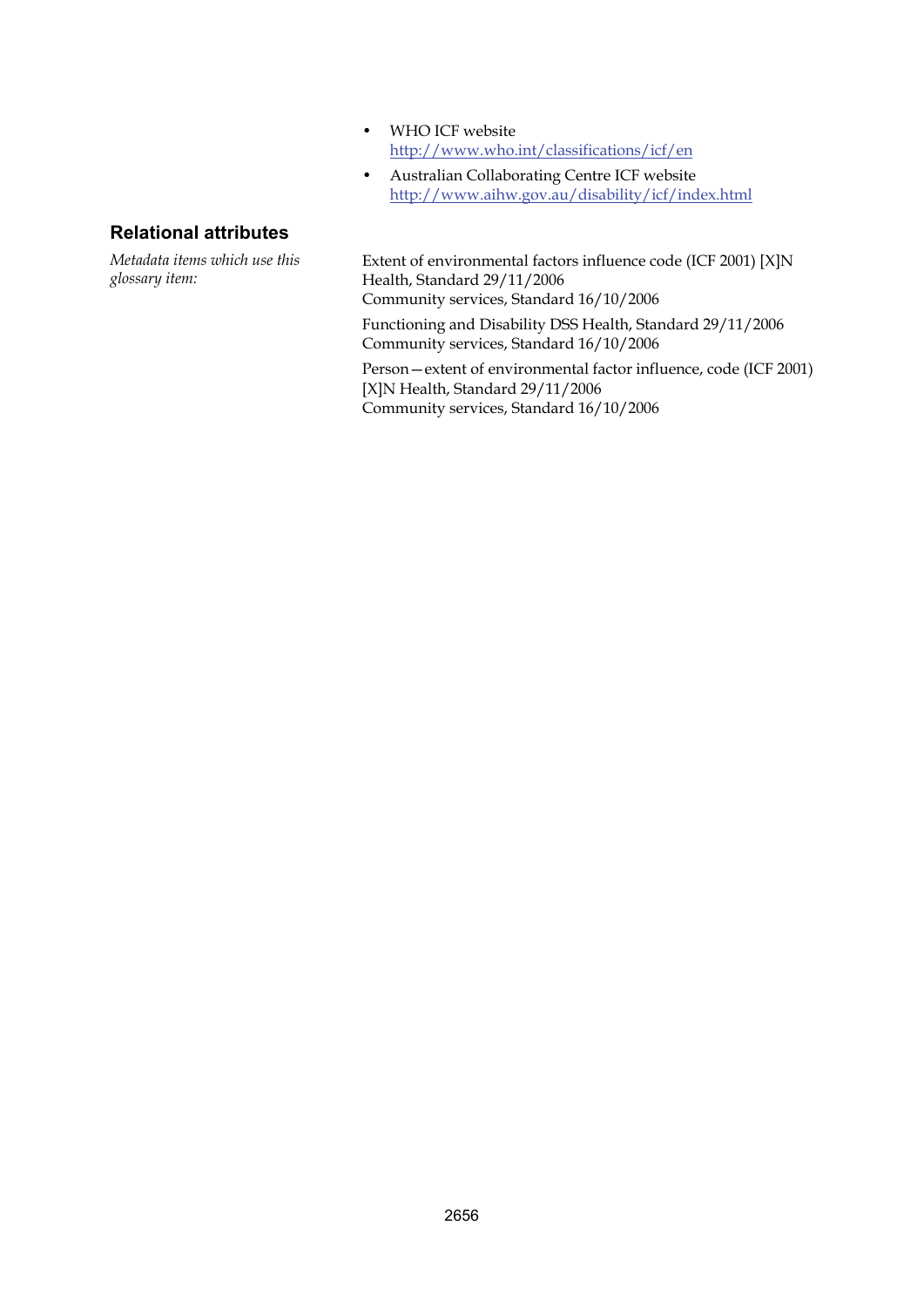# **Episode of acute care**

| Metadata item type:                    | Glossary Item                                                                                                                            |
|----------------------------------------|------------------------------------------------------------------------------------------------------------------------------------------|
| Synonymous names:                      | Acute care episode for admitted patients                                                                                                 |
| <i>METeOR identifier:</i>              | 327230                                                                                                                                   |
| Registration status:                   | Health, Standard 01/03/2005                                                                                                              |
| Definition:                            | An episode of acute care for an admitted patient is one in which<br>the principal clinical intent is to do one or more of the following: |
|                                        | manage labour (obstetric),                                                                                                               |
|                                        | cure illness or provide definitive treatment of injury,<br>٠                                                                             |
|                                        | perform surgery,                                                                                                                         |
|                                        | relieve symptoms of illness or injury (excluding palliative<br>care),                                                                    |
|                                        | reduce severity of illness or injury,<br>٠                                                                                               |
|                                        | protect against exacerbation and/or complication of an<br>illness and/or injury which could threaten life or normal<br>functions,        |
|                                        | perform diagnostic or therapeutic procedures.                                                                                            |
| Context:                               | Admitted patient care.                                                                                                                   |
| <b>Source and reference attributes</b> |                                                                                                                                          |
| Origin:                                | National Health Data Committee                                                                                                           |
| <b>Relational attributes</b>           |                                                                                                                                          |
| Related metadata references:           | Supersedes Acute care episode for admitted patients, version 1,<br>DEC, NHDD, NHIMG, Superseded 01/03/2005.pdf (12.2 KB)                 |
| Metadata items which use this          | Admitted patient care NMDS Health, Superseded 07/12/2005                                                                                 |
| glossary item:                         | Admitted patient care NMDS 2006-2007 Health, Superseded<br>23/10/2006                                                                    |
|                                        | Admitted patient care NMDS 2007-2008 Health, Superseded<br>05/02/2008                                                                    |
|                                        | Admitted patient care NMDS 2008-2009 Health, Superseded<br>04/02/2009                                                                    |
|                                        | Admitted patient care NMDS 2009-2010 Health, Superseded<br>22/12/2009                                                                    |
|                                        | Admitted patient care NMDS 2010-2011 Health, Standard<br>22/12/2009                                                                      |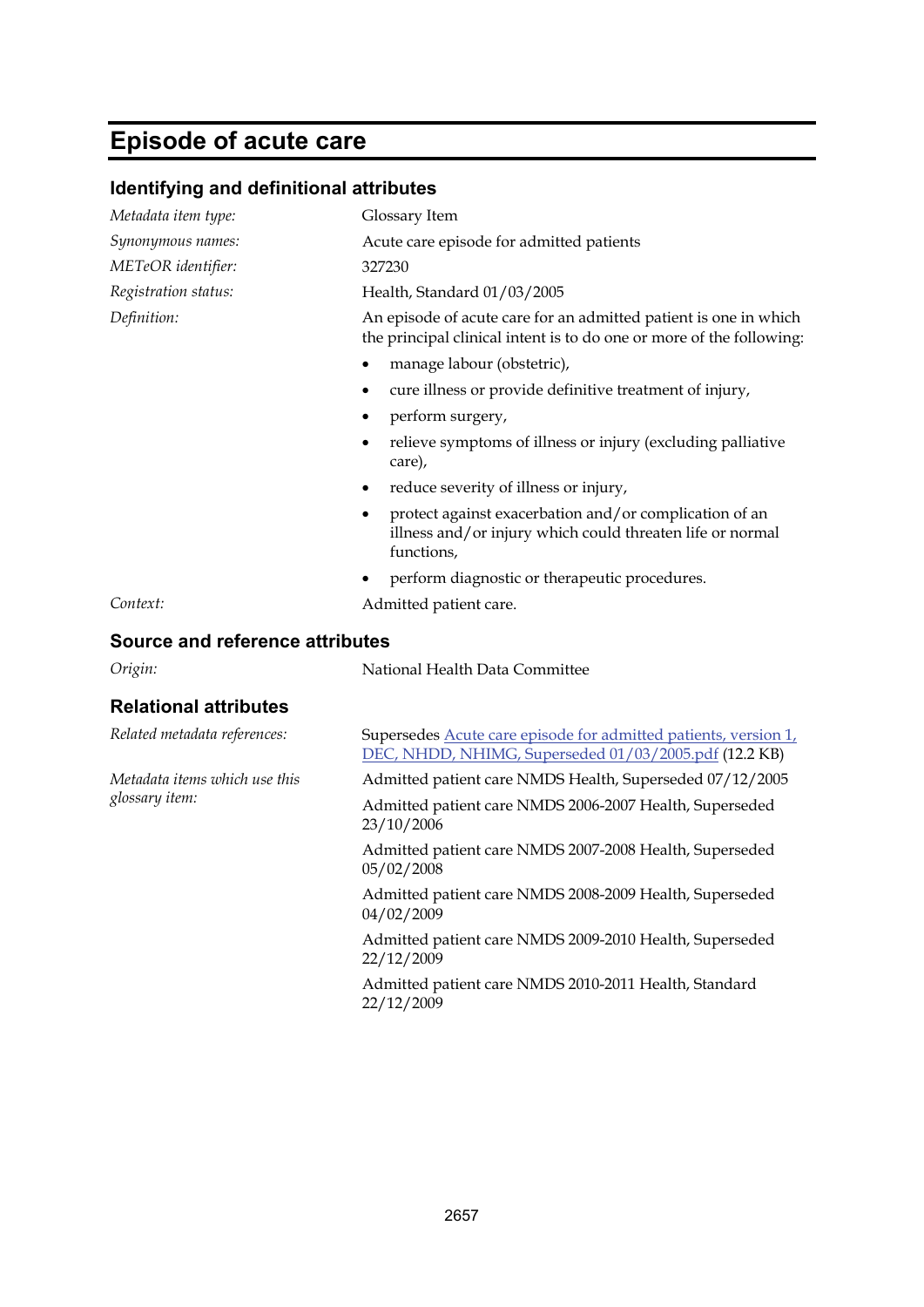# **Episode of residential care end**

| Identifying and definitional attributes         |                                                                                                                                                                                                 |
|-------------------------------------------------|-------------------------------------------------------------------------------------------------------------------------------------------------------------------------------------------------|
| Metadata item type:                             | Glossary Item                                                                                                                                                                                   |
| METeOR identifier:                              | 327194                                                                                                                                                                                          |
| Registration status:                            | Health, Standard 01/03/2005                                                                                                                                                                     |
| Definition:                                     | Episode of residential care end is the administrative process by<br>which a residential care service either records:                                                                            |
|                                                 | Formal episode of residential care end:                                                                                                                                                         |
|                                                 | the formal end of residential care and accommodation of a<br>$\bullet$<br>resident,                                                                                                             |
|                                                 | the end of residential care and accommodation of a resident<br>٠<br>who has commenced leave where there is no intention that<br>the resident returns to residential care within seven days, or; |
|                                                 | Statistical episode of residential care end:                                                                                                                                                    |
|                                                 | the end of the reference period.                                                                                                                                                                |
| Context:                                        | Specialised mental health services (Residential mental health<br>care).                                                                                                                         |
| <b>Relational attributes</b>                    |                                                                                                                                                                                                 |
| Related metadata references:                    | Supersedes Episode of residential care end, version 1, DEC,<br>NHDD, NHIMG, Superseded 01/03/2005.pdf (13.0 KB)                                                                                 |
| Metadata items which use this<br>glossary item: | Episode of residential care - episode end date Health, Standard<br>01/03/2005                                                                                                                   |
|                                                 | Episode of residential care - episode end date, DDMMYYYY<br>Health, Standard 01/03/2005                                                                                                         |
|                                                 | Episode of residential care - episode end mode Health, Standard<br>01/03/2005                                                                                                                   |
|                                                 | Episode of residential care - episode end mode, code N Health,<br>Standard 01/03/2005                                                                                                           |
|                                                 | Mental health establishments NMDS 2005-2006 Health,<br>Superseded 07/12/2005                                                                                                                    |
|                                                 | Mental health establishments NMDS 2005-2006 Health,<br>Superseded 21/03/2006                                                                                                                    |
|                                                 | Mental health establishments NMDS 2006-2007 Health,<br>Superseded 23/10/2006                                                                                                                    |
|                                                 | Mental health establishments NMDS 2007-2008 Health,<br>Superseded 05/02/2008                                                                                                                    |
|                                                 | Mental health establishments NMDS 2009-2010 Health,<br>Superseded 02/12/2009                                                                                                                    |
|                                                 | Residential mental health care NMDS 2005-2006 Health,<br>Superseded 07/12/2005                                                                                                                  |
|                                                 | Residential mental health care NMDS 2006-2007 Health,<br>Superseded 23/10/2006                                                                                                                  |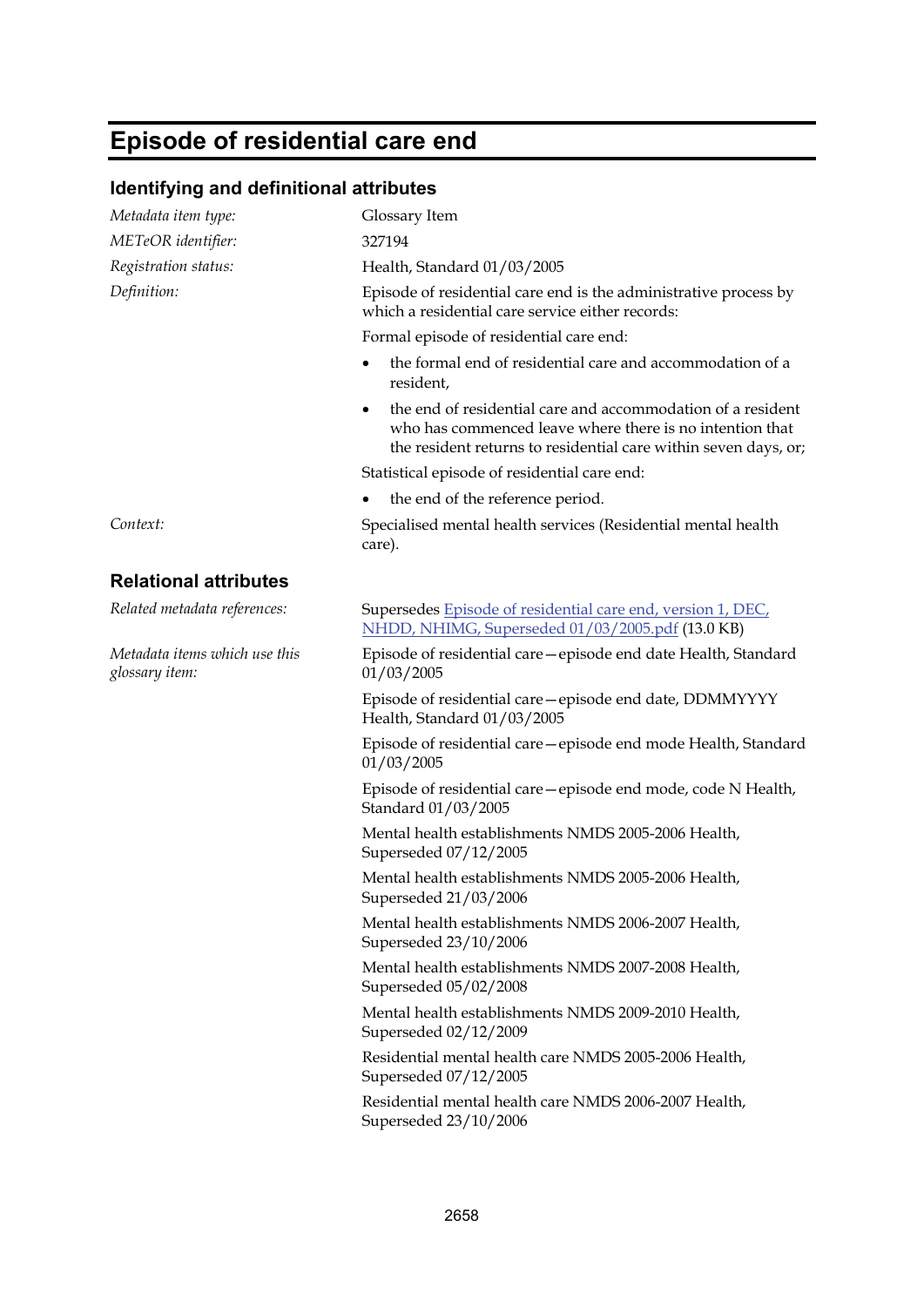Residential mental health care NMDS 2007-2008 Health, Superseded 05/02/2008

Residential mental health care NMDS 2008-2009 Health, Superseded 04/02/2009

Residential mental health care NMDS 2009-2010 Health, Superseded 05/01/2010

Residential mental health care NMDS 2010-2011 Health, Standard 05/01/2010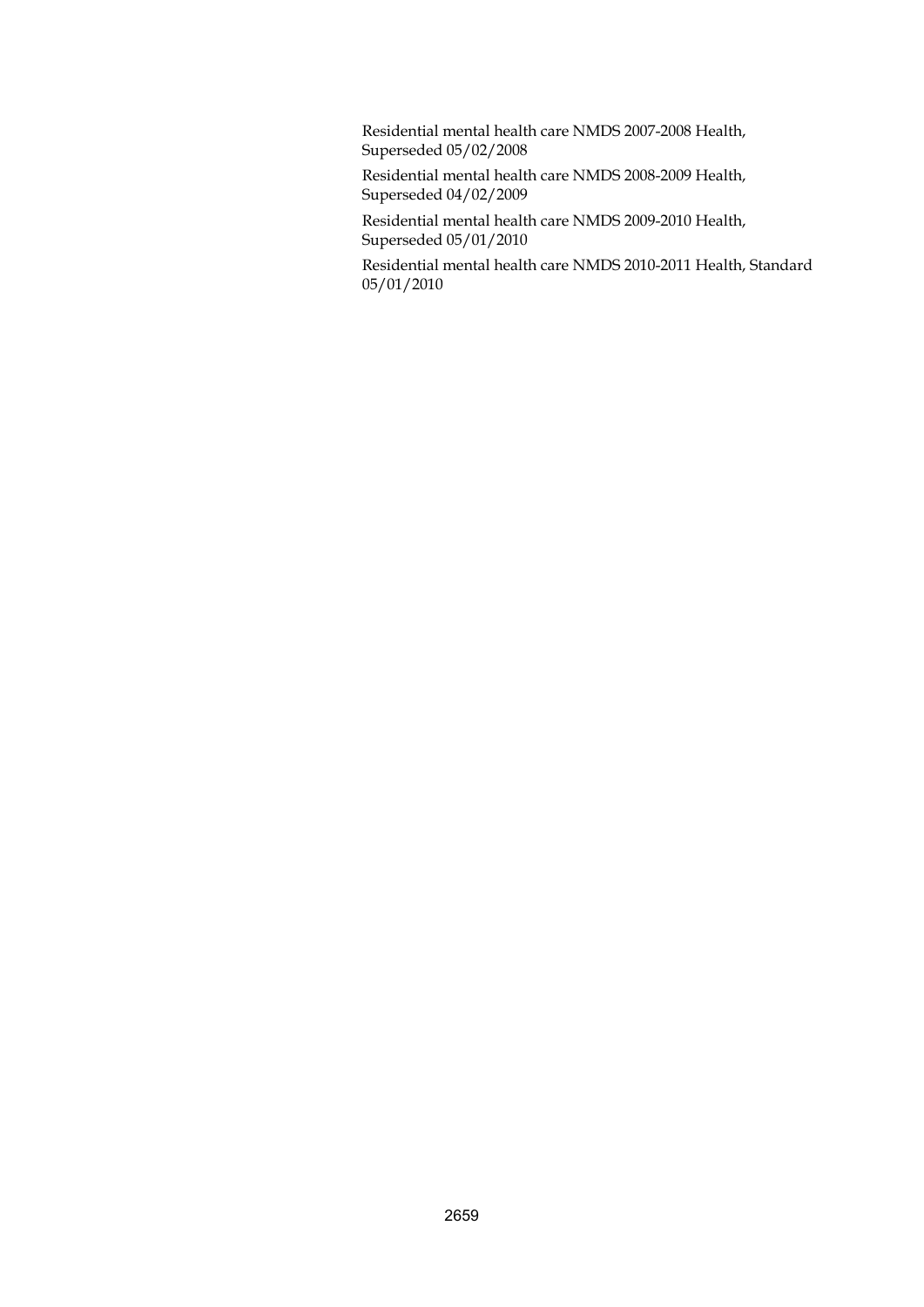# **Episode of residential care start**

#### **Identifying and definitional attributes**

| Metadata item type:                             | Glossary Item                                                                                                                                                                                                                                                  |
|-------------------------------------------------|----------------------------------------------------------------------------------------------------------------------------------------------------------------------------------------------------------------------------------------------------------------|
| METeOR identifier:                              | 327192                                                                                                                                                                                                                                                         |
| Registration status:                            | Health, Standard 01/03/2005                                                                                                                                                                                                                                    |
| Definition:                                     | The process whereby the residential care service accepts<br>responsibility for the Resident's residential care and<br>accommodation. Episode of residential care start is the<br>administrative process by which a residential care service records<br>either: |
|                                                 | Formal episode of residential care start:                                                                                                                                                                                                                      |
|                                                 | the start of residential care and accommodation of a resident,<br>and,                                                                                                                                                                                         |
|                                                 | the unplanned return from leave of a resident (when there<br>had been no intention of returning to overnight residential<br>care within seven days);                                                                                                           |
|                                                 | or Statistical episode of residential care start:                                                                                                                                                                                                              |
|                                                 | the start of a reference period for a resident continuing their<br>$\bullet$<br>residential care and accommodation, from the previous<br>reference period.                                                                                                     |
| Context:                                        | Specialised mental health services (Residential mental health<br>care).                                                                                                                                                                                        |
| <b>Relational attributes</b>                    |                                                                                                                                                                                                                                                                |
| Related metadata references:                    | Supersedes Episode of residential care start, version 1, DEC,<br>NHDD, NHIMG, Superseded 01/03/2005.pdf (13.3 KB)                                                                                                                                              |
| Metadata items which use this<br>glossary item: | Episode of residential care - episode start date Health, Standard<br>01/03/2005                                                                                                                                                                                |
|                                                 | Episode of residential care - episode start date, DDMMYYYY<br>Health, Standard 01/03/2005                                                                                                                                                                      |
|                                                 | Episode of residential care - episode start mode Health, Standard<br>01/03/2005                                                                                                                                                                                |
|                                                 | Episode of residential care - episode start mode, code N Health,<br>Standard 01/03/2005                                                                                                                                                                        |
|                                                 | Mental health establishments NMDS 2005-2006 Health,<br>Superseded 07/12/2005                                                                                                                                                                                   |
|                                                 | Mental health establishments NMDS 2005-2006 Health,<br>Superseded 21/03/2006                                                                                                                                                                                   |
|                                                 | Mental health establishments NMDS 2006-2007 Health,<br>Superseded 23/10/2006                                                                                                                                                                                   |
|                                                 | Mental health establishments NMDS 2007-2008 Health,<br>Superseded 05/02/2008                                                                                                                                                                                   |

Mental health establishments NMDS 2009-2010 Health, Superseded 02/12/2009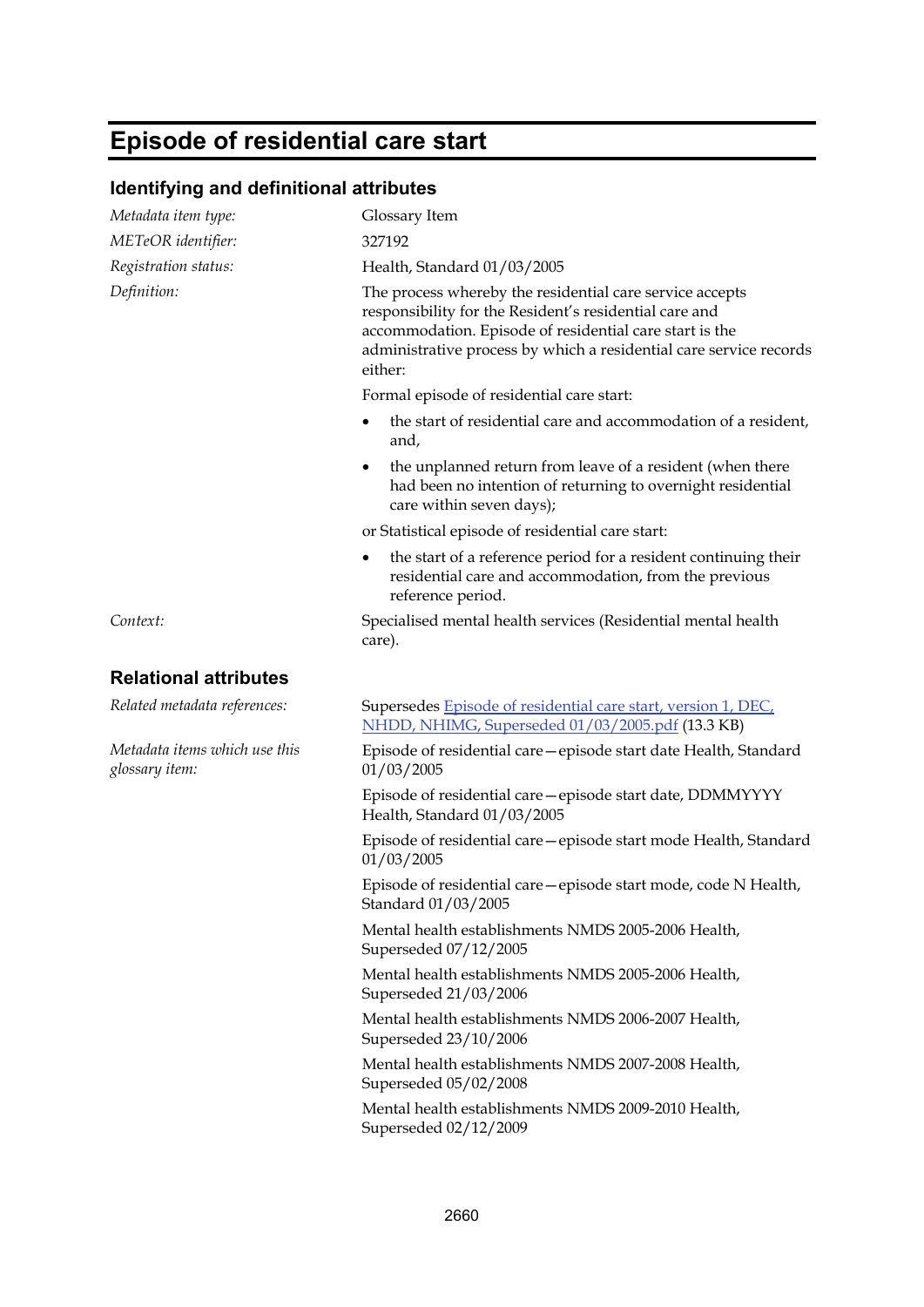Residential mental health care NMDS 2005-2006 Health, Superseded 07/12/2005

Residential mental health care NMDS 2006-2007 Health, Superseded 23/10/2006

Residential mental health care NMDS 2007-2008 Health, Superseded 05/02/2008

Residential mental health care NMDS 2008-2009 Health, Superseded 04/02/2009

Residential mental health care NMDS 2009-2010 Health, Superseded 05/01/2010

Residential mental health care NMDS 2010-2011 Health, Standard 05/01/2010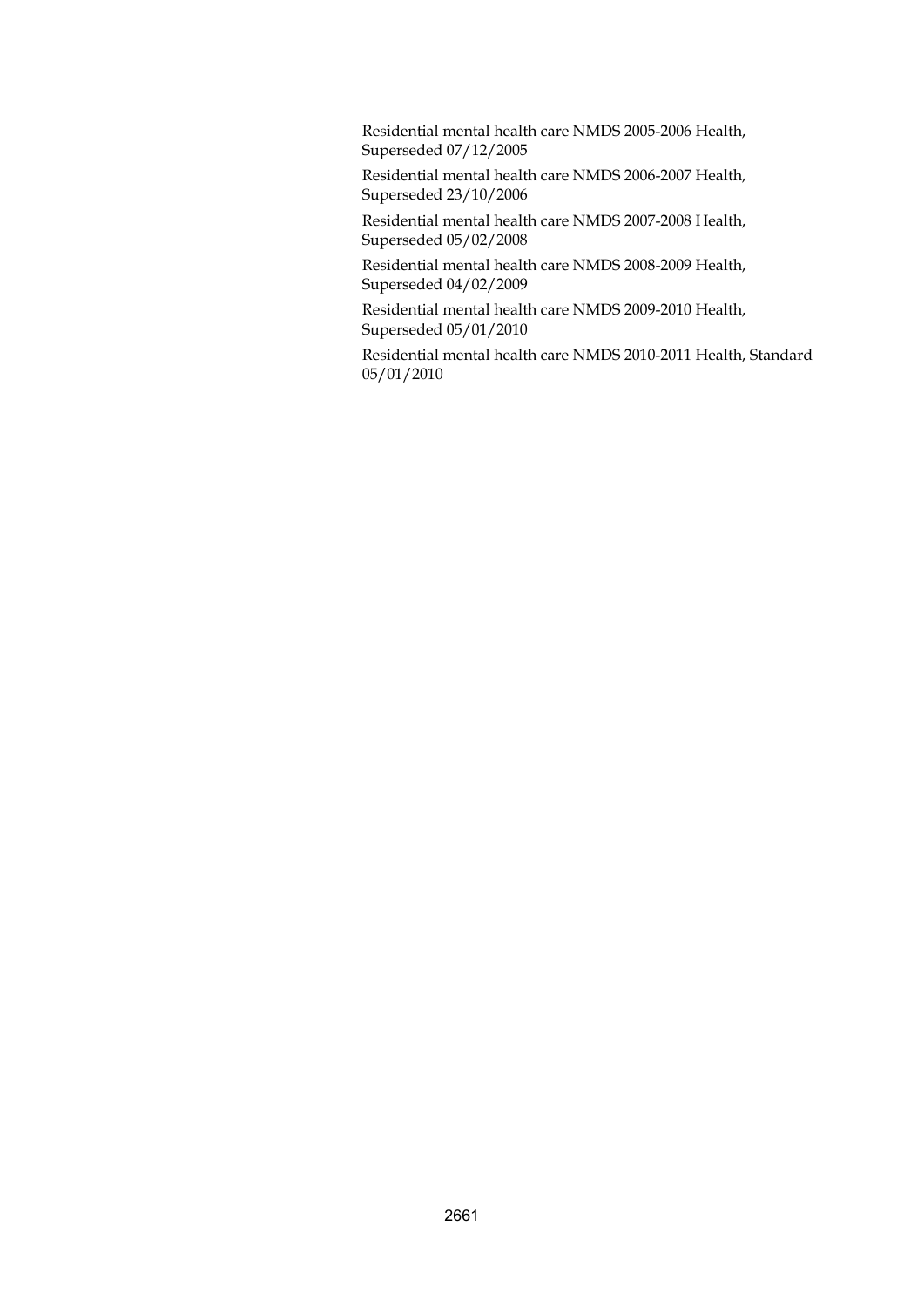# **Establishment based student nurse**

### **Identifying and definitional attributes**

| Metadata item type:                             | Glossary Item                                                                                                                                                                                                                                                                                                                                                                                                                                                                                                       |
|-------------------------------------------------|---------------------------------------------------------------------------------------------------------------------------------------------------------------------------------------------------------------------------------------------------------------------------------------------------------------------------------------------------------------------------------------------------------------------------------------------------------------------------------------------------------------------|
| METeOR identifier:                              | 327186                                                                                                                                                                                                                                                                                                                                                                                                                                                                                                              |
| Registration status:                            | Health, Standard 01/03/2005                                                                                                                                                                                                                                                                                                                                                                                                                                                                                         |
| Definition:                                     | Student nurses are persons employed by the establishment<br>currently studying in years one to three of a three year certificate<br>course. This includes any person commencing or undertaking a<br>three year course of training leading to registration as a nurse by<br>the state or territory registration board. This includes full time<br>general student nurse and specialist student nurse, such as<br>mental deficiency nurse, but excludes practising nurses enrolled<br>in post basic training courses. |
| <b>Relational attributes</b>                    |                                                                                                                                                                                                                                                                                                                                                                                                                                                                                                                     |
| Metadata items which use this<br>glossary item: | Establishment-recurrent expenditure (salaries and wages)<br>(student nurses) (financial year), total Australian currency                                                                                                                                                                                                                                                                                                                                                                                            |

N[N(8)] Health, Standard 01/03/2005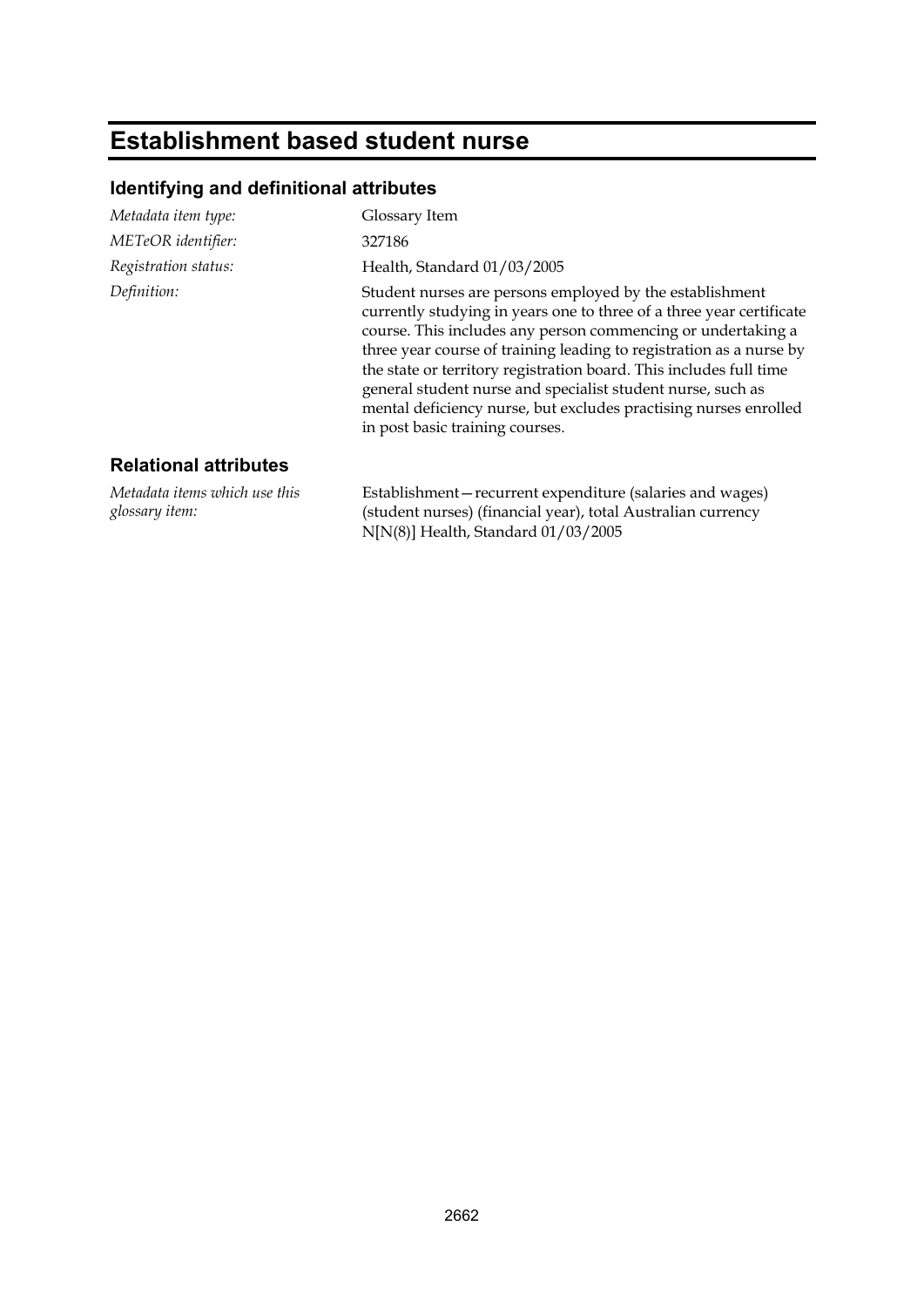# **Family**

## **Identifying and definitional attributes**

| Metadata item type:                             | Glossary Item                                                                                                                                                   |
|-------------------------------------------------|-----------------------------------------------------------------------------------------------------------------------------------------------------------------|
| METeOR identifier:                              | 351499                                                                                                                                                          |
| Registration status:                            | Community services, Standard 31/08/2007                                                                                                                         |
|                                                 | Health, Standard 31/08/2007                                                                                                                                     |
| Definition:                                     | Two or more people related by blood, marriage (registered or de<br>facto), adoption, step or fostering who may or may not live<br>together.                     |
| Source and reference attributes                 |                                                                                                                                                                 |
| Reference documents:                            | Australian Bureau of Statistics. Family, household and income<br>unit variables. Cat No. 1286.0. Canberra: ABS. Viewed on<br>$01/03/2007$ .                     |
| <b>Relational attributes</b>                    |                                                                                                                                                                 |
| Metadata items which use this<br>glossary item: | Establishment-number of group session occasions of service for<br>non-admitted patients Health, Standard 01/03/2005                                             |
|                                                 | Informal carer Health, Standard 04/07/2007<br>Community services, Standard 03/05/2007                                                                           |
|                                                 | Person (name) - family name, text X[X(39)] Health, Superseded<br>04/05/2005<br>Community services, Superseded 25/08/2005                                        |
|                                                 | Person (name) - family name, text X[X(39)] Health, Standard<br>04/05/2005<br>Community services, Standard 25/08/2005<br>Housing assistance, Standard 20/06/2005 |
|                                                 | Person (name) - given name Health, Standard 01/03/2005<br>Community services, Standard 01/03/2005<br>Housing assistance, Standard 01/08/2005                    |
|                                                 | Person (name) - given name, text [X(40)] Health, Standard<br>04/05/2005<br>Community services, Standard 25/08/2005<br>Housing assistance, Standard 20/06/2005   |
|                                                 | Person-informal carer existence indicator, code N Health,<br>Standard 04/07/2007<br>Community services, Standard 29/04/2006                                     |
|                                                 | Person (name) - given name, text $[X(40)]$ Health, Standard<br>04/05/2005<br>Community services, Standard 25/08/2005<br>Housing assistance, Standard 20/06/2005 |
| Metadata items which use this                   |                                                                                                                                                                 |

*glossary item:*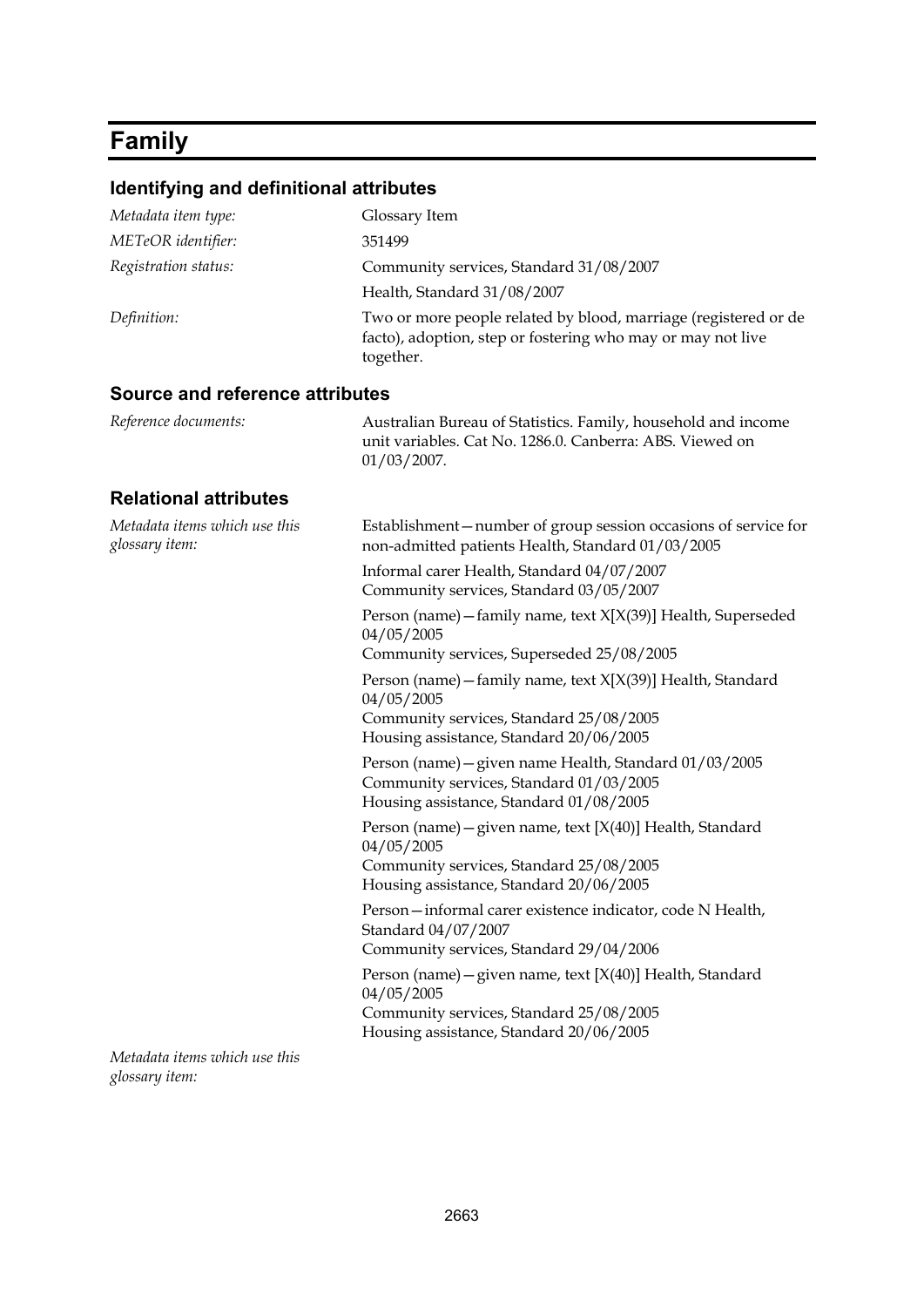### **Functioning**

#### **Identifying and definitional attributes**

| Glossary Item                                                                                                                                                                                                                                                                                                                      |
|------------------------------------------------------------------------------------------------------------------------------------------------------------------------------------------------------------------------------------------------------------------------------------------------------------------------------------|
| 327292                                                                                                                                                                                                                                                                                                                             |
| Health, Standard 29/11/2006<br>Community services, Standard 01/03/2005                                                                                                                                                                                                                                                             |
| Functioning is the umbrella term for any or all of: body functions,<br>body structures, activities and participation. Functioning is a<br>multidimensional concept denoting the neutral aspects of the<br>interaction between an individual (with a health condition) and<br>that individual's environmental and personal factors. |
| An individual's functioning in a specific domain is an interaction<br>or complex relationship between health conditions and<br>environmental and personal factors.                                                                                                                                                                 |
| Functioning and disability are dual concepts in a broad<br>framework, with disability focussing on the more negative<br>aspects of this interaction.                                                                                                                                                                               |
|                                                                                                                                                                                                                                                                                                                                    |

#### **Collection and usage attributes**

*Comments:* This glossary term is based on the International Classification of Functioning, Disability and Health (ICF). The ICF was endorsed by the World Health Assembly in 2001 as a reference member of the WHO Family of International Classifications and of the Australian Family of Health and Related Classifications (endorsed by the National Health Information Management Group in 2002).

> The ICF provides a framework for the description of human functioning and disability. The components of ICF are defined in relation to a health condition. A health condition is an 'umbrella term for disease (acute or chronic), disorder, injury or trauma' (WHO 2001). A health condition may be recorded, for example, as Episode of care principal diagnosis, code (ICD-10-AM 3rd edn) ANN{.N[N]} and Episode of care additional diagnosis, code (ICD-10-AM 3rd edn) ANN{.N[N]}.

#### **Source and reference attributes**

| Origin:              | World Health Organization (WHO) 2001. ICF: International<br>Classification of Functioning, Disability and Health Geneva:<br><b>WHO</b>       |
|----------------------|----------------------------------------------------------------------------------------------------------------------------------------------|
|                      | Australian Institute of Health and Welfare (AIHW) 2003. ICF<br>Australian User Guide Version 1.0. Canberra: AIHW                             |
| Reference documents: | Further information on the ICF can be found in the ICF itself and<br>the ICF Australian User Guide (AIHW 2003) and the following<br>websites |
|                      | WHO ICF website<br>$\bullet$<br>http://www.who.int/classifications/icf/en                                                                    |
|                      | Australian Collaborating Centre ICF website<br>$\bullet$<br>http://www.aihw.gov.au/disability/icf/index.html                                 |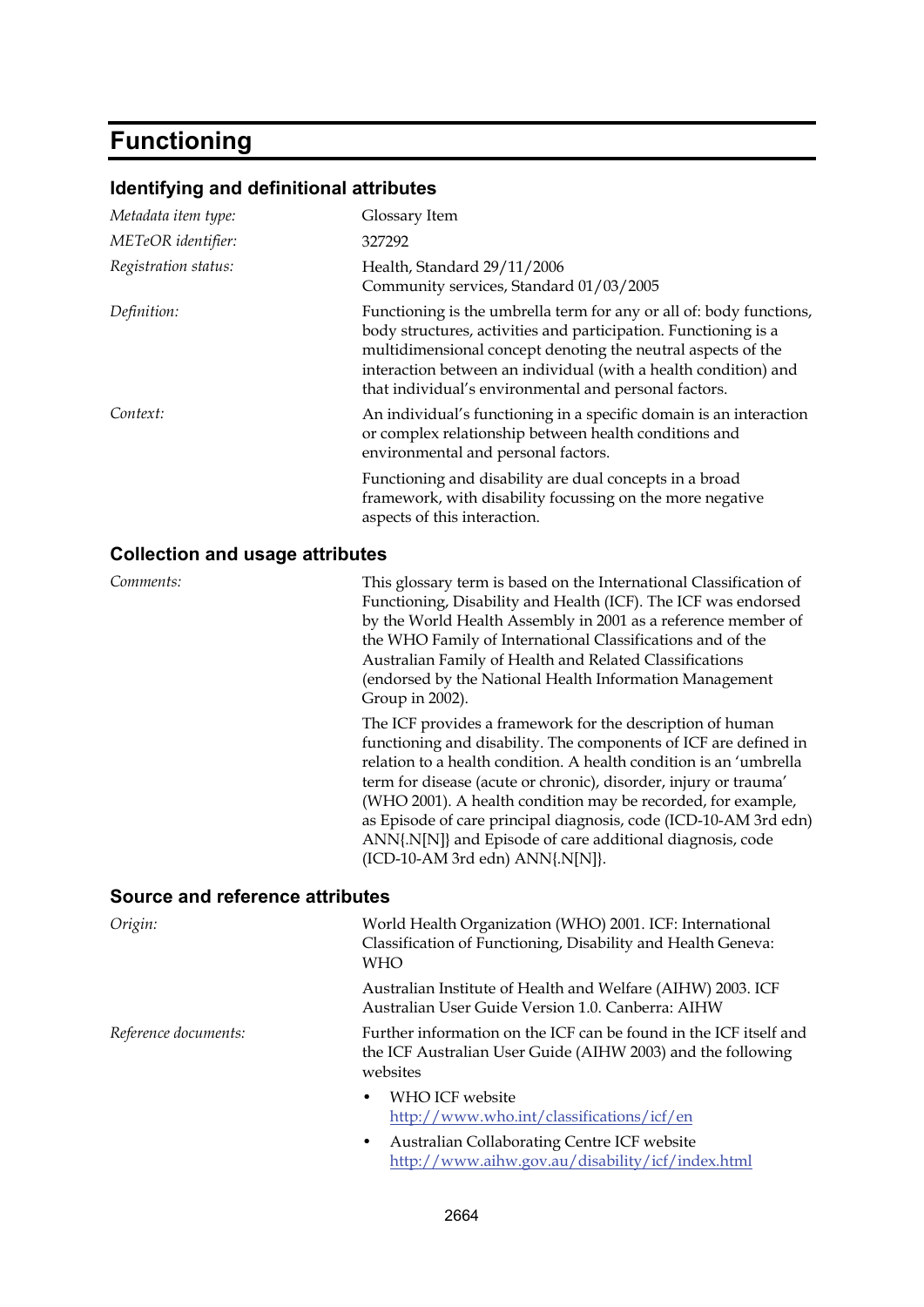#### **Relational attributes**

*Metadata items which use this glossary item:*

*Related metadata references:* Supersedes [Functioning, version 1, DEC, NCSDD, NCSIMG,](http://meteor.aihw.gov.au/content/item.phtml?itemId=273967&nodeId=file41fd7312a4657&fn=Functioning,%20version%201,%20DEC,%20NCSDD,%20NCSIMG,%20Superseded%2001/03/2005.pdf)  [Superseded 01/03/2005.pdf](http://meteor.aihw.gov.au/content/item.phtml?itemId=273967&nodeId=file41fd7312a4657&fn=Functioning,%20version%201,%20DEC,%20NCSDD,%20NCSIMG,%20Superseded%2001/03/2005.pdf) (15.4 KB)

> Functioning and Disability DSS Health, Standard 29/11/2006 Community services, Standard 16/10/2006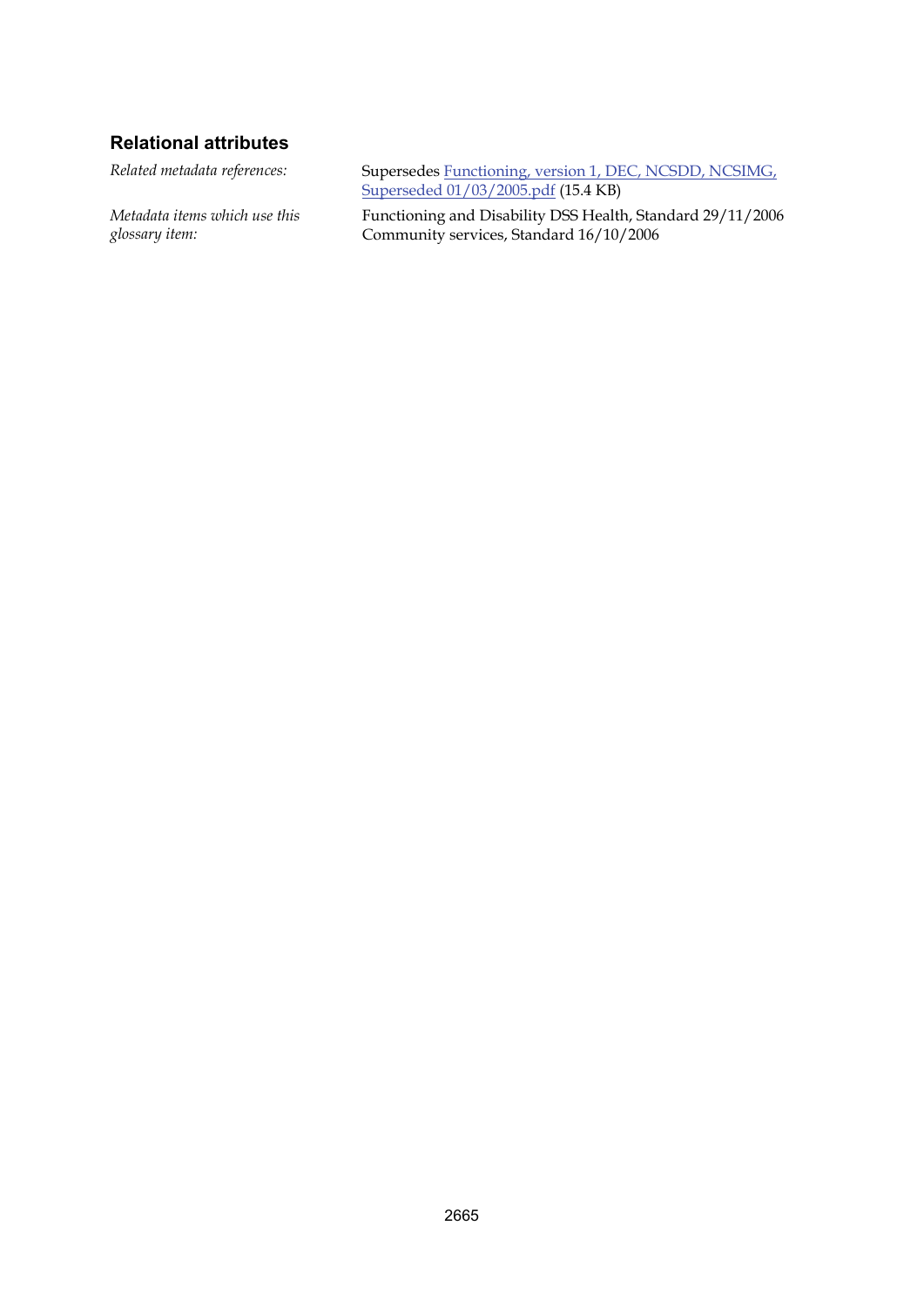# **Geographic indicator**

| Identifying and definitional attributes         |                                                                                                                                                                                                                                                                                                                                                                                                                                                                                                                                                                                                                                                                                                                                                           |  |
|-------------------------------------------------|-----------------------------------------------------------------------------------------------------------------------------------------------------------------------------------------------------------------------------------------------------------------------------------------------------------------------------------------------------------------------------------------------------------------------------------------------------------------------------------------------------------------------------------------------------------------------------------------------------------------------------------------------------------------------------------------------------------------------------------------------------------|--|
| Metadata item type:                             | Glossary Item                                                                                                                                                                                                                                                                                                                                                                                                                                                                                                                                                                                                                                                                                                                                             |  |
| METeOR identifier:                              | 327306                                                                                                                                                                                                                                                                                                                                                                                                                                                                                                                                                                                                                                                                                                                                                    |  |
| Registration status:                            | Health, Standard 01/03/2005<br>Community services, Standard 01/03/2005                                                                                                                                                                                                                                                                                                                                                                                                                                                                                                                                                                                                                                                                                    |  |
| Definition:                                     | A classification scheme that divides an area into mutually<br>exclusive sub-areas based on geographic location.                                                                                                                                                                                                                                                                                                                                                                                                                                                                                                                                                                                                                                           |  |
|                                                 | Some geographic indicators are:                                                                                                                                                                                                                                                                                                                                                                                                                                                                                                                                                                                                                                                                                                                           |  |
|                                                 | Australian Standard Geographical Classification (ASGC, ABS<br>٠<br>Cat No. 1216.0),                                                                                                                                                                                                                                                                                                                                                                                                                                                                                                                                                                                                                                                                       |  |
|                                                 | administrative regions,<br>٠                                                                                                                                                                                                                                                                                                                                                                                                                                                                                                                                                                                                                                                                                                                              |  |
|                                                 | electorates,<br>٠                                                                                                                                                                                                                                                                                                                                                                                                                                                                                                                                                                                                                                                                                                                                         |  |
|                                                 | Accessibility/Remoteness Index of Australia (ARIA),<br>٠                                                                                                                                                                                                                                                                                                                                                                                                                                                                                                                                                                                                                                                                                                  |  |
|                                                 | Rural, Remote and Metropolitan Area Classification (RRMA),<br>٠<br>and                                                                                                                                                                                                                                                                                                                                                                                                                                                                                                                                                                                                                                                                                    |  |
|                                                 | country.                                                                                                                                                                                                                                                                                                                                                                                                                                                                                                                                                                                                                                                                                                                                                  |  |
| Context:                                        | To enable the analysis of data on a geographical basis. Facilitates<br>analysis of service provision in relation to demographic and other<br>characteristics of the population of a geographic area.                                                                                                                                                                                                                                                                                                                                                                                                                                                                                                                                                      |  |
| <b>Collection and usage attributes</b>          |                                                                                                                                                                                                                                                                                                                                                                                                                                                                                                                                                                                                                                                                                                                                                           |  |
| Comments:                                       | Person (address) – Australian postcode (Postcode datafile), code<br>[NNNN] is not included in the above listing, as it is, strictly<br>speaking, not a geographic indicator. Sometimes postcodes are<br>used in the analysis of data on a geographical basis, which<br>involves a conversion to Statistical Local Area (an Australian<br>Bureau of Statistics geographical structure). This conversion<br>results in some inaccuracy of information. However, in some data<br>sets Person (address) - Australian postcode (Postcode datafile),<br>code [NNNN]; is the only geographic identifier, therefore the use<br>of other more accurate indicators (for example, conversion<br>from address line to Statistical Local Area) is not always possible. |  |
| Source and reference attributes                 |                                                                                                                                                                                                                                                                                                                                                                                                                                                                                                                                                                                                                                                                                                                                                           |  |
| Origin:                                         | Australian Institute of Health and Welfare.                                                                                                                                                                                                                                                                                                                                                                                                                                                                                                                                                                                                                                                                                                               |  |
| <b>Relational attributes</b>                    |                                                                                                                                                                                                                                                                                                                                                                                                                                                                                                                                                                                                                                                                                                                                                           |  |
| Related metadata references:                    | Supersedes Geographic indicator, version 2, DEC, NCSDD,<br>NCSIMG, Superseded 01/03/2005.pdf (14.0 KB)                                                                                                                                                                                                                                                                                                                                                                                                                                                                                                                                                                                                                                                    |  |
| Metadata items which use this<br>glossary item: | Australian state/territory identifier Health, Standard 01/03/2005<br>Community services, Standard 01/03/2005<br>Housing assistance, Standard 22/10/2005                                                                                                                                                                                                                                                                                                                                                                                                                                                                                                                                                                                                   |  |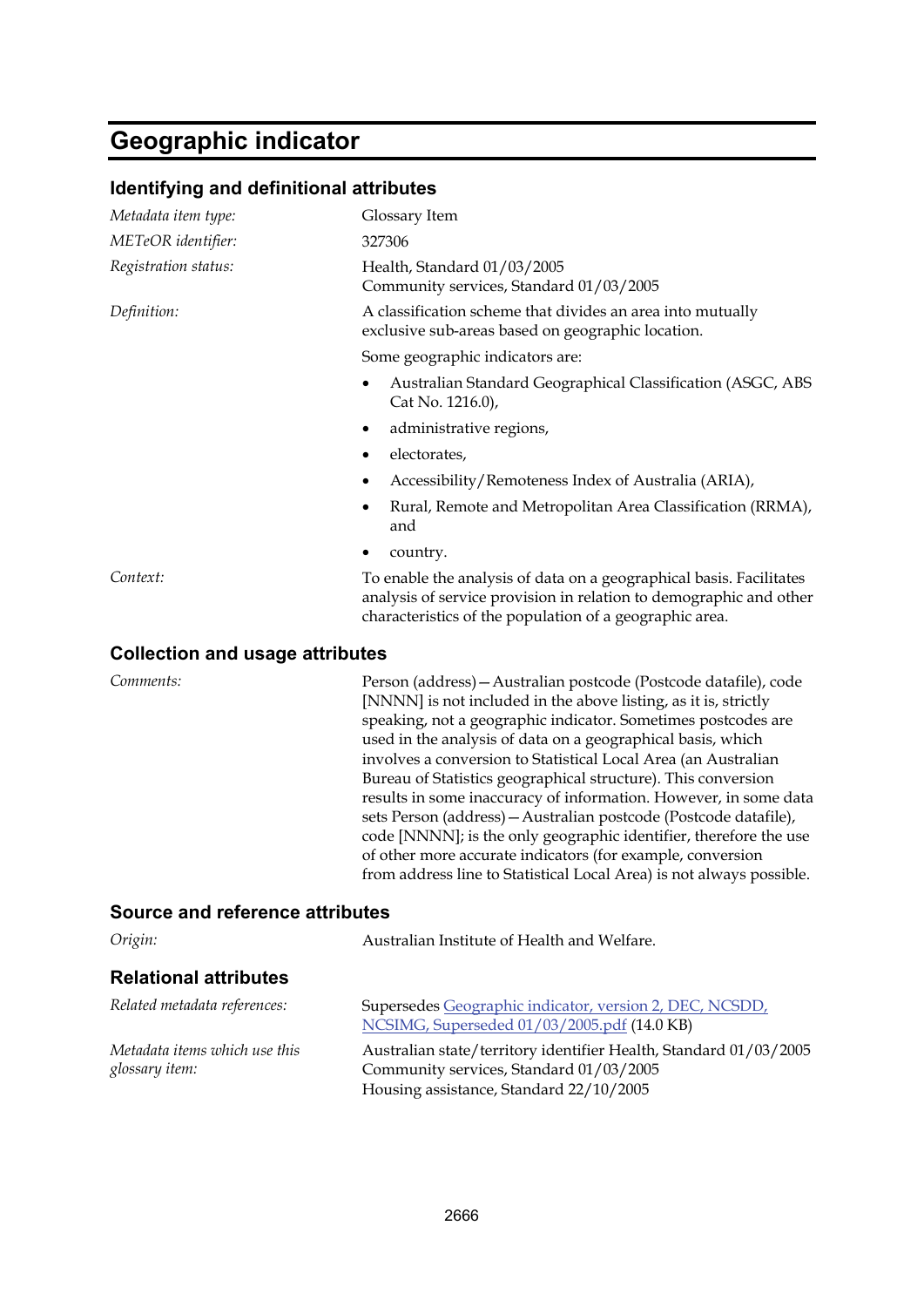# **Homeless**

*Metadata items which use this* 

*glossary item:*

| Metadata item type:             | Glossary Item                                                                                                                                                                                                                                                                                          |
|---------------------------------|--------------------------------------------------------------------------------------------------------------------------------------------------------------------------------------------------------------------------------------------------------------------------------------------------------|
| METeOR identifier:              | 327244                                                                                                                                                                                                                                                                                                 |
| Registration status:            | Community services, Standard 01/03/2005                                                                                                                                                                                                                                                                |
|                                 | Health, Standard 01/03/2005                                                                                                                                                                                                                                                                            |
| Definition:                     | A person is homeless if he or she does not have access to safe,<br>secure and stable housing. Hence even if a person has a physical<br>home, they would be considered homeless if:                                                                                                                     |
|                                 | they were not safe at home,<br>٠                                                                                                                                                                                                                                                                       |
|                                 | they had no legal right to continued occupation of their home<br>$\bullet$<br>(security of tenure), or                                                                                                                                                                                                 |
|                                 | the home lacked the amenities or resources necessary for<br>living.                                                                                                                                                                                                                                    |
| Context:                        | There is considerable concern over the number of homeless<br>people in society and the assistance they require. Collecting<br>information on homeless people is problematic, as the concept of<br>'homelessness' encompasses elements in addition to whether,<br>someone resides in a dwelling or not. |
| Source and reference attributes |                                                                                                                                                                                                                                                                                                        |
| Submitting organisation:        | <b>SAAP National Data Collection Agency</b>                                                                                                                                                                                                                                                            |
|                                 | Australian Institute of Health and Welfare                                                                                                                                                                                                                                                             |
| Origin:                         | SAAP (Supported Accommodation Assistance Program) National<br>Data Collection Agency 2001. National Data Collection Data<br>Dictionary. Version 2. Unpublished                                                                                                                                         |
| <b>Relational attributes</b>    |                                                                                                                                                                                                                                                                                                        |
| Related metadata references:    | Supersedes Homelessness, version 1, DEC, NCSDD, NCSIMG,<br>Superseded 01/03/2005.pdf (13.0 KB)                                                                                                                                                                                                         |

Health, Standard 04/05/2005

Community services, Standard 25/08/2005

Person (address)—suburb/town/locality name, text [A(50)]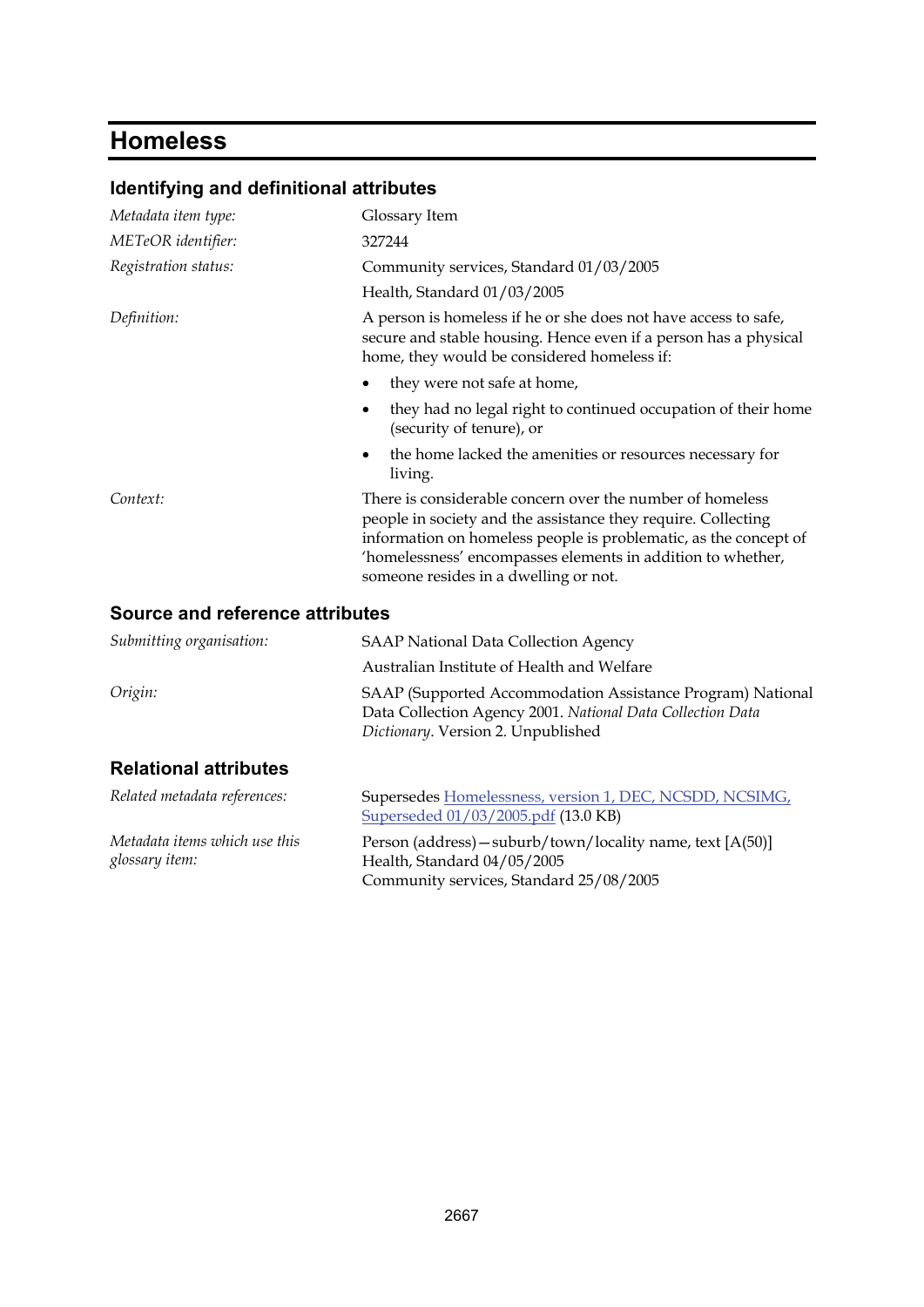### **Hospital boarder**

#### **Identifying and definitional attributes**

| Metadata item type:                    | Glossary Item                                                                                                                                 |
|----------------------------------------|-----------------------------------------------------------------------------------------------------------------------------------------------|
| Synonymous names:                      | Boarder                                                                                                                                       |
| METeOR identifier:                     | 327242                                                                                                                                        |
| Registration status:                   | Health, Standard 01/03/2005                                                                                                                   |
| Definition:                            | A person who is receiving food and/or accommodation but for<br>whom the hospital does not accept responsibility for treatment<br>and/or care. |
| Context:                               | Admitted patient care.                                                                                                                        |
| <b>Collection and usage attributes</b> |                                                                                                                                               |
| Guide for use:                         | A boarder thus defined is not admitted to the hospital. However,                                                                              |

a hospital may register a boarder. Babies in hospital at age 9 days or less cannot be boarders. They are admitted patients with each day of stay deemed to be either a qualified or unqualified day.

#### **Source and reference attributes**

| Submitting organisation:      | National Health Data Committee.                                                                  |
|-------------------------------|--------------------------------------------------------------------------------------------------|
| <b>Relational attributes</b>  |                                                                                                  |
| Related metadata references:  | Supersedes Hospital boarder, version 1, DEC, NHDD, NHIMG,<br>Superseded 01/03/2005.pdf (12.1 KB) |
| Metadata items which use this | Admitted patient care NMDS Health, Superseded 07/12/2005                                         |
| glossary item:                | Admitted patient care NMDS 2006-2007 Health, Superseded<br>23/10/2006                            |
|                               | Admitted patient care NMDS 2007-2008 Health, Superseded<br>05/02/2008                            |
|                               | Admitted patient care NMDS 2008-2009 Health, Superseded<br>04/02/2009                            |
|                               | Admitted patient care NMDS 2009-2010 Health, Superseded<br>22/12/2009                            |
|                               | Admitted patient care NMDS 2010-2011 Health, Standard<br>22/12/2009                              |
|                               | Hospital service Health, Standard 01/03/2005                                                     |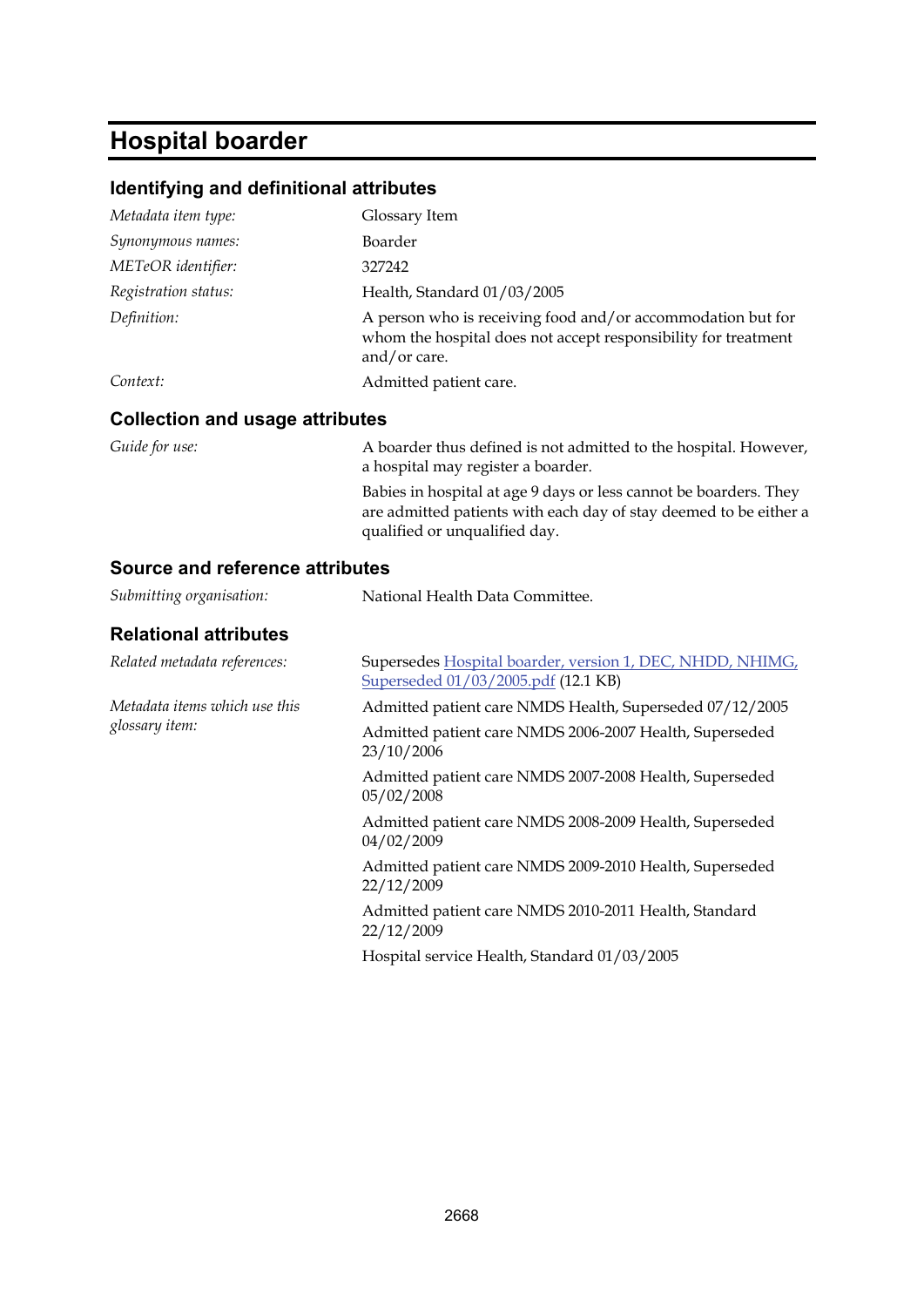### **Hospital-in-the-home care**

#### **Identifying and definitional attributes**

| Metadata item type:  | Glossary Item                                                                                                                                                                   |
|----------------------|---------------------------------------------------------------------------------------------------------------------------------------------------------------------------------|
| METeOR identifier:   | 327308                                                                                                                                                                          |
| Registration status: | Health, Standard 01/03/2005                                                                                                                                                     |
| Definition:          | Provision of care to hospital admitted patients in their place of<br>residence as a substitute for hospital accommodation. Place of<br>residence may be permanent or temporary. |
| Context:             | Admitted patient care.                                                                                                                                                          |

#### **Collection and usage attributes**

*Comments:* The criteria for inclusion as hospital-in-the-home include but are not limited to:

- without hospital in the home care being available patients would be accommodated in the hospital,
- the treatment forms all or part of an episode of care for an admitted patient (as defined in the metadata item Admitted patient),
- the hospital medical record is maintained for the patient,
- there is adequate provision for crisis care.

Selection criteria for the assessment of suitable patients include but are not limited to:

- the hospital deems the patient requires health care professionals funded by the hospital to take an active part in their treatment,
- the patient does not require continuous 24 hour assessment, treatment or observation,
- the patient agrees to this form of treatment,
- the patient's place of residence is safe and has carer support available,
- the patient's place of residence is accessible for crisis care,
- the patient's place of residence has adequate communication facilities and access to transportation.

#### **Source and reference attributes**

*Origin:* National Health Data Committee.

#### **Relational attributes**

| Related metadata references:                    | Supersedes Hospital-in-the-home care, version 1, DEC, NHDD,           |
|-------------------------------------------------|-----------------------------------------------------------------------|
|                                                 | NHIMG, Superseded 01/03/2005.pdf (14.1 KB)                            |
| Metadata items which use this<br>glossary item: | Admitted patient Health, Standard 01/03/2005                          |
|                                                 | Admitted patient care NMDS Health, Superseded 07/12/2005              |
|                                                 | Admitted patient care NMDS 2006-2007 Health, Superseded<br>23/10/2006 |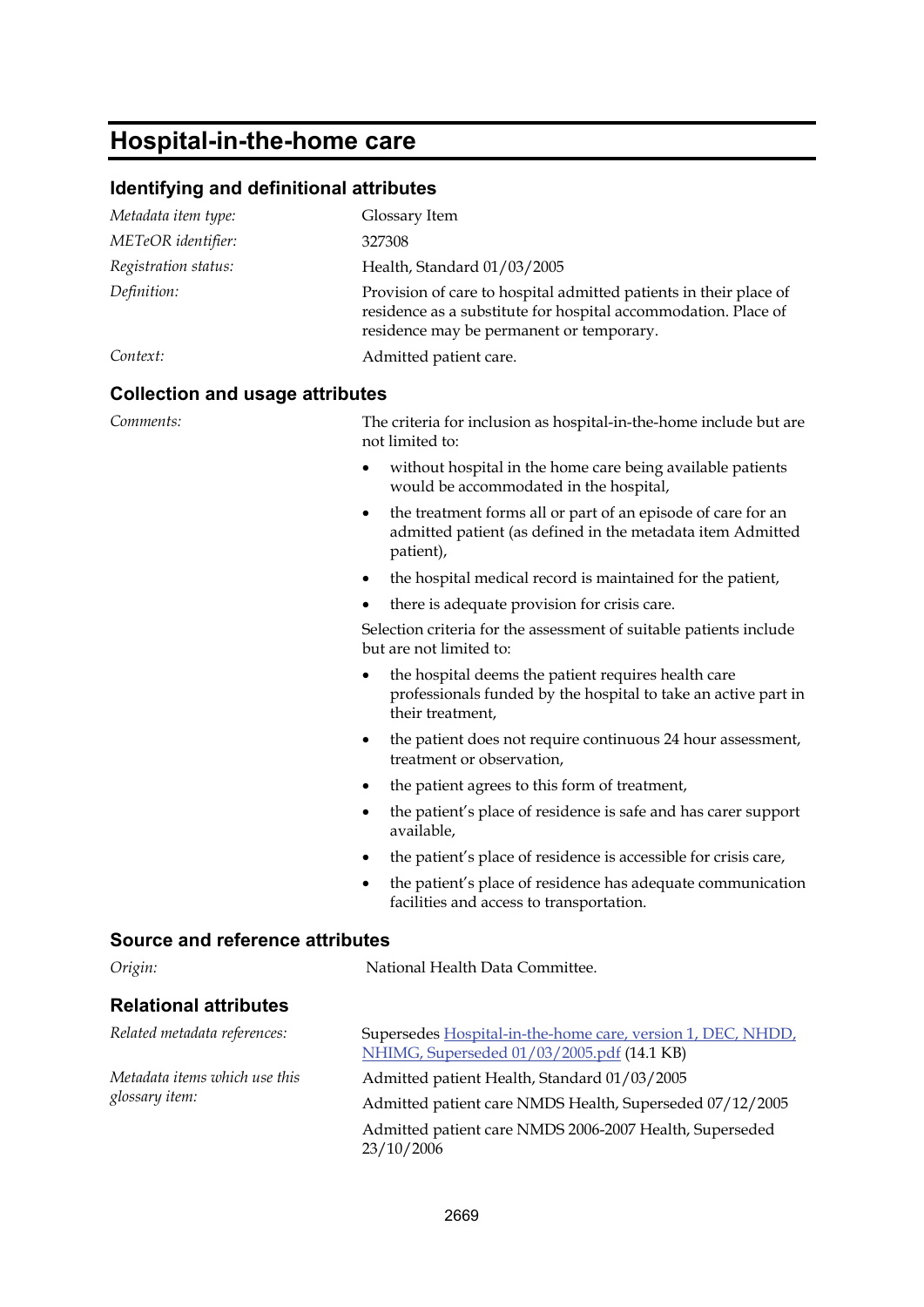Admitted patient care NMDS 2007-2008 Health, Superseded 05/02/2008

Admitted patient care NMDS 2008-2009 Health, Superseded 04/02/2009

Admitted patient care NMDS 2009-2010 Health, Superseded 22/12/2009

Admitted patient care NMDS 2010-2011 Health, Standard 22/12/2009

Available bed—overnight-stay admitted care, average number of beds N[NNN.N] Health, Standard 03/12/2008

Episode of admitted patient care Health, Standard 01/03/2005

Episode of admitted patient care—number of days of hospital-inthe-home care Health, Standard 01/03/2005

Episode of admitted patient care—number of days of hospital-inthe-home care, total {N[NN]} Health, Standard 01/03/2005

Episode of care (community setting)—first service delivery date, DDMMYYYY Health, Standard 01/03/2005

Health or health related function code NNN Health, Standard 05/12/2007

Number of days of hospital-in-the-home care Health, Standard 01/03/2005

Occupied bed—hospital in the home care, average number of beds N[NNN.N] Health, Standard 24/03/2009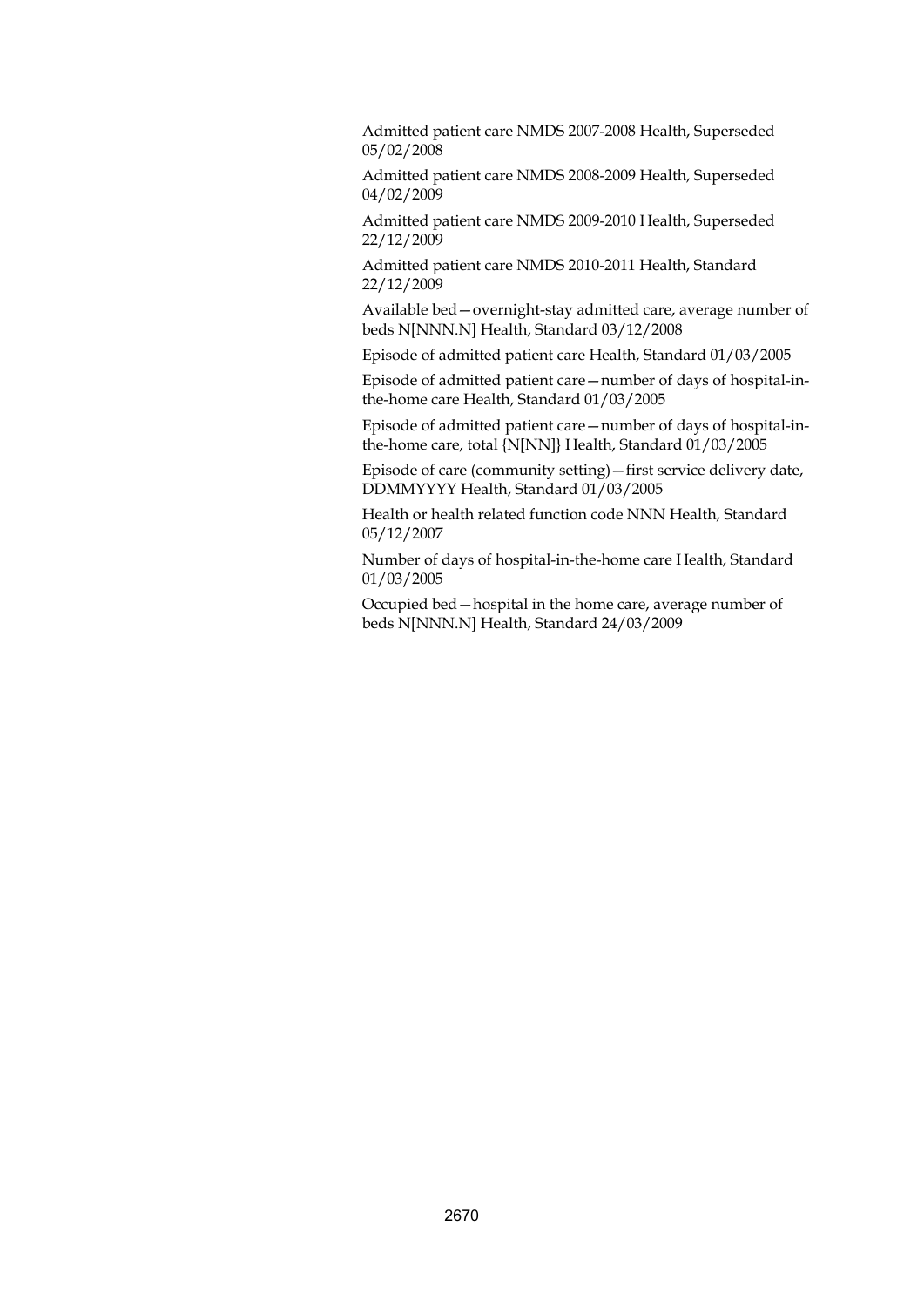### **Impairment of body structure**

#### **Identifying and definitional attributes**

| Metadata item type:             | Glossary Item                                                                                                                                                                                                                                                                          |
|---------------------------------|----------------------------------------------------------------------------------------------------------------------------------------------------------------------------------------------------------------------------------------------------------------------------------------|
| METeOR identifier:              | 327288                                                                                                                                                                                                                                                                                 |
| Registration status:            | Health, Standard 29/11/2006<br>Community services, Standard 16/10/2006                                                                                                                                                                                                                 |
| Definition:                     | Impairments of body structure are problems in body structure<br>such as a loss or significant departure from population standards<br>or averages.                                                                                                                                      |
| Context:                        | Body structures are classified in ICF in neutral terms. To indicate<br>that there is a problem with a body structure requires the use of<br>the body structures code for the structure affected and the<br>impairment extent code to denote the extent or magnitude of the<br>problem. |
|                                 | The impairment nature and impairment location codes can be<br>used to expand the description of a problem with a body<br>structure.                                                                                                                                                    |
| Source and reference attributes |                                                                                                                                                                                                                                                                                        |
| Origin:                         | World Health Organization (WHO) 2001. International<br>Classification of Functioning, Disability and Health. Geneva:<br><b>WHO</b>                                                                                                                                                     |
|                                 | Australian Institute of Health and Welfare (AIHW) 2003. ICF                                                                                                                                                                                                                            |

Australian User Guide Version 1.0. Canberra: AIHW

#### **Comments**

This glossary term is based on the International Classification of Functioning, Disability and Health (ICF). The ICF was endorsed by the World Health Assembly in 2001 as a reference member of the WHO Family of International Classifications and of the Australian Family of Health and Related Classifications (endorsed by the National Health Information Management Group in 2002).

The ICF provides a framework for the description of human functioning and disability. The components of ICF are defined in relation to a health condition. A health condition is an 'umbrella term for disease (acute or chronic), disorder, injury or trauma' (WHO 2001). A health condition may be recorded, for example, as Episode of care principal diagnosis, code (ICD-10-AM 3rd edn) ANN{.N[N]} and Episode of care additional diagnosis, code (ICD-10-AM 3rd edn) ANN{.N[N]}.

Further information on the ICF can be found in the ICF itself and the ICF Australian User Guide (AIHW 2003) and the following websites

- WHO ICF website <http://www.who.int/classifications/icf/en>
- Australian Collaborating Centre ICF website <http://www.aihw.gov.au/disability/icf/index.html>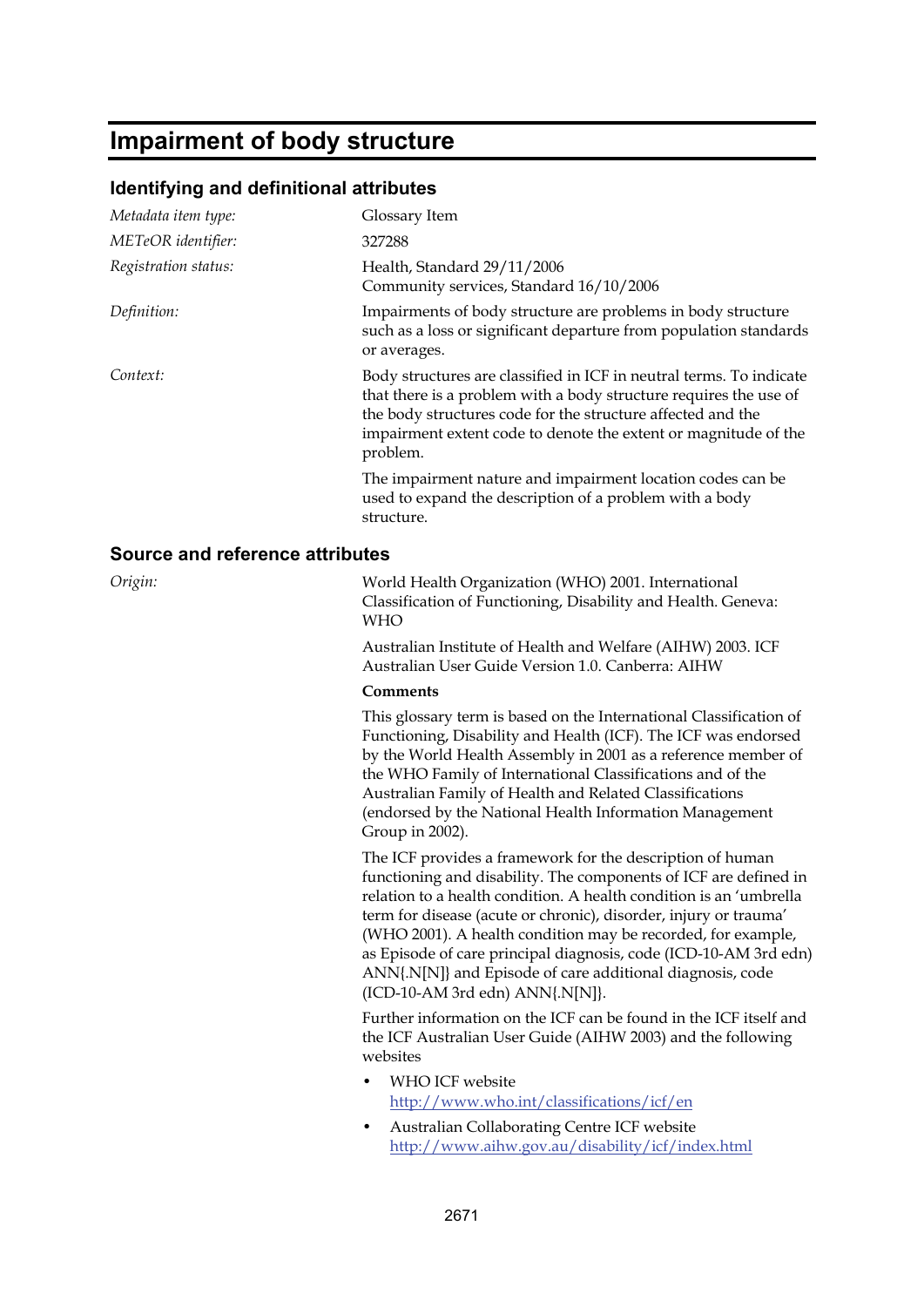#### **Relational attributes**

*Metadata items which use this glossary item:*

Body structures Health, Standard 29/11/2006 Community services, Standard 16/10/2006

Impairment nature code (ICF 2001) N Health, Standard 29/11/2006

Community services, Standard 16/10/2006

Person—body structure, code (ICF 2001) AN[NNNN] Health, Standard 29/11/2006 Community services, Standard 16/10/2006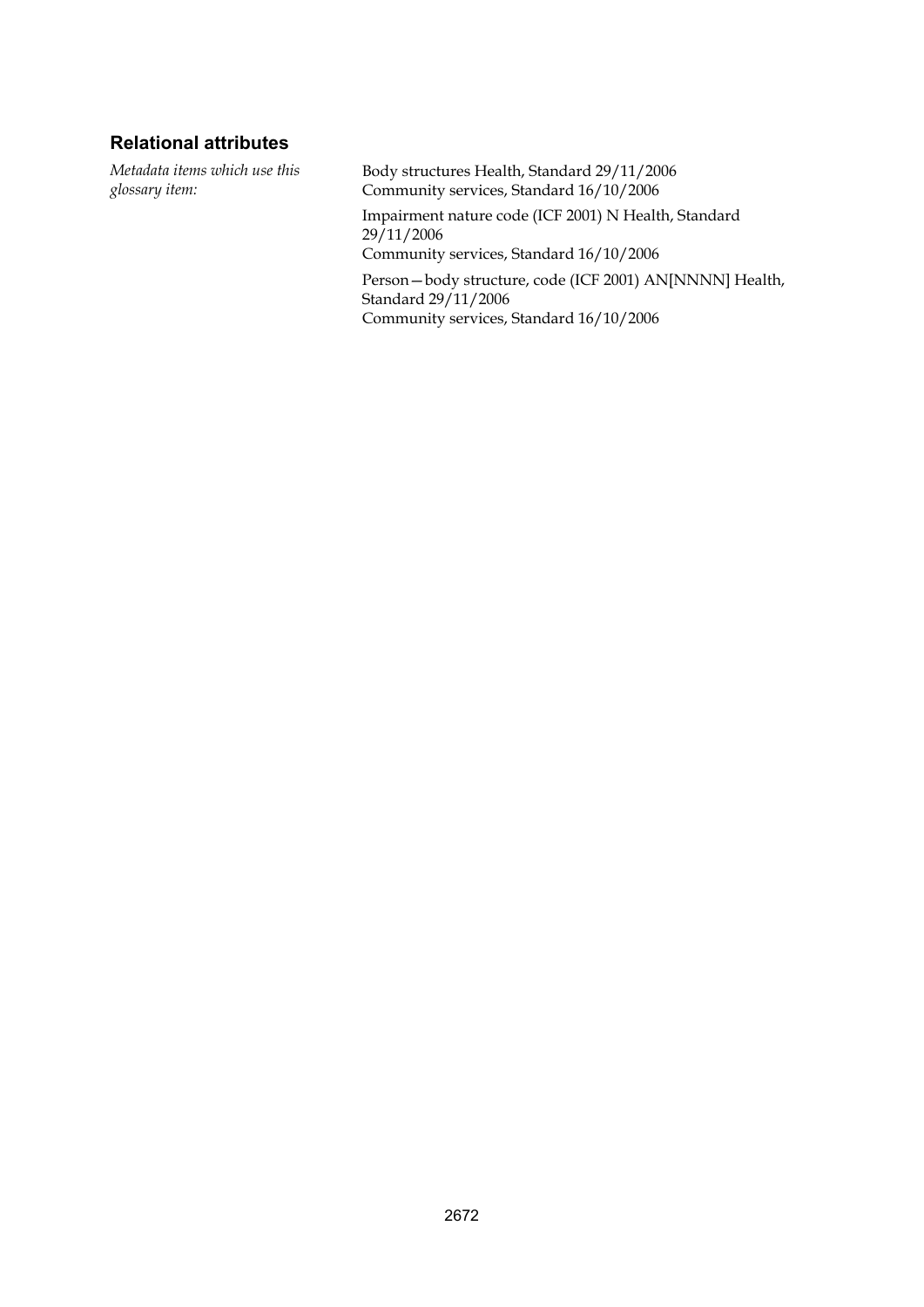# **Informal carer**

### **Identifying and definitional attributes**

| Metadata item type:                             | Glossary Item                                                                                                                                                  |
|-------------------------------------------------|----------------------------------------------------------------------------------------------------------------------------------------------------------------|
| METeOR identifier:                              | 353420                                                                                                                                                         |
| Registration status:                            | Health, Standard 04/07/2007<br>Community services, Standard 03/05/2007                                                                                         |
| Definition:                                     | An informal carer includes any person, such as a <b>family</b> member,<br>friend or neighbour, who is giving regular, ongoing assistance to<br>another person. |
| <b>Relational attributes</b>                    |                                                                                                                                                                |
| Metadata items which use this<br>glossary item: | Person-informal carer existence indicator Health, Standard<br>04/07/2007<br>Community services, Standard 02/05/2006                                            |
|                                                 | Person-informal carer existence indicator, code N Health,<br>Standard 04/07/2007                                                                               |

Community services, Standard 29/04/2006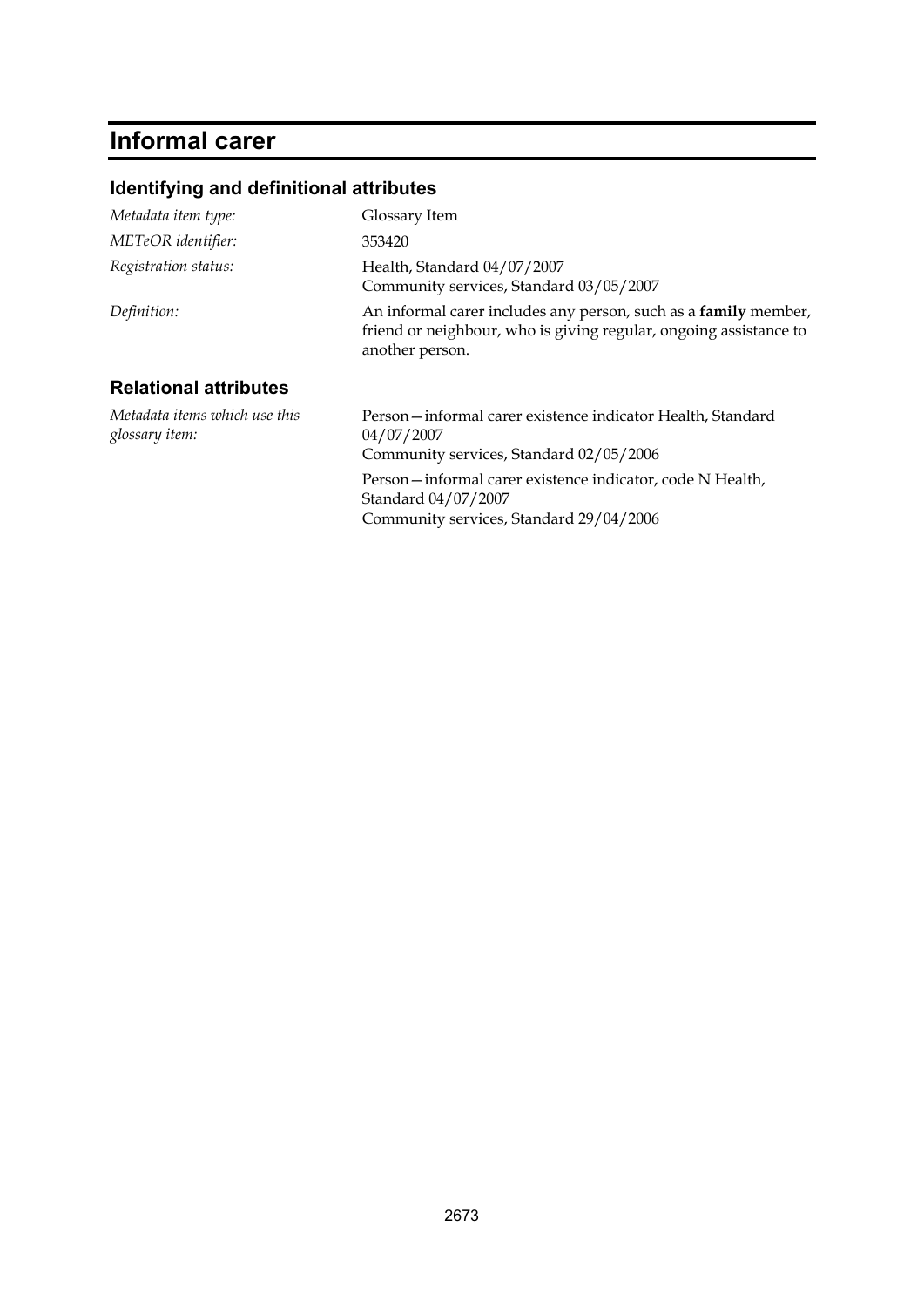### **Intensive care unit**

#### **Identifying and definitional attributes**

| Metadata item type:  | Glossary Item                                                                                                                                                                                                                                                                                                                                                                                                                                                                                                       |
|----------------------|---------------------------------------------------------------------------------------------------------------------------------------------------------------------------------------------------------------------------------------------------------------------------------------------------------------------------------------------------------------------------------------------------------------------------------------------------------------------------------------------------------------------|
| METeOR identifier:   | 327234                                                                                                                                                                                                                                                                                                                                                                                                                                                                                                              |
| Registration status: | Health, Standard 01/03/2005                                                                                                                                                                                                                                                                                                                                                                                                                                                                                         |
| Definition:          | An intensive care unit (ICU) is a designated ward of a hospital<br>which is specially staffed and equipped to provide observation,<br>care and treatment to patients with actual or potential life-<br>threatening illnesses, injuries or complications, from which<br>recovery is possible. The ICU provides special expertise and<br>facilities for the support of vital functions and utilises the skills of<br>medical, nursing and other staff trained and experienced in the<br>management of these problems. |
| Context:             | Admitted patient care.                                                                                                                                                                                                                                                                                                                                                                                                                                                                                              |

#### **Collection and usage attributes**

*Comments:* There are five different types and levels of ICU defined according to three main criteria: the nature of the facility, the care process and the clinical standards and staffing requirements. All levels and types of ICU must be separate and self-contained facilities in hospitals and, for clinical standards and staffing requirements, substantially conform to relevant guidelines of the Australian Council on Healthcare Standards (ACHS). The five types of ICU are briefly described below:

- Adult intensive care unit, level 3: must be capable of providing complex, multisystem life support for an indefinite period; be a tertiary referral centre for patients in need of intensive care services and have extensive backup laboratory and clinical service facilities to support the tertiary referral role. It must be capable of providing mechanical ventilation, extracorporeal renal support services and invasive cardiovascular monitoring for an indefinite period; or care of a similar nature.
- Adult intensive care unit, level 2: must be capable of providing complex, multisystem life support and be capable of providing mechanical ventilation, extracorporeal renal support services and invasive cardiovascular monitoring for a period of at least several days, or for longer periods in remote areas or care of a similar nature (see ACHS guidelines).
- Adult intensive care unit, level 1: must be capable of providing basic multisystem life support usually for less than a 24-hour period. It must be capable of providing mechanical ventilation and simple invasive cardiovascular monitoring for a period of at least several hours; or care of a similar nature.
- Paediatric intensive care unit: must be capable of providing complex, multisystem life support for an indefinite period; be a tertiary referral centre for children needing intensive care;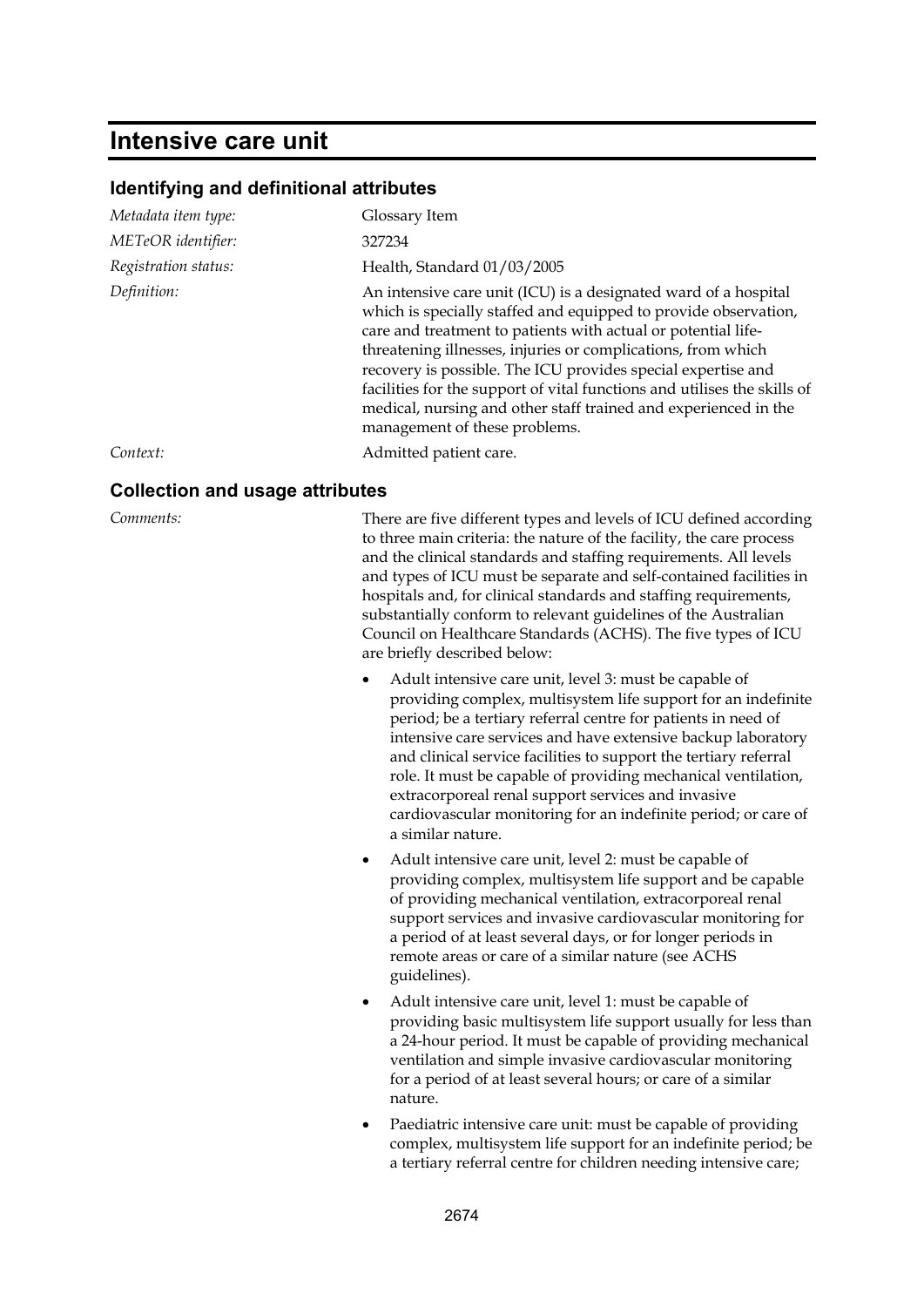and have extensive backup laboratory and clinical service facilities to support this tertiary role. It must be capable of providing mechanical ventilation, extracorporeal renal support services and invasive cardiovascular monitoring for an indefinite period to infants and children less than 16 years of age; or care of a similar nature.

 Neonatal intensive care unit, level 3: must be capable of providing complex, multisystem life support for an indefinite period. It must be capable of providing mechanical ventilation and invasive cardiovascular monitoring; or care of a similar nature. Definitions for high-dependency unit and coronary care unit are under development.

#### **Source and reference attributes**

| Submitting organisation: | National Intensive Care Working Group. |
|--------------------------|----------------------------------------|
|--------------------------|----------------------------------------|

#### **Relational attributes**

| Related metadata references:                    | Supersedes Intensive care unit, version 1, DEC, NHDD, NHIMG,<br>Superseded 01/03/2005.pdf (15.9 KB)                                   |
|-------------------------------------------------|---------------------------------------------------------------------------------------------------------------------------------------|
| Metadata items which use this<br>glossary item: | Episode of admitted patient care—length of stay<br>(special/neonatal intensive care), total days N[NN] Health,<br>Standard 01/03/2005 |
|                                                 | Establishment - gross capital expenditure (accrual accounting)<br>(major medical equipment) Health, Standard 01/03/2005               |
|                                                 | Establishment – gross capital expenditure (major medical<br>equipment) Health, Standard 01/03/2005                                    |
|                                                 | Establishment – net capital expenditure (accrual accounting)<br>(major medical equipment) Health, Standard 01/03/2005                 |
|                                                 | Health establishment accrual accounting capital expenditure code<br>N Health, Standard 01/03/2005                                     |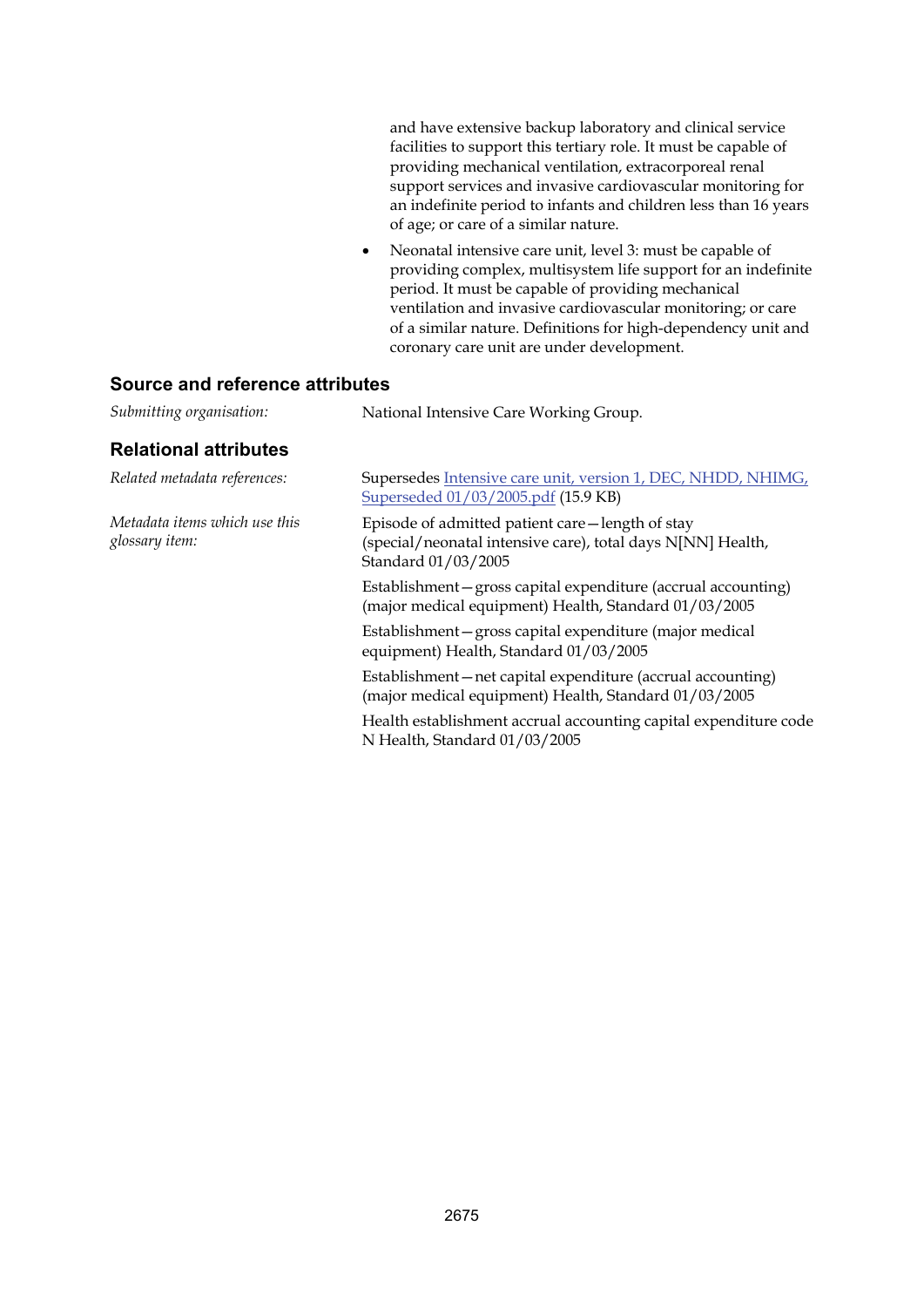## **Leave period**

#### **Identifying and definitional attributes**

| Delettenel ettäkiiten |                                                                                                                                  |
|-----------------------|----------------------------------------------------------------------------------------------------------------------------------|
| Definition:           | Leave period is a temporary absence from hospital, with medical<br>approval for a period no greater than seven consecutive days. |
| Registration status:  | Health, Standard 01/03/2005                                                                                                      |
| METeOR identifier:    | 327156                                                                                                                           |
| Metadata item type:   | Glossary Item                                                                                                                    |

#### **Relational attributes**

*Metadata items which use this glossary item:*

Episode of admitted patient care—number of leave periods Health, Standard 01/03/2005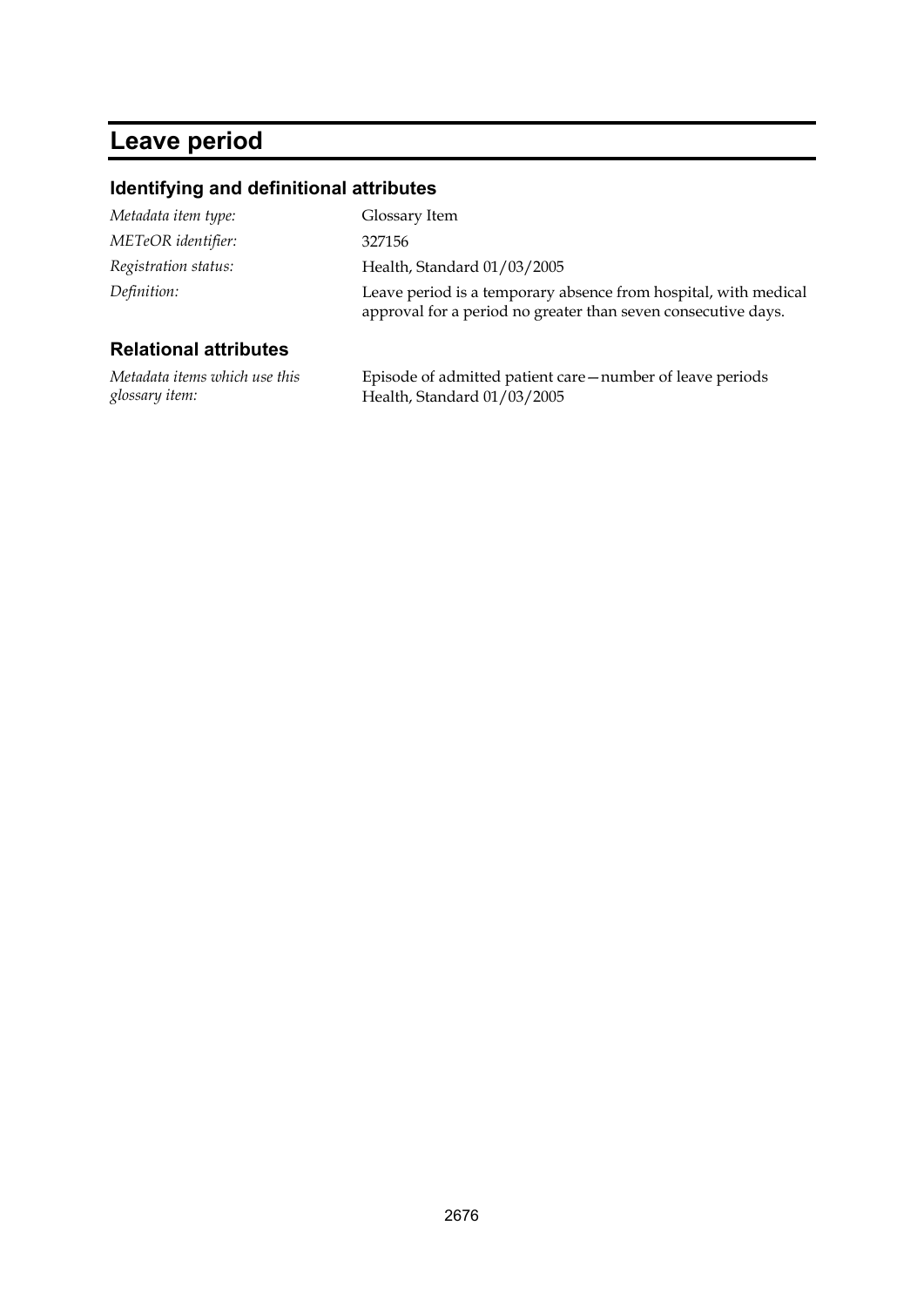# **Live birth**

| Metadata item type:                    | Glossary Item                                                                                                                                                                                                                                                                                                                                                                                                                                                                                                                  |
|----------------------------------------|--------------------------------------------------------------------------------------------------------------------------------------------------------------------------------------------------------------------------------------------------------------------------------------------------------------------------------------------------------------------------------------------------------------------------------------------------------------------------------------------------------------------------------|
| METeOR identifier:                     | 327248                                                                                                                                                                                                                                                                                                                                                                                                                                                                                                                         |
| Registration status:                   | Health, Standard 01/03/2005                                                                                                                                                                                                                                                                                                                                                                                                                                                                                                    |
| Definition:                            | A live birth is defined by the World Health Organization to be<br>the complete expulsion or extraction from the mother of a baby,<br>irrespective of the duration of the pregnancy, which, after such<br>separation, breathes or shows any other evidence of life, such as<br>beating of the heart, pulsation of the umbilical cord, or definite<br>movement of the voluntary muscles, whether or not the umbilical<br>cord has been cut or the placenta is attached. Each product of<br>such a birth is considered live born. |
| Context:                               | Perinatal Source document: International Classification of Diseases<br>and Related Health Problems, 10th Revision, Vol 1, World Health<br>Organization, 1992.                                                                                                                                                                                                                                                                                                                                                                  |
| <b>Source and reference attributes</b> |                                                                                                                                                                                                                                                                                                                                                                                                                                                                                                                                |

| Submitting organisation:      | National Perinatal Data Development Committee                                                 |
|-------------------------------|-----------------------------------------------------------------------------------------------|
|                               | National Perinatal Data Advisory Committee.                                                   |
| Origin:                       | National Health Data Committee                                                                |
| <b>Relational attributes</b>  |                                                                                               |
| Related metadata references:  | Supersedes Live birth, version 1, DEC, NHDD, NHIMG,<br>Superseded 01/03/2005.pdf (12.8 KB)    |
| Metadata items which use this | Admitted patient care NMDS Health, Superseded 07/12/2005                                      |
| glossary item:                | Admitted patient care NMDS 2006-2007 Health, Superseded<br>23/10/2006                         |
|                               | Admitted patient care NMDS 2007-2008 Health, Superseded<br>05/02/2008                         |
|                               | Admitted patient care NMDS 2008-2009 Health, Superseded<br>04/02/2009                         |
|                               | Admitted patient care NMDS 2009-2010 Health, Superseded<br>22/12/2009                         |
|                               | Admitted patient care NMDS 2010-2011 Health, Standard<br>22/12/2009                           |
|                               | Birth event-birth plurality, code N Health, Standard 01/03/2005                               |
|                               | Birth-birth weight, total grams NNNN Health, Standard<br>01/03/2005                           |
|                               | Female - number of previous pregnancies (live birth), total NN<br>Health, Standard 01/03/2005 |
|                               |                                                                                               |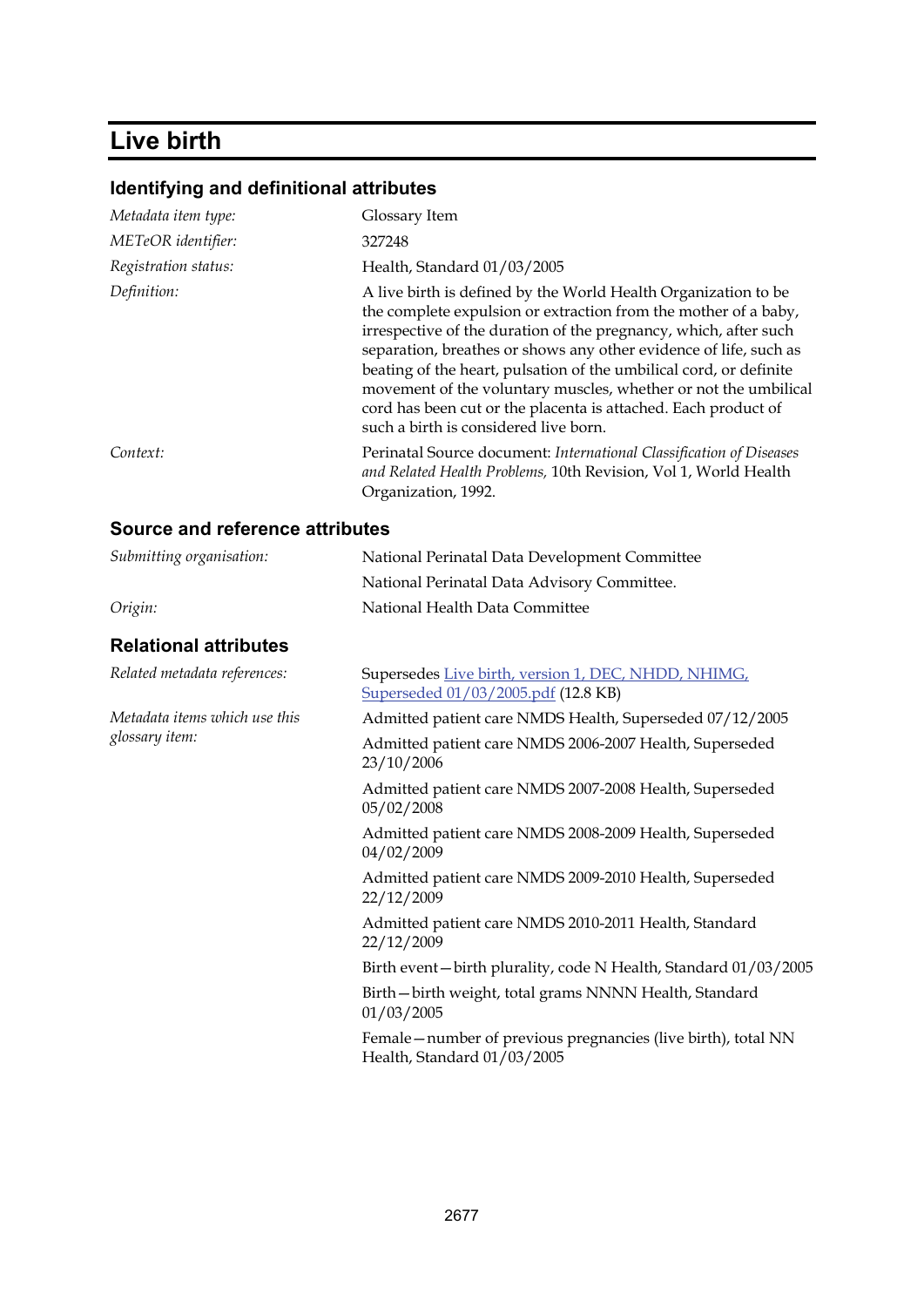### **Neonate**

#### **Identifying and definitional attributes**

| Metadata item type:  | Glossary Item                              |
|----------------------|--------------------------------------------|
| METeOR identifier:   | 327284                                     |
| Registration status: | Health, Standard 01/03/2005                |
| Definition:          | A live birth who is less than 28 days old. |
| Context:             | Perinatal.                                 |

#### **Collection and usage attributes**

*Comments:* The neonatal period is exactly four weeks or 28 completed days, commencing on the date of birth (day 0) and ending on the completion of day 27. For example, a baby born on 1 October remains a neonate until completion of the four weeks on 28 October and is no longer a neonate on 29 October.

#### **Source and reference attributes**

| Submitting organisation: | National Perinatal Data Development Committee                                                     |
|--------------------------|---------------------------------------------------------------------------------------------------|
|                          | National Perinatal Data Advisory Committee                                                        |
| Origin:                  | National Health Data Committee                                                                    |
|                          | International Classification of Diseases and Related Health<br>Problems, 10th Revision, WHO, 1992 |

#### **Relational attributes**

*Metadata items which use this glossary item:*

*Related metadata references:* Supersedes [Neonate, version 1, DEC, NHDD, NHIMG,](http://meteor.aihw.gov.au/content/item.phtml?itemId=273074&nodeId=file4219375ec7088&fn=Neonate,%20version%201,%20DEC,%20NHDD,%20NHIMG,%20Superseded%2001/03/2005.pdf)  [Superseded 01/03/2005.pdf](http://meteor.aihw.gov.au/content/item.phtml?itemId=273074&nodeId=file4219375ec7088&fn=Neonate,%20version%201,%20DEC,%20NHDD,%20NHIMG,%20Superseded%2001/03/2005.pdf) (12.1 KB)

Admitted patient care NMDS Health, Superseded 07/12/2005

Admitted patient care NMDS 2006-2007 Health, Superseded 23/10/2006

Admitted patient care NMDS 2007-2008 Health, Superseded 05/02/2008

Admitted patient care NMDS 2008-2009 Health, Superseded 04/02/2009

Admitted patient care NMDS 2009-2010 Health, Superseded 22/12/2009

Admitted patient care NMDS 2010-2011 Health, Standard 22/12/2009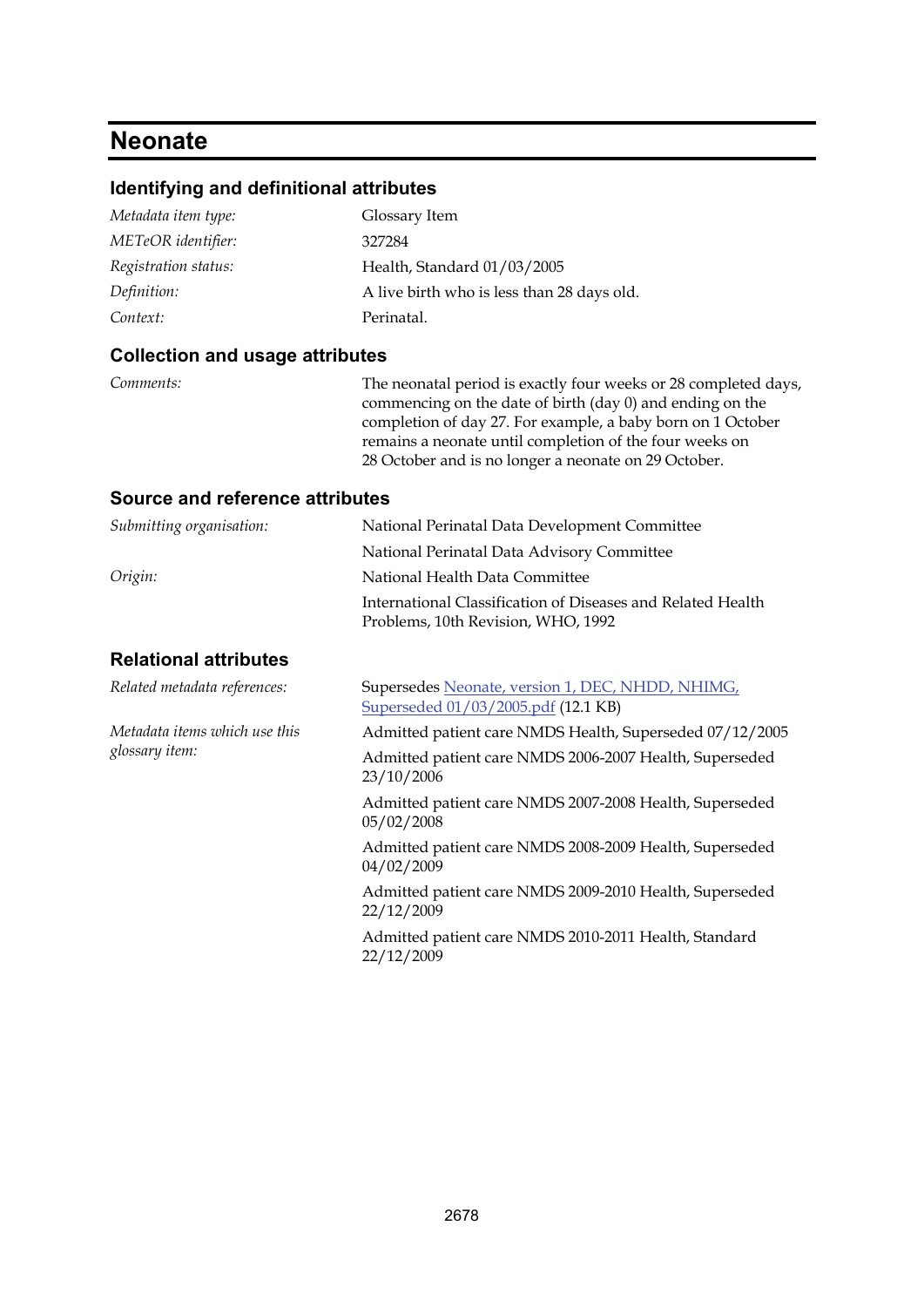# **Newborn qualification status**

| Metadata item type:                    | Glossary Item                                                                                                                                                                                                                                                                             |
|----------------------------------------|-------------------------------------------------------------------------------------------------------------------------------------------------------------------------------------------------------------------------------------------------------------------------------------------|
| METeOR identifier:                     | 327254                                                                                                                                                                                                                                                                                    |
| Registration status:                   | Health, Standard 01/03/2005                                                                                                                                                                                                                                                               |
| Definition:                            | Qualification status indicates whether the patient day within a<br>newborn episode of care is either qualified or unqualified.                                                                                                                                                            |
| Context:                               | Admitted patient care: To provide accurate information on care<br>provided in newborn episodes of care through exclusion of<br>unqualified patient days.                                                                                                                                  |
| <b>Collection and usage attributes</b> |                                                                                                                                                                                                                                                                                           |
| Guide for use:                         | A newborn qualification status is assigned to each patient day<br>within a newborn episode of care.                                                                                                                                                                                       |
|                                        | A newborn patient day is qualified if the infant meets at least one<br>of the following criteria:                                                                                                                                                                                         |
|                                        | is the second or subsequent live born infant of a multiple<br>birth, whose mother is currently an admitted patient,                                                                                                                                                                       |
|                                        | is admitted to an intensive care facility in a hospital, being a<br>٠<br>facility approved by the Commonwealth Minister for the<br>purpose of the provision of special care,                                                                                                              |
|                                        | is admitted to, or remains in hospital without its mother.<br>٠                                                                                                                                                                                                                           |
|                                        | A newborn patient day is unqualified if the infant does not meet<br>any of the above criteria.                                                                                                                                                                                            |
|                                        | The day on which a change in qualification status occurs is<br>counted as a day of the new qualification status.                                                                                                                                                                          |
|                                        | If there is more than one qualification status in a single day, the<br>day is counted as a day of the final qualification status for that<br>day.                                                                                                                                         |
| Comments:                              | All babies born in hospital are admitted patients.                                                                                                                                                                                                                                        |
|                                        | The newborn baby's qualified days are eligible for health<br>insurance benefits purposes and the patient day count under the<br>Australian Health Care Agreements. In this context, newborn<br>qualified days are equivalent to acute days and may be denoted<br>as such.                 |
|                                        | The days when a newborn baby does not meet these criteria are<br>classified as unqualified (if they are nine days old or less) and<br>should not be counted as patient days under the Australian<br>Health Care Agreements and are not eligible for health insurance<br>benefit purposes. |
| <b>Relational attributes</b>           |                                                                                                                                                                                                                                                                                           |
| Related metadata references:           | Supersedes Newborn qualification status, version 2, DEC,<br>NHDD, NHIMG, Superseded 01/03/2005.pdf (15.1 KB)                                                                                                                                                                              |
| Metadata items which use this          | Admitted patient care NMDS Health, Superseded 07/12/2005                                                                                                                                                                                                                                  |
| glossary item:                         | Admitted patient care NMDS 2006-2007 Health, Superseded<br>23/10/2006                                                                                                                                                                                                                     |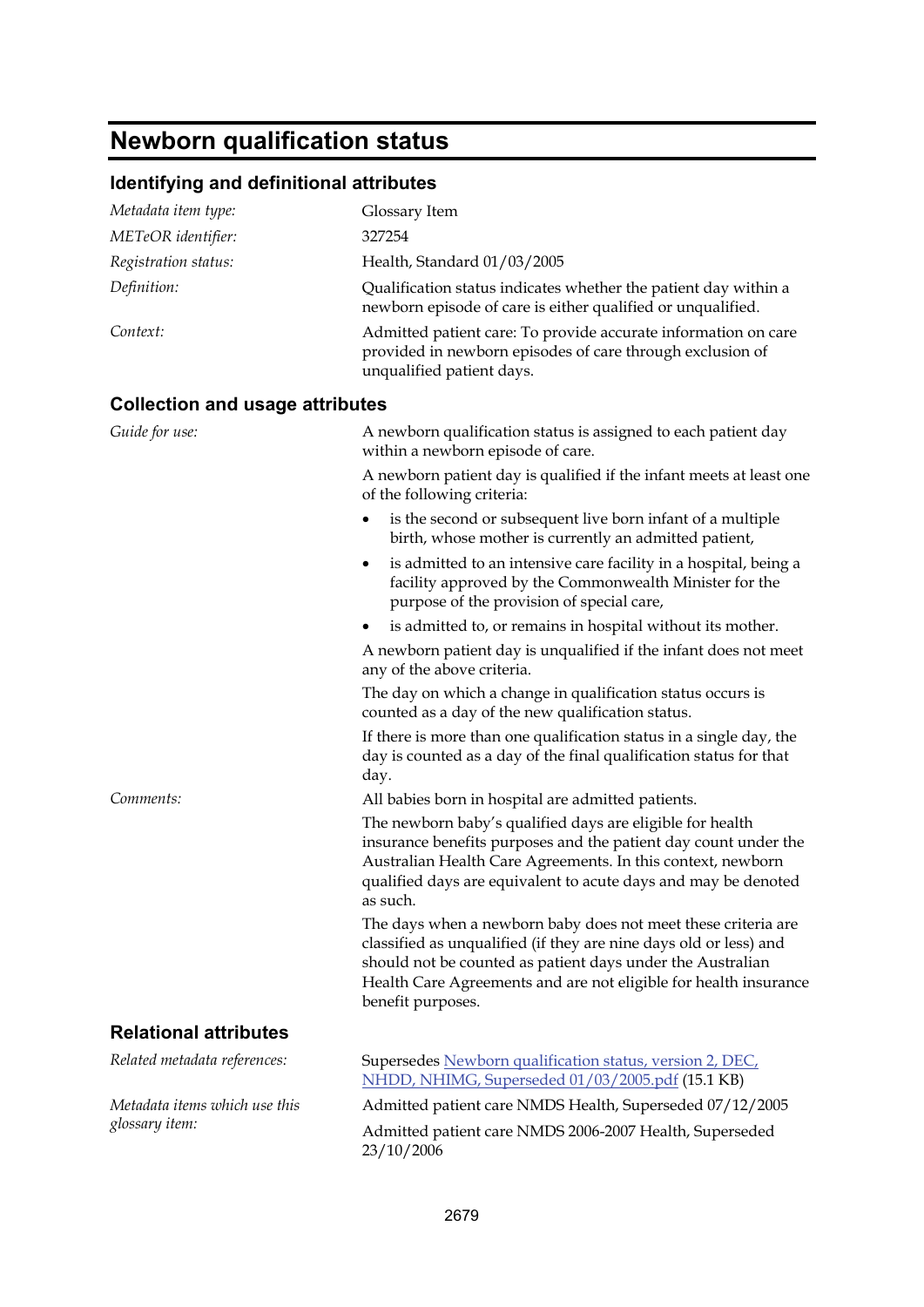Admitted patient care NMDS 2007-2008 Health, Superseded 05/02/2008

Admitted patient care NMDS 2008-2009 Health, Superseded 04/02/2009

Admitted patient care NMDS 2009-2010 Health, Superseded 22/12/2009

Admitted patient care NMDS 2010-2011 Health, Standard 22/12/2009

Date of change to qualification status Health, Standard 01/03/2005

Episode of admitted patient care (newborn)—date of change to qualification status Health, Standard 01/03/2005

Episode of admitted patient care (newborn)—date of change to qualification status, DDMMYYYY Health, Standard 01/03/2005

Hospital care type code N[N].N Health, Standard 01/03/2005

```
Number of qualified days Health, Standard 01/03/2005
```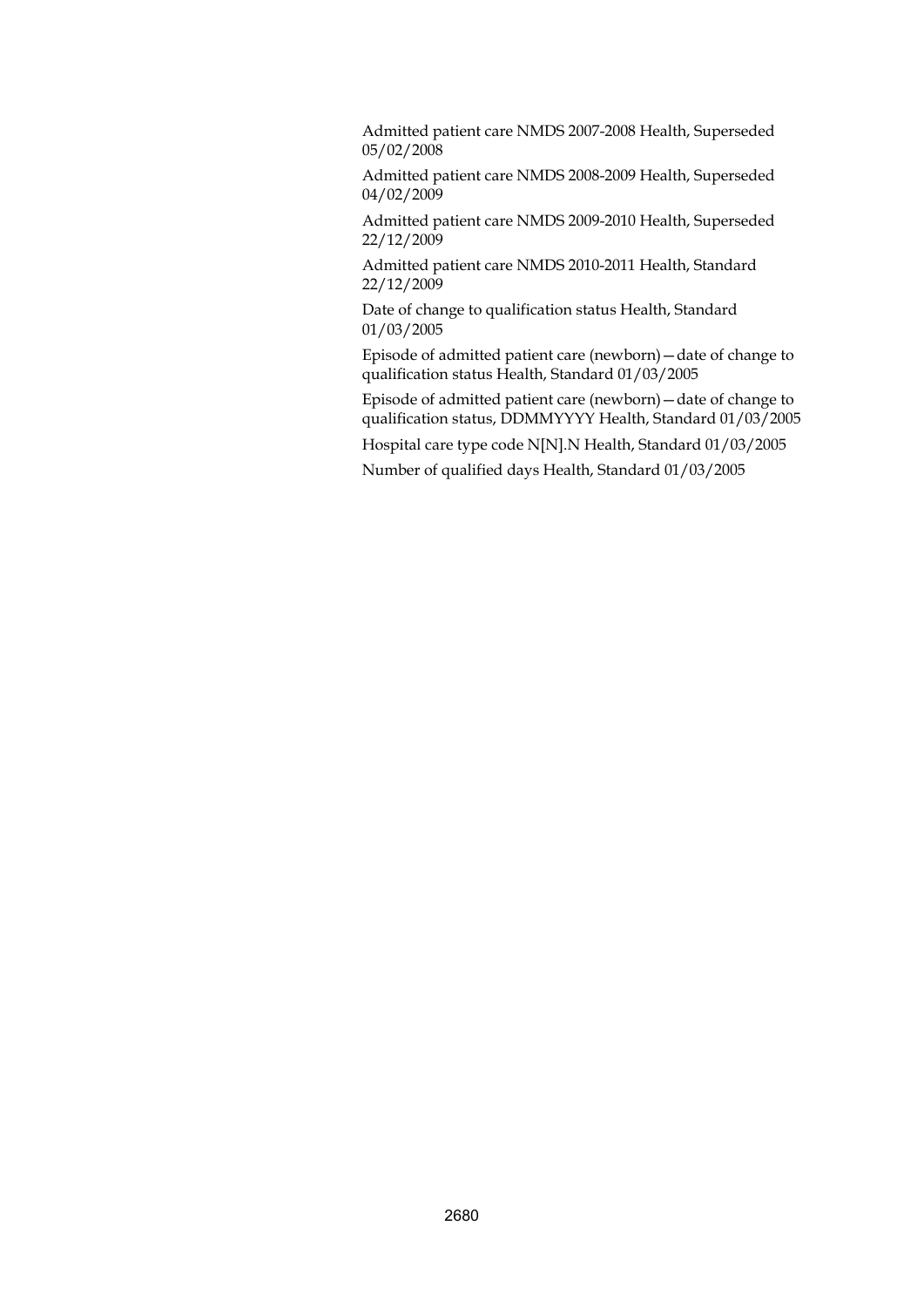# **Non-financial asset**

#### **Identifying and definitional attributes**

| Metadata item type:          | Glossary Item                                                                                                                                                            |
|------------------------------|--------------------------------------------------------------------------------------------------------------------------------------------------------------------------|
| METeOR identifier:           | 327196                                                                                                                                                                   |
| Registration status:         | Health, Standard 01/03/2005<br>Housing assistance, Standard 10/02/2006                                                                                                   |
| Definition:                  | A non-financial asset is an entity functioning as a store of value,<br>over which ownership may be derived over a period of time, and<br>which is not a financial asset. |
| <b>Relational attributes</b> |                                                                                                                                                                          |

*Metadata items which use this glossary item:* Gross capital expenditure Health, Standard 01/03/2005 Housing assistance, Standard 10/02/2006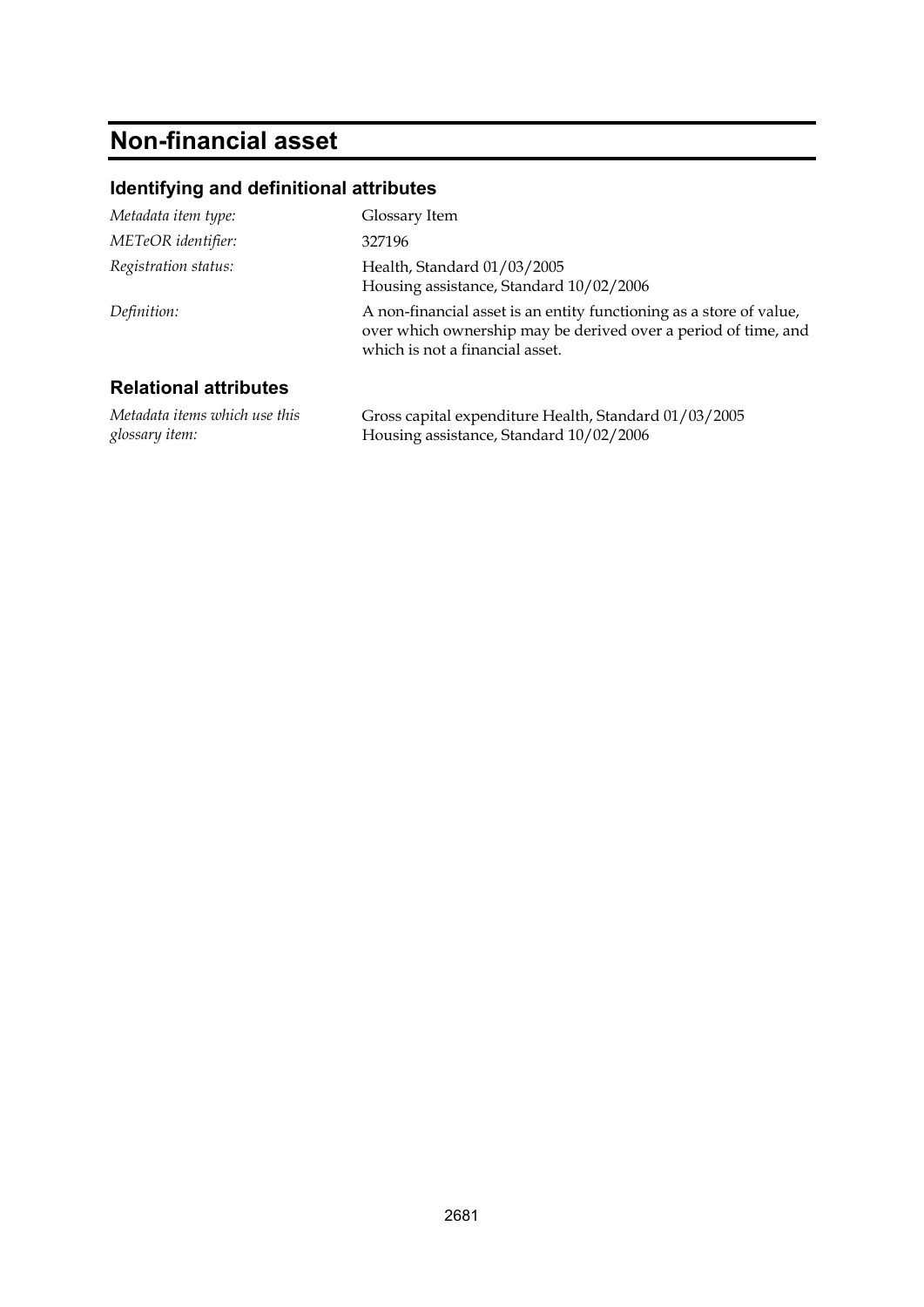# **Occupational Therapist**

| Metadata item type:                             | Glossary Item                                                                                                                                                              |
|-------------------------------------------------|----------------------------------------------------------------------------------------------------------------------------------------------------------------------------|
| METeOR identifier:                              | 327340                                                                                                                                                                     |
| Registration status:                            | Health, Standard 08/12/2004                                                                                                                                                |
| Definition:                                     | Persons who have completed a course of recognised training and<br>are eligible for membership of the Australian Association of<br>Occupational Therapists.                 |
| <b>Relational attributes</b>                    |                                                                                                                                                                            |
| Metadata items which use this<br>glossary item: | Establishment-full-time equivalent staff (paid) (occupational<br>therapists) Health, Standard 08/12/2004                                                                   |
|                                                 | Establishment-full-time equivalent staff (paid) (occupational<br>therapists), average N[NNN{.N}] Health, Standard 08/12/2004                                               |
|                                                 | Establishment – recurrent expenditure (salaries and wages)<br>(occupational therapists) (financial year), total Australian<br>currency N[N(8)] Health, Standard 08/12/2004 |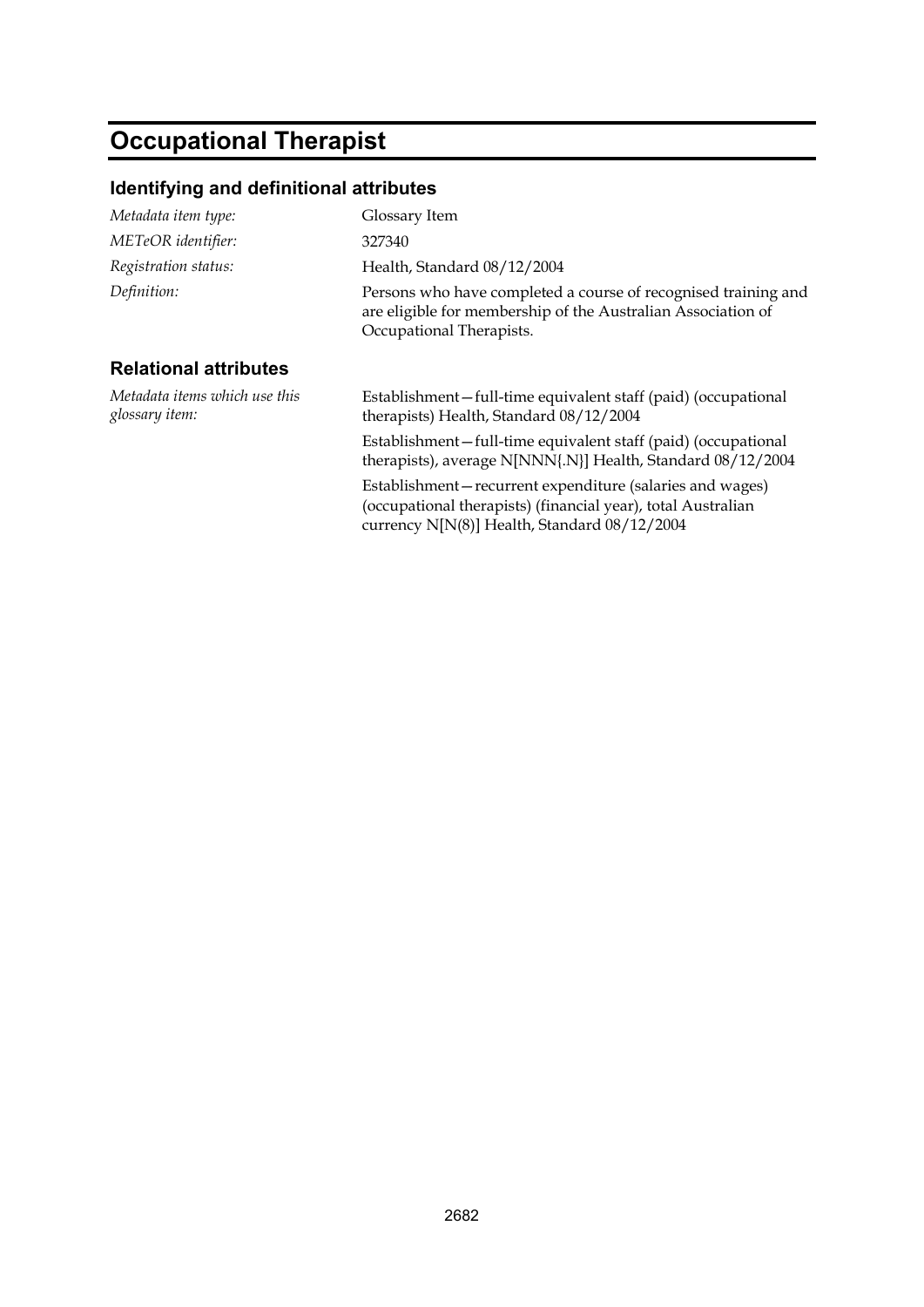# **Ophthalmologist**

#### **Identifying and definitional attributes**

| Metadata item type:                             | Glossary Item                                                                                                                                                                           |
|-------------------------------------------------|-----------------------------------------------------------------------------------------------------------------------------------------------------------------------------------------|
| METeOR identifier:                              | 327364                                                                                                                                                                                  |
| Registration status:                            | Health, Standard 21/09/2005                                                                                                                                                             |
| Definition:                                     | An ophthalmologist is a physician specialising in diagnosing and<br>prescribing treatment for defects, injuries and diseases of the eye,<br>and who is skilled at delicate eye surgery. |
| <b>Relational attributes</b>                    |                                                                                                                                                                                         |
| Metadata items which use this<br>glossary item: | Person-referral to ophthalmologist indicator Health, Standard<br>21/09/2005                                                                                                             |

Person—referral to ophthalmologist indicator (last 12 months), code N Health, Standard 21/09/2005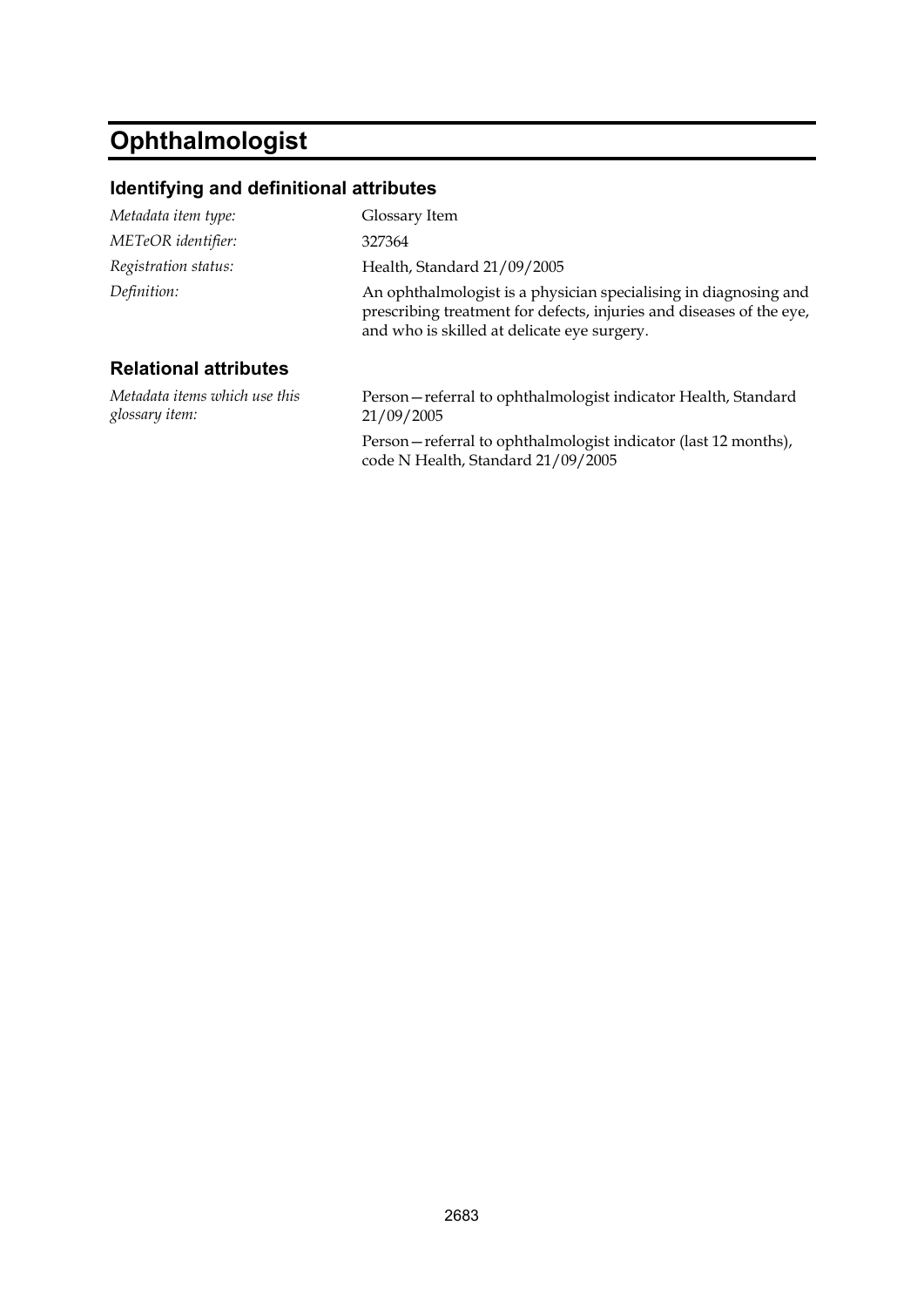# **Organ procurement—posthumous**

| Metadata item type:                             | Glossary Item                                                                                                                                                                                                                                                                                                 |
|-------------------------------------------------|---------------------------------------------------------------------------------------------------------------------------------------------------------------------------------------------------------------------------------------------------------------------------------------------------------------|
| METeOR identifier:                              | 327258                                                                                                                                                                                                                                                                                                        |
| Registration status:                            | Health, Standard 01/03/2005                                                                                                                                                                                                                                                                                   |
| Definition:                                     | Organ procurement - posthumous is an activity undertaken by<br>hospitals in which human tissue is procured for the purpose of<br>transplantation from a donor who has been declared brain dead.                                                                                                               |
| Context:                                        | Hospital activity.                                                                                                                                                                                                                                                                                            |
| <b>Collection and usage attributes</b>          |                                                                                                                                                                                                                                                                                                               |
| Comments:                                       | This activity is not regarded as care or treatment of an admitted<br>patient, but is registered by the hospital. Diagnoses and<br>procedures undertaken during this activity, including mechanical<br>ventilation and tissue procurement, are recorded in accordance<br>with the Australian coding standards. |
|                                                 | Declarations of brain death are made in accordance with relevant<br>state/territory legislation.                                                                                                                                                                                                              |
| <b>Relational attributes</b>                    |                                                                                                                                                                                                                                                                                                               |
| Related metadata references:                    | Supersedes Organ procurement - posthumous, version 1, DEC,<br>NHDD, NHIMG, Superseded 01/03/2005.pdf (12.1 KB)                                                                                                                                                                                                |
| Metadata items which use this<br>glossary item: | Admitted patient care NMDS Health, Superseded 07/12/2005                                                                                                                                                                                                                                                      |
|                                                 | Admitted patient care NMDS 2006-2007 Health, Superseded<br>23/10/2006                                                                                                                                                                                                                                         |
|                                                 | Admitted patient care NMDS 2007-2008 Health, Superseded<br>05/02/2008                                                                                                                                                                                                                                         |
|                                                 | Admitted patient care NMDS 2008-2009 Health, Superseded<br>04/02/2009                                                                                                                                                                                                                                         |
|                                                 | Admitted patient care NMDS 2009-2010 Health, Superseded<br>22/12/2009                                                                                                                                                                                                                                         |
|                                                 | Admitted patient care NMDS 2010-2011 Health, Standard<br>22/12/2009                                                                                                                                                                                                                                           |
|                                                 | Hospital service - care type Health, Standard 01/03/2005                                                                                                                                                                                                                                                      |
|                                                 | Hospital service - care type, code N[N].N Health, Standard<br>01/03/2005                                                                                                                                                                                                                                      |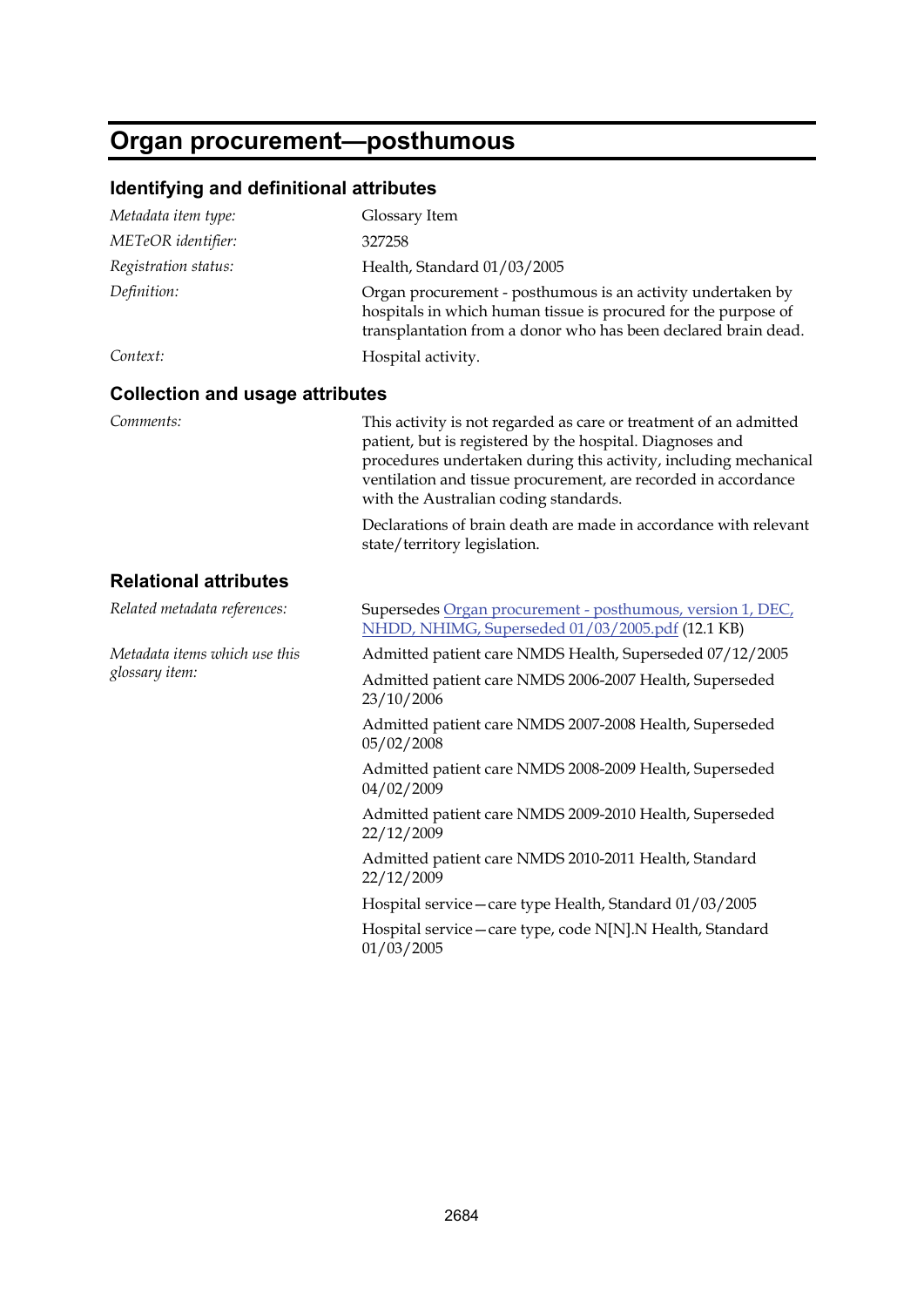# **Other diagnostic and health professional**

| Metadata item type:                             | Glossary Item                                                                                                                                                                                                                                                                   |
|-------------------------------------------------|---------------------------------------------------------------------------------------------------------------------------------------------------------------------------------------------------------------------------------------------------------------------------------|
| METeOR identifier:                              | 327338                                                                                                                                                                                                                                                                          |
| Registration status:                            | Health, Standard 08/12/2004                                                                                                                                                                                                                                                     |
| Definition:                                     | Includes qualified staff (other than qualified medical or nursing<br>staff) engaged in duties of a diagnostic, professional or technical<br>nature and covers all allied health professionals and laboratory<br>technicians (but excludes civil engineers and computing staff). |
| <b>Relational attributes</b>                    |                                                                                                                                                                                                                                                                                 |
| Metadata items which use this<br>glossary item: | Establishment-full-time equivalent staff (paid) (other diagnostic<br>and health professionals) Health, Standard 08/12/2004                                                                                                                                                      |
|                                                 | Establishment-full-time equivalent staff (paid) (other diagnostic<br>and health professionals), average N[NNN{.N}] Health, Standard<br>08/12/2004                                                                                                                               |
|                                                 | Establishment - recurrent expenditure (salaries and wages) (other<br>diagnostic and health professionals) (financial year), total<br>Australian currency N[N(8)] Health, Standard 08/12/2004                                                                                    |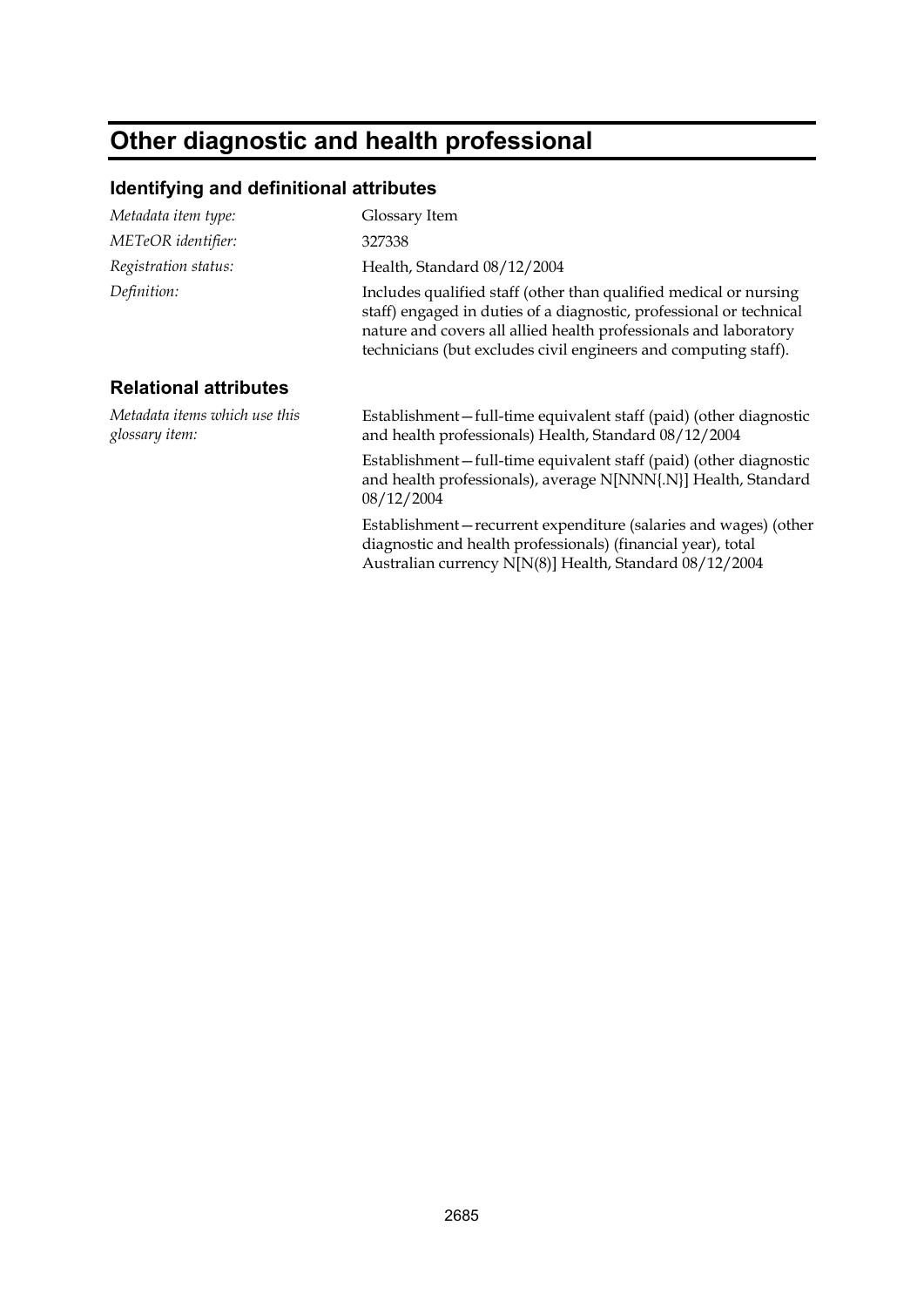# **Other medical officer**

| Metadata item type:                             | Glossary Item                                                                                                                                                                                                                                                                           |
|-------------------------------------------------|-----------------------------------------------------------------------------------------------------------------------------------------------------------------------------------------------------------------------------------------------------------------------------------------|
| METeOR identifier:                              | 327342                                                                                                                                                                                                                                                                                  |
| Registration status:                            | Health, Standard 08/12/2004                                                                                                                                                                                                                                                             |
| Definition:                                     | A person who is a medical officer employed or engaged by the<br>organisation who is not registered as a psychiatrist within the<br>state or territory nor is a formal trainee within the Royal<br>Australian and New Zealand College of Psychiatrists<br>Postgraduate Training Program. |
| <b>Relational attributes</b>                    |                                                                                                                                                                                                                                                                                         |
| Metadata items which use this<br>glossary item: | Establishment-full-time equivalent staff (paid) (other medical<br>officers) Health, Standard 08/12/2004                                                                                                                                                                                 |
|                                                 | Establishment-full-time equivalent staff (paid) (other medical<br>officers), average N[NNN{.N}] Health, Standard 08/12/2004                                                                                                                                                             |
|                                                 | Establishment - recurrent expenditure (salaries and wages) (other<br>medical officers) (financial year), total Australian currency<br>$N[N(8)]$ Health, Standard $08/12/2004$                                                                                                           |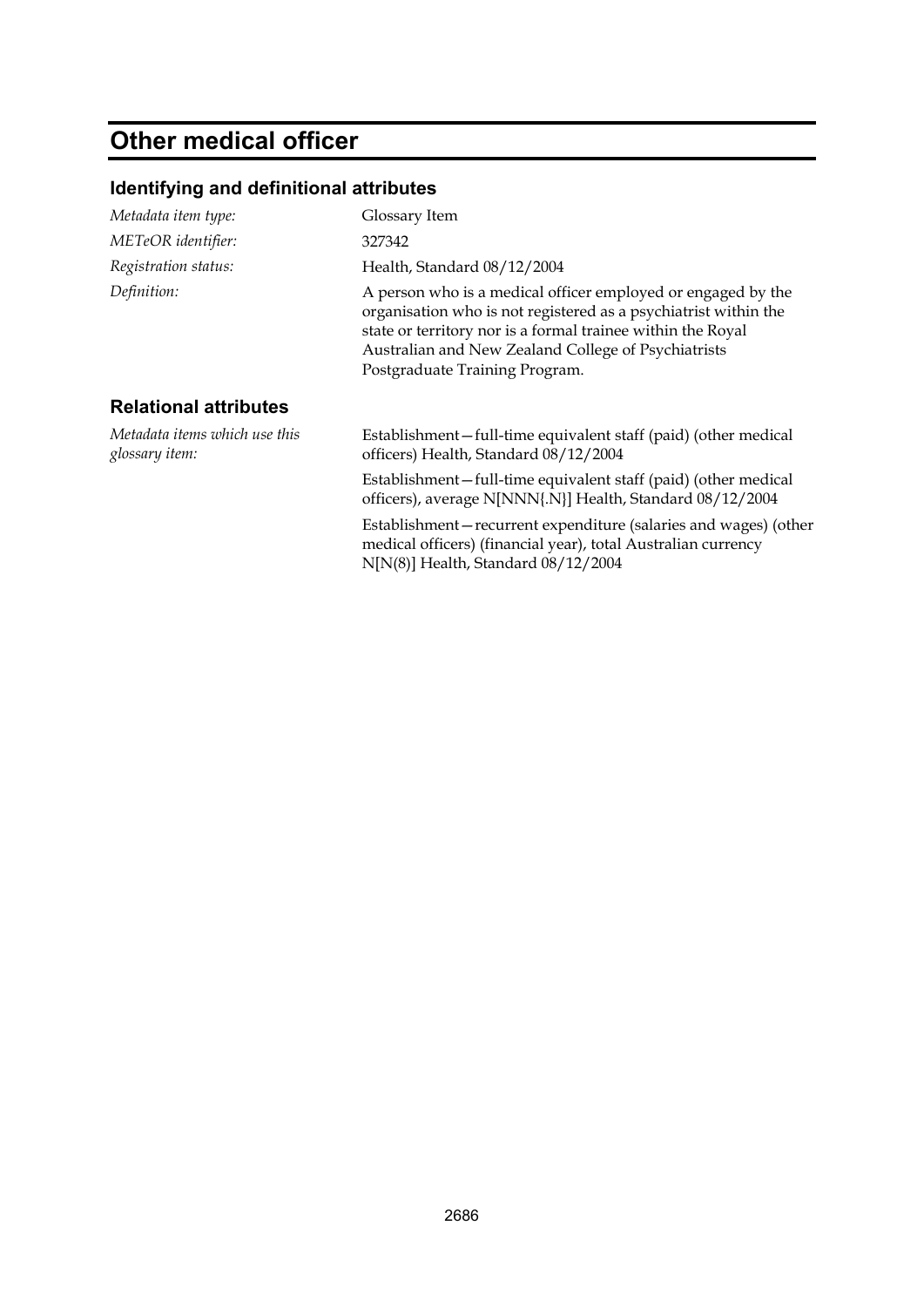# **Other personal care staff**

| Metadata item type:                             | Glossary Item                                                                                                                                                                                                                                                                                                                                                         |
|-------------------------------------------------|-----------------------------------------------------------------------------------------------------------------------------------------------------------------------------------------------------------------------------------------------------------------------------------------------------------------------------------------------------------------------|
| METeOR identifier:                              | 327162                                                                                                                                                                                                                                                                                                                                                                |
| Registration status:                            | Health, Standard 01/03/2005                                                                                                                                                                                                                                                                                                                                           |
| Definition:                                     | This category includes attendants, assistants or home assistance,<br>home companions, family aides, ward helpers, warders,<br>orderlies, ward assistants and nursing assistants engaged<br>primarily in the provision of personal care to patients or<br>residents, who are not formally qualified or undergoing training<br>in nursing or allied health professions. |
| <b>Relational attributes</b>                    |                                                                                                                                                                                                                                                                                                                                                                       |
| Metadata items which use this<br>glossary item: | Establishment – full-time equivalent staff (paid) (other personal<br>care staff) Health, Standard 01/03/2005                                                                                                                                                                                                                                                          |
|                                                 | Establishment – full-time equivalent staff (paid) (other personal<br>care staff), average N[NNN{.N}] Health, Standard 01/03/2005                                                                                                                                                                                                                                      |
|                                                 | Establishment – recurrent expenditure (salaries and wages) (other<br>personal care staff) (financial year), total Australian currency<br>N[N(8)] Health, Standard 01/03/2005                                                                                                                                                                                          |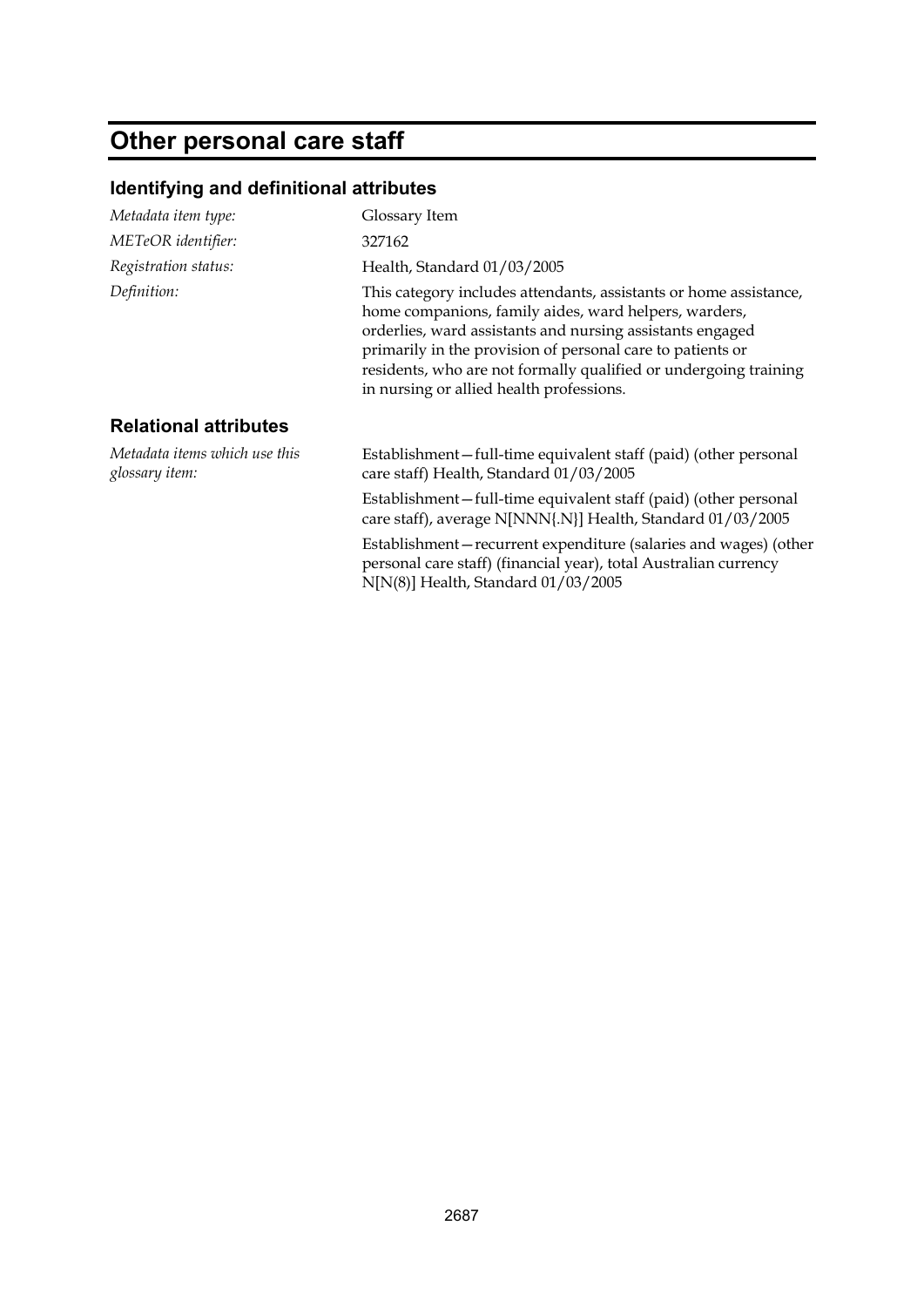# **Outpatient clinic service**

#### **Identifying and definitional attributes**

| Metadata item type:  | Glossary Item                                                                                                                                                                                     |
|----------------------|---------------------------------------------------------------------------------------------------------------------------------------------------------------------------------------------------|
| METeOR identifier:   | 336980                                                                                                                                                                                            |
| Registration status: | Health, Standard 04/07/2007                                                                                                                                                                       |
| Definition:          | An examination, consultation, treatment or other service<br>provided in an outpatient setting in a specialty unit or under an<br>organisational arrangement administered by a hospital.           |
| Context:             | Non-admitted patient service activity, excluding emergency<br>department. Does not include services provided through<br>community health settings (such as community and child health<br>centre). |

#### **Collection and usage attributes**

| Guide for use:                  | This glossary item relates to activity of a clinic. See the Outpatient<br>care National Minimum Data Set Scope statement for<br>observations about use of the term 'clinic' in hospitals. |  |
|---------------------------------|-------------------------------------------------------------------------------------------------------------------------------------------------------------------------------------------|--|
| Source and reference attributes |                                                                                                                                                                                           |  |
| Submitting organisation:        | Non-admitted patient NMDS Development Working Party, 2006                                                                                                                                 |  |
| Origin:                         | NCCH consultants report to Outpatients NMDS Development                                                                                                                                   |  |

Working Group, September 2004.

#### **Relational attributes**

| Related metadata references:                    | Supersedes Outpatient clinic service Health, Superseded<br>04/07/2007     |
|-------------------------------------------------|---------------------------------------------------------------------------|
| Metadata items which use this<br>glossary item: | Health or health related function code NNN Health, Standard<br>05/12/2007 |
|                                                 | Outpatient clinic type Health, Standard 04/05/2005                        |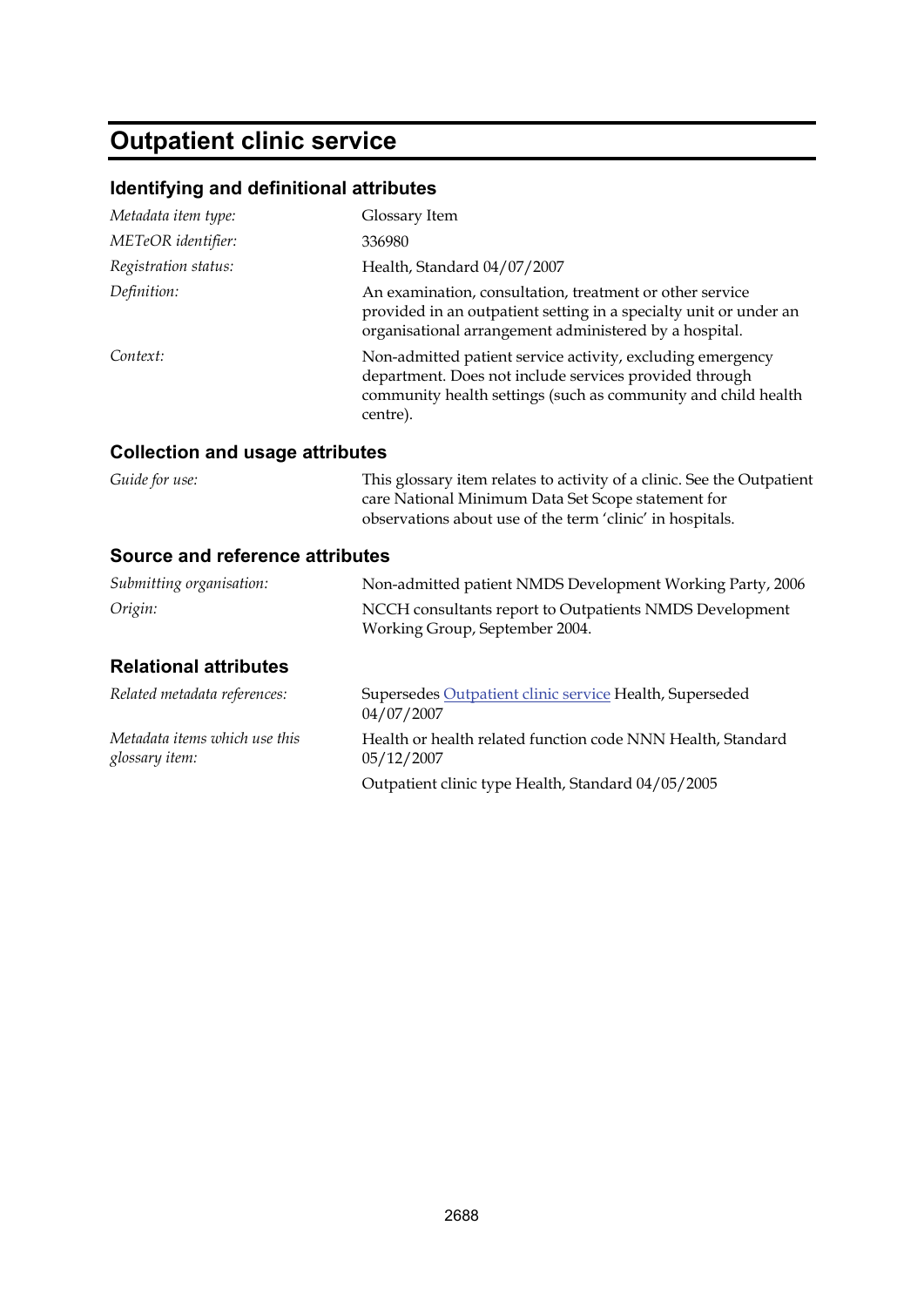## **Overnight-stay patient**

#### **Identifying and definitional attributes**

| Metadata item type:                    | Glossary Item                                                                                                                                                                                                                                                                                                           |
|----------------------------------------|-------------------------------------------------------------------------------------------------------------------------------------------------------------------------------------------------------------------------------------------------------------------------------------------------------------------------|
| METeOR identifier:                     | 327256                                                                                                                                                                                                                                                                                                                  |
| Registration status:                   | Health, Standard 01/03/2005                                                                                                                                                                                                                                                                                             |
| Definition:                            | A patient who, following a clinical decision, receives hospital<br>treatment for a minimum of one night, i.e. who is admitted to and<br>separated from the hospital on different dates.                                                                                                                                 |
| Context:                               | Admitted patient care                                                                                                                                                                                                                                                                                                   |
| <b>Collection and usage attributes</b> |                                                                                                                                                                                                                                                                                                                         |
| Comments:                              | An overnight-stay patient in one hospital cannot be concurrently<br>an overnight-stay patient in another hospital, unless they are<br>receiving contracted care. If not under a hospital contract, a<br>patient must be separated from one hospital and admitted to the<br>other hospital on each occasion of transfer. |
|                                        | An overnight-stay patient of a hospital (originating hospital) who<br>attends another hospital (the destination hospital) on a contracted<br>basis is to be regarded by the originating hospital as an<br>overnight-stay patient, as if the patient had not left for contracted<br>hospital care.                       |
|                                        | Treatment provided to an intended same-day patient who is<br>subsequently classified as an overnight-stay patient is regarded<br>as part of the overnight episode.                                                                                                                                                      |
|                                        | A non-admitted (emergency/outpatient) service provided to a<br>patient who is subsequently classified as an admitted patient<br>shall be regarded as part of the admitted episode. Any occasion<br>of service should be recorded and identified as part of the                                                          |

Patients who leave of their own accord, die or are transferred on their first day in hospital are not overnight-stay patients.

#### **Source and reference attributes**

*Origin:* National Health Data Committee.

| <b>Relational attributes</b>                    |                                                                                                        |
|-------------------------------------------------|--------------------------------------------------------------------------------------------------------|
| Related metadata references:                    | Supersedes Overnight-stay patient, version 3, DEC, NHDD,<br>NHIMG, Superseded 01/03/2005.pdf (14.1 KB) |
| Metadata items which use this<br>glossary item: | Episode of admitted patient care—length of stay (excluding leave<br>days) Health, Standard 01/03/2005  |
|                                                 | Establishment – number of patient days, total $N[N(7)]$ Health,<br>Standard 01/03/2005                 |

admitted patient's episode of care.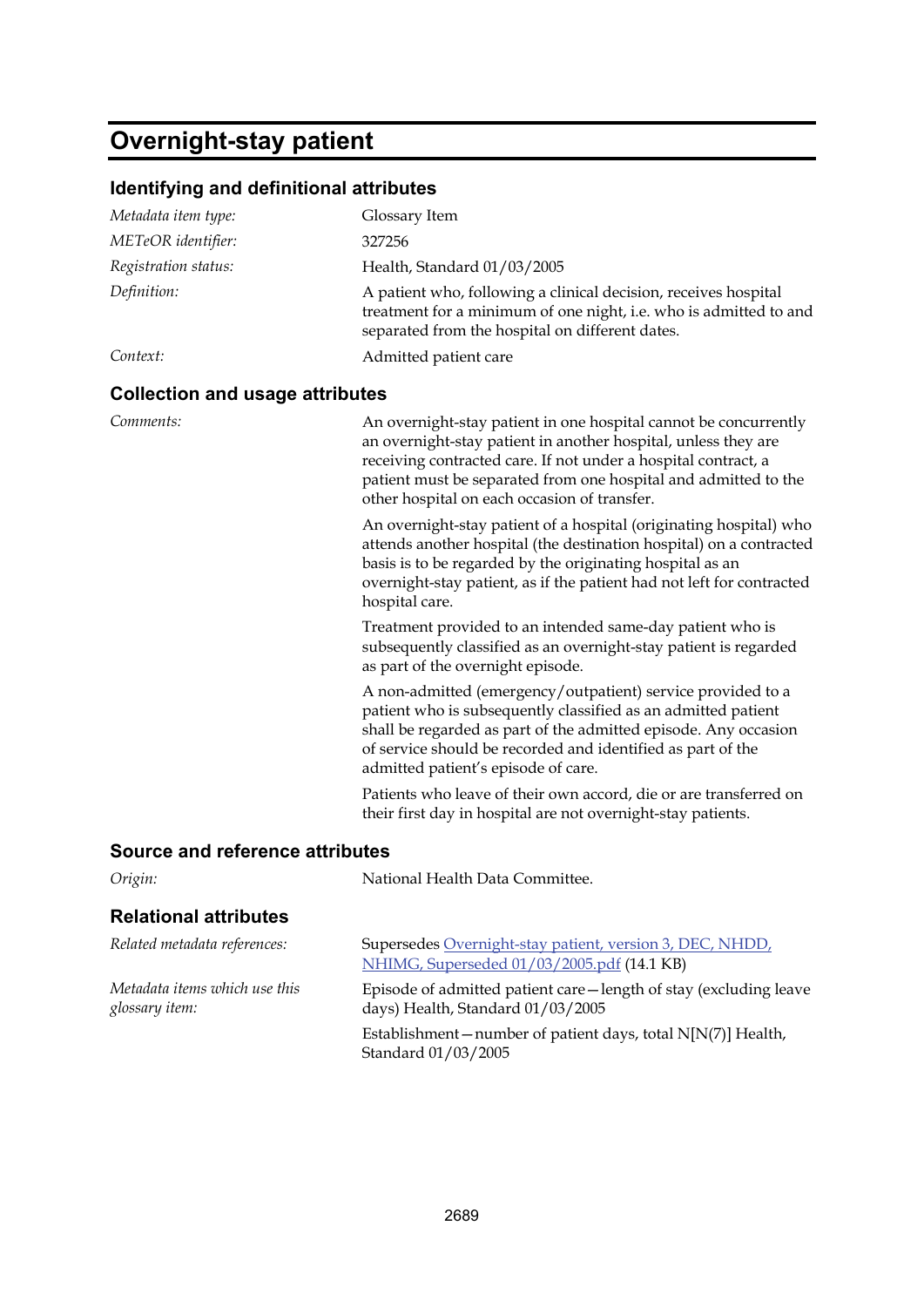## **Palliative care agency**

#### **Identifying and definitional attributes**

| Metadata item type:                    | Glossary Item                                                                                                                                                                                                                                                                                                                                                                                                                                        |
|----------------------------------------|------------------------------------------------------------------------------------------------------------------------------------------------------------------------------------------------------------------------------------------------------------------------------------------------------------------------------------------------------------------------------------------------------------------------------------------------------|
| METeOR identifier:                     | 356474                                                                                                                                                                                                                                                                                                                                                                                                                                               |
| Registration status:                   | Health, Standard 05/12/2007                                                                                                                                                                                                                                                                                                                                                                                                                          |
| Definition:                            | A palliative care agency is an organisation or organisational sub-<br>unit that provides specialist palliative care and receives<br>Australian or state/territory government funding (including<br>Australian Health Care Agreement funding), or does not provide<br>specialist palliative care but receives Australian Health Care<br>Agreement funding to provide care incorporating a palliative<br>approach or palliative care-related services. |
| <b>Collection and usage attributes</b> |                                                                                                                                                                                                                                                                                                                                                                                                                                                      |
| Guide for use:                         | 'Specialist palliative care' services work substantively in the area                                                                                                                                                                                                                                                                                                                                                                                 |

of palliative care they would usually provide consultative and ongoing care for people with a life-limiting illness and provide support for primary carers and family members, provide multidisciplinary healthcare and employ healthcare professionals who have qualifications or experience in palliative care.

Care may be provided in admitted patient and/or community settings. Community settings include outpatient facilities.

A palliative care agency represents the level of an organisation that is responsible for the care provided to clients (i.e. care coordination) regardless of whether the agency provides this care directly or purchases the care on behalf of clients.

#### **Source and reference attributes**

| Submitting organisation:                        | Palliative Care Intergovernmental Forum                                                                                |
|-------------------------------------------------|------------------------------------------------------------------------------------------------------------------------|
| <b>Relational attributes</b>                    |                                                                                                                        |
| Metadata items which use this<br>glossary item: | Palliative care performance indicators DSS Health, Standard<br>05/12/2007                                              |
|                                                 | Service provider organisation—level of service delivery,<br>palliative care code N Health, Standard 05/12/2007         |
|                                                 | Service provider organisation - service delivery setting, palliative<br>care agency code N Health, Standard 05/12/2007 |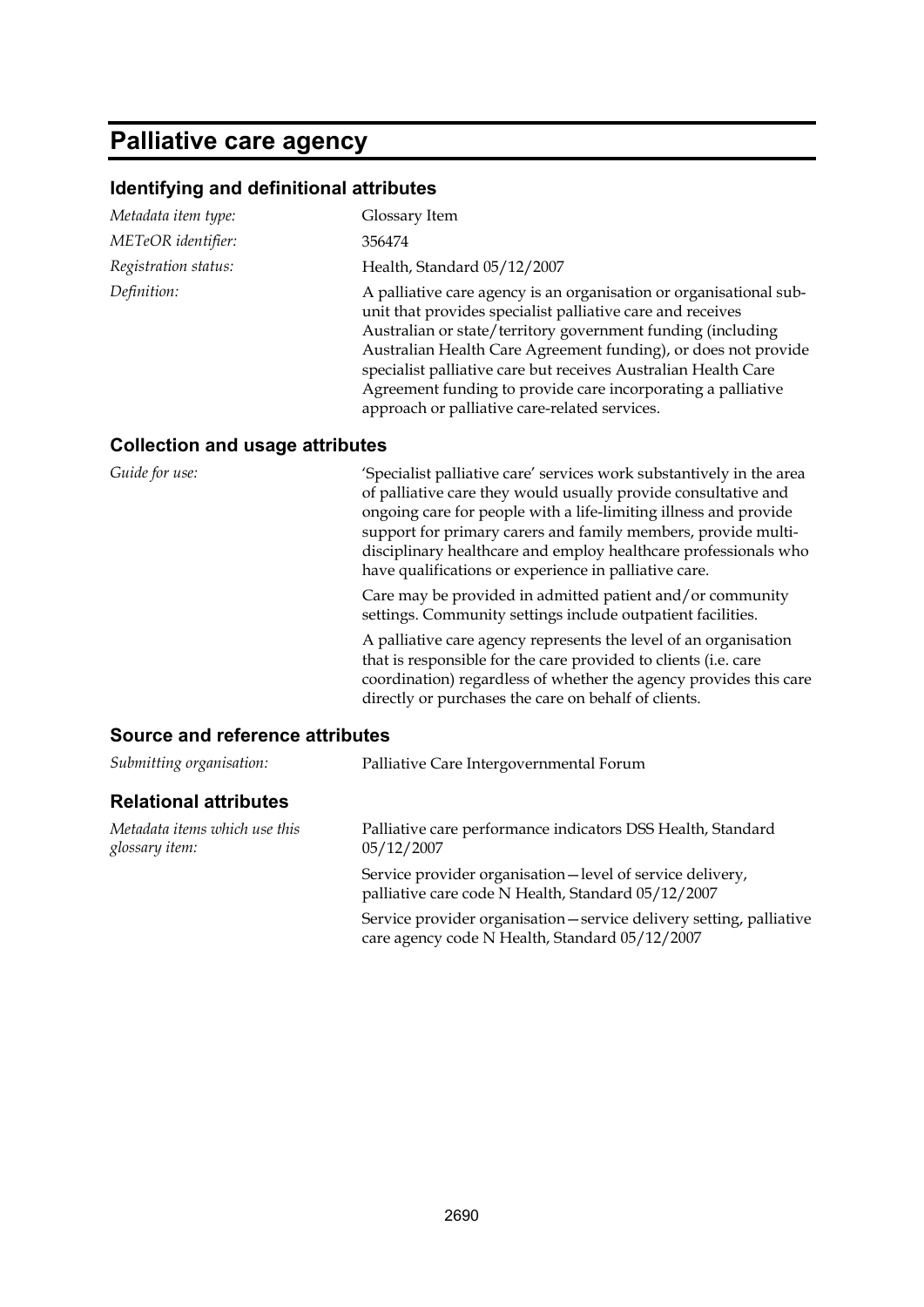## **Participation—functioning, disability and health**

| Metadata item type:                    | Glossary Item                                                                                                                                                                                                                                                            |
|----------------------------------------|--------------------------------------------------------------------------------------------------------------------------------------------------------------------------------------------------------------------------------------------------------------------------|
| Synonymous names:                      | Participation                                                                                                                                                                                                                                                            |
| METeOR identifier:                     | 327312                                                                                                                                                                                                                                                                   |
| Registration status:                   | Health, Standard 29/11/2006<br>Community services, Standard 06/06/2005                                                                                                                                                                                                   |
| Definition:                            | In the context of health, participation is involvement in a life<br>situation.                                                                                                                                                                                           |
| Context:                               | Involvement refers to the lived experience of people in the actual<br>context in which they live. This context includes 'Environmental<br>Factors' - all aspects of the physical, social and attitudinal world.                                                          |
|                                        | The individual's degree of involvement can be reflected by this<br>glossary item when combined with Participation extent code (ICF<br>2001) X and Participation satisfaction level code X.                                                                               |
|                                        | 'Activities and participation' is one of three components that<br>define the concept 'Disability', along with 'Body functions and<br>structures' and 'Environmental factors'. 'Activities and<br>participation' is also encompassed within the concept<br>'Functioning'. |
|                                        | The concept 'Participation', as defined here and as measured in<br>the metadata items Participation extent code (ICF 2001) X and<br>Participation satisfaction level code X, may be relevant to people<br>and human services not related to disability.                  |
| <b>Collection and usage attributes</b> |                                                                                                                                                                                                                                                                          |

#### **Identifying and definitional attributes**

#### **Collection and usage attributes**

*Comments:* Participation restrictions are problems an individual may experience in involvement in life situations.

> In time, a related and more generic data element may be developed. In the meantime, the addition of 'functioning, disability and health' to the name of this glossary item indicates that the current concept is based on the concept and framework developed by World Health Organization to assist in the classification and description of functioning and disability, as contained in the International Classification of Functioning, Disability and Health (ICF).

> This glossary item is based on the International Classification of Functioning, Disability and Health (ICF). The ICF was endorsed by the World Health Assembly in 2001 as a reference member of the WHO Family of International Classifications and of the Australian Family of Health and Related Classifications (endorsed by the National Health Information Management Group in 2002).

The ICF provides a framework for the description of human functioning and disability. The components of ICF are defined in relation to a health condition. A health condition is an 'umbrella term for disease (acute or chronic), disorder, injury or trauma' (WHO 2001). A health condition may be recorded, for example,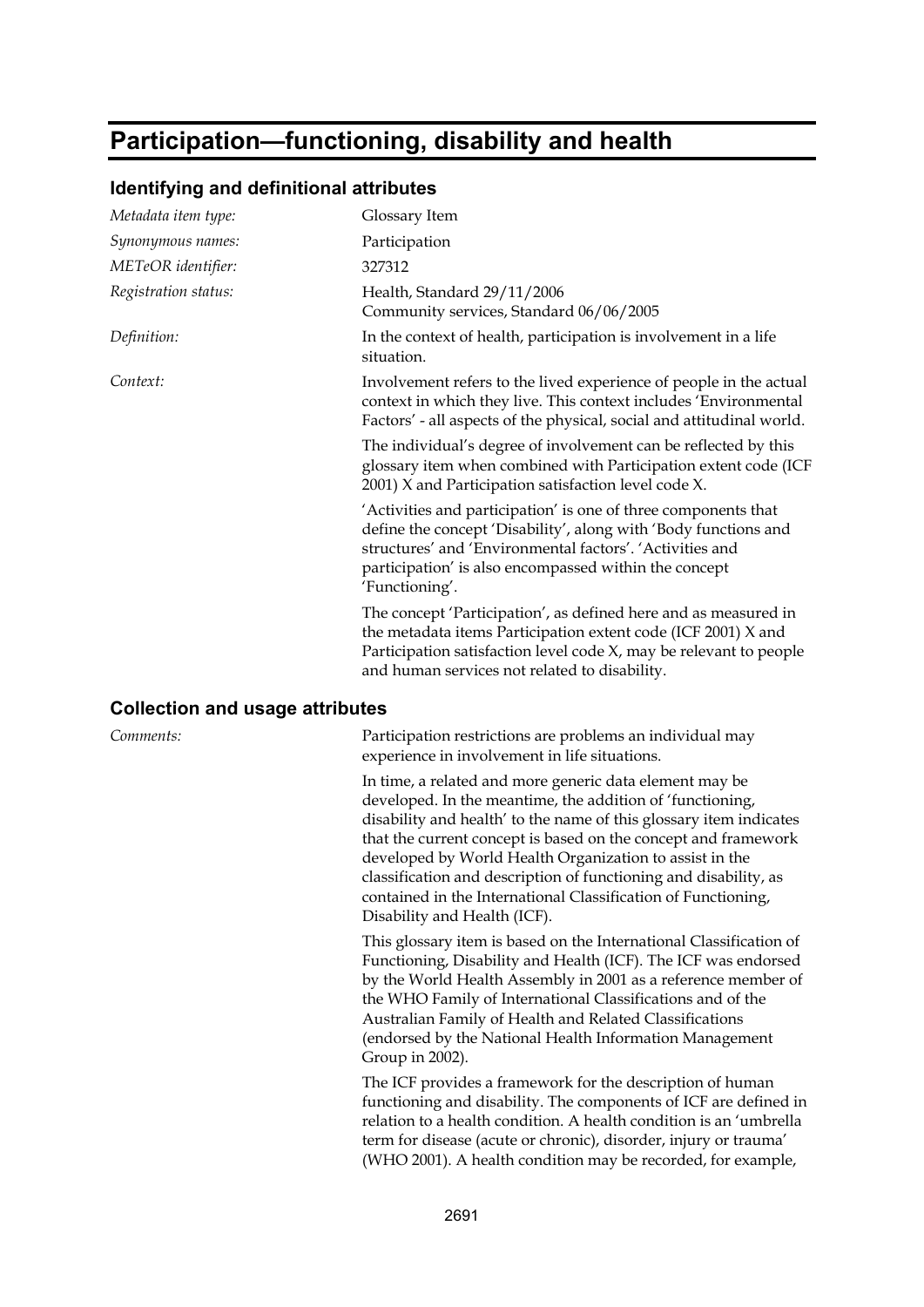as Episode of care principal diagnosis, code (ICD-10-AM 3rd edn) ANN{.N[N]} and Episode of care additional diagnosis, code (ICD-10-AM 3rd edn) ANN{.N[N]}.

#### **Source and reference attributes**

| Origin:                                         | World Health Organization (WHO) 2001. International<br>Classification of Functioning, Disability and Health. Geneva:<br><b>WHO</b>           |
|-------------------------------------------------|----------------------------------------------------------------------------------------------------------------------------------------------|
|                                                 | Australian Institute of Health and Welfare (AIHW) 2003. ICF<br>Australian User Guide Version 1.0. Canberra: AIHW                             |
| Reference documents:                            | Further information on the ICF can be found in the ICF itself and<br>the ICF Australian User Guide (AIHW 2003) and the following<br>websites |
|                                                 | WHO ICF website<br>٠<br>http://www.who.int/classifications/icf/en                                                                            |
|                                                 | Australian Collaborating Centre ICF website<br>٠<br>http://www.aihw.gov.au/disability/icf/index.html                                         |
| <b>Relational attributes</b>                    |                                                                                                                                              |
| Related metadata references:                    | Supersedes Participation - functioning, disability and health,<br>version 1, DEC, NCSDD, NCSIMG, Superseded 01/03/2005.pdf<br>$(17.2$ KB)    |
| Metadata items which use this<br>glossary item: | Activities and participation code (ICF 2001) AN[NNN] Health,<br>Standard 29/11/2006<br>Community services, Standard 16/10/2006               |
|                                                 | Extent of environmental factors influence code (ICF 2001) [X]N<br>Health, Standard 29/11/2006<br>Community services, Standard 16/10/2006     |
|                                                 | Functioning and Disability DSS Health, Standard 29/11/2006<br>Community services, Standard 16/10/2006                                        |
|                                                 | Participation extent code (ICF 2001) N Health, Standard<br>29/11/2006<br>Community services, Standard 16/10/2006                             |
|                                                 | Participation satisfaction level code N Health, Standard<br>29/11/2006<br>Community services, Standard 16/10/2006                            |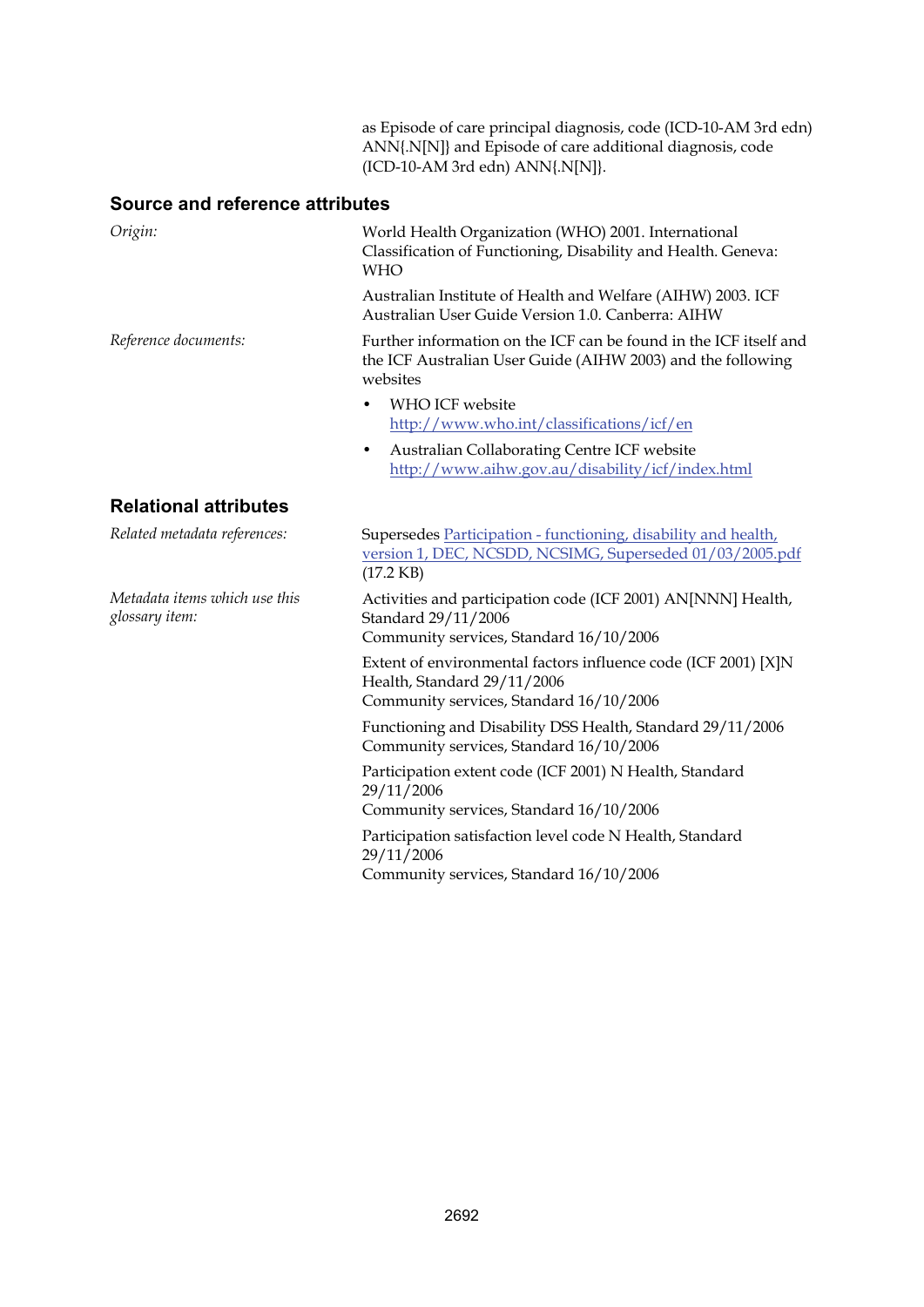## **Psychiatrist**

#### **Identifying and definitional attributes**

| Metadata item type:           | Glossary Item                                                                                                                                                                                                                                                                                              |
|-------------------------------|------------------------------------------------------------------------------------------------------------------------------------------------------------------------------------------------------------------------------------------------------------------------------------------------------------|
| METeOR identifier:            | 327334                                                                                                                                                                                                                                                                                                     |
| Registration status:          | Health, Standard 08/12/2004                                                                                                                                                                                                                                                                                |
| Definition:                   | Medical officers who are registered to practice psychiatry under<br>the relevant state or territory Medical Registration Board; or who<br>are fellows of the Royal Australian and New Zealand College of<br>Psychiatrists or registered with Health Insurance Commission as<br>a specialist in Psychiatry. |
| <b>Relational attributes</b>  |                                                                                                                                                                                                                                                                                                            |
| Metadata items which use this | Establishment – recurrent expenditure (salaries and wages)                                                                                                                                                                                                                                                 |

*glossary item:*

(consultant psychiatrists and psychiatrists) (financial year), total Australian currency N[N(8)] Health, Standard 08/12/2004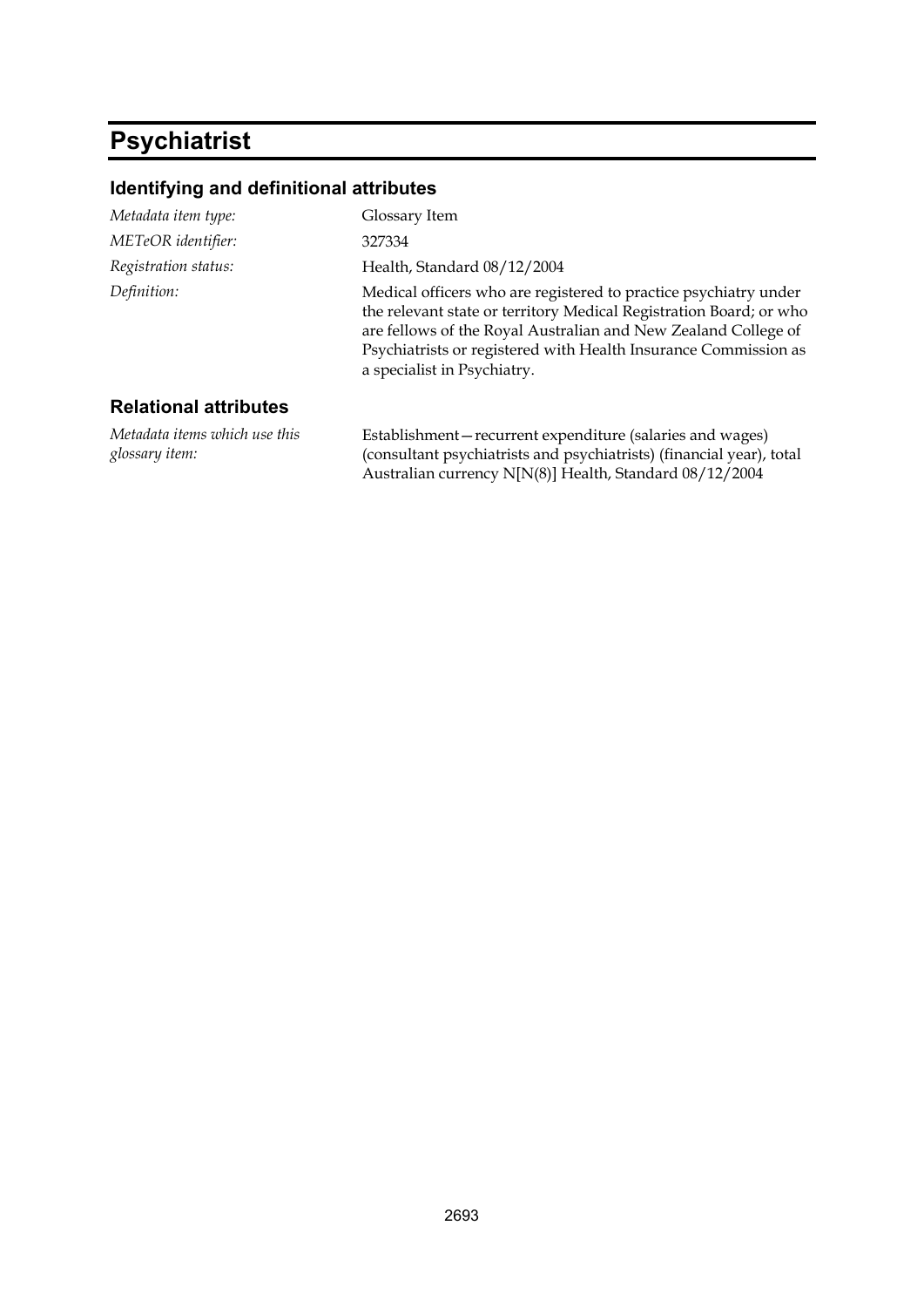# **Psychiatry registrar or trainee**

### **Identifying and definitional attributes**

| Metadata item type:                             | Glossary Item                                                                                                                                       |
|-------------------------------------------------|-----------------------------------------------------------------------------------------------------------------------------------------------------|
| METeOR identifier:                              | 327344                                                                                                                                              |
| Registration status:                            | Health, Standard 08/12/2004                                                                                                                         |
| Definition:                                     | A medical officer who is a formal trainee within the Royal<br>Australian and New Zealand College of Psychiatrists<br>Postgraduate Training Program. |
| <b>Relational attributes</b>                    |                                                                                                                                                     |
| Metadata items which use this<br>glossary item: | Establishment-full-time equivalent staff (paid) (psychiatry<br>registrars and trainees) Health, Standard 08/12/2004                                 |
|                                                 | Establishment-full-time equivalent staff (paid) (psychiatry<br>registrars and trainees), average N[NNN{.N}] Health, Standard<br>08/12/2004          |
|                                                 | Establishment-recurrent expenditure (salaries and wages)<br>(psychiatry registrars and trainees) (financial year), total                            |

Australian currency N[N(8)] Health, Standard 08/12/2004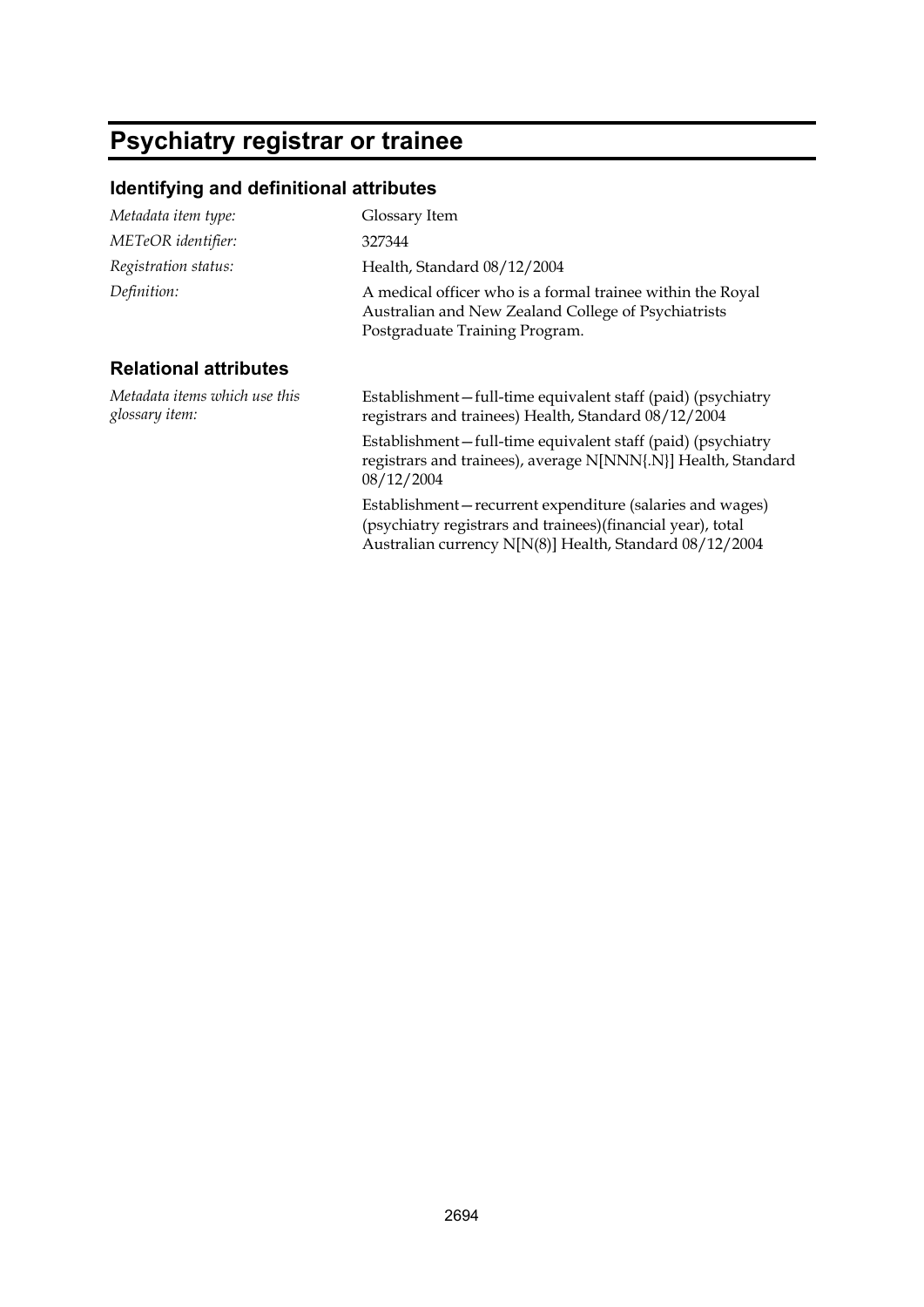# **Psychologist**

| Metadata item type:                             | Glossary Item                                                                                                                                                  |
|-------------------------------------------------|----------------------------------------------------------------------------------------------------------------------------------------------------------------|
| METeOR identifier:                              | 327346                                                                                                                                                         |
| Registration status:                            | Health, Standard 08/12/2004                                                                                                                                    |
| Definition:                                     | A person who is registered to practice psychology with the<br>relevant state and territory registration board.                                                 |
| <b>Relational attributes</b>                    |                                                                                                                                                                |
| Metadata items which use this<br>glossary item: | Establishment-full-time equivalent staff (paid) (psychologists)<br>Health, Standard 08/12/2004                                                                 |
|                                                 | Establishment-full-time equivalent staff (paid) (psychologists),<br>average N[NNN{.N}] Health, Standard 08/12/2004                                             |
|                                                 | Establishment-recurrent expenditure (salaries and wages)<br>(psychologists) (financial year), total Australian currency N[N(8)]<br>Health, Standard 08/12/2004 |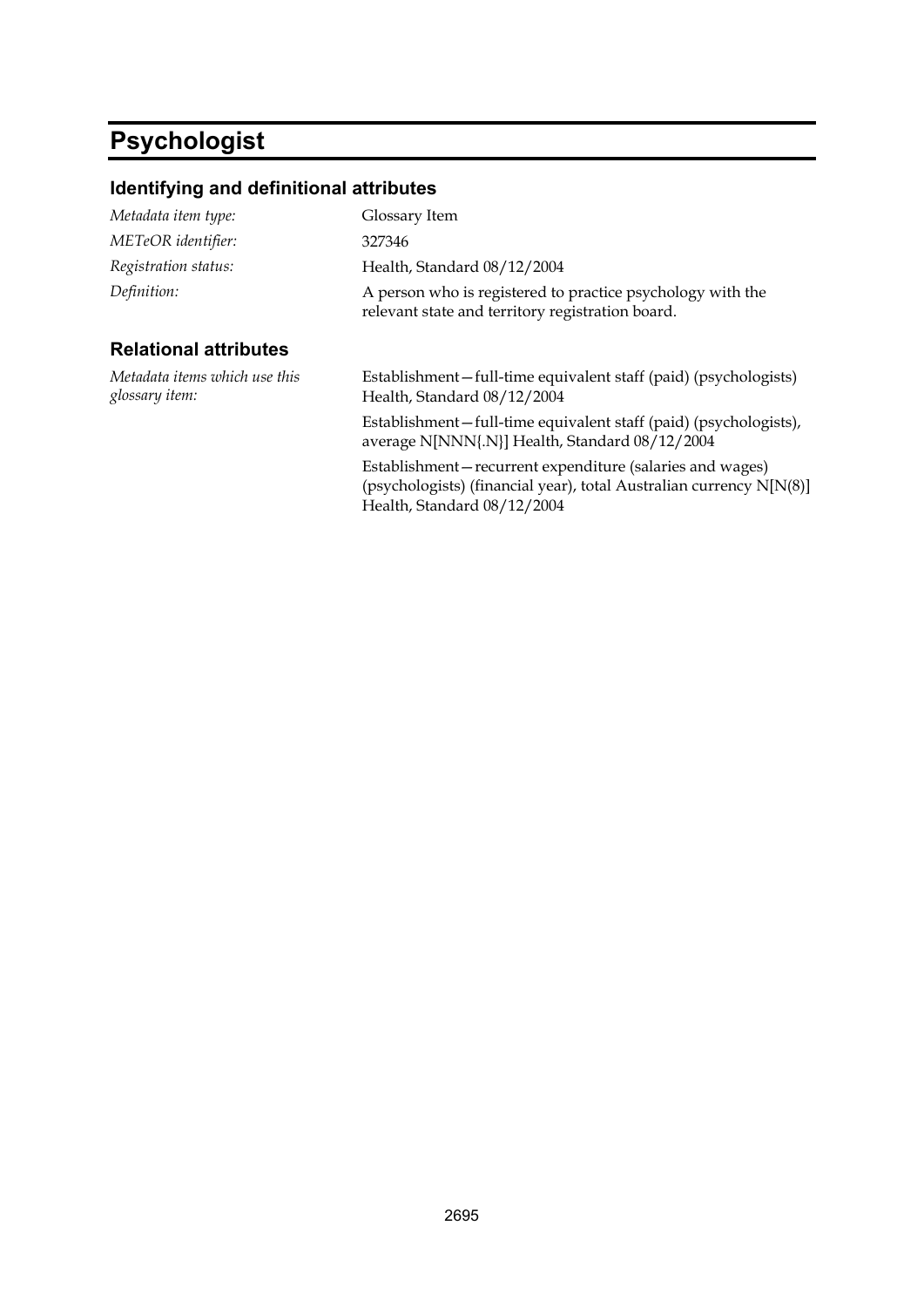# **Public health**

### **Identifying and definitional attributes**

| Osllaattam amal waa ma attuikwitaa |                                                                                                                                                                                                                                                                                                                               |
|------------------------------------|-------------------------------------------------------------------------------------------------------------------------------------------------------------------------------------------------------------------------------------------------------------------------------------------------------------------------------|
| Context:                           | Public health functions                                                                                                                                                                                                                                                                                                       |
| Definition:                        | Organised response by society to protect and promote health,<br>and to prevent illness, injury and disability. The starting point for<br>identifying public health issues, problems and priorities, and for<br>designing and implementing interventions is the population as a<br>whole, or population subgroups (NPHP 1998). |
| Registration status:               | Health, Standard 05/12/2007                                                                                                                                                                                                                                                                                                   |
| METeOR identifier:                 | 352234                                                                                                                                                                                                                                                                                                                        |
| Synonymous names:                  | Public health                                                                                                                                                                                                                                                                                                                 |
| Metadata item type:                | Glossary Item                                                                                                                                                                                                                                                                                                                 |

#### **Collection and usage attributes**

| Guide for use:      | To be used for collecting information on public health<br>expenditure and activities.                           |
|---------------------|-----------------------------------------------------------------------------------------------------------------|
| Collection methods: | Collected through the National Public Health Expenditure Project<br>and the Government Health Expenditure NMDS. |

#### **Source and reference attributes**

| Submitting organisation: | Australian Institute of Health and Welfare.                                                                                                                   |
|--------------------------|---------------------------------------------------------------------------------------------------------------------------------------------------------------|
| Origin:                  | National Public Health Partnership 1998.                                                                                                                      |
| Reference documents:     | (NPHP) National Public Health Partnership 1998. Public Health<br>in Australia: the public health landscape: person, society,<br>environment. Melbourne: NPHP. |

## **Relational attributes**

| Metadata items which use this | Health or health related function code NNN Health, Standard |
|-------------------------------|-------------------------------------------------------------|
| glossary item:                | 05/12/2007                                                  |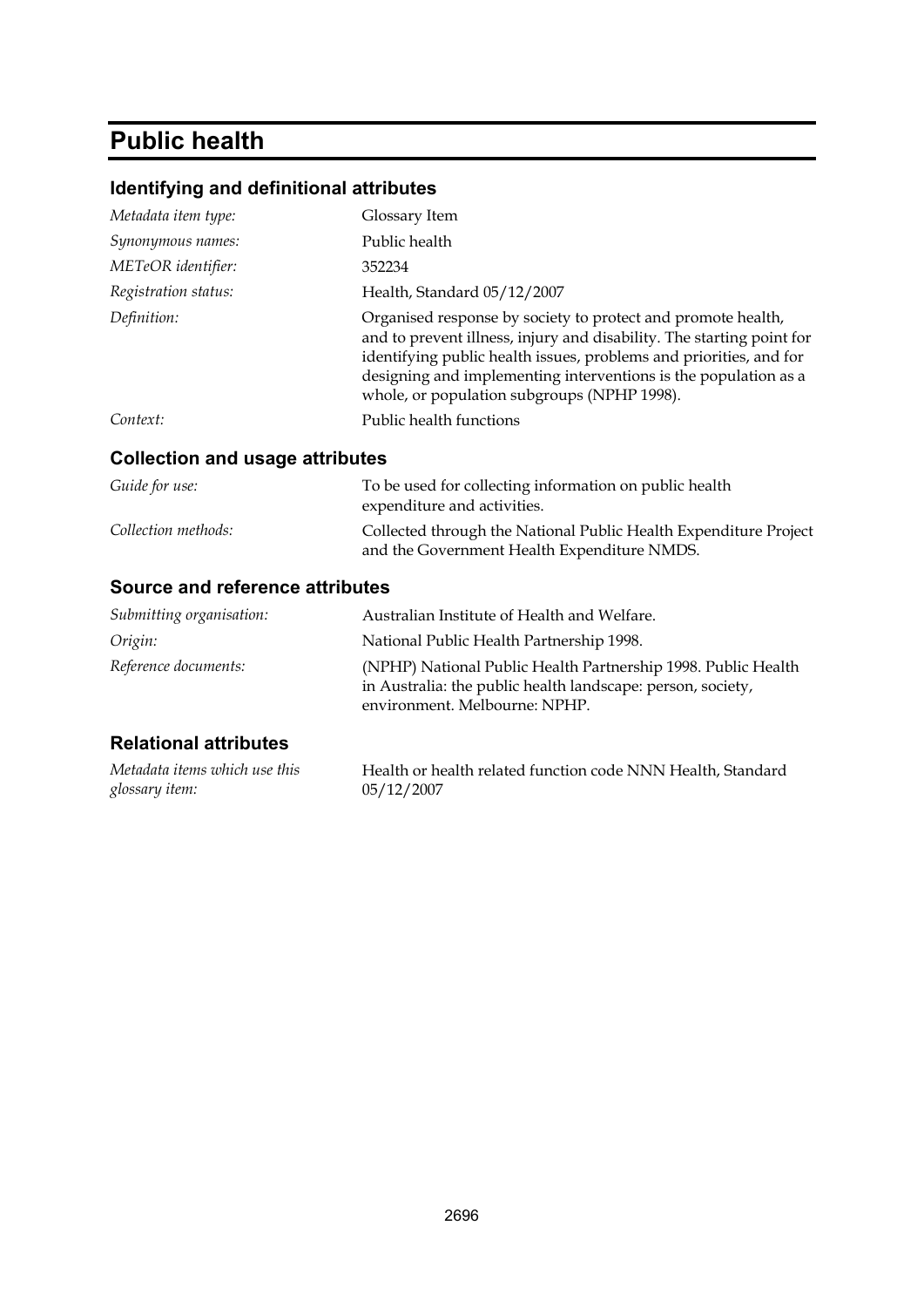# **Record linkage**

### **Identifying and definitional attributes**

| Metadata item type:                    | Glossary Item                                                                                                                                                                                                                                                                                                                                                                                                                           |  |
|----------------------------------------|-----------------------------------------------------------------------------------------------------------------------------------------------------------------------------------------------------------------------------------------------------------------------------------------------------------------------------------------------------------------------------------------------------------------------------------------|--|
| METeOR identifier:                     | 327264                                                                                                                                                                                                                                                                                                                                                                                                                                  |  |
| Registration status:                   | Community services, Standard 01/03/2005<br>Health, Standard 01/03/2005                                                                                                                                                                                                                                                                                                                                                                  |  |
| Definition:                            | A process, technique or method that enables the bringing<br>together of two or more records that are believed to belong to<br>the same individual.                                                                                                                                                                                                                                                                                      |  |
| Context:                               | Record linkage may facilitate improved service provision,<br>treatment or case management to individual clients.                                                                                                                                                                                                                                                                                                                        |  |
| <b>Collection and usage attributes</b> |                                                                                                                                                                                                                                                                                                                                                                                                                                         |  |
| Comments:                              | Linkage can occur across data systems or within data systems<br>and may be done by using a range of identifiers.                                                                                                                                                                                                                                                                                                                        |  |
|                                        | For statistical purposes, including planning, research or the<br>measurement of service or program outcomes, record linkage<br>facilitates separating multiple items clustered around individuals<br>from total counts (for example, double counting of clients can be<br>reduced when calculating total numbers of clients across several<br>agencies).                                                                                |  |
|                                        | The proposed use of a linkage key in the Home and Community<br>Care program (HACC) Minimum Data Set is intended to make it<br>possible to count the number of HACC clients (without counting<br>clients more than once) and the services which they receive. The<br>Commonwealth-State Territory Disability Agreement National<br>Minimum Data Set is using the statistical linkage key based on<br>that for the HACC Minimum Data Set. |  |
| Source and reference attributes        |                                                                                                                                                                                                                                                                                                                                                                                                                                         |  |
| Submitting organisation:               | Australian Institute of Health and Welfare                                                                                                                                                                                                                                                                                                                                                                                              |  |

| $\sim$ and $\sim$ and $\sim$ $\sim$ $\sim$ $\sim$ $\sim$ $\sim$ |                                                                                                                                            |  |  |
|-----------------------------------------------------------------|--------------------------------------------------------------------------------------------------------------------------------------------|--|--|
| Origin:                                                         | Commonwealth Department of Health and Family Services 1998<br>Home and Community Care (HACC) Data Dictionary Version 1.0<br>Canberra: DHFS |  |  |
| <b>Relational attributes</b>                                    |                                                                                                                                            |  |  |
| Related metadata references:                                    | Supersedes Record linkage, version 2, DEC, NCSDD, NCSIMG,<br>Superseded 01/03/2005.pdf (13.6 KB)                                           |  |  |
| Metadata items which use this<br>glossary item:                 | Person (name) - family name, text X[X(39)] Health, Superseded<br>04/05/2005<br>Community services, Superseded 25/08/2005                   |  |  |
|                                                                 | Person (name) - given name, text $[X(40)]$ Health, Superseded<br>04/05/2005<br>Community services, Superseded 25/08/2005                   |  |  |
|                                                                 | Person (name) - given name, text $[X(40)]$ Health, Standard<br>04/05/2005                                                                  |  |  |

Community services, Standard 25/08/2005 Housing assistance, Standard 20/06/2005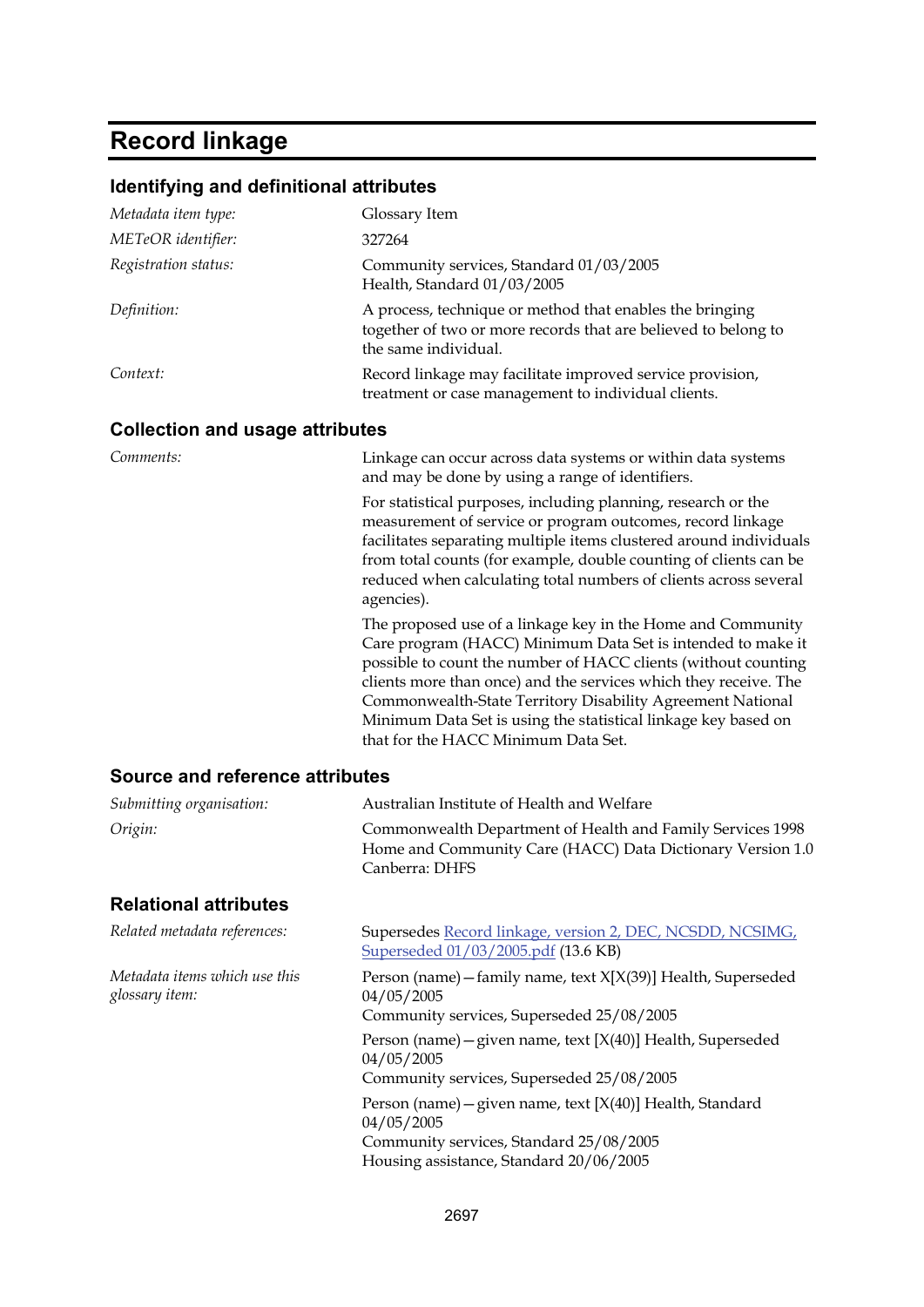# **Registered nurse**

| Metadata item type:                             | Glossary Item                                                                                                                                                                                                                                                                                                                                                                                                                                                                                                                                                                                                                                                                                               |  |
|-------------------------------------------------|-------------------------------------------------------------------------------------------------------------------------------------------------------------------------------------------------------------------------------------------------------------------------------------------------------------------------------------------------------------------------------------------------------------------------------------------------------------------------------------------------------------------------------------------------------------------------------------------------------------------------------------------------------------------------------------------------------------|--|
| METeOR identifier:                              | 327182                                                                                                                                                                                                                                                                                                                                                                                                                                                                                                                                                                                                                                                                                                      |  |
| Registration status:                            | Health, Standard 01/03/2005                                                                                                                                                                                                                                                                                                                                                                                                                                                                                                                                                                                                                                                                                 |  |
| Definition:                                     | Registered nurses include persons with at least a three year<br>training certificate and nurses holding post graduate<br>qualifications. Registered nurses must be registered with the<br>state/territory registration board. This is a comprehensive<br>category and includes community mental health, general nurse,<br>intellectual disability nurse, midwife (including pupil midwife),<br>psychiatric nurse, senior nurse, charge nurse (now unit manager),<br>supervisory nurse and nurse educator. This category also<br>includes nurses engaged in administrative duties no matter what<br>the extent of their engagement, for example, directors of nursing<br>and assistant directors of nursing. |  |
| <b>Relational attributes</b>                    |                                                                                                                                                                                                                                                                                                                                                                                                                                                                                                                                                                                                                                                                                                             |  |
| Metadata items which use this<br>glossary item: | Establishment-full-time equivalent staff (paid) (registered<br>nurses) Health, Standard 01/03/2005                                                                                                                                                                                                                                                                                                                                                                                                                                                                                                                                                                                                          |  |
|                                                 | Establishment-full-time equivalent staff (paid) (registered<br>nurses), average N[NNN{.N}] Health, Standard 01/03/2005                                                                                                                                                                                                                                                                                                                                                                                                                                                                                                                                                                                      |  |
|                                                 | Establishment-recurrent expenditure (salaries and wages)<br>(registered nurses) (financial year), total Australian currency<br>N[N(8)] Health, Standard 01/03/2005                                                                                                                                                                                                                                                                                                                                                                                                                                                                                                                                          |  |
|                                                 | Non-admitted patient emergency department service episode -<br>triage category, code N Health, Superseded 22/12/2009                                                                                                                                                                                                                                                                                                                                                                                                                                                                                                                                                                                        |  |
|                                                 | Non-admitted patient emergency department service episode-<br>triage category, code N Health, Standard 22/12/2009                                                                                                                                                                                                                                                                                                                                                                                                                                                                                                                                                                                           |  |
|                                                 |                                                                                                                                                                                                                                                                                                                                                                                                                                                                                                                                                                                                                                                                                                             |  |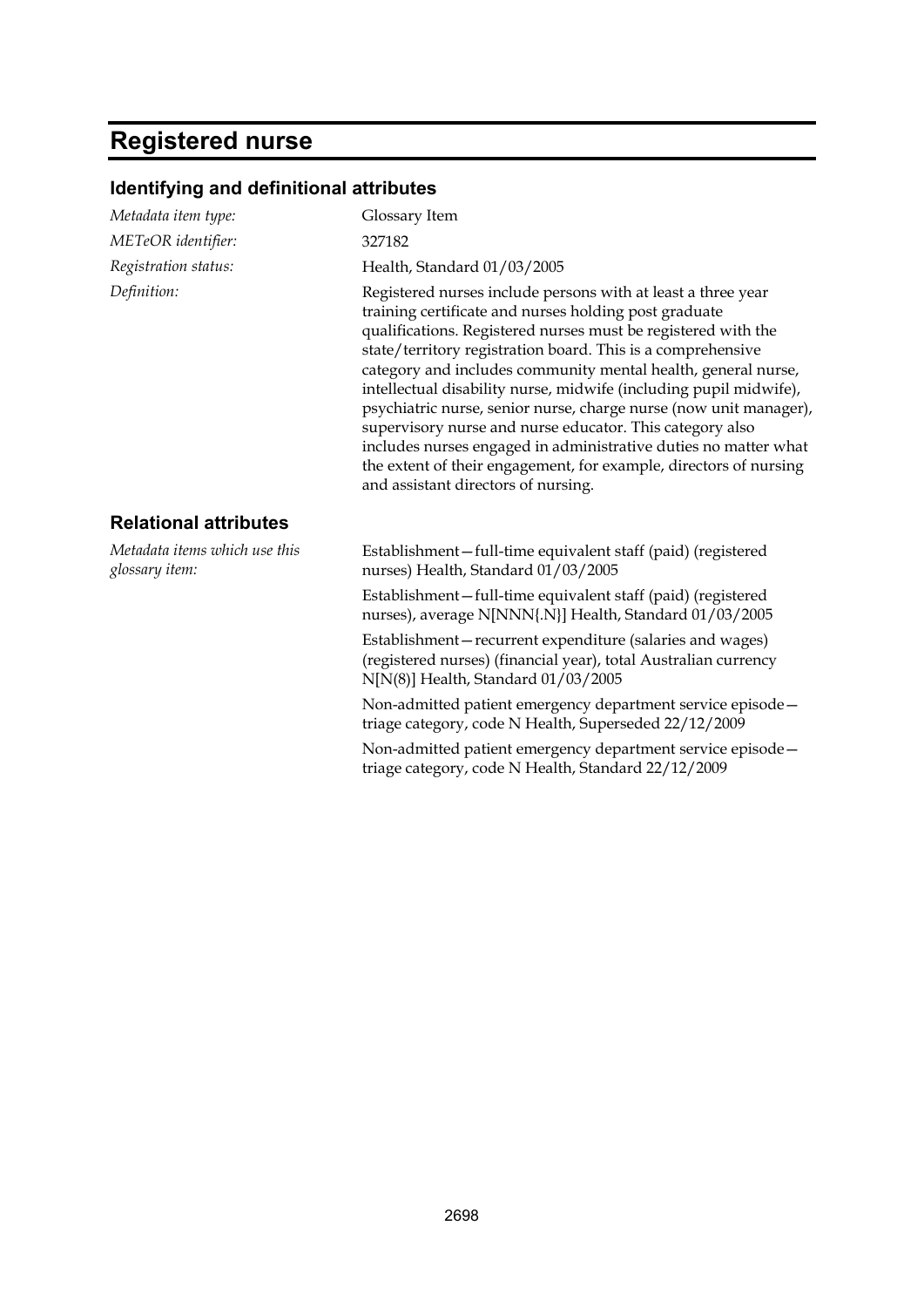# **Resident**

| Identifying and definitional attributes         |                                                                                                                                                                                                                                                      |  |  |
|-------------------------------------------------|------------------------------------------------------------------------------------------------------------------------------------------------------------------------------------------------------------------------------------------------------|--|--|
| Metadata item type:                             | Glossary Item                                                                                                                                                                                                                                        |  |  |
| METeOR identifier:                              | 327198                                                                                                                                                                                                                                               |  |  |
| Registration status:                            | Health, Standard 01/03/2005                                                                                                                                                                                                                          |  |  |
| Definition:                                     | A person who receives residential care intended to be for a<br>minimum of one night.                                                                                                                                                                 |  |  |
| Context:                                        | Specialised mental health services (Residential mental health<br>care).                                                                                                                                                                              |  |  |
| <b>Collection and usage attributes</b>          |                                                                                                                                                                                                                                                      |  |  |
| Comments:                                       | A resident in one residential mental health service cannot be<br>concurrently a resident in another residential mental health<br>service. A resident in a residential mental health service can be<br>concurrently a patient admitted to a hospital. |  |  |
| <b>Relational attributes</b>                    |                                                                                                                                                                                                                                                      |  |  |
| Related metadata references:                    | Supersedes Resident, version 1, DEC, NHDD, NHIMG,<br>Superseded 01/03/2005.pdf (11.9 KB)                                                                                                                                                             |  |  |
| Metadata items which use this<br>glossary item: | Admitted patient mental health care NMDS Health, Superseded<br>07/12/2005                                                                                                                                                                            |  |  |
|                                                 | Admitted patient mental health care NMDS Health, Superseded<br>23/10/2006                                                                                                                                                                            |  |  |
|                                                 | Admitted patient mental health care NMDS 2007-2008 Health,<br>Superseded 05/02/2008                                                                                                                                                                  |  |  |
|                                                 | Admitted patient mental health care NMDS 2008-2009 Health,<br>Superseded 04/02/2009                                                                                                                                                                  |  |  |
|                                                 | Admitted patient mental health care NMDS 2009-2010 Health,<br>Superseded 05/01/2010                                                                                                                                                                  |  |  |
|                                                 | Admitted patient mental health care NMDS 2010-2011 Health,<br>Standard 05/01/2010                                                                                                                                                                    |  |  |
|                                                 | Community mental health care NMDS 2005-2006 Health,<br>Superseded 07/12/2005                                                                                                                                                                         |  |  |
|                                                 | Episode of care - mental health legal status, code N Health,<br>Standard 01/03/2005                                                                                                                                                                  |  |  |
|                                                 | Episode of care - number of psychiatric care days Health,<br>Standard 01/03/2005                                                                                                                                                                     |  |  |
|                                                 | Episode of care - number of psychiatric care days, total<br>N[NNNN] Health, Standard 01/03/2005                                                                                                                                                      |  |  |
|                                                 | Episode of residential care Health, Standard 01/03/2005                                                                                                                                                                                              |  |  |
|                                                 | Episode of residential care - episode end date Health, Standard<br>01/03/2005                                                                                                                                                                        |  |  |
|                                                 | Episode of residential care - episode end date, DDMMYYYY<br>Health, Standard 01/03/2005                                                                                                                                                              |  |  |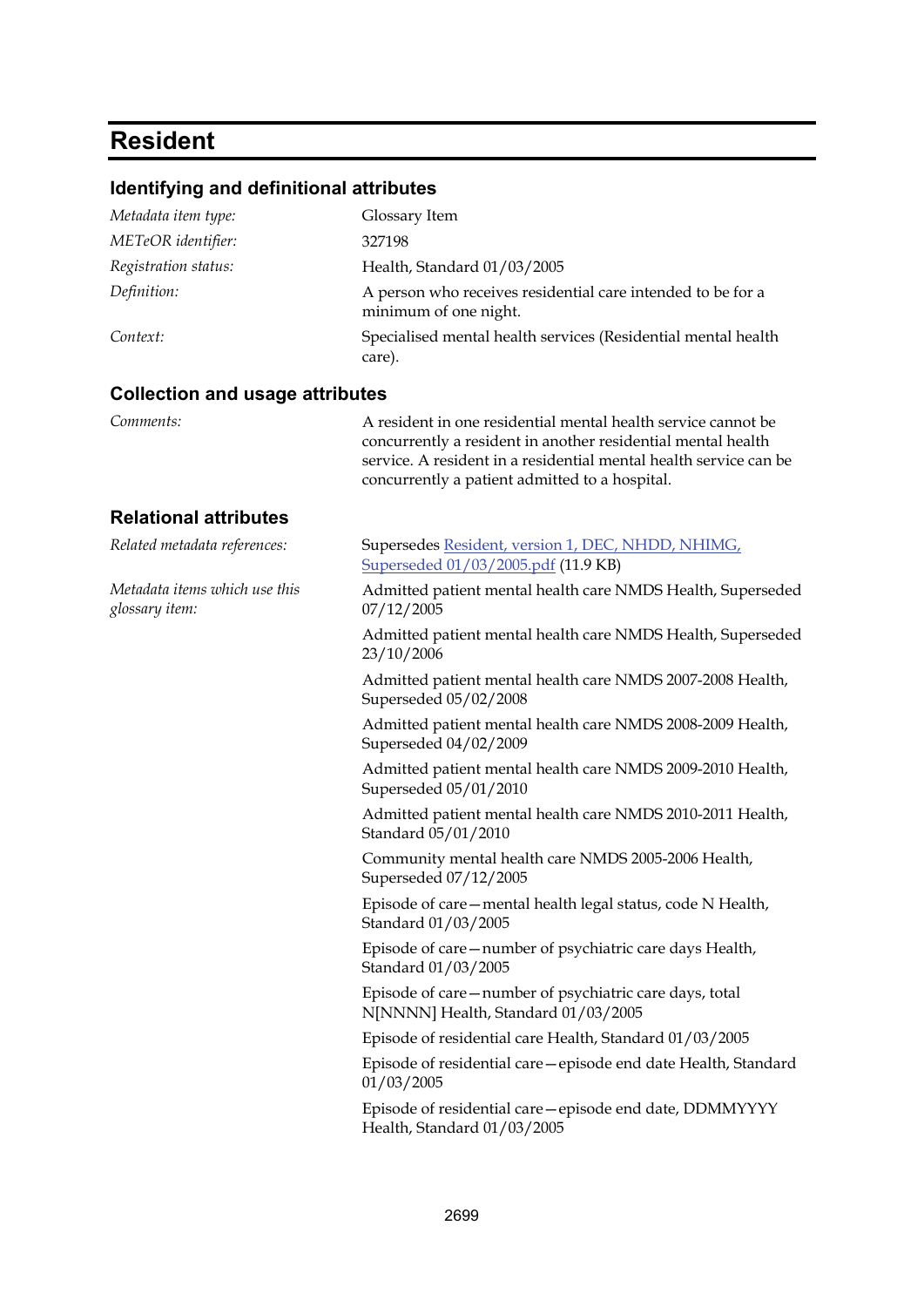Episode of residential care—episode start date Health, Standard 01/03/2005

Episode of residential care—episode start date, DDMMYYYY Health, Standard 01/03/2005

Episode of residential care—number of leave days, total N[NN] Health, Standard 01/03/2005

Episode of residential care—referral destination (mental health care) Health, Standard 01/03/2005

Episode of residential care—referral destination (mental health care), code N Health, Standard 01/03/2005

Establishment—number of available beds for admitted patients/residents Health, Superseded 03/12/2008

Establishment—number of available beds for admitted patients/residents, average N[NNN] Health, Superseded 03/12/2008

Health industry relevant organisation type code NNN Health, Superseded 01/04/2009

Health or health related function code NNN Health, Standard 05/12/2007

Residential mental health care NMDS 2005-2006 Health, Superseded 07/12/2005

Residential mental health care NMDS 2006-2007 Health, Superseded 23/10/2006

Residential mental health care NMDS 2007-2008 Health, Superseded 05/02/2008

Residential mental health care NMDS 2008-2009 Health, Superseded 04/02/2009

Residential mental health care NMDS 2009-2010 Health, Superseded 05/01/2010

Residential mental health care NMDS 2010-2011 Health, Standard 05/01/2010

Residential stay—episode start date Health, Standard 01/03/2005

Residential stay—episode start date, DDMMYYYY Health, Standard 01/03/2005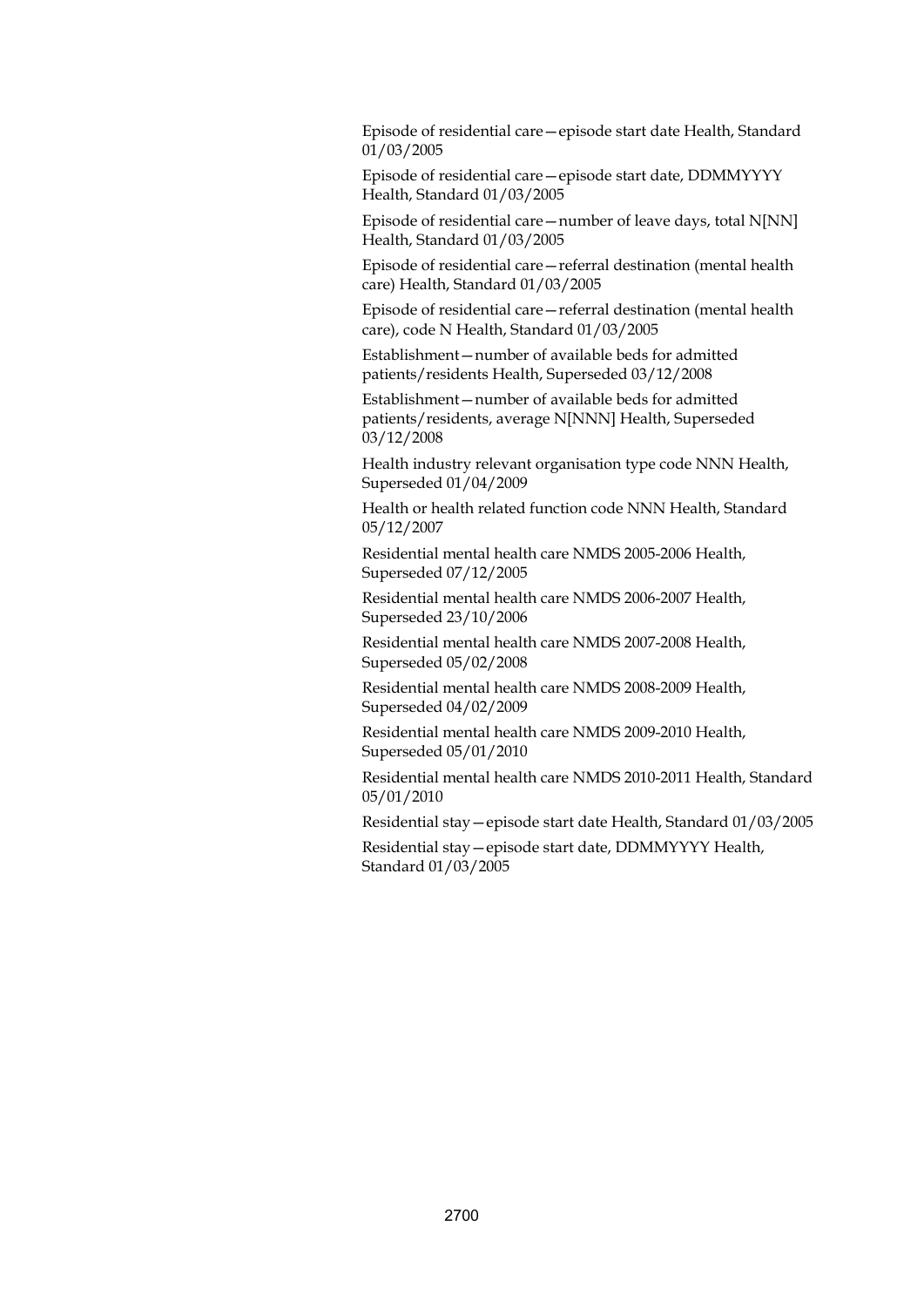# **Residential mental health care service**

| <b>Identifying and definitional attributes</b>  |                                                                                                                                                                                                                                                               |  |  |
|-------------------------------------------------|---------------------------------------------------------------------------------------------------------------------------------------------------------------------------------------------------------------------------------------------------------------|--|--|
| Metadata item type:                             | Glossary Item                                                                                                                                                                                                                                                 |  |  |
| METeOR identifier:                              | 373049                                                                                                                                                                                                                                                        |  |  |
| Registration status:                            | Health, Standard 02/12/2009                                                                                                                                                                                                                                   |  |  |
| Definition:                                     | A residential mental health service is a service that is considered<br>by the state, territory or commonwealth funding authorities as a<br>service that:                                                                                                      |  |  |
|                                                 | has the workforce capacity to provide specialised mental<br>health services; and                                                                                                                                                                              |  |  |
|                                                 | employs suitably trained mental health staff to provide<br>rehabilitation, treatment or extended care on-site:                                                                                                                                                |  |  |
|                                                 | to consumers residing on an overnight basis;                                                                                                                                                                                                                  |  |  |
|                                                 | in a domestic-like environment; and                                                                                                                                                                                                                           |  |  |
|                                                 | encourages the consumer to take responsibility for their daily<br>living activities.                                                                                                                                                                          |  |  |
|                                                 | These services include those that employ mental health trained<br>staff on-site 24 hours per day and other services with less<br>intensive staffing (but the trained staff must be on site for a<br>minimum of 6 hours a day and at least 50 hours per week). |  |  |
|                                                 | Suitably trained residential mental health care staff may include:                                                                                                                                                                                            |  |  |
|                                                 | individuals with Vocational Education and Training (VET)<br>٠<br>qualifications in community services, mental health or<br>disability sectors;                                                                                                                |  |  |
|                                                 | individuals with tertiary qualifications in medicine, social<br>٠<br>work, psychology, occupational therapy, counselling,<br>nursing or social sciences; and                                                                                                  |  |  |
|                                                 | individuals with experience in mental health or disability<br>٠<br>relevant to providing mental health consumers with<br>appropriate services.                                                                                                                |  |  |
| Context:                                        | Specialised residential mental health services.                                                                                                                                                                                                               |  |  |
| <b>Source and reference attributes</b>          |                                                                                                                                                                                                                                                               |  |  |
| Submitting organisation:                        | Australian Institute of Health and Welfare                                                                                                                                                                                                                    |  |  |
| <b>Relational attributes</b>                    |                                                                                                                                                                                                                                                               |  |  |
| Related metadata references:                    | Supersedes Residential mental health care service Health,<br>Superseded 02/12/2009                                                                                                                                                                            |  |  |
| Metadata items which use this<br>glossary item: | Admitted patient mental health care NMDS 2009-2010 Health,<br>Superseded 05/01/2010                                                                                                                                                                           |  |  |
|                                                 | Admitted patient mental health care NMDS 2010-2011 Health,<br>Standard 05/01/2010                                                                                                                                                                             |  |  |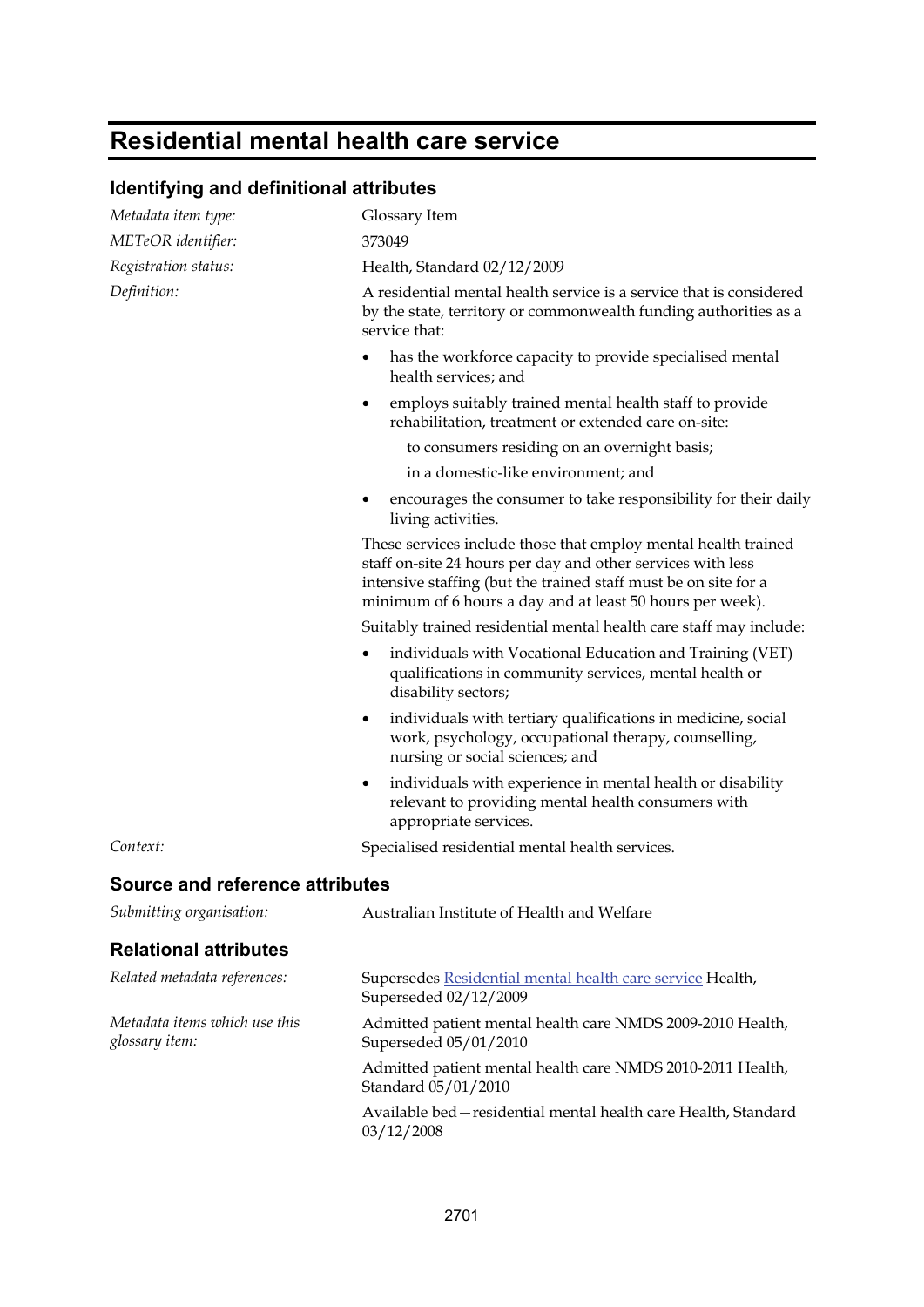Available bed—residential mental health care, average number of beds N[NNN.N] Health, Standard 03/12/2008

Episode of care—mental health legal status, code N Health, Standard 01/03/2005

Health or health related function code NNN Health, Standard 05/12/2007

Residential mental health care Health, Standard 03/12/2008

Residential mental health care NMDS 2010-2011 Health, Standard 05/01/2010

Specialised mental health service setting code N Health, Standard 08/12/2004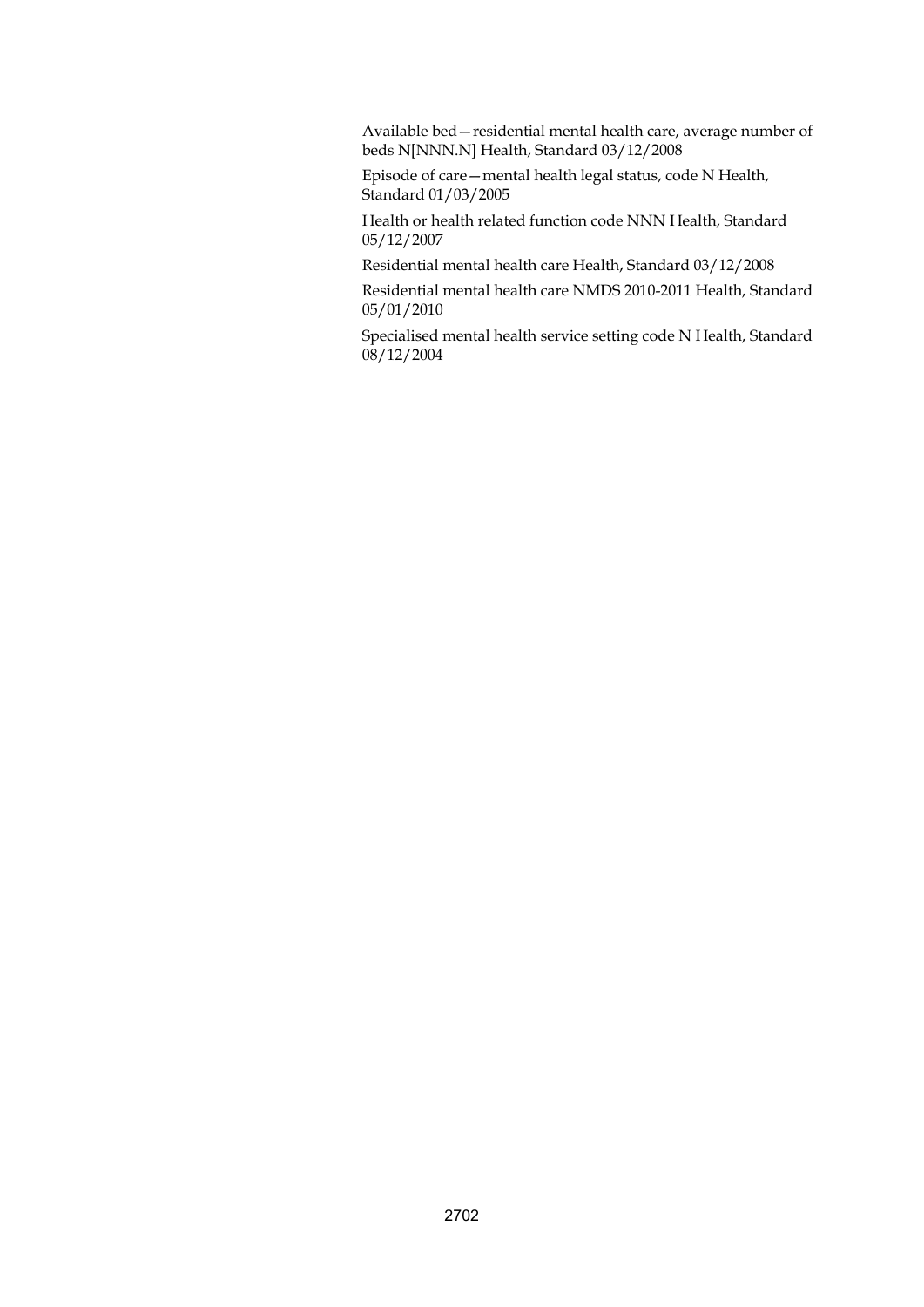# **Revenue (other revenue)**

| Metadata item type:             | Glossary Item                                                                                                                                                                                                                                                                                                                                                              |
|---------------------------------|----------------------------------------------------------------------------------------------------------------------------------------------------------------------------------------------------------------------------------------------------------------------------------------------------------------------------------------------------------------------------|
| Synonymous names:               | Other revenue                                                                                                                                                                                                                                                                                                                                                              |
| METeOR identifier:              | 357543                                                                                                                                                                                                                                                                                                                                                                     |
| Registration status:            | Health, Standard 05/12/2007                                                                                                                                                                                                                                                                                                                                                |
| Definition:                     | All other revenue received by the establishment that is not<br>included under patient revenue or recoveries (but not including<br>revenue payments received from state or territory governments).<br>This would include revenue such as investment income from<br>temporarily surplus funds and income from charities, bequests<br>and accommodation provided to visitors. |
|                                 | See text relating to offsetting practices. Gross revenue should be<br>reported (except in relation to payments for inter-hospital<br>transfers of goods and services).                                                                                                                                                                                                     |
| Source and reference attributes |                                                                                                                                                                                                                                                                                                                                                                            |

| Submitting organisation:                        | Health Expenditure Advisory Committee                                                             |  |
|-------------------------------------------------|---------------------------------------------------------------------------------------------------|--|
| Origin:                                         | Establishment-revenue (other revenue), METeOR Identification<br>269591, NHIG, Standard 01/03/2005 |  |
| <b>Relational attributes</b>                    |                                                                                                   |  |
| Metadata items which use this<br>glossary item: | Organisation - revenue Health, Standard 05/12/2007                                                |  |
|                                                 | Organisation - revenue, total Australian currency NNNNN.N<br>Health, Standard 05/12/2007          |  |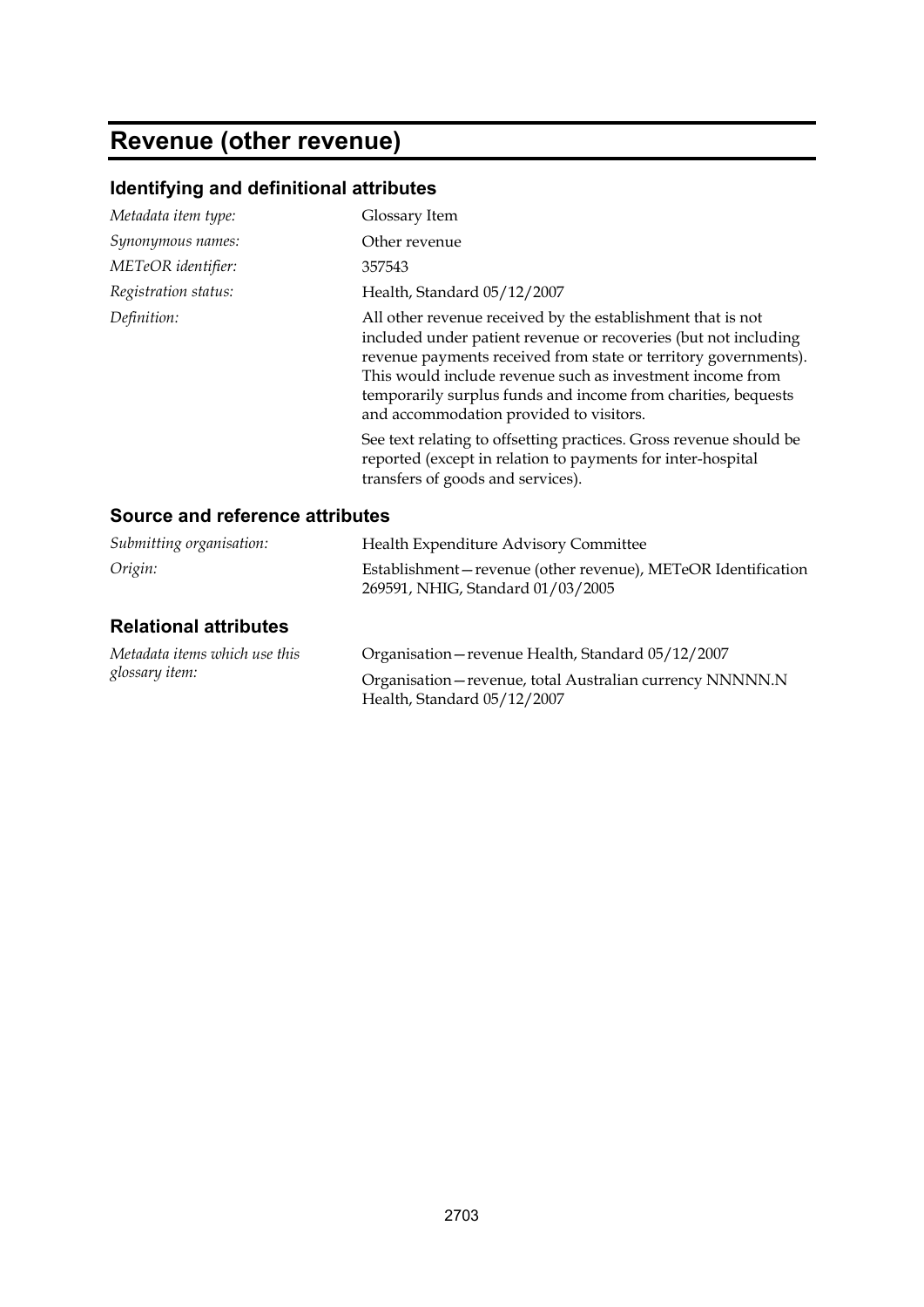# **Revenue (patient)**

## **Identifying and definitional attributes**

| Metadata item type:  | Glossary Item                                                                                                                                                                                                                                                                                                                                                                                                                                                             |
|----------------------|---------------------------------------------------------------------------------------------------------------------------------------------------------------------------------------------------------------------------------------------------------------------------------------------------------------------------------------------------------------------------------------------------------------------------------------------------------------------------|
| Synonymous names:    | Patient revenue                                                                                                                                                                                                                                                                                                                                                                                                                                                           |
| METeOR identifier:   | 357539                                                                                                                                                                                                                                                                                                                                                                                                                                                                    |
| Registration status: | Health, Standard 05/12/2007                                                                                                                                                                                                                                                                                                                                                                                                                                               |
| Definition:          | Patient revenue comprises all revenue received by, and due to, an<br>establishment in respect of individual patient liability for<br>accommodation and other establishment charges. All patient<br>revenue is to be grouped together regardless of source of<br>payment (Commonwealth, health fund, insurance company,<br>direct from patient) or status of patient (whether inpatient or<br>non-inpatient, private or compensable). Gross revenue should be<br>reported. |

#### **Source and reference attributes**

| Submitting organisation:                        | Health Expenditure Advisory Committee                                                    |  |
|-------------------------------------------------|------------------------------------------------------------------------------------------|--|
| Origin:                                         | Establishment-revenue (patient) METeOR Identifier 269518<br>NHIG, Standard 01/03/2005    |  |
| <b>Relational attributes</b>                    |                                                                                          |  |
| Metadata items which use this<br>glossary item: | Organisation - revenue Health, Standard 05/12/2007                                       |  |
|                                                 | Organisation - revenue, total Australian currency NNNNN.N<br>Health, Standard 05/12/2007 |  |
|                                                 |                                                                                          |  |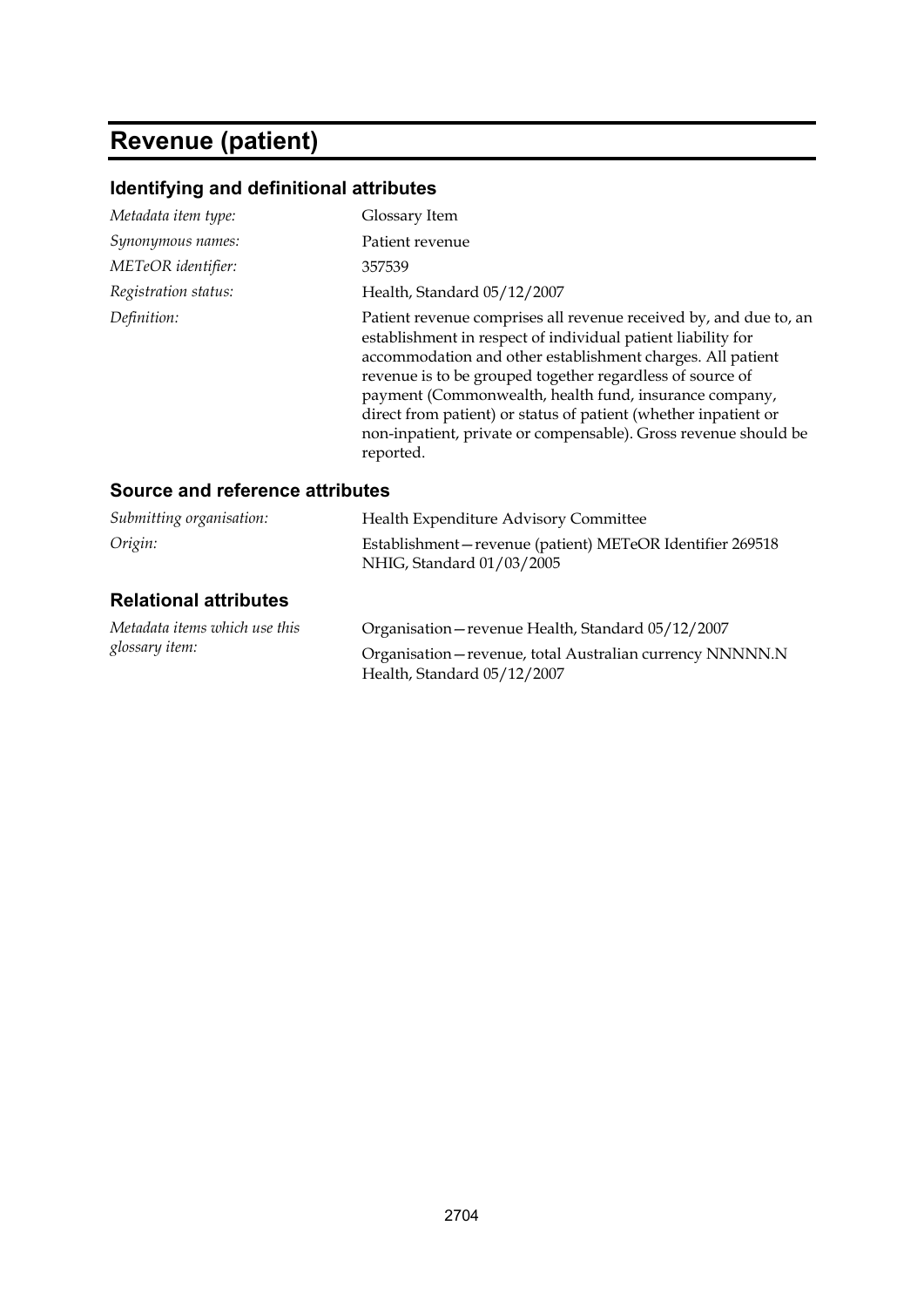# **Revenue (recoveries)**

| Identifying and definitional attributes |                                                                                                                                                                                                                                                                                                                                                                                                                                                                    |  |  |  |
|-----------------------------------------|--------------------------------------------------------------------------------------------------------------------------------------------------------------------------------------------------------------------------------------------------------------------------------------------------------------------------------------------------------------------------------------------------------------------------------------------------------------------|--|--|--|
| Metadata item type:                     | Glossary Item                                                                                                                                                                                                                                                                                                                                                                                                                                                      |  |  |  |
| METeOR identifier:                      | 357541                                                                                                                                                                                                                                                                                                                                                                                                                                                             |  |  |  |
| Registration status:                    | Health, Standard 05/12/2007                                                                                                                                                                                                                                                                                                                                                                                                                                        |  |  |  |
| Definition:                             | All revenue received that is in the nature of a recovery of<br>expenditure incurred. This would include:                                                                                                                                                                                                                                                                                                                                                           |  |  |  |
|                                         | income received from the provision of meals and<br>٠<br>accommodation to members of staff of the hospital (assuming<br>it is possible to separate this from income from the provision<br>of meals and accommodation to visitors);                                                                                                                                                                                                                                  |  |  |  |
|                                         | income received from the use of hospital facilities by salaried<br>$\bullet$<br>medical officers exercising their rights of private practice and<br>by private practitioners treating private patients in hospital;<br>and                                                                                                                                                                                                                                         |  |  |  |
|                                         | other recoveries such as those relating to inter-hospital<br>$\bullet$<br>services where the revenue relates to a range of different<br>costs and cannot be clearly offset against any particular cost.                                                                                                                                                                                                                                                            |  |  |  |
|                                         | Generally, gross revenues should be reported but, where inter-<br>hospital payments for transfers of goods and services are made,<br>offsetting practices are acceptable to avoid double counting.<br>Where a range of inter-hospital transfers of goods and services is<br>involved and it is not possible to allocate the offsetting revenue<br>against particular expenditure categories, then it is acceptable to<br>bring that revenue in through recoveries. |  |  |  |
| <b>Source and reference attributes</b>  |                                                                                                                                                                                                                                                                                                                                                                                                                                                                    |  |  |  |

| $\cup$ $\alpha$ <sub><math>\delta</math></sub> $\ldots$ |  |
|---------------------------------------------------------|--|
|                                                         |  |
|                                                         |  |

*Origin:* Establishment—revenue (recoveries) METeOR Identifier 269417, NHIG, Standard 01/03/2005

#### **Relational attributes**

| Metadata items which use this<br>glossary item: | Organisation - revenue Health, Standard 05/12/2007                                       |
|-------------------------------------------------|------------------------------------------------------------------------------------------|
|                                                 | Organisation - revenue, total Australian currency NNNNN.N<br>Health, Standard 05/12/2007 |
|                                                 |                                                                                          |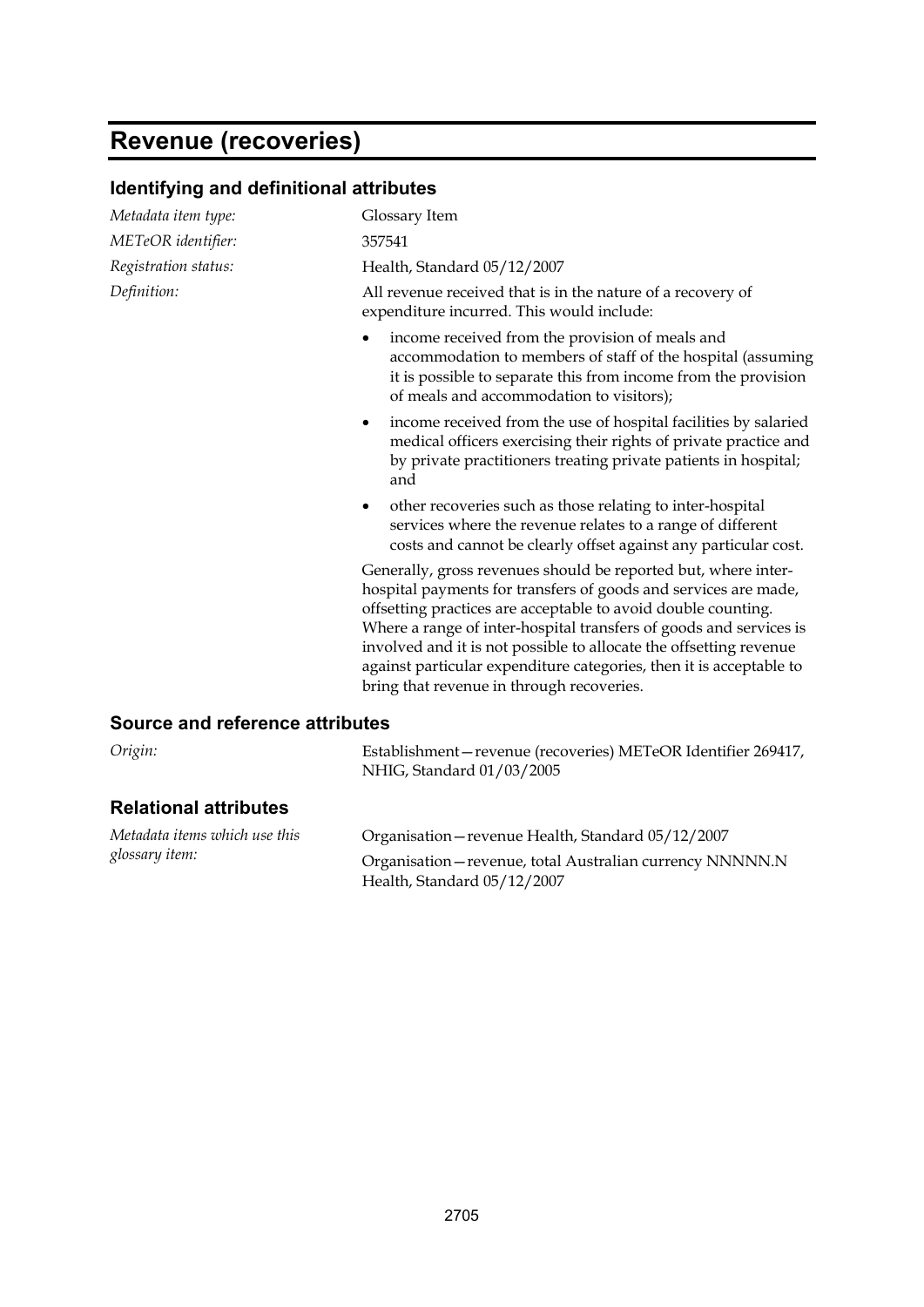# **Salaried medical officer**

| Metadata item type:                             | Glossary Item                                                                                                                                                                                                                                                                                                                                                                                                      |
|-------------------------------------------------|--------------------------------------------------------------------------------------------------------------------------------------------------------------------------------------------------------------------------------------------------------------------------------------------------------------------------------------------------------------------------------------------------------------------|
| METeOR identifier:                              | 327188                                                                                                                                                                                                                                                                                                                                                                                                             |
| Registration status:                            | Health, Standard 01/03/2005                                                                                                                                                                                                                                                                                                                                                                                        |
| Definition:                                     | Medical officers employed by the hospital on a full time or part<br>time salaried basis. This excludes visiting medical offices<br>engaged on an honorary, sessional or fee for service basis. This<br>category includes salaried medical officers who are engaged in<br>administrative duties regardless of the extent of that engagement<br>(for example, clinical superintendent and medical<br>superintendent) |
| <b>Relational attributes</b>                    |                                                                                                                                                                                                                                                                                                                                                                                                                    |
| Metadata items which use this<br>glossary item: | Establishment-full-time equivalent staff (paid) (salaried medical<br>officers) Health, Standard 01/03/2005                                                                                                                                                                                                                                                                                                         |
|                                                 | Establishment-full-time equivalent staff (paid) (salaried medical<br>officers), average N[NNN{.N}] Health, Standard 01/03/2005                                                                                                                                                                                                                                                                                     |
|                                                 | Establishment-recurrent expenditure (salaries and wages)<br>(salaried medical officers) (financial year), total Australian<br>currency N[N(8)] Health, Standard 01/03/2005                                                                                                                                                                                                                                         |
|                                                 | Establishment-recurrent expenditure (visiting medical officer<br>payments) Health, Standard 01/03/2005                                                                                                                                                                                                                                                                                                             |
|                                                 |                                                                                                                                                                                                                                                                                                                                                                                                                    |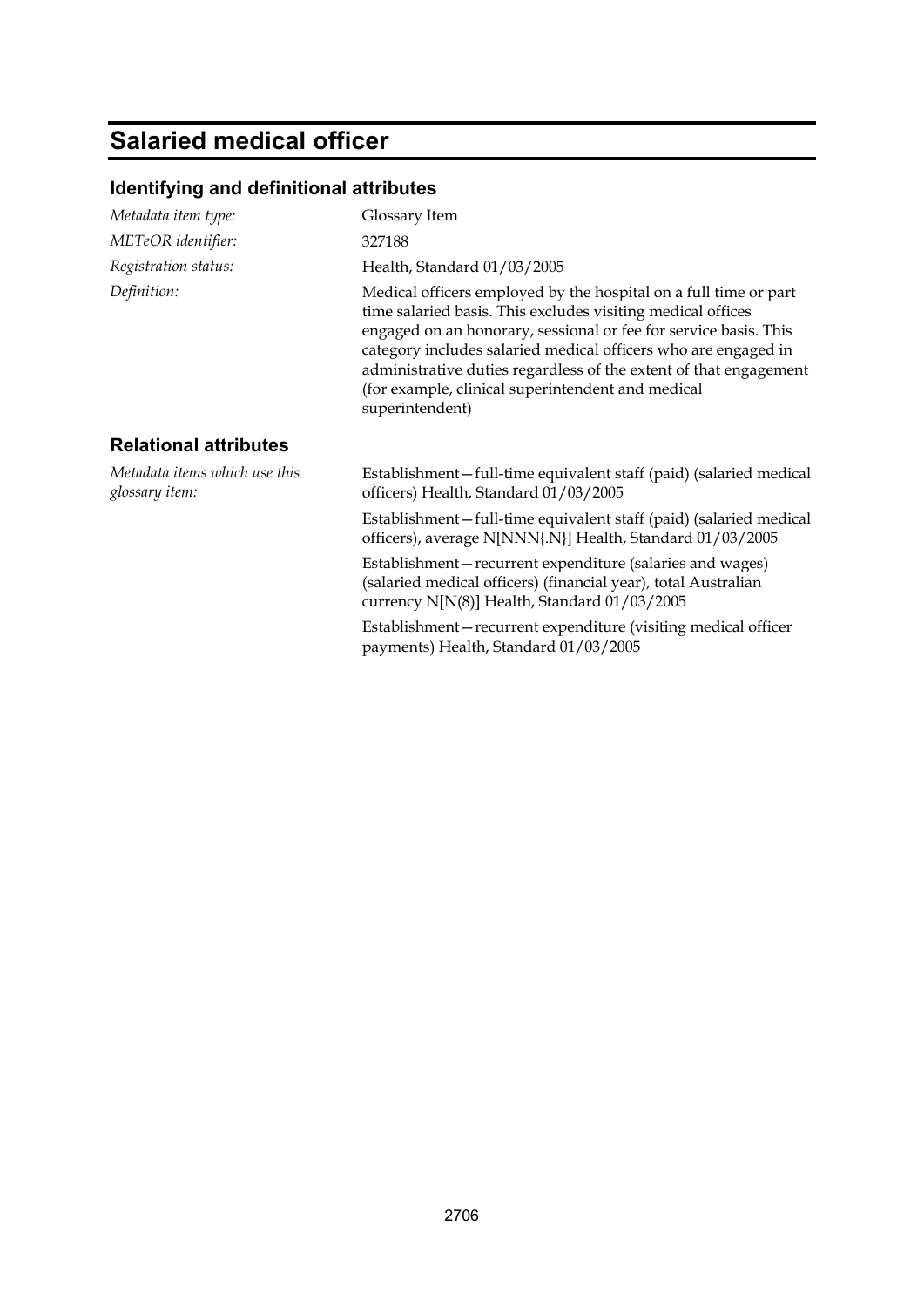# **Same-day patient**

| Identifying and definitional attributes |                                                                                                                                                                                                                                                                                                                                                                                                                              |  |
|-----------------------------------------|------------------------------------------------------------------------------------------------------------------------------------------------------------------------------------------------------------------------------------------------------------------------------------------------------------------------------------------------------------------------------------------------------------------------------|--|
| Metadata item type:                     | Glossary Item                                                                                                                                                                                                                                                                                                                                                                                                                |  |
| METeOR identifier:                      | 327270                                                                                                                                                                                                                                                                                                                                                                                                                       |  |
| Registration status:                    | Health, Standard 01/03/2005                                                                                                                                                                                                                                                                                                                                                                                                  |  |
| Definition:                             | A same-day patient is a patient who is admitted and separates on<br>the same date, and who meets one of the following minimum<br>criteria:                                                                                                                                                                                                                                                                                   |  |
|                                         | that the patient receive same-day surgical and diagnostic<br>٠<br>services as specified in bands 1A, 1B, 2, 3, and 4 but<br>excluding uncertified type C Professional Attention<br>Procedures within the Health Insurance Basic Table as<br>defined in s.4 (1) of the National Health Act 1953<br>(Commonwealth),                                                                                                            |  |
|                                         | that the patient receive type C Professional Attention<br>٠<br>Procedures as specified in the Health Insurance Basic Table<br>as defined in s.4 (1) of the National Health Act 1953<br>(Commonwealth) with accompanying certification from a<br>medical practitioner that an admission was necessary on the<br>grounds of the medical condition of the patient or other<br>special circumstances that relate to the patient. |  |
| Context:                                | Admitted patient care.                                                                                                                                                                                                                                                                                                                                                                                                       |  |
| <b>Collection and usage attributes</b>  |                                                                                                                                                                                                                                                                                                                                                                                                                              |  |
| Comments:                               | Same-day patients may be either intended to be separated on the<br>same day, or intended overnight-stay patients who left of their<br>own accord, died or were transferred on their first day in the<br>hospital.                                                                                                                                                                                                            |  |
|                                         | Treatment provided to an intended same-day patient who is<br>subsequently classified as an overnight-stay patient shall be<br>regarded as part of the overnight episode.                                                                                                                                                                                                                                                     |  |
|                                         | Non-admitted (emergency or outpatient) services provided to a<br>patient who is subsequently classified as an admitted patient<br>shall be regarded as part of the admitted episode. Any occasion<br>of service should be recorded and identified as part of the<br>admitted patient's episode of care.                                                                                                                      |  |
|                                         | Data on same-day patients are derived by a review of admission<br>and separation dates.                                                                                                                                                                                                                                                                                                                                      |  |
| Source and reference attributes         |                                                                                                                                                                                                                                                                                                                                                                                                                              |  |

| Origin:                       | National Health Data Committee                                                                   |
|-------------------------------|--------------------------------------------------------------------------------------------------|
| <b>Relational attributes</b>  |                                                                                                  |
| Related metadata references:  | Supersedes Same-day patient, version 1, DEC, NHDD, NHIMG,<br>Superseded 01/03/2005.pdf (14.5 KB) |
| Metadata items which use this | Admitted patient care NMDS Health, Superseded 07/12/2005                                         |
| glossary item:                | Admitted patient care NMDS 2006-2007 Health, Superseded<br>23/10/2006                            |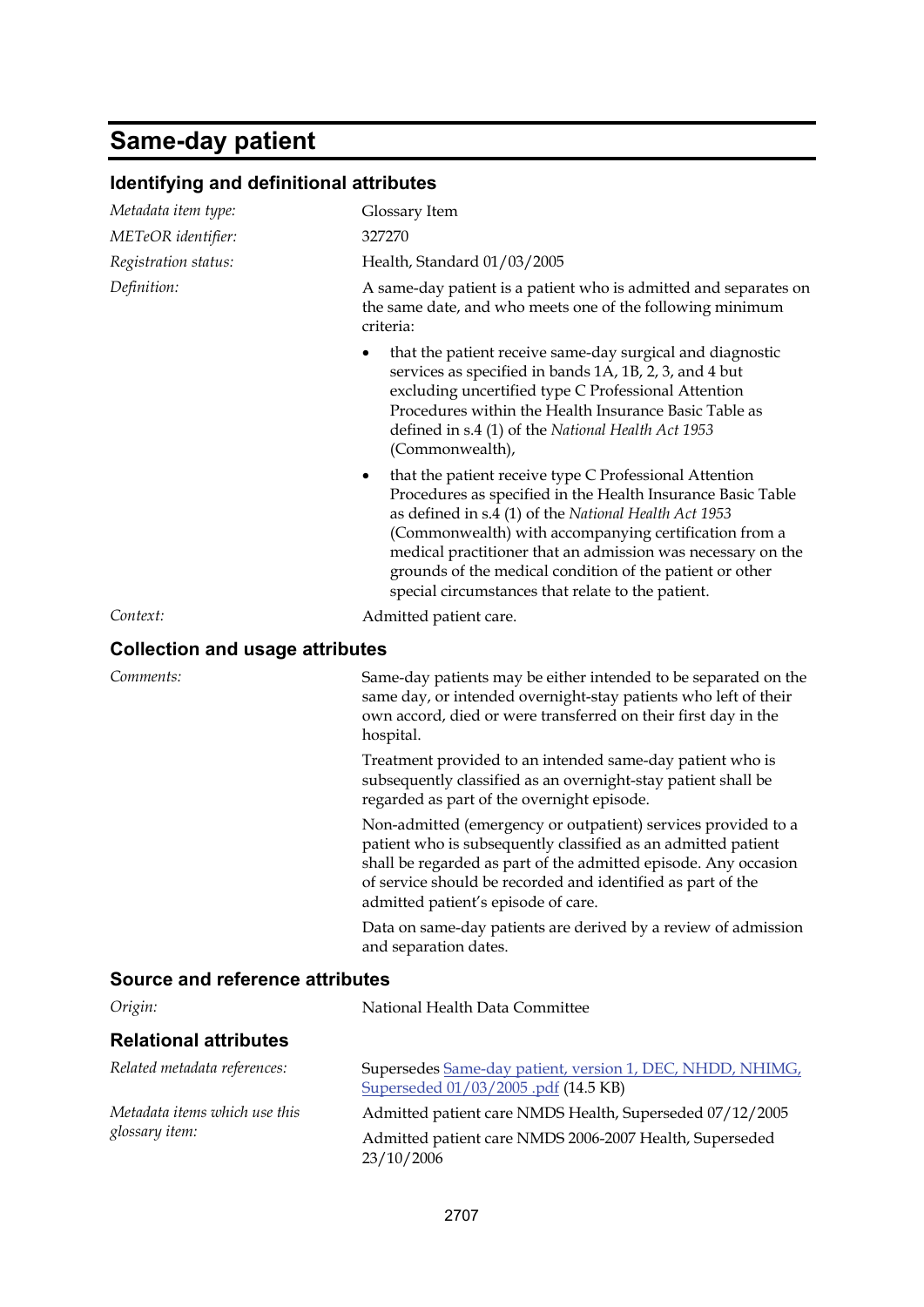Admitted patient care NMDS 2007-2008 Health, Superseded 05/02/2008

Admitted patient care NMDS 2008-2009 Health, Superseded 04/02/2009

Admitted patient care NMDS 2009-2010 Health, Superseded 22/12/2009

Admitted patient care NMDS 2010-2011 Health, Standard 22/12/2009

Admitted patient mental health care NMDS Health, Superseded 07/12/2005

Admitted patient mental health care NMDS Health, Superseded 23/10/2006

Admitted patient mental health care NMDS 2007-2008 Health, Superseded 05/02/2008

Admitted patient mental health care NMDS 2008-2009 Health, Superseded 04/02/2009

Admitted patient mental health care NMDS 2009-2010 Health, Superseded 05/01/2010

Admitted patient mental health care NMDS 2010-2011 Health, Standard 05/01/2010

Episode of admitted patient care—intended length of hospital stay Health, Standard 01/03/2005

Episode of admitted patient care—length of stay (excluding leave days) Health, Standard 01/03/2005

Episode of admitted patient care—length of stay (including leave days), total N[NN] Health, Standard 04/07/2007

Episode of admitted patient care—length of stay (including leave days), total N[NN] Health, Superseded 04/07/2007

Episode of admitted patient care—number of leave days, total N[NN] Health, Standard 01/03/2005

Establishment—number of patient days, total N[N(7)] Health, Standard 01/03/2005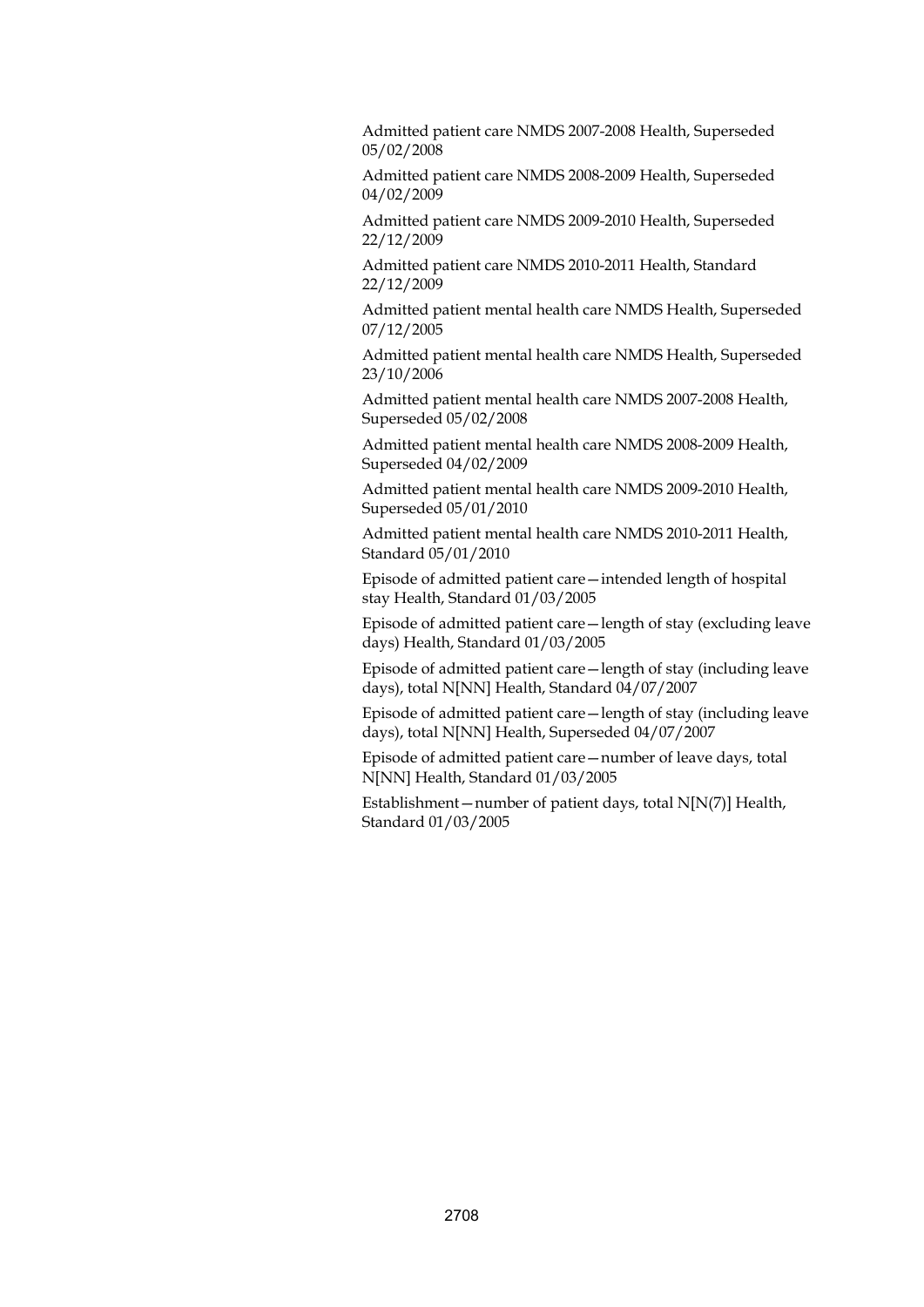## **Separation**

| Identifying and definitional attributes |                                                                                                                                                                                                    |
|-----------------------------------------|----------------------------------------------------------------------------------------------------------------------------------------------------------------------------------------------------|
| Metadata item type:                     | Glossary Item                                                                                                                                                                                      |
| METeOR identifier:                      | 327268                                                                                                                                                                                             |
| Registration status:                    | Health, Standard 01/03/2005                                                                                                                                                                        |
| Definition:                             | Separation is the process by which an episode of care for an<br>admitted patient ceases. A separation may be formal or statistical.                                                                |
|                                         | Formal separation:                                                                                                                                                                                 |
|                                         | The administrative process by which a hospital records the<br>cessation of treatment and/or care and/or accommodation of a<br>patient.                                                             |
|                                         | Statistical separation:                                                                                                                                                                            |
|                                         | The administrative process by which a hospital records the<br>cessation of an episode of care for a patient within the one<br>hospital stay.                                                       |
| Context:                                | Admitted patient care.                                                                                                                                                                             |
| <b>Collection and usage attributes</b>  |                                                                                                                                                                                                    |
| Comments:                               | This treatment and/or care provided to a patient prior to<br>separation occurs over a period of time and can occur in hospital<br>and/or in the person's home (for hospital-in-the-home patients). |
|                                         | While this concept is also applicable to non-Admitted patient<br>care and welfare services, different terminology to 'separation' is<br>often used in these other care settings.                   |
| <b>Source and reference attributes</b>  |                                                                                                                                                                                                    |
| Submitting organisation:                | National Health Data Committee                                                                                                                                                                     |
| <b>Relational attributes</b>            |                                                                                                                                                                                                    |
| Related metadata references:            | Supersedes Separation, version 3, DEC, NHDD, NHIMG,<br>Superseded 01/03/2005.pdf (14.4 KB)                                                                                                         |
| Metadata items which use this           | Admitted patient care NMDS Health, Superseded 07/12/2005                                                                                                                                           |

*glossary item:*

05/02/2008 Admitted patient care NMDS 2008-2009 Health, Superseded 04/02/2009

Admitted patient care NMDS 2006-2007 Health, Superseded

Admitted patient care NMDS 2007-2008 Health, Superseded

Admitted patient care NMDS 2009-2010 Health, Superseded 22/12/2009

Admitted patient care NMDS 2010-2011 Health, Standard 22/12/2009

Admitted patient hospital stay Health, Standard 01/03/2005

Admitted patient mental health care NMDS Health, Superseded 23/10/2006

23/10/2006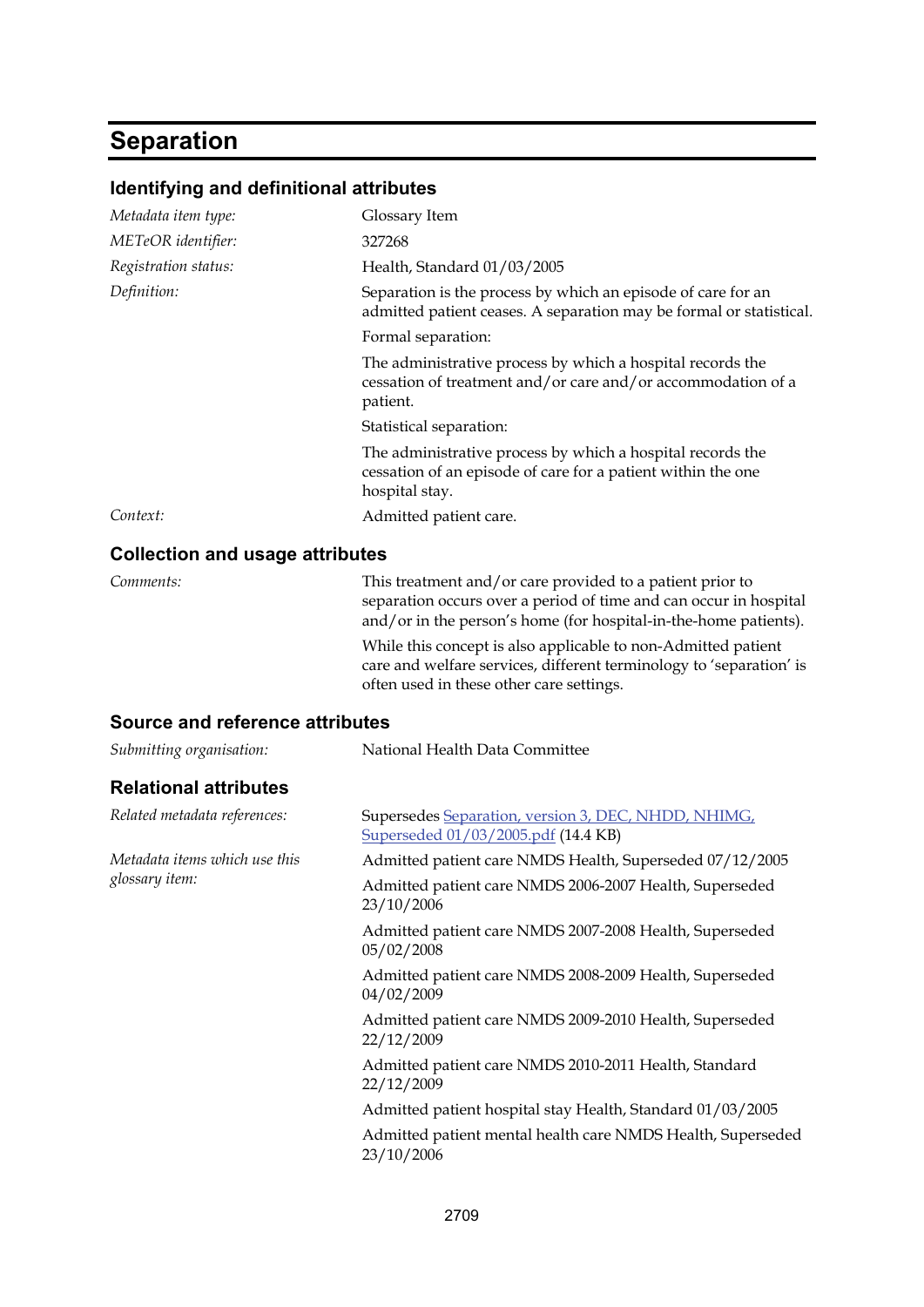Admitted patient mental health care NMDS Health, Superseded 07/12/2005

Admitted patient mental health care NMDS 2007-2008 Health, Superseded 05/02/2008

Admitted patient mental health care NMDS 2008-2009 Health, Superseded 04/02/2009

Admitted patient mental health care NMDS 2009-2010 Health, Superseded 05/01/2010

Admitted patient mental health care NMDS 2010-2011 Health, Standard 05/01/2010

Community mental health care NMDS 2005-2006 Health, Superseded 07/12/2005

Episode of admitted patient care Health, Standard 01/03/2005

Episode of admitted patient care—number of leave days Health, Standard 01/03/2005

Episode of admitted patient care—number of leave periods, total N[N] Health, Standard 01/03/2005

Episode of admitted patient care—separation date, DDMMYYYY Health, Standard 01/03/2005

Episode of admitted patient care—separation mode Health, Standard 01/03/2005

Episode of admitted patient care—separation mode, code N Health, Standard 01/03/2005

Episode of care—principal diagnosis, code (ICD-10-AM 3rd edn) ANN{.N[N]} Health, Superseded 28/06/2004

Episode of care—principal diagnosis, code (ICD-10-AM 4th edn) ANN{.N[N]} Health, Superseded 07/12/2005

Episode of care—principal diagnosis, code (ICD-10-AM 5th edn) ANN{.N[N]} Health, Superseded 05/02/2008

Episode of care—principal diagnosis, code (ICD-10-AM 6th edn) ANN{.N[N]} Health, Superseded 22/12/2009

Episode of care—principal diagnosis, code (ICD-10-AM 7th edn) ANN{.N[N]} Health, Standard 22/12/2009

Establishment—number of individual session occasions of service for non-admitted patients (alcohol and drug), total N[NNNNNN] Health, Standard 01/03/2005

Establishment—number of individual session occasions of service for non-admitted patients (community health services), total N[NNNNNN] Health, Standard 01/03/2005

Establishment—number of individual session occasions of service for non-admitted patients (district nursing services), total N[NNNNNN] Health, Standard 01/03/2005

Establishment—number of individual session occasions of service for non-admitted patients (emergency services), total N[NNNNNN] Health, Standard 01/03/2005

Establishment—number of individual session occasions of service for non-admitted patients (endoscopy and related procedures), total N[NNNNNN] Health, Standard 01/03/2005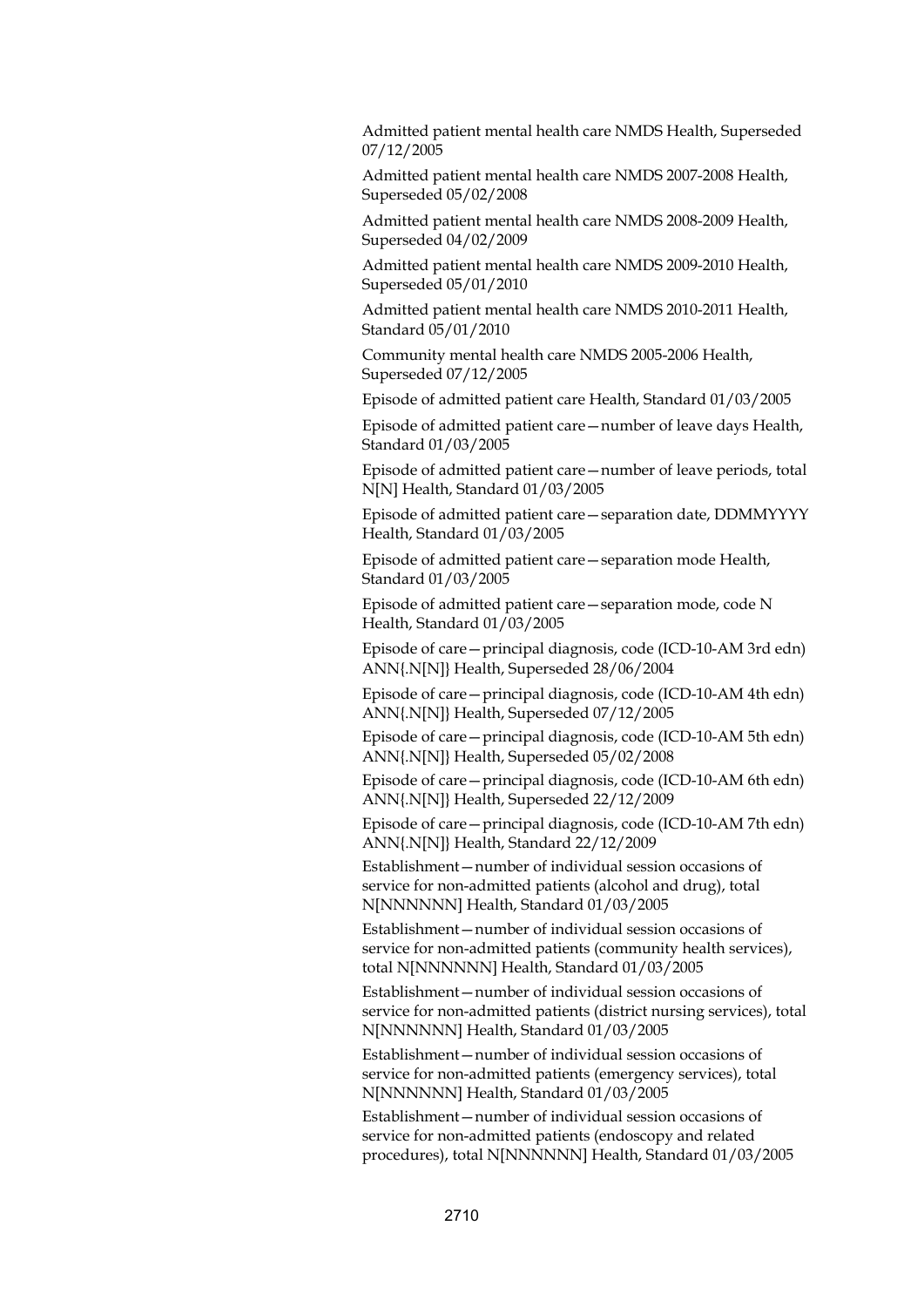Establishment—number of individual session occasions of service for non-admitted patients (mental health), total N[NNNNNN] Health, Standard 01/03/2005

Establishment—number of individual session occasions of service for non-admitted patients (other medical/surgical/diagnostic), total N[NNNNNN] Health, Standard 01/03/2005

Establishment—number of individual session occasions of service for non-admitted patients (other outreach services), total N[NNNNNN] Health, Standard 01/03/2005

Establishment—number of individual session occasions of service for non-admitted patients (pathology), total N[NNNNNN] Health, Standard 01/03/2005

Establishment—number of individual session occasions of service for non-admitted patients (pharmacy), total N[NNNNNN] Health, Standard 01/03/2005

Establishment—number of separations Health, Standard 01/03/2005

Establishment—number of separations (financial year), total N[NNNNN] Health, Standard 01/03/2005

Person—congenital malformation Health, Standard 01/03/2005

Person—congenital malformation, code (BPA 1979) ANN.N[N] Health, Standard 01/03/2005

Person—congenital malformation, code (ICD-10-AM 3rd edn) ANN{.N[N]} Health, Superseded 28/06/2004

Person—congenital malformation, code (ICD-10-AM 4th edn) ANN{.N[N]} Health, Superseded 07/12/2005

Person—congenital malformation, code (ICD-10-AM 5th edn) ANN{.N[N]} Health, Superseded 05/02/2008

Person—congenital malformation, code (ICD-10-AM 6th edn) ANN{.N[N]} Health, Superseded 22/12/2009

Person—congenital malformation, code (ICD-10-AM 7th edn) ANN{.N[N]} Health, Standard 22/12/2009

Separation mode Health, Standard 01/03/2005

Separation mode code N Health, Standard 01/03/2005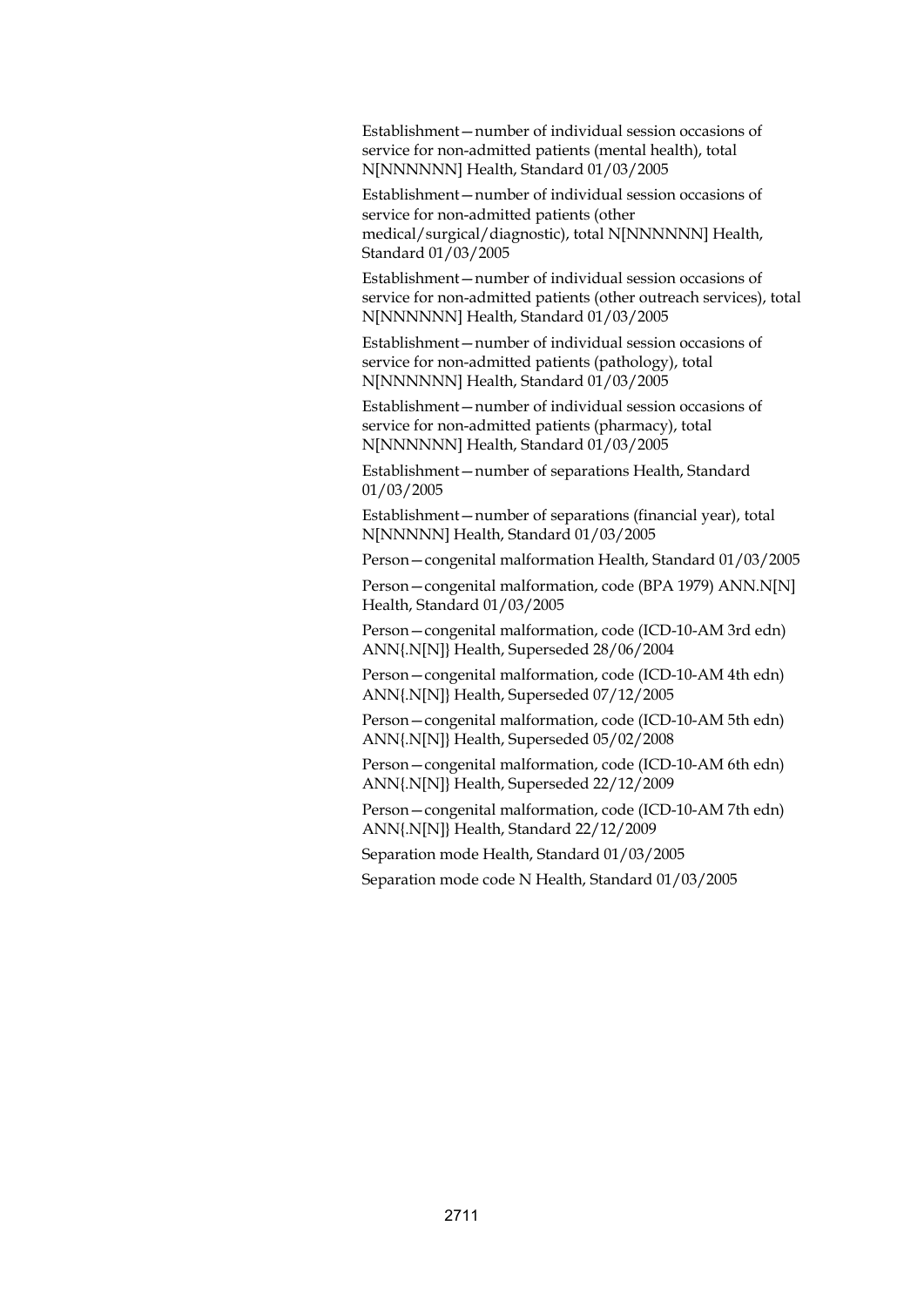# **Severe hypoglycaemia**

#### **Identifying and definitional attributes**

| Metadata item type:                             | Glossary Item                                                        |
|-------------------------------------------------|----------------------------------------------------------------------|
| METeOR identifier:                              | 327322                                                               |
| Registration status:                            | Health, Standard 01/03/2005                                          |
| Definition:                                     | Hypoglycaemia requiring assistance from another party.               |
| <b>Relational attributes</b>                    |                                                                      |
| Metadata items which use this<br>glossary item: | Person-severe hypoglycaemia history Health, Superseded<br>21/09/2005 |

Person—severe hypoglycaemia indicator Health, Standard 21/09/2005

Person—severe hypoglycaemia indicator, code N Health, Standard 21/09/2005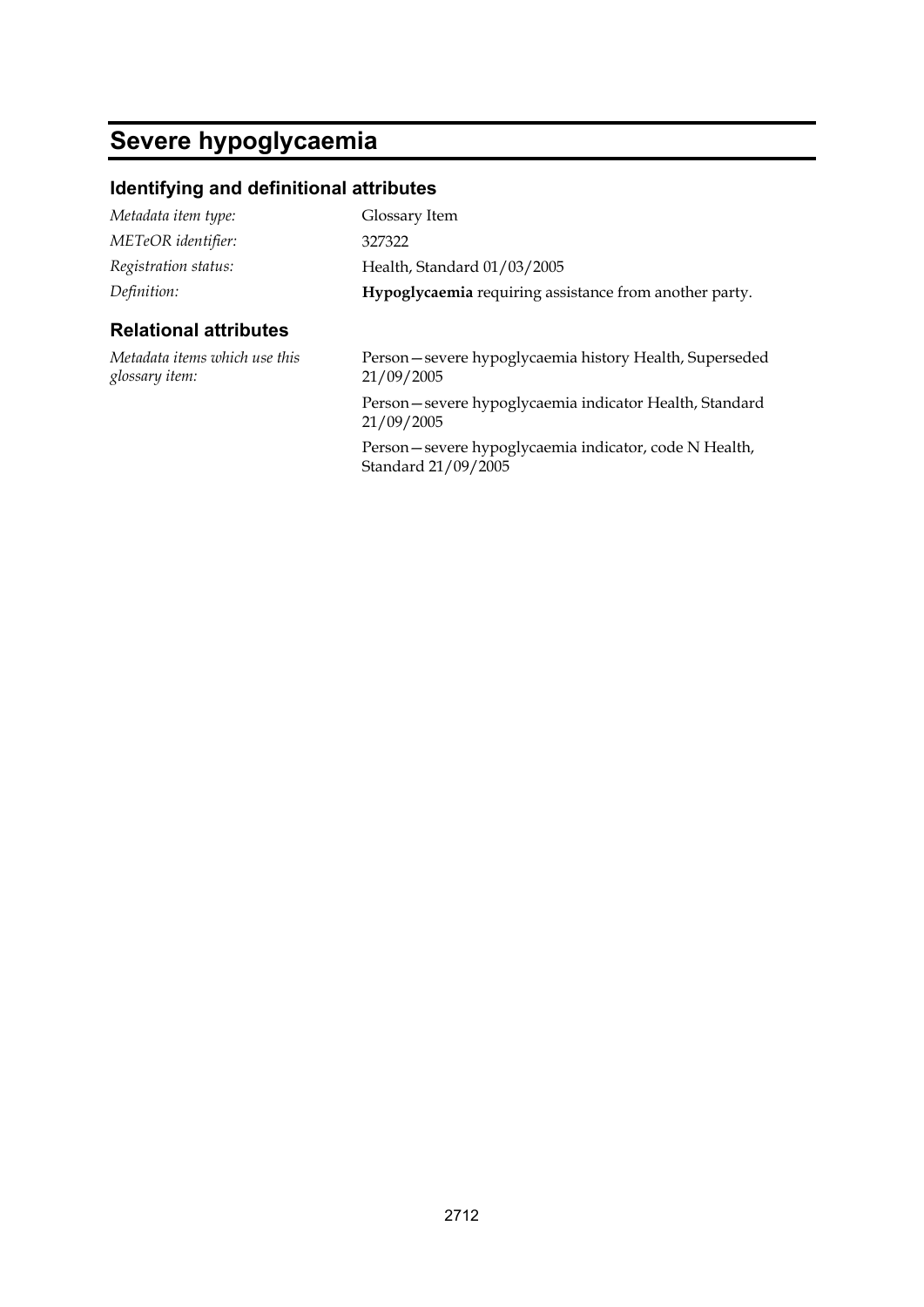# **Social Worker**

| Metadata item type:                             | Glossary Item                                                                                                                                                       |
|-------------------------------------------------|---------------------------------------------------------------------------------------------------------------------------------------------------------------------|
| METeOR identifier:                              | 327348                                                                                                                                                              |
| Registration status:                            | Health, Standard 08/12/2004                                                                                                                                         |
| Definition:                                     | Persons who have completed a course of recognised training and<br>are eligible for membership of the Australian Association of<br>Social Workers.                   |
| <b>Relational attributes</b>                    |                                                                                                                                                                     |
| Metadata items which use this<br>glossary item: | Establishment-full-time equivalent staff (paid) (social workers)<br>Health, Standard 08/12/2004                                                                     |
|                                                 | Establishment-full-time equivalent staff (paid) (social workers),<br>average N[NNN{.N}] Health, Standard 08/12/2004                                                 |
|                                                 | Establishment-recurrent expenditure (salaries and wages)<br>(social workers) (financial year), total Australian currency<br>$N[N(8)]$ Health, Standard $08/12/2004$ |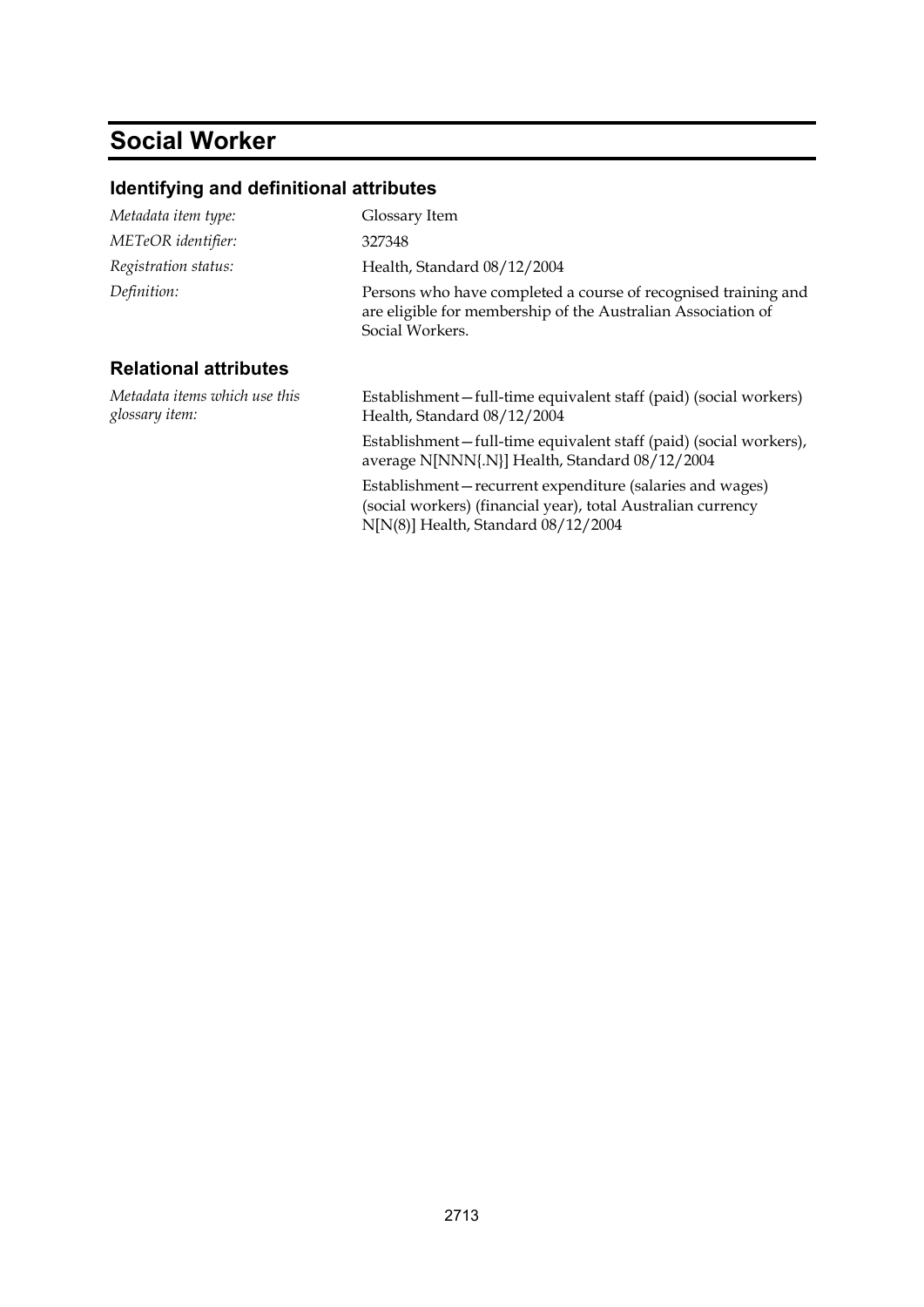## **Student nurse**

| Metadata item type:                             | Glossary Item                                                                                                                                                                                                                                                                                                                                                                                                                                                                                                  |
|-------------------------------------------------|----------------------------------------------------------------------------------------------------------------------------------------------------------------------------------------------------------------------------------------------------------------------------------------------------------------------------------------------------------------------------------------------------------------------------------------------------------------------------------------------------------------|
| METeOR identifier:                              | 327328                                                                                                                                                                                                                                                                                                                                                                                                                                                                                                         |
| Registration status:                            | Health, Standard 01/03/2005                                                                                                                                                                                                                                                                                                                                                                                                                                                                                    |
| Definition:                                     | A person employed by a health establishment who is currently<br>studying in years one to three of a three-year certificate course.<br>This includes any person commencing or undertaking a three-<br>year course of training leading to registration as a nurse by the<br>State or Territory registration board. This includes full-time<br>general student nurse and specialist student nurse, such as<br>mental deficiency nurse, but excludes practising nurses enrolled<br>in post-basic training courses. |
| <b>Relational attributes</b>                    |                                                                                                                                                                                                                                                                                                                                                                                                                                                                                                                |
| Metadata items which use this<br>glossary item: | Establishment-full-time equivalent staff (paid) (student nurses)<br>Health, Standard 01/03/2005                                                                                                                                                                                                                                                                                                                                                                                                                |
|                                                 | Establishment-full-time equivalent staff (paid) (student nurses),<br>average N[NNN{.N}] Health, Standard 01/03/2005                                                                                                                                                                                                                                                                                                                                                                                            |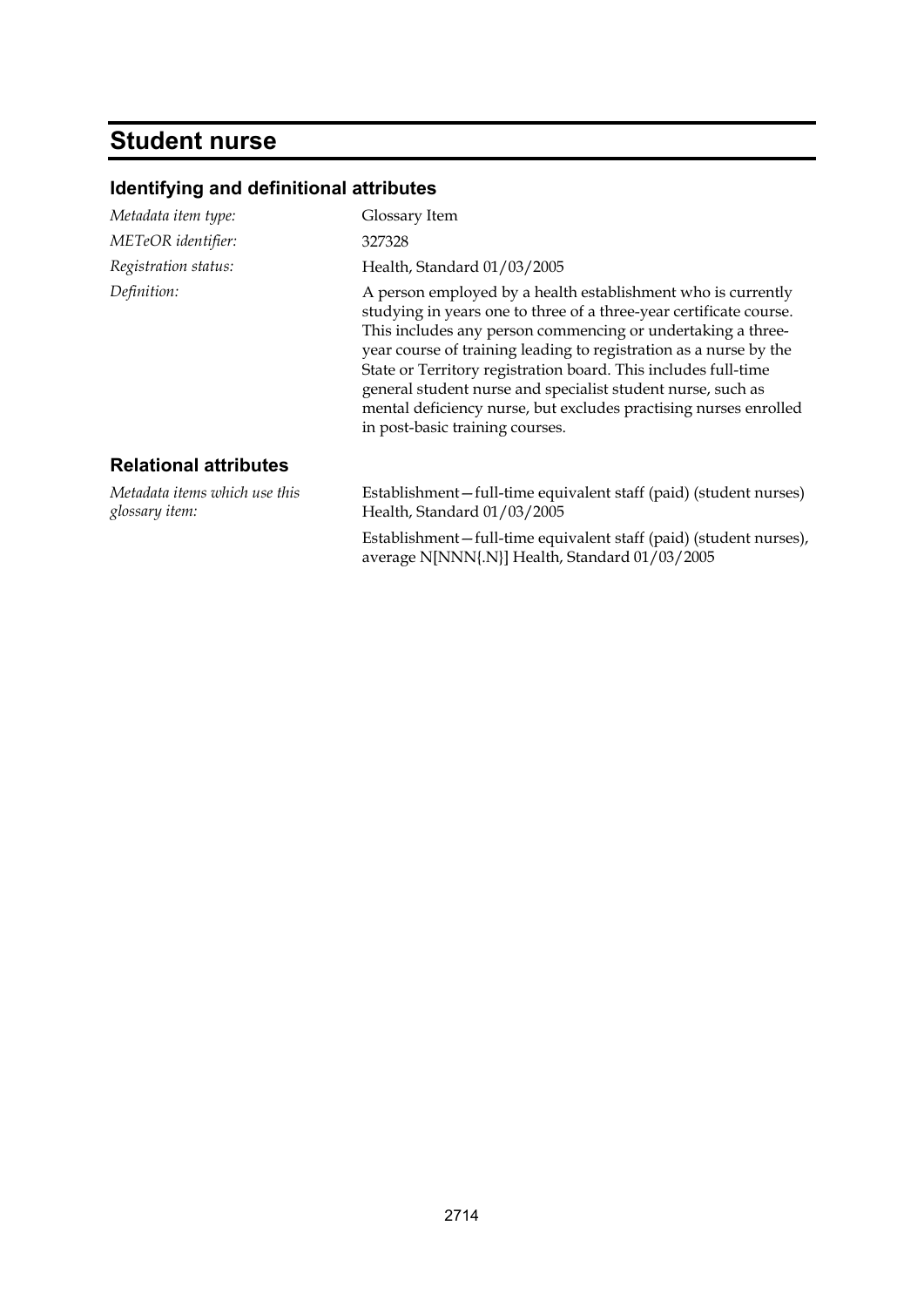# **Trainee/pupil nurse**

| Metadata item type:                             | Glossary Item                                                                                                                                                                                                                |
|-------------------------------------------------|------------------------------------------------------------------------------------------------------------------------------------------------------------------------------------------------------------------------------|
| METeOR identifier:                              | 327190                                                                                                                                                                                                                       |
| Registration status:                            | Health, Standard 01/03/2005                                                                                                                                                                                                  |
| Definition:                                     | Trainee/pupil nurse includes any person commencing or<br>undertaking a 1-year course of training leading to registration as<br>an enrolled nurse on the state/territory registration board<br>(includes all trainee nurses). |
| <b>Relational attributes</b>                    |                                                                                                                                                                                                                              |
| Metadata items which use this<br>glossary item: | Establishment-full-time equivalent staff (paid) (trainee/pupil<br>nurses) Health, Standard 01/03/2005                                                                                                                        |
|                                                 | Establishment-full-time equivalent staff (paid) (trainee/pupil<br>nurses), average N[NNN{.N}] Health, Standard 01/03/2005                                                                                                    |
|                                                 | Establishment-recurrent expenditure (salaries and wages)<br>(trainee/pupil nurses) (financial year), total Australian currency<br>$N[N(8)]$ Health, Standard 01/03/2005                                                      |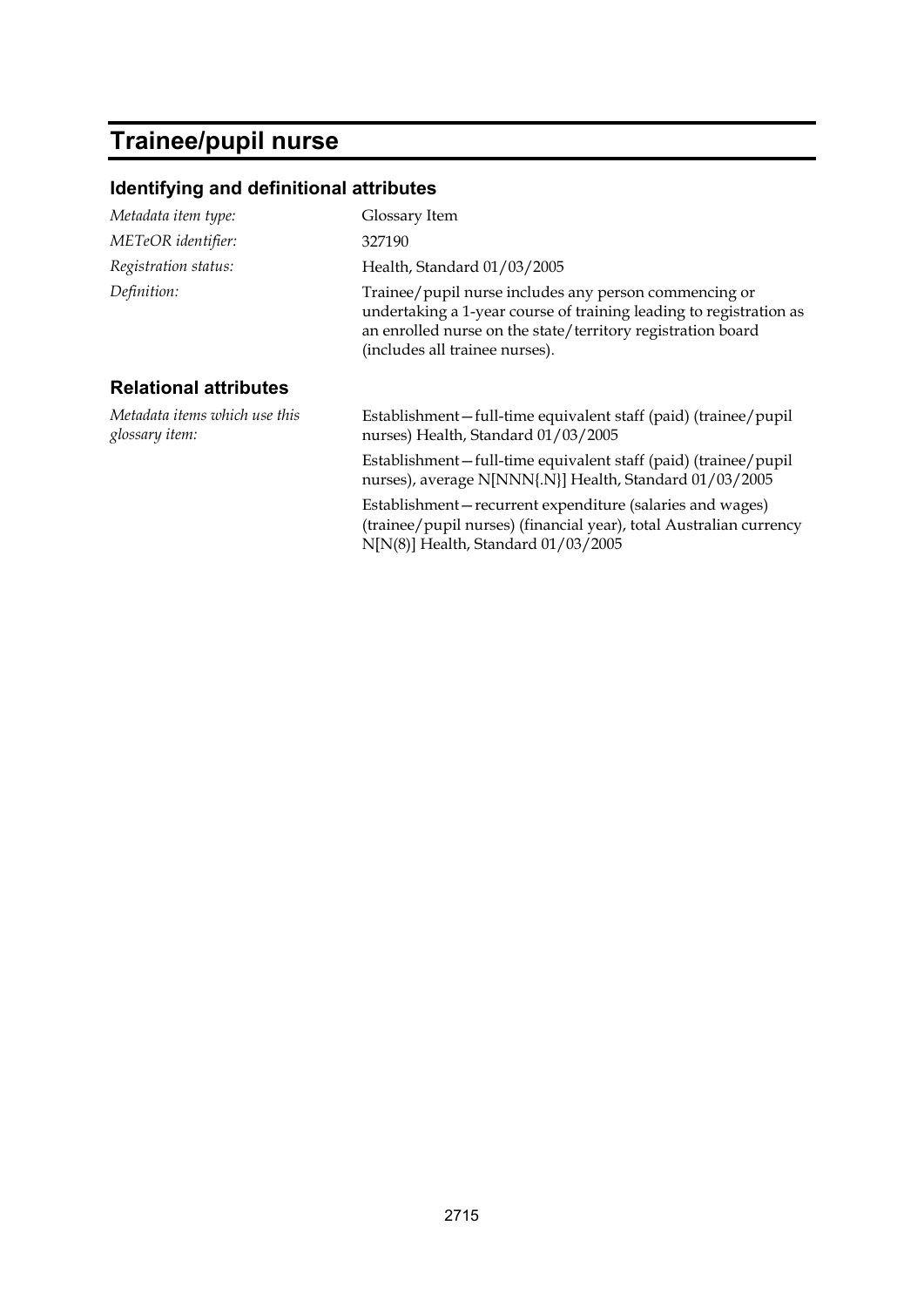# **Triage**

| Metadata item type:             | Glossary Item                                                                                                                                                  |
|---------------------------------|----------------------------------------------------------------------------------------------------------------------------------------------------------------|
| METeOR identifier:              | 334003                                                                                                                                                         |
| Registration status:            | Health, Standard 24/03/2006                                                                                                                                    |
| Definition:                     | Process by which a patient is briefly assessed upon arrival in the<br>emergency department to determine the urgency of their<br>problem and priority for care. |
| Context:                        | Emergency department care                                                                                                                                      |
| Source and reference attributes |                                                                                                                                                                |
| Reference documents:            | Hospital Demand Management Group, Metropolitan Health and                                                                                                      |

| Reference abcuments.         | Tiosphai Denianu Management Group, Metroponian Fleann and   |
|------------------------------|-------------------------------------------------------------|
|                              | Aged Care Services Division, State Government Department of |
|                              | Human Services, Victoria.                                   |
|                              | http://www.health.vic.gov.au/hdms/triage.htm                |
| <b>Relational attributes</b> |                                                             |

| Metadata items which use this<br>glossary item: | Non-admitted patient emergency department service episode –<br>triage date, DDMMYYYY Health, Standard 07/12/2005 |
|-------------------------------------------------|------------------------------------------------------------------------------------------------------------------|
|                                                 | Non-admitted patient emergency department service episode -<br>triage time, hhmm Health, Standard 07/12/2005     |
|                                                 | Triage category code N Health, Standard 01/03/2005                                                               |